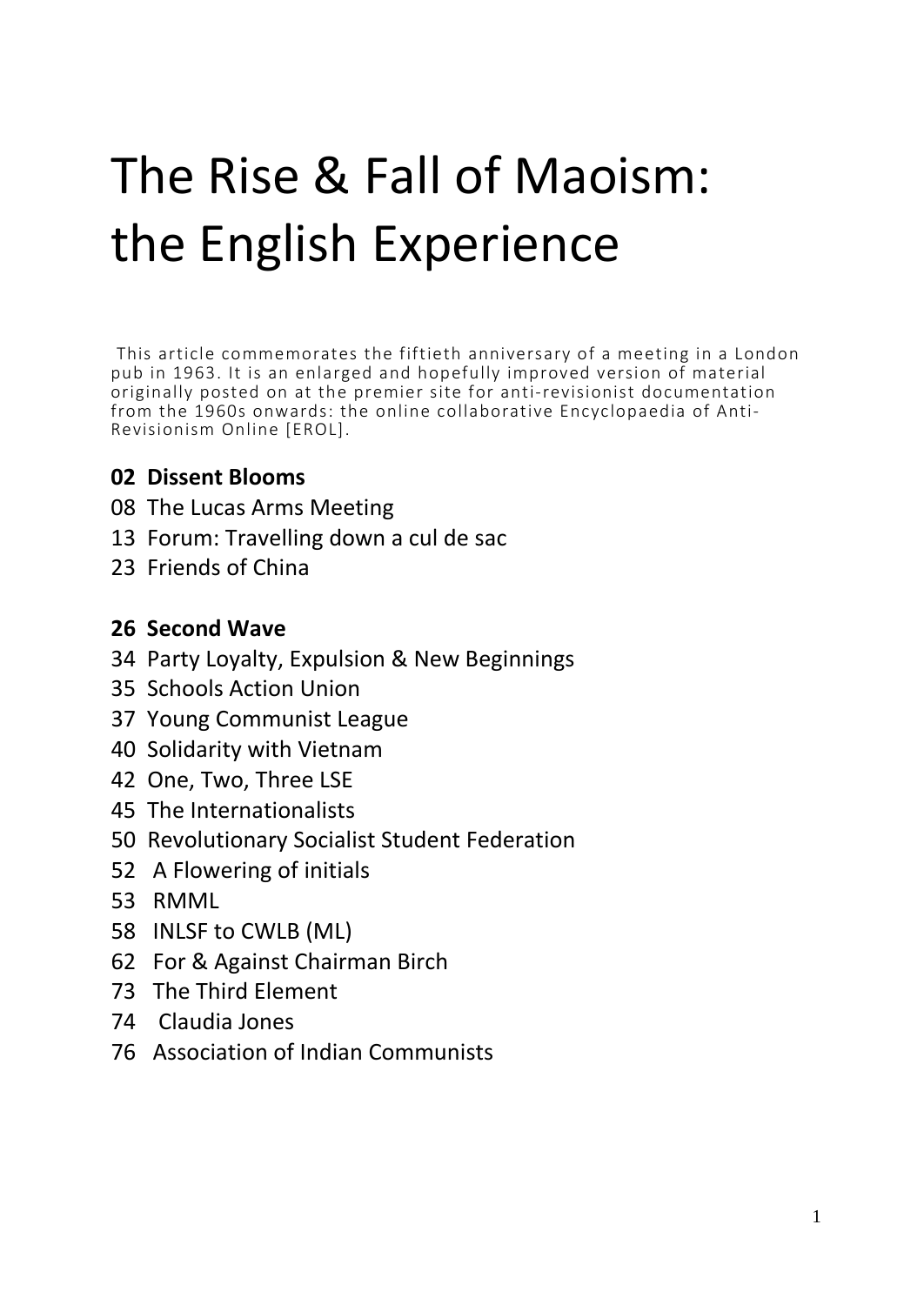# Dissent blooms

1935, 1943, 1947, 1951, 1963 - Where to begin? Well, individual members of the Communist Party of Great Britain (CPGB) expressed disquiet at the strategy laid out in *The British Road to Socialism* when it was first unveiled in 1951. In contrast to earlier programmes of the CPGB, *The British Road* proposed that socialism could be achieved by the labour movement working initially within Britain's existing democratic structures. George Thompson<sup>[1](#page-1-0)</sup> may be the only member of the CPGB's Executive Committee to vote against adoption of *The British Road*, because "the dictatorship of the proletariat was missing,"<sup>[2](#page-1-1)</sup> but he remained a member of the editorial board of the CPGB's theoretical journal, *Marxism Today*. There may have been expressions of doubt from former Education Organiser of the Communist Party, Douglas Garman but he remained a party member until his death in 1969. $3$ 

On the other hand, the writer Edward Upward and his wife Hilda resigned from the CPGB in 1948, in protest of its "reformist" direction. Edward later wrote about the innerparty struggle leading to their resignations in his novel, *The Rotten Elements* (1969). Others, like folk singer Ewan MacColl simply allowed his Party membership to lapse out of disagreement with the new strategic line, only to re-emerge in 1966 as a supporter of the anti-revisionist, pro-China journal, *The Marxist*. Arthur H. Evans, a rank and file CPGB member, was one of the few who waged a systematic campaign against what he perceived to be revisionism in the basic line of the Party in the post-war years, writing a series of letters to the CPGB leadership in the period 1947-1953.

One party member dates her shared unease, reservations and concerns with her husband Peter from the mid-fifties: Muriel Seltman recalls: "Imperialism was the first of several issues to which we paid attention in Party policy. It was the issue which woke us up and caused us to start using our critical faculties. From about 1955 onwards we began to look critically at Party policy on peace, the relation of the CPGB to the Labour Party, the role of the Trades Unions, and finally, the policy known as the "peaceful transition to Socialism… by 1957 we were fully embarked on an internal criticism of what we saw as the opportunism of the leadership and the incorrect policies which must, we thought, be responsible for the failure of the Party to gain the confidence of the masses of the people."[4](#page-1-3)

<span id="page-1-0"></span> <sup>1</sup> Born in Dulwich, London in 1903, George Thompson, Cambridge graduate, joined the Communist Party in 1936 when a professor of Greek at Birmingham University. An Executive Committee member, he also served on the

<span id="page-1-2"></span>

<span id="page-1-1"></span>Party's Cultural Committee.<br><sup>2</sup> *Morning Star* 9<sup>th</sup> January 1989<br><sup>3</sup> Professor George Thompson dedicates *From Marx to Mao TseTung: a study in revolutionary dialectics* to Douglas Garman stating, "he created a network of Party schools, attended by industrial workers from all parts of the country and tutored by himself and others whom he trained in his superb method of teaching through controlled discussion. He gave up this work in 1950 owing to disagreements with the Party leadership over the revisionist line of the *British Road to Socialism*, which he opposed from the beginning. In that struggle he was defeated."<br><sup>4</sup> Seltman (2010) *What's Left? What's Right?* : A Political Journey via North Korea and the Chinese and the

<span id="page-1-3"></span>Cultural Revolution. Pittsburgh: Dorrance Publishing p48. Muriel met her future husband, Peter Seltman while studying at Trinity College, Dublin 1946, returning in 1951 to England, both joining the Communist Party. Peter Seltman died November 18th 1986.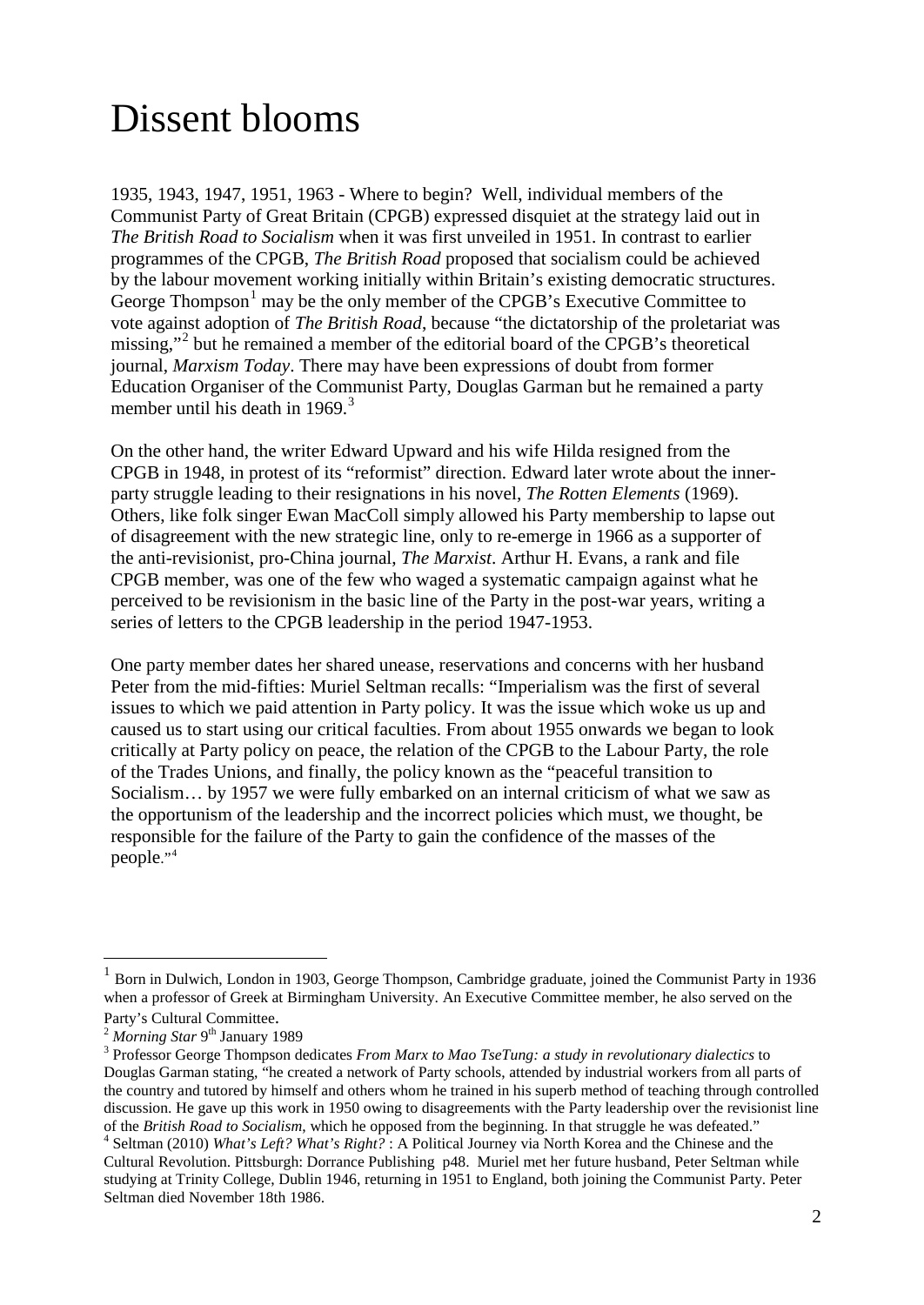The Seltmans, active in Finsbury Park branch, were to develop that critical enquiry, later published as a pamphlet called *Revisionism and Imperialism*, into political opposition in the anti-revisionist movement.

In 1957 Arthur Clegg "formally left the Party, not because he had any differences over major questions of policy regarding British politics but over China itself and regarded himself a Communist to the very end of his life." <sup>[5](#page-2-0)</sup> He had joined the Communist Party as a student at the LSE in the 1930s and was active in the Friends of the Chinese People. He became its full-time national organizer when it merged with the China Campaign Committee in 1937.<sup>[6](#page-2-1)</sup> In 1941, he was appointed editor of *World News and Views*. In 1947, he moved to the *Daily Worker*, first as Far Eastern advisor, then diplomatic correspondent and finally foreign editor. He remained on the fringes, supportive to the pro-China activities, supporting public meetings and campaigns that concerned international issues, but was not visibly identified with the party-building activities of dissident communists.

Other dissidents described the 1951 programme as "revisionist," but opposition to the strategy never coalesced into organizational form before the 1960s. Thus, the initial, post-World War II anti-revisionist opposition within the Communist Party was muted and individual in character. For British communists, Khrushchev's theories of peaceful coexistence and the parliamentary road to socialism had been enshrined in party policies since the early 1950s. For those who were uneasy with such teachings there was nowhere else to go. One participant explained:

two subjective factors tended to deter the rank and file from taking a firm stand against what was going on. Firstly, there were social pressures. Cost of a member's social contact tended to be with other members ...It helped develop a sense of continuity and comradeship. But it also encourages conformity to the Party and to the leadership, even when the latter were clearly in error. The second subjective factor was every Member's knowledge that the leadership had the endorsement of the Soviet Communist Party. Thus, it was felt that to go against the Party in Britain, was to go against the whole of the international communist movement.<sup>[7](#page-2-2)</sup> If the British Road was okay with Stalin, what weight could be given to our concerns? John Gollan (1911 - 1977), a leader of the CPGB at this time was reported to have later told the Communist Party of China: "How can Khrushchev claim to have introduced peaceful transitions? I advanced it long before he  $di$ did!"<sup>[8](#page-2-3)</sup>

Given the entrenched viewpoints, the Sino-Soviet Polemic was less a dialogue and more a stand up fight for the "soul" of the International Communist Movement. The Albanian and Chinese Parties were most forthright in their defence of their position but it was generally present by political opponents as some form of knee-jerk Stalinist reaction to the policies advanced by the Soviet leader Khrushchev.

"Both dogmatism and revisionism run counter to Marxism "observed Mao Zedong. "Marxism must necessarily advance; it must develop along with practice and cannot remain still. It would become lifeless if it were stagnant and stereotyped. However, the

<span id="page-2-0"></span> $5$ http://www.grahamstevenson.me.uk/

<span id="page-2-2"></span><span id="page-2-1"></span><sup>&</sup>lt;sup>6</sup> Clegg (1989) *Aid China 1937–1949*: A Memoir of a Forgotten Campaign. Beijing: New World Press<sup>7</sup> Lee (1990) "Revisionism in Britain: the Decline of the British Communist Party".<br>RCL Briefing, *Revisionism: the politi* 

<span id="page-2-3"></span>RCL Briefing, *Revisionism: the politics of the CPGB Past & Present* <sup>8</sup> Mao Zedong (1977) *Selected Works* Vol. V Beijing, Foreign Language Press: 495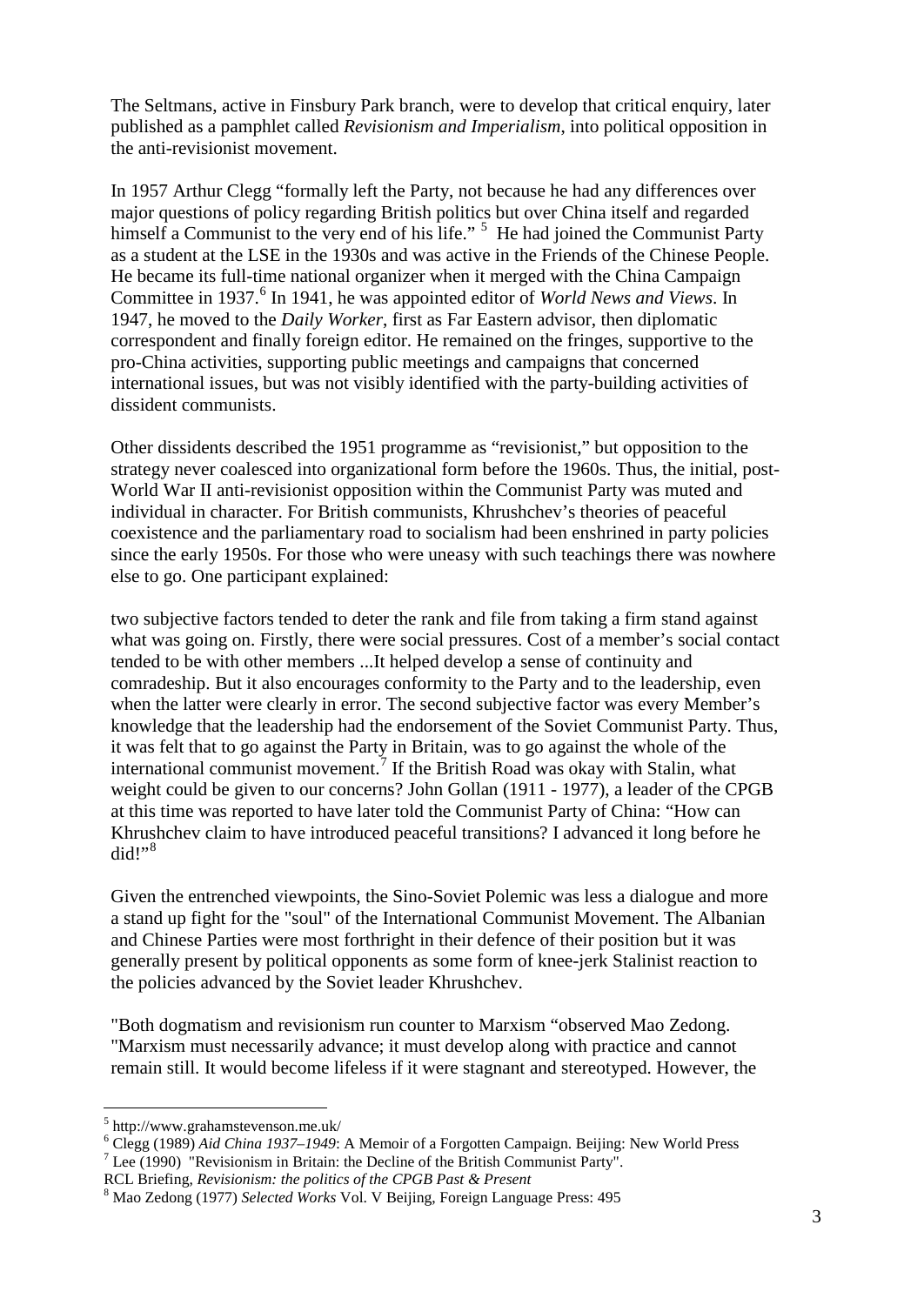basic principles of Marxism must never be violated otherwise mistakes will be made. It is dogmatism to approach Marxism from a metaphysical point of view and to regard it as something rigid. It is revisionism to negate the basic principles of Marxism and to negate its universal truth. Revisionism is one form of bourgeois ideology. The revisionists deny the difference between socialism and capitalism, between the dictatorship of the proletariat and the dictatorship of the bourgeoisie. What they advocate is in fact not the socialist line but the capitalist line. In the present circumstances, revisionism is the more pernicious than dogmatism. It is an important task for us to unfold criticism of revisionism on the ideological front now."<sup>[9](#page-3-0)</sup>

Speaking in 1957, against the background of a growing split in the communist world, Mao Zedong advanced a position that sought to rescue Marxism from the theoretical dilution and weakening of militancy. Mao, amongst many others, condemned a political approach "to transform the capitalist state into a state representative of the interest of the working people" as against the canon of Marxist-Leninist teachings on the nature of the state.  $10$ 

Some compromise had been reach at the 1957 and 1960 meetings of communist parties but it proved fragile: they did not resolve the theoretical and ideological issues at stake. The international debate that publically unfolded with the 1960 Chinese publication of "*Long Live Leninism"* provided a rallying point for anti-revisionist communists. The Chinese position asserted that the main danger within the international movement was revisionism, meaning the policies and analysis pushed by Khrushchev and the Soviet leadership. The Russian line emphasised the dangers of dogmatism, meaning attacks upon the analysis and policies they promoted. An academic sympathetic to the Chinese argument observed: those carrying out the revisions which are seen by others as a 'negation' or 'abandonment' Marxism (or of 'Marxism-Leninism') will not admit that is what they are doing. For those who reject Marxism outright can hardly be labelled 'revisionists'. A 'revisionist' considers himself to be a Marxist, only his critics find his particular interpretation of Marxism to be an abandonment or betrayal of it."  $11$ 

The polemic within international communism was a legitimate occasion for polemics within the Party in Britain. However an entrenched leadership was welded to the policies of the British Road to Socialism, a road attacked by some Party members as capitulation to social democracy, the ideology of the capitalist class within the working class movement.

The preparatory years of the anti-revisionist movement [as it was then styled] resembled a guerrilla struggle with the isolated resistance to the revisionist grip on the Communist Party. It was a momentous task in which definitions and analyses were largely improvised in the heat of sectarian and political struggle. The 1960 publication of *Long Live Leninism* by the Communist Party of China did give impetus and focus for the innerparty opposition to the revisionist course of the Communist Party of Great Britain. That opposition further crystallised with the exchange of polemics on the general line of the International Communist Movement among the Soviet, Chinese and Albanian Parties in

<span id="page-3-0"></span> <sup>9</sup> Speech at the Chinese Communist Party National Conference on Propaganda Work. *Selected Works of Mao* 

<span id="page-3-1"></span><sup>&</sup>lt;sup>10</sup> McCreery (1973) *The Way Forward:* a Marxist-Leninist analysis of the British State, the CPGB and the tasks for revolutionaries. WPPE (London):14

<span id="page-3-2"></span><sup>&</sup>lt;sup>11</sup> Jitendra Mohan, Revisionism: towards a definition, *China Policy Study Group Broadsheet* Vol 18 :6&7 June-July 1981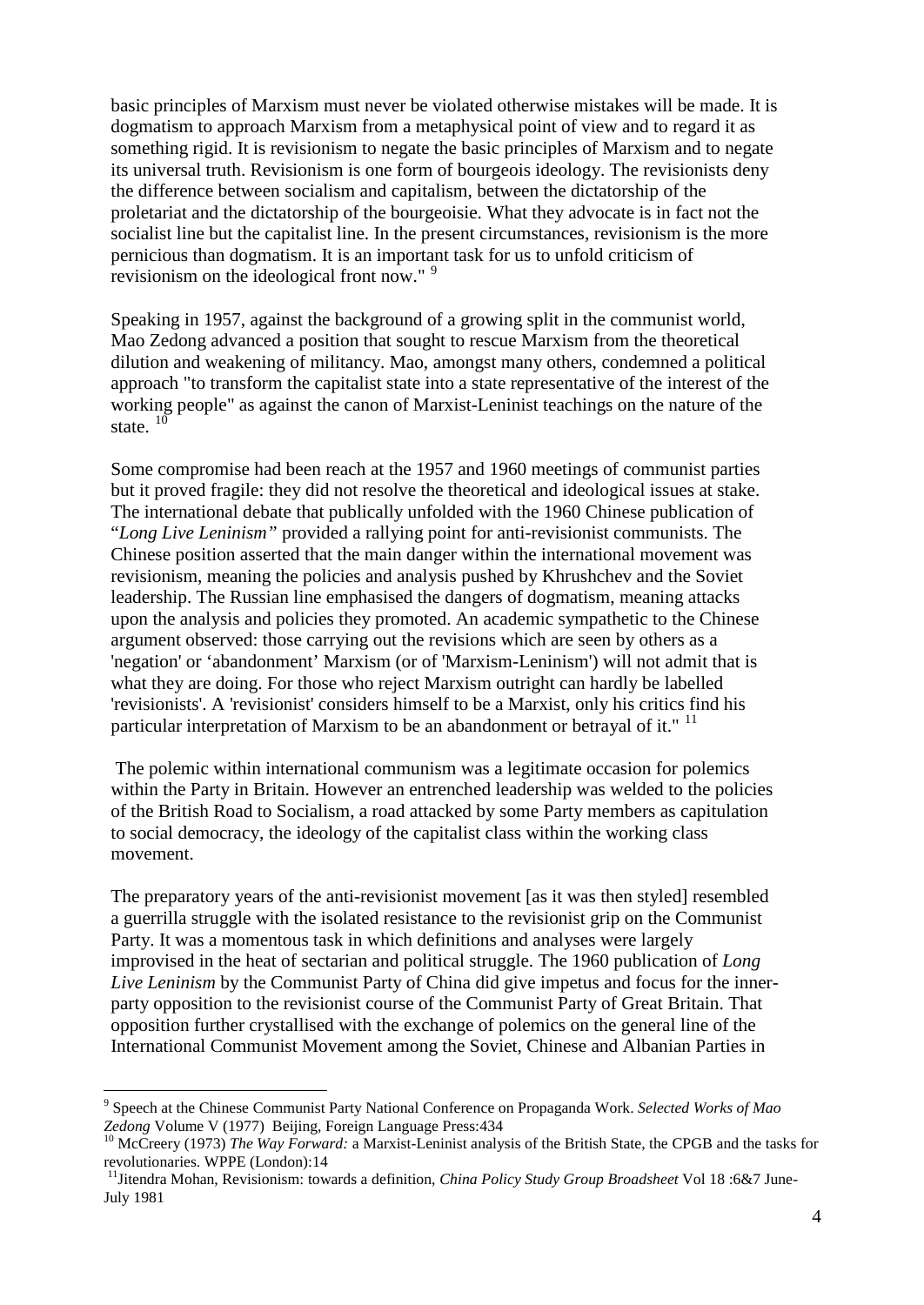the early 1960s as the political stance that would later be termed "anti-revisionism" began as a call for the return to Leninist orthodoxy.

Some militants had obtained publications from contact with the Chinese charge d'affaires and by April 1963 polemical texts were publicly on sale at Collet's Bookshop in London and the *New Statesman* (April 5<sup>th</sup> 1963) carried adverts offering low priced English-language pamphlets from China.<sup>[12](#page-4-0)</sup> Communists within the CPGB saw in the arguments advanced by the ruling Albanian and Chinese parties as reaffirmations of their own criticisms of the *British Road to Socialism* and the CPGB leadership.

"After years of opposition to the Party leadership on theoretical and related practical issues, in however modest a way, feeling weak and impotent, the arrival on the scene of a 'big brother' in the shape of the Chinese Communist Party came as a bolt from the blue. We felt euphoric. Far from being outsiders 'crying in the wilderness,' we were on the same road as the largest and, in some ways, most experienced Communist Party in the world….. So, instead of concentrating on the immediate practical and theoretical differences between ourselves and the Party leadership, we eagerly read the pamphlets brought out by the CCP in the course of the dispute and tried to apply their points to the particular situation in which we found ourselves.

The Chinese accused the Soviet Party of the crime of "revisionism," i.e., altering the content of Marxism-Leninism in an unwarrantable fashion, and soon we called ourselves "anti-revisionists."  $^{13}$  $^{13}$  $^{13}$ 

Thus, it was the open disagreements within the international communist movement that sparked a concerted and co-ordinated attempt by CPGB members to challenge the political line and leadership of the Party. Stirrings of opposition were evident throughout the lower levels of the organisation, at the higher levels demands of Party discipline muted expression of sympathy for the anti- British Road positions. Oppositionist Party members began to organise amongst themselves, drawing anti-revisionist members together on a common platform. After the long period of disenchantment with the direction that the Party had been travelling, the emergence of a wave of anti-revisionist activism that, this time, found both political and organisational expression. The Central Committee was receiving reports of "organised groups" making interventions in internal party meetings and visiting contacts throughout the country.<sup>[14](#page-4-2)</sup>

Anti-revisionist activists began coalescing in 1962, engaged in such activities as selling CPC literature and organising interventions at internal party meetings against the revisionist policies of the Party leadership. In London Dick and Margery Jones, CPGB branch officials from Coventry, discussed, together with Michael McCreery, secretary of Tufnell branch (Islington) and Peter and Muriel Seltman, on how to combat revisionism within the Party. The Seltmans had a group of friends together who would meet at regular intervals to discuss and criticise the document (*Revisionism and Imperialism*) that Peter Seltman was writing. All these friends were Party members who had discussed with each other the failings of the Party and its leadership and policies. Previously they had argued, they were not a faction because no joint action would result. As Muriel Seltman explained it,

<span id="page-4-0"></span><sup>&</sup>lt;sup>12</sup> Radio Free Europe background report, *Chinese Pamphlets on Sale in Britain* April 8th 1963<br><sup>13</sup> Seltman (2010) 62<br><sup>14</sup> See: CP/CENT/ORG/07 on the Holiday School, Lyme Hall, August 10-17 1963.

<span id="page-4-2"></span><span id="page-4-1"></span>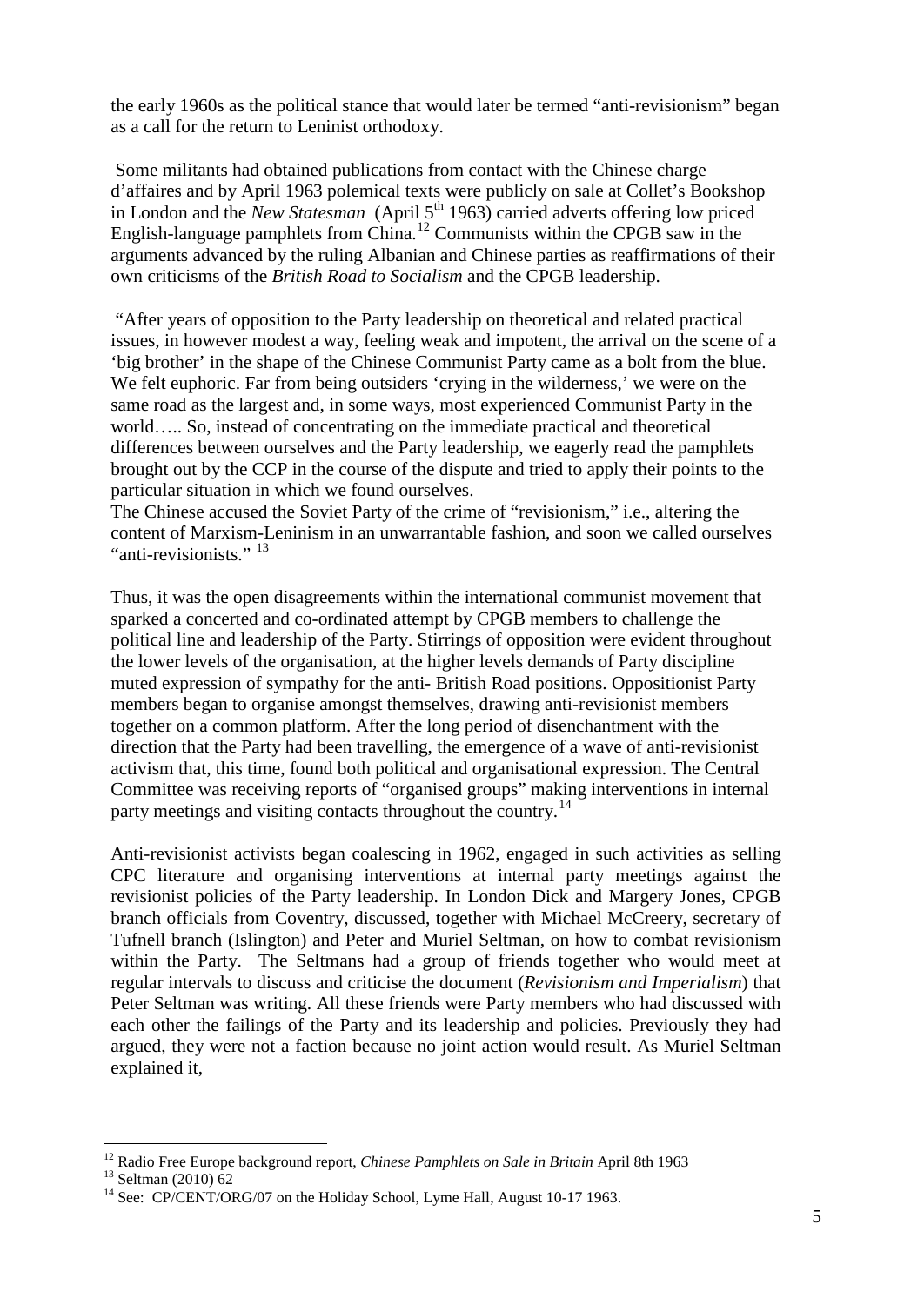As we saw it at the time, the Party was in the hands of opportunists, people whose policies were wrong and who were prepared to use the Party rules to keep them in power at any price (within the Party). The Party was very precious to us, and we distinguished the organisation itself, the instrument for the emancipation of the working class, from the individuals making it up.

What was to stop us from getting together with others to mount a challenge at the next Party Congress?<sup>[15](#page-5-0)</sup>

William Bland, district secretary of the Seven King's Branch, Ilford, wrote [in March 1962] to the Central Committee in defence of the Albania position<sup>[16](#page-5-1)</sup> Bland had been instrumental in forming *the Albanian Society* in 1957, becoming its secretary in 1960 (a post he held for almost thirty years, resigning in July 1990). Having visited Albania in 1962, he presented a film "The Land of the Eagles", to foster friendship with the little known Balkan "beacon of socialism". In a life time commitment, he learnt Albanian and edited the society's magazine, *Albanian Life*.

Bland was approached by McCreery,

I was very pleased to be contacted and said I would like to work with him, but he insisted, or as good as insisted, that everyone had to immediately resign from the Communist Party. And I said there is no other organisation, even though I am only a rank-and-file member of that party now, at least one can work among people with a similar outlook. I don't think that the time has come yet when everyone should withdraw.<sup>[17](#page-5-2)</sup>

At the 28th national congress of the CPGB, held in September 1963, of the 461 delegates only 4 voted against, and 10 absented from, endorsing the Party's resolution of January 12th 1963. This resolution firmly placed the British Party on the Soviet side of the ideological dispute:

The issues of the dispute in our international movement are the key questions confronting humanity - war and peace, peaceful co-existence instead of themo-nuclear war, disarmament, national liberation and form of transition to socialism ...On all of these our Party Congresses since 1951 have taken clear and unequivocal decisions. Above all, they concern the substance of our programme, *The British Road to Socialism*. [18](#page-5-3)

The resolution described the international polemic as "a dispute between the overwhelming majority" of the parties of the international communist movement and the Chinese communist party. Such support did not bode well for any anti-revisionist centre within the CPGB.<sup>[19](#page-5-4)</sup> The Party leadership was solidly behind the Soviet line. CPGB leader John Gollan, writing in the *Daily Worker,* was in no doubt what was at stake: He saw *Long Live Leninism* and the general Chinese Party approach not only as a dispute with the

<span id="page-5-0"></span> $^{15}$  Seltman (2010) 55<br> $^{16}$  CP/CENT/EC/08/07

<span id="page-5-2"></span><span id="page-5-1"></span><sup>&</sup>lt;sup>17</sup> Interview with Bill Bland by John Puntnis, July 1994. <http://www.geocities.com/hari6kumar/bland-full.htm> <sup>18</sup> Communist Party of Great Britain (1965) Executive Committee Statement on the International Communist

<span id="page-5-3"></span>Movement (November 1965)

<span id="page-5-4"></span>The expulsion of "pro-Albanian" J.Wilson from Blaydon branch had been recorded in the EC Minutes for November 1962 CP/CENT/EC/08/12 and a steady stream of correspondence began to appear in the Executive's minutes e.g Tom Hill and W. Bland January 1963 CP/CENT/EC/09/01, Michael McCreery, Fred Ward, Dave Volpe, Rajni Amodia, J.Cormack, J. Little and others July 1963CP/CENT/EC/09/06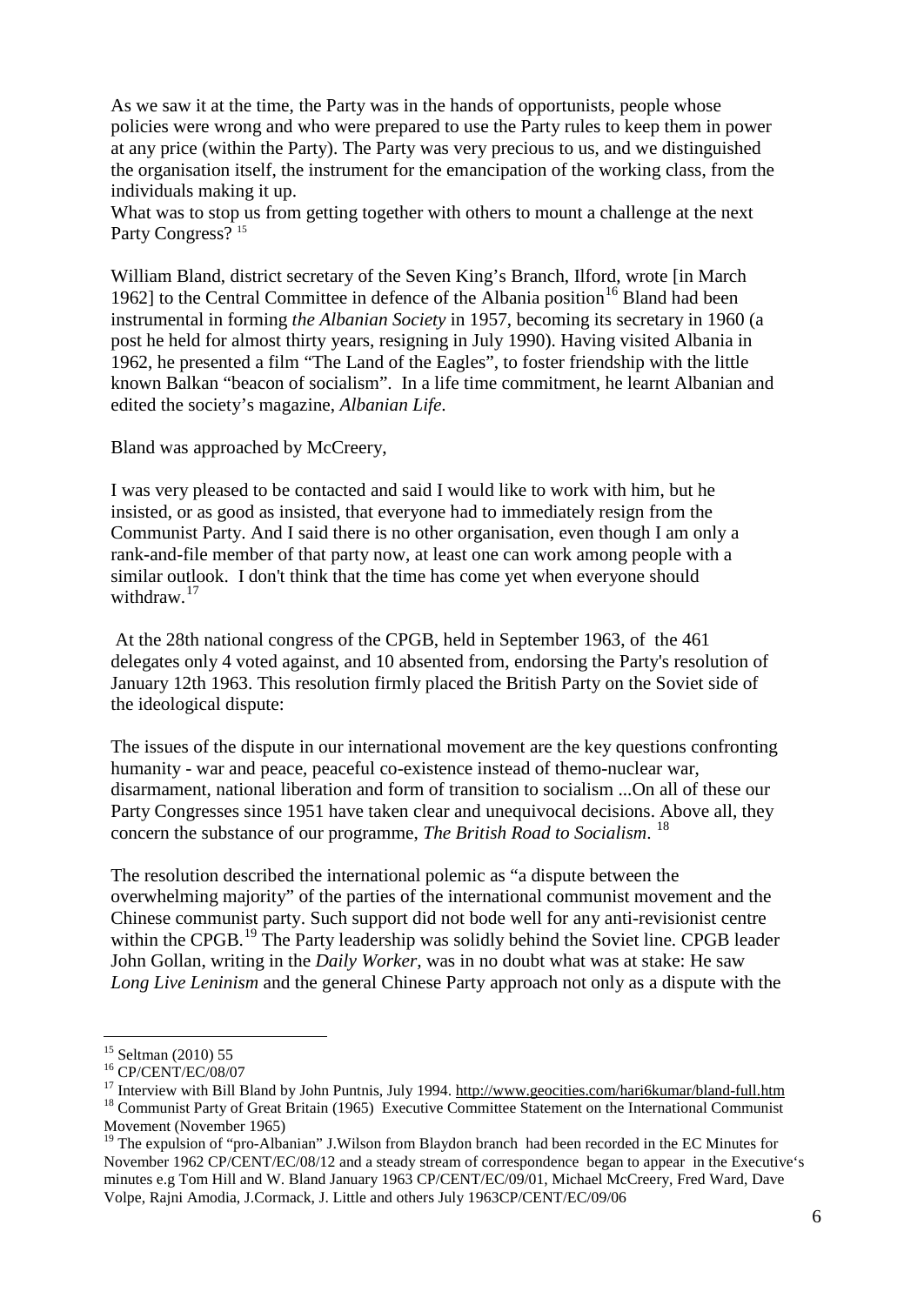CPSU but also a challenge to the general line of the Party embodied in its programme The British Road to Socialism.<sup>[20](#page-6-0)</sup>

Successive editions of *the British Road to Socialism* increasingly moved the Party to embrace the British state as the acceptable framework for socialist advance. The Party's tactical discussions were how far they could utilise the capitalist state. No longer would the Communist Party express the position of *For Soviet Britain*, its 1935 programme that "workers' councils will break up the capitalist machinery of government and take the place of it."

While the CPGB leadership might protest, some bourgeois commentators agreed with the thrust, if not argument, of the anti-revisionists: The British Communist Party has come to accept the philosophy of gradualism and reform...In effect the British Communist Party has come closer to Stalin's definition of a reformism party -"a party which denies the socialist revolution and tries to establish socialism peacefully.<sup>2</sup>

If the policy of the CPGB was aimed at working with the Left of the Labour Party, it accommodated itself to the agenda set by the Labour Party. As such its own appeal weakened as it became less distinguishable from the general thrust of Labour Party politics. It was in reality a one-sided affair, as the Labour Party never reciprocated the Communist Party's courtship, rejecting time after time any application for communist affiliation to the Labour Party. This did not deter the Party leadership from the "strategy" of working for a Left Labour government, hopefully with Communist MPs supporting it.

With the emphasis on election politics, or preparing for such contests, anti-revisionists within the Communist Party raised a grave concern that the class nature of the Party was in danger of a claimed membership of 34,281 in 1964, of these less than 15% were in factory branches. The need to organise on a parliamentary constituency basis downplayed the need for communist organisation at the place of work. The need to return to build the organisation within the industrial working class was a re-occurring theme amongst Marxist-Leninists.

Militant party members did not have to be doctrinal purists to be unhappy with the political life with in the CPGB. The author of one study on the CPGB concluded, "Formerly radical, vigorous and imaginative, now they are none of these things. They have grown conservative defending revolution. "  $^{22}$  $^{22}$  $^{22}$  It was not too far a step to question the party's revolutionary credentials: a consequence might mean an end to the careers of the present leadership and to the comfortable routines, which they have made for themselves.

The criticism aired in the Sino-Soviet dispute was raised in internal Party meetings to attack the revisionism of the Party Programme. The leadership of the CPGB rejected such a line of argument and went on the offensive. The resolution of September  $14<sup>th</sup> 1963$ asserted that on a number of occasions the Communist Party of China have attacked the significance of the Twentieth Congress of the Communist Party of the Soviet Union for the development of the whole world communist movement, arguing that the Chinese comrades are attempting to repudiate some of the important new and correct developments which have occurred in the last few years.

<span id="page-6-1"></span><span id="page-6-0"></span><sup>&</sup>lt;sup>20</sup> Daily Worker September 18, 1968<br><sup>21</sup> Wood, The Empirical Proletariat: a note on British Communism. *Political Science Quarterly* 1959:256-272<br><sup>22</sup> Newton (1969) *The Sociology of British Communism* Allen Lane :19

<span id="page-6-2"></span>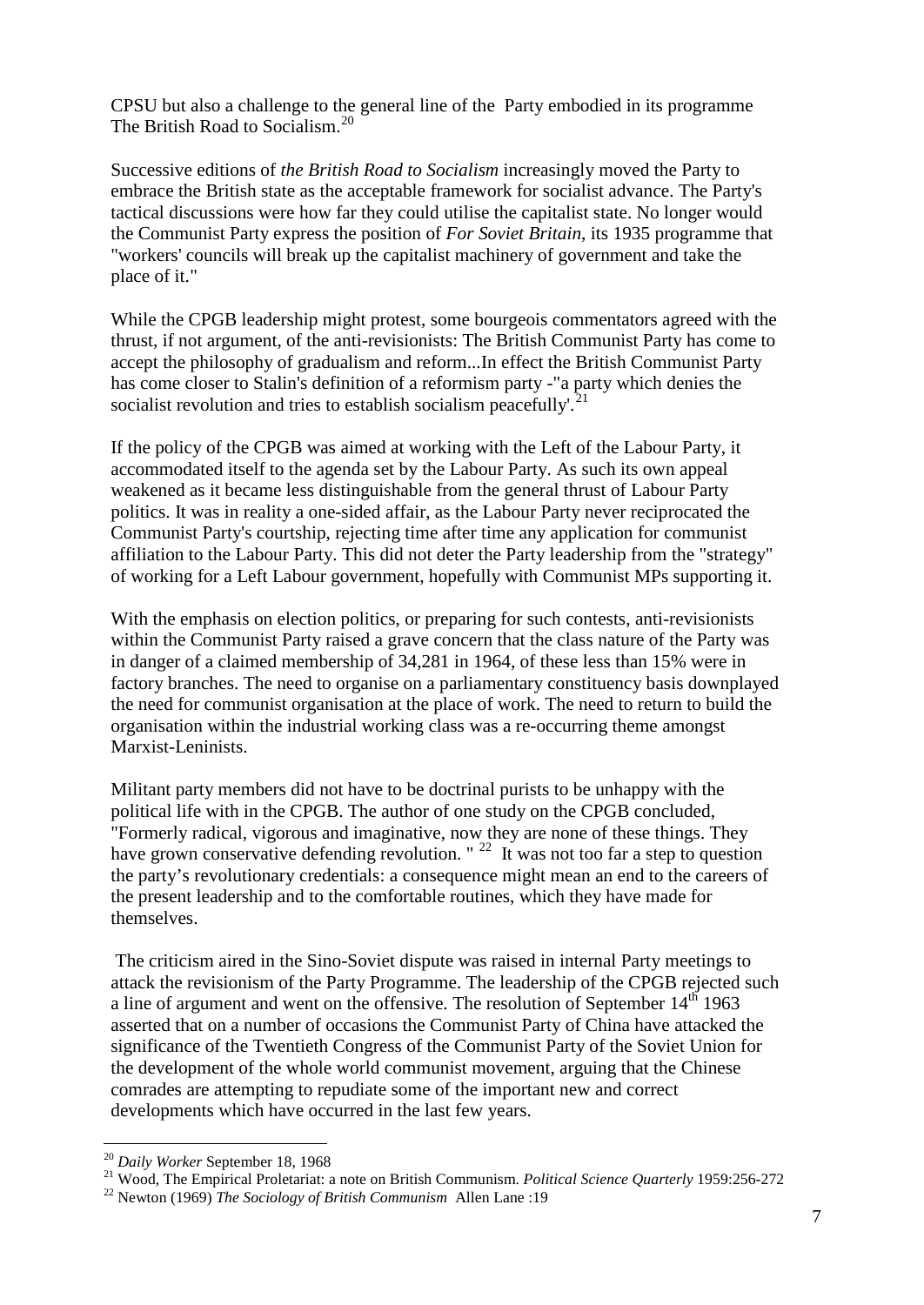After this resolution was published on September  $18<sup>th</sup> 1963$  the Editorial Boards of the three main party publications, *The Daily Worker*, *Comment* and *Marxism Today* refused to carry further contributions which supported the positions advocated by the Albanian and Chinese communist parties.

Opposition to the resolution was voiced in a number of branches in the London District and elsewhere. The reluctances to take the struggle against revisionism outside of the Communist Party was now challenged when the London grouping of anti-revisionists decided to hold a conference of Marxist-Leninists to re-establish a communist party in Britain.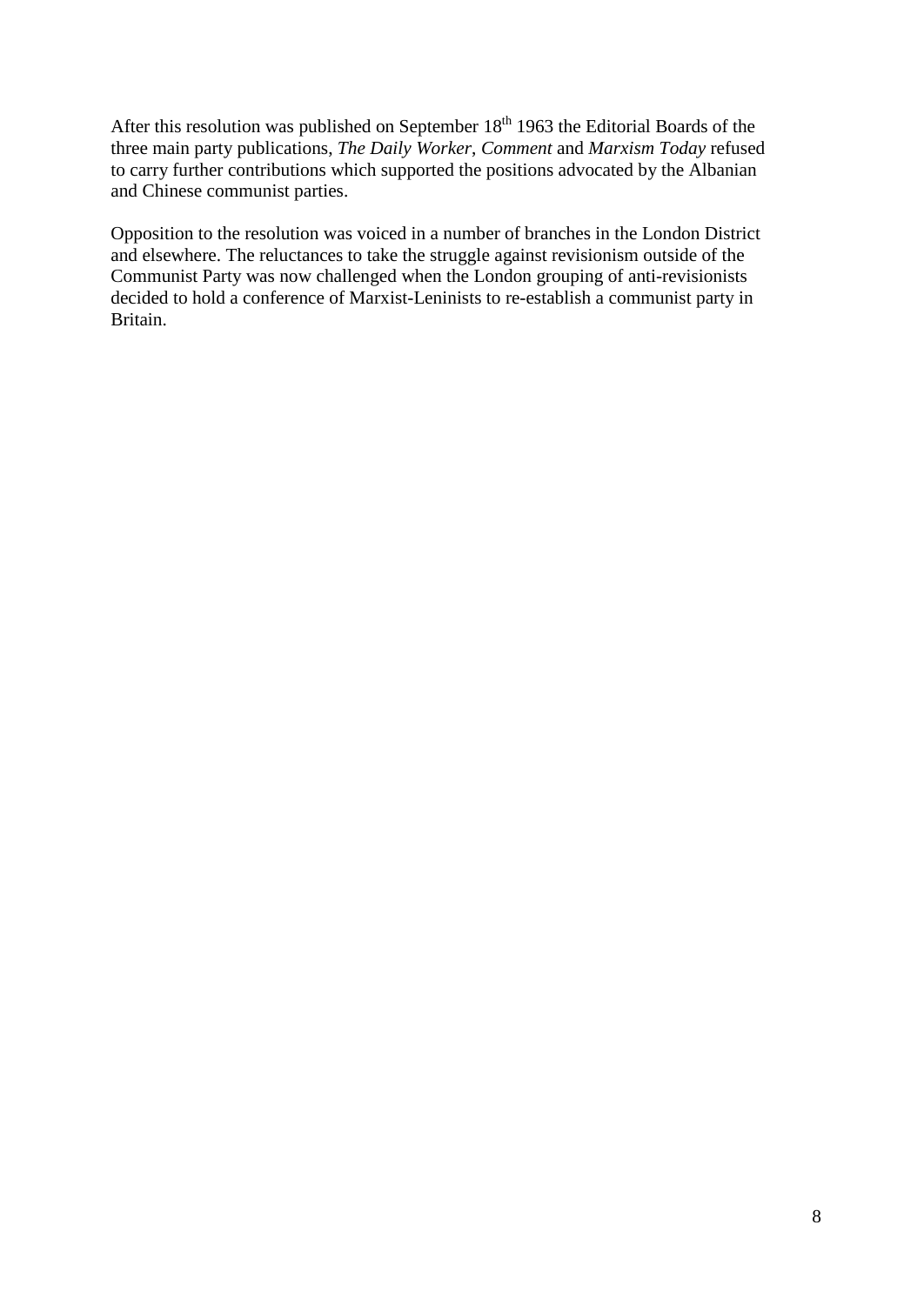# **THE LUCAS ARMS MEETING**

November 10, 1963 provides a convenient date for the birth of the organized antirevisionist movement in Britain when a London meeting of communists, at the Lucas Arms public house in Grays Inn Road, debated the best way to combat revisionism. Michael McCreery addressed the meeting on modern revisionism in both its international (Soviet) and British (CPGB) aspects, putting forward a commitment to struggle against it with the aim of re-establishing in Britain a Communist Party based on the revolutionary principles of Marxism- Leninism. The meeting was divided on the apparently tactical issue of whether the struggle should be carried out openly or clandestinely within the Communist Party of Great Britain. Some were later to ascribe more sinister purpose with "elements seeking to disrupt the developing Marxist-Leninist Organisation – elements such as W. Ash, A. Manchanda and 'the capitalist' J. Perry. Perry and Ash were among those who played a leading role in the attempt to disrupt the London Conference in 1963 which set up the first open Marxist-Leninist Group in Britain – the Committee to Defeat Revisionism, for Communist Unity."[23](#page-8-0)

McCreery led the argument for an open opposition to the Party leadership and drawing clear lines of demarcation in support of the anti-revisionist struggle in the criticism aired by the Albanian and Chinese parties. The decision had not been taken lightly: Yet only a slender majority supported the formation of an open political opposition at the Lucas Arms meeting.

*An Appeal to All Communists from Members of the CPGB* was issued from the Lucas Arms meeting in the name of The Committee to Defeat Revisionism, for Communist Unity (CDRCU). It called for all "to unite around the principles of the 1960 Statement of the International Communist Movement". This "revolt among communists", as *The Times* headed its report, was dismissed by the Party's leadership as the "work of one or two extremist intellectuals". But they feared that the postal distribution of the five-paged Appeal to two thousand party members would hit a "tender spot". The CDRCU "hope that their doctrine will appeal to many other smaller rebel factions and so induce them to join in a united struggle to abolish revisionism and to revert to a policy of Marxism-Leninist'.<sup>[24](#page-8-1)</sup> Michael Baker, a signatory of the Appeal explained the purpose of the CDRCU to *The Times*: "the aim of the group was to win support from both inside the existing party and from outside" to gather a nucleus to fight revisionism. <sup>[25](#page-8-2)</sup>

Expulsion from the party inevitably followed their public stance. After the 'Appeal' had appeared in *Tribune* (November 15<sup>th</sup>), the CPGB London District Committee met on the  $17<sup>th</sup>$  November and unanimously decided to expel its London signatories for publically organising opposition to the democratically decided policy of the CPGB.<sup>[26](#page-8-3)</sup> Peter and Muriel Seltman were also expelled at the November 17 meeting despite the public distance they put between them and McCreery and their expressed willingness to remain Party members. The occasion was recalled in Muriel's memoirs:

<span id="page-8-0"></span> <sup>23</sup> *Report of the Central Committee of the M.L.O.B. On the Situation in the People's Republic of China.* Section "Disruption in the International Marxist-Leninist Movement" London: Red Front, January 1968<br><sup>24</sup> The Times November 11<sup>th</sup> 1963<br><sup>25</sup> Quoted in Parker (2007) The Kick Inside - revolutionary opposition in the CPGB 1960-1991

<span id="page-8-1"></span>

<span id="page-8-2"></span>

<span id="page-8-3"></span>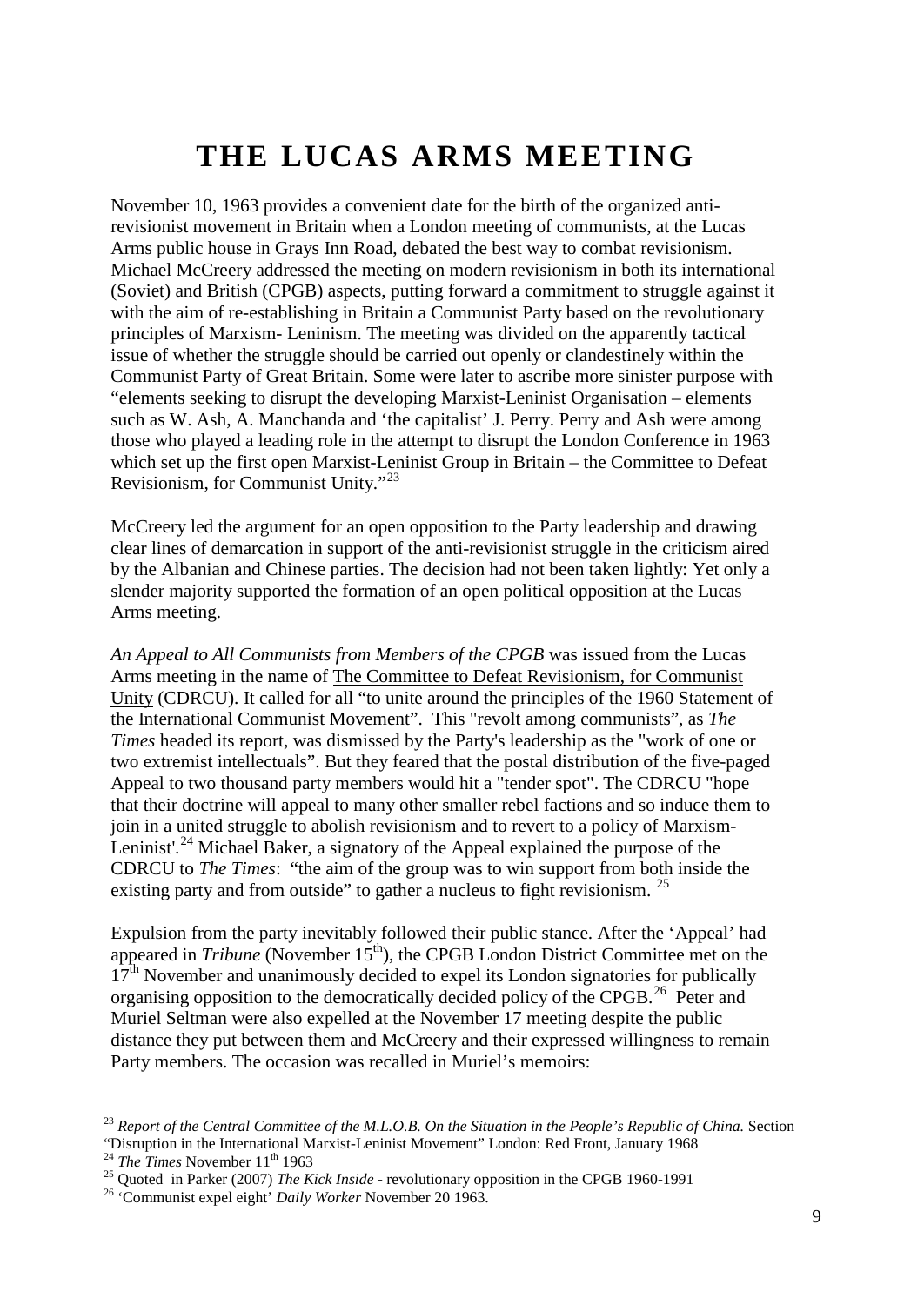We were expelled because we distributed a copy of an article produced by the Chinese Party to Party members at a London District Meeting of the Communist Party. In this way, we violated Branch boundaries—you were not allowed to take any action except through your Branch. We did this because the London District Secretary, John Mahon, had made a speech criticising the Chinese for "racism" on account of their special references to "Asia, Africa and Latin America." We decided to "defend" the reputation of the CCP and distributed the alleged offending speech which had been given by the Chinese delegate at the World Congress of Women to show the Party members that the speech was not racist.

We knew perfectly well what we were doing, although we asserted we had not really broken Party rules as we had not gone outside the Party, and in any case, the material we distributed was written by a "fraternal" Party. After various letters between the London District Committee and Peter and me, we were expelled in  $1963$ .<sup>[27](#page-9-0)</sup>

Paul Noone recalls that Peter Seltman had agreed with the decision at Lucas Arms meeting but subsequently opposed the break to argue that "the anti-revisionist movement should function as an opposition within the CPGB working to take control of the  $CPGB.$ "<sup>28</sup>

Arthur Evans was equally unimpressed by the policies suggested by Seltman.<sup>[29](#page-9-2)</sup> Looking back, Evans recalled….The C.D.R.C.U. came into being as the result of a small group breaking away in late 1963 from the Communist Party. I was the exception having resigned from that party in 1953. The group was headed by Peter Seltman, a teacher of a round 30 in the higher schools and Michael McCreery, the eldest son of General McCreery of the British Army who commanded the Italian invasion troops. They had run across a pamphlet of mine in Colletts Charing Cross Rd, London, bookshop, and as a result came to visit me in my London Flat ….

I urged caution upon them, advising them to work within the Party until they had gained a following in all districts. However, impatience gained the day, early in 1964 they came out in the open and I was appointed Editor of their monthly paper, called Vanguard. Jealousy arose between Peter Seltman and McCreery within quite a short period of time. Seltman had been working for a three year period on a large work dealing with British politics.<sup>[30](#page-9-3)</sup> Later, after my visit with him to Albania, I had a chance to read a few of his chapters. I came to the conclusion that he had no practical knowledge of T[rade] U[nion] work and the rest would not stand up to a Marxist examination. McCreery, who was financing the breakaway, was told of my findings and withdrew financial supping toward the book's publication. On the pretext of Trotskyist infiltration Seltman withdrew from group membership. $31$ 

A differing account comes from Muriel Seltman:

The break came one evening at a meeting at our house when he came along and announced the time was ripe for starting a new Communist Party and we would sit there all night if necessary in order to make this happen.

<span id="page-9-1"></span><span id="page-9-0"></span><sup>&</sup>lt;sup>27</sup> Seltman (2010) 65<br><sup>28</sup> Paul Noone's introduction to McCreery, *The Way Forward*<br><sup>29</sup> Evans (1965) What's Wrong with Peter Seltman

<span id="page-9-3"></span><span id="page-9-2"></span><sup>&</sup>lt;sup>30</sup> P.E.J. Seltman (1964) *Classes in Modern Imperialist Britain* ; another self-published tract was *Revisionism and imperialism (1963)*.

<span id="page-9-4"></span><sup>&</sup>lt;sup>31</sup> A Letter in author's possession from Arthur Evans dated 25/3/81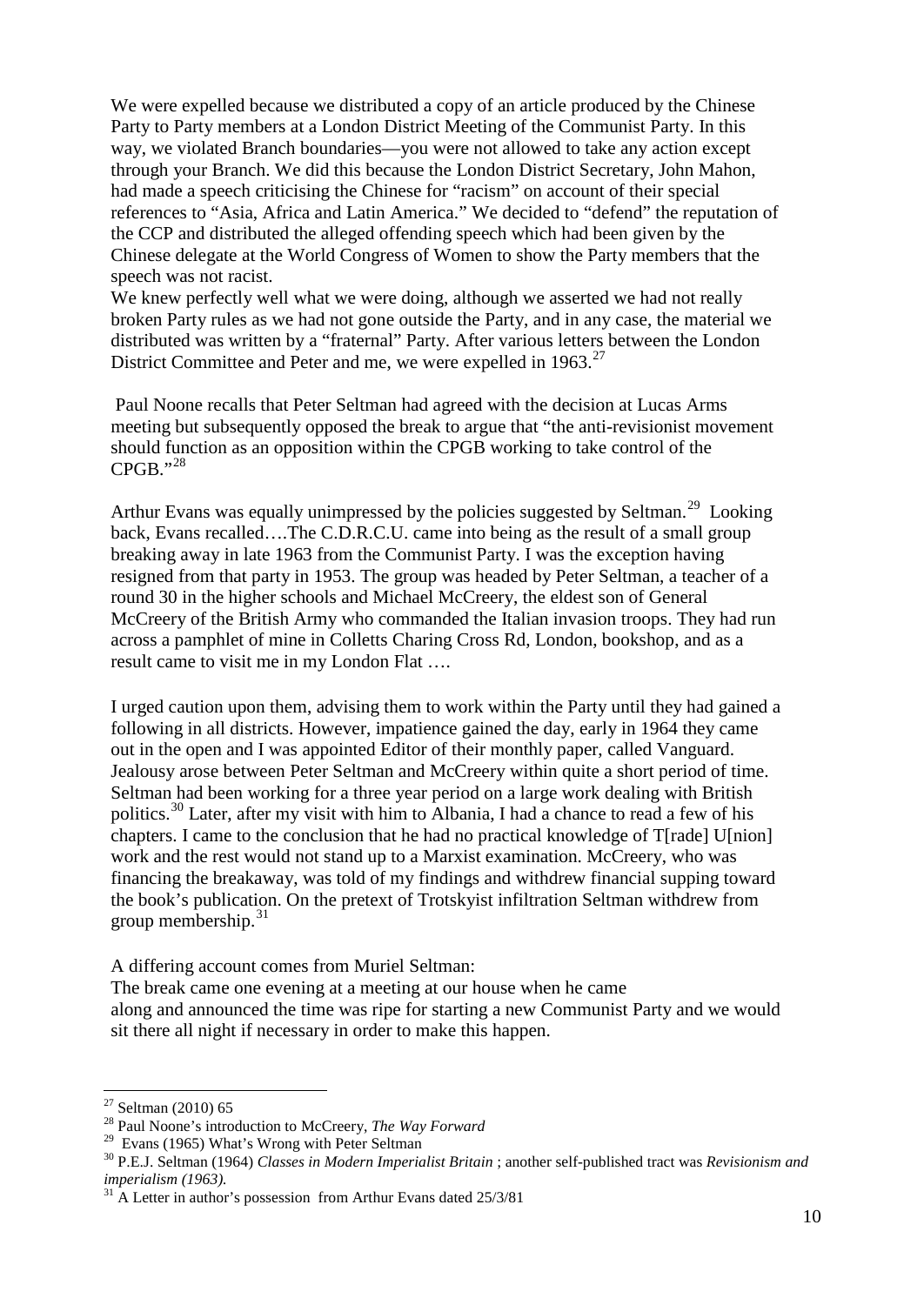Peter and I and some others opposed this, both on the grounds of unpreparedness and, more importantly, no one in the group possessed the qualities required to become a Party leader or set up a Communist Party. In the end, the group split up, half going off with Michael McCreery (largely his friends) to set up Vanguard, a new anti-revisionist newspaper (where did the money come from?). The rest of us were left in a rather anti-climactic state, not knowing how we were going to proceed.<sup>[32](#page-10-0)</sup>

There was an over-optimism and impatience at the progress of the organisation, at the inability to accumulate and build the Marxist-Leninists forces in the country, which found expression in internal disputes.<sup>[33](#page-10-1)</sup> In May, a sub-group of the organisation working in the Irish community had disengaged itself from the CDRCU and reconstituted itself as the Irish Communist Organisation<sup>[34](#page-10-2)</sup>.

Like a number of other Irish émigrés in London in the early 1960's, Clifford left the Communist Party of Great Britain and joined Michael McCreery's Committee to Defeat Revisionism for Communist Unity (CDRCU).

At the behest of the CDRCU, Clifford and his wife Angela began to organize an Irish sub-section intended to compete with the Communist Party influenced *Connolly Association* and perhaps lay the basis for a Marxist-Leninist group in Ireland. But by May 1964, Clifford broke with the CDRCU and in conjunction with Irish Trotskyites, formed the Irish Communist Group (ICG).

In the autumn of 1965, the ICG split into Trotskyite and anti-Trotskyist factions. Clifford and others endorsed the anti-Trotskyist position and formed the *Irish Communist Organization* in November 1965. The ICO's London section appeared soon thereafter and formed a part of the city's anti-revisionist current, publishing the first issue of "The Communist" in March 1967 and engaging in discussions and activities in London's vibrant student-fueled Marxist-Leninist scene, including initiating a meeting with the leadership of the Communist Federation of Britain (ML) in November 1970.

The group also began to publish detailed critiques of 'revisionism' in Ireland and elsewhere. It generally took a pro-Chinese and Albanian position in international politics. However it also placed itself in the Irish radical tradition and reissued forgotten or unavailable articles by James Connolly and Liam Mellows (as well as a reprint of Roddy Connolly's report (to the Comintern) on the two sides in the Irish Civil War).

Despite its international line, the ICO was never a "Maoist" group; its views were largely motivated by a defense of Stalin and the Soviet experience. In fact, the ICO undertook an investigation into the development of Maoism, and concluded that it was not a suitable model for an anti-revisionist group because, it claimed, Mao had supported the development of Khrushchev's "revisionism".

There was more disruption to the CDRCU when in September 1964 Arthur Evans, editor of *Vanguard* and Ron Jones, its features editor, both left the organisation. A contemporary newspaper report cites "left sectarianism" in "ignoring the stages through which a revolution must develop" as a motive in the break.<sup>[35](#page-10-3)</sup> Evans went on to produce a

<span id="page-10-0"></span> $32$  Seltman (2010) 64<br>33 See Parker's account of an argument at McCreery's flat Note 48 page 25.

<span id="page-10-2"></span><span id="page-10-1"></span><sup>&</sup>lt;sup>34</sup> This was associated with Brendon Clifford and later emerged as the British and Irish Communist Organisation.

<span id="page-10-3"></span><sup>35</sup> *Sunday Telegraph* November 11th 1964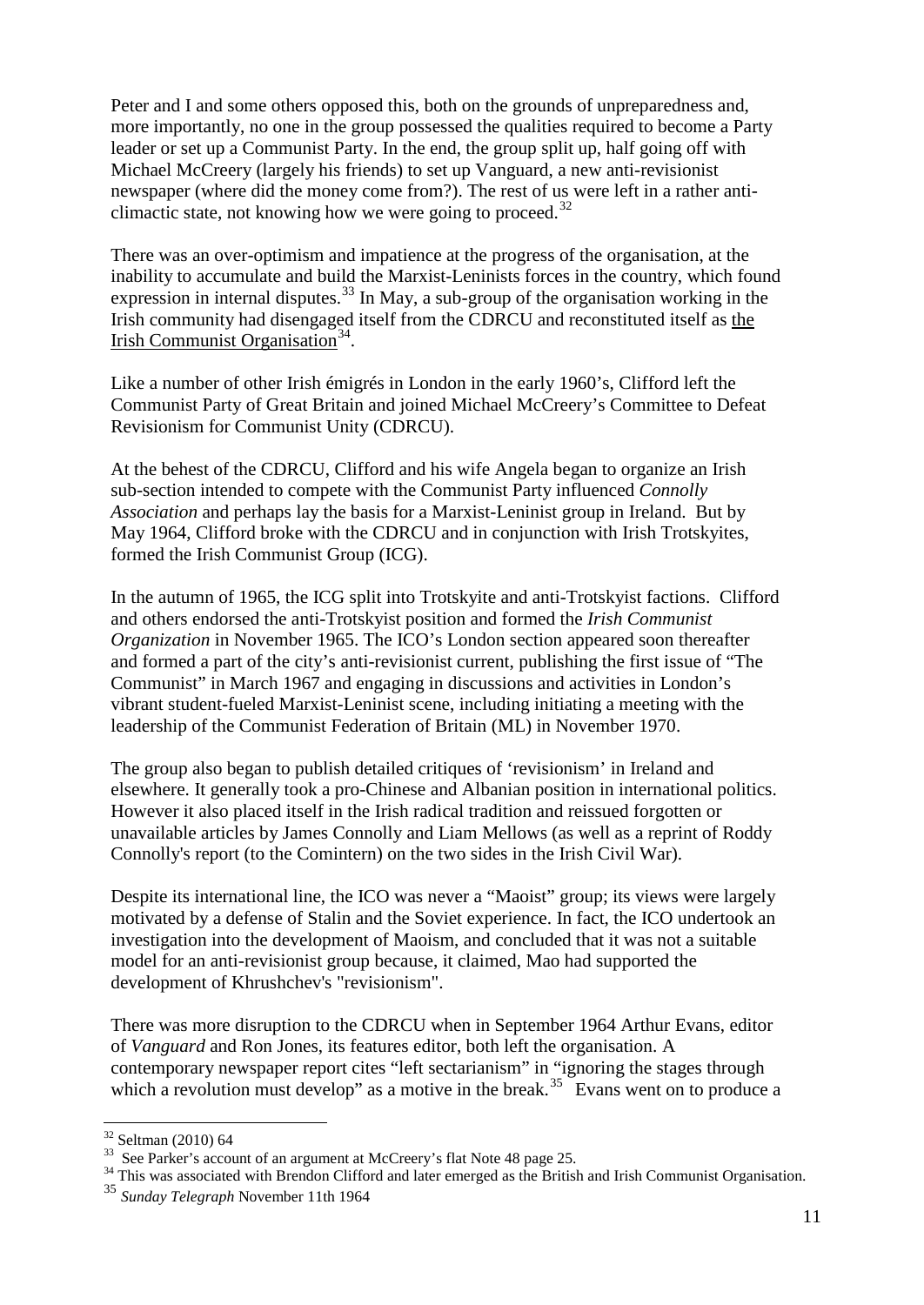pamphlet attacking McCreery, *Once Again, Truth Will Out.[36](#page-11-0).* Years later he recalled the incident:

The group then ideologically split into two camps, one headed by McCreery, the other by me. McCreery wanted to transform the group into a party, I opposed it. On this issue I defeated him. He was mad for Chinese recognition he wanted to become a world figure. While I supported the general Chinese line as against that of Moscow I was openly critical of the influence upon Mao of Chou En Lai. ( I had previously to the setting up of the grouping turned down an offered job from the Chinese as organiser of distribution for Mao's Little Red Book. They sent a representative from Peking to interview me. Believe it or not, he was of the opinion that if enough Little Red Books got into the hands of the British working class qualitative changes would automatically follow. I failed to convince him that he and the Chinese were living in a dream world.<sup>[37](#page-11-1)</sup>

Michael McCreery was an unlikely Marxist-Leninist leader. He had initiate knowledge of the British ruling class and the state apparatus. He was a class traitor; the Eton educated son of General Sir Richard Loudon McCreery. After Christ Church Oxford, Michael followed the family military tradition and joined the army, serving in military intelligence. As to why he first joined the Labour Party, and then left after two years to join the Communist Party in 1956, Thayer notes, he would only say that, during his many travels throughout the world, he had seen a great deal of suffering and had decided it was the fault of the capitalist system. He would not elaborate on the point further.<sup>[38](#page-11-2)</sup>

The Committee to Defeat Revisionism for Communist Unity was based at flat 3, 33 Anson Street in North London. George Thayer described the CDRCU operating amidst the squalor of unwashed milk: bottles, piles of dirty clothes, unattended dishes in the sink: and rumpled beds. McCreery's office in the flat contains a library of perhaps 2,000 books and pamphlets, which line the face of one wall. Piles of loose literature are scattered over the floor. In the centre of the room is his desk on which he answers all his correspondence by hand in a neat, almost classic, script.<sup>[39](#page-11-3)</sup>

The short-lived organisation did grow throughout its fifteen months existence, providing a political testing bed for many activists who were to remain within the movement's second wave in Britain. The publication (and selling) of the *Vanguard* newspaper <sup>[40](#page-11-4)</sup> and pamphlets, a flurry of lectures and political discussions, the attempt to accumulate revolutionaries and heckling of the revisionist Party meetings were part of the early days of establishing a political profile.

An internal circular of the CPGB noted the growing international coverage given to the CDRCU:

The journal REVOLUTION (Africa, Latin America, Asia) published in Switzerland, has given him [McCreery] considerable space and attention, in common with other breakaway organisations in other countries. It seems clear that this journal, which

<span id="page-11-0"></span> $\overline{a}$ 36 London: David –Goliath Publication. Written after Evans left the CDRCU and "exposes the political

<span id="page-11-2"></span><span id="page-11-1"></span><sup>&</sup>lt;sup>37</sup> A Letter in author's possession from Arthur Evans dated  $25/3/81$ <br><sup>38</sup> Thayer (1965) *The British Political Fringe a profile* Anthony Blond (London) :124. All very reminiscent of George Orwell's Burmese days and his own conversion.<br><sup>39</sup> Thayer (1965) :124<br><sup>40</sup> Copies of "*Vanguard"*, organ of the Committee to Defeat Revisionism, for Communist Unity, associated with

<span id="page-11-3"></span>

<span id="page-11-4"></span>McCreery [incomplete] CP/CENT/ORG/20/09 *1964-1968 :* held at Labour History Archive and Study Centre (People's History Museum)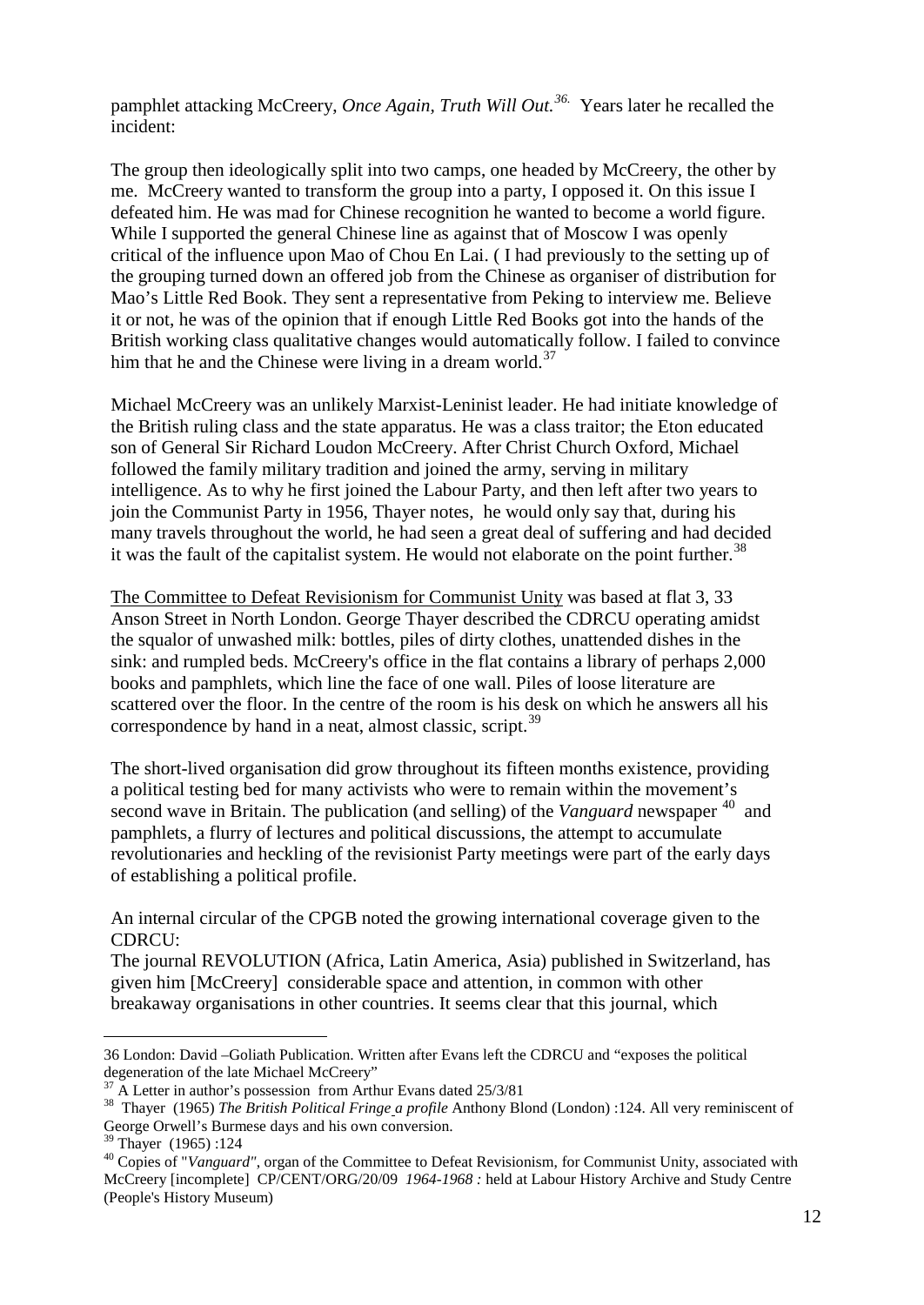previously published some progressive articles, has embarked on a course of deliberately building up all breakaway splinter groups. A French edition of this journal differs in some respects from the English one, and is oven more vicious towards the British Party.<sup>[41](#page-12-0)</sup>

As its activities developed, the CDRCU was gaining acceptance internationally: Vanguard carried a picture of McCreery with the Albanian leader, Enver Hoxha, with an accompanying message that read,

"I wish you ever success in your very noble struggle against imperialism and modern revisionism for the unity of Marxist-Leninist Communists in your country, for the triumph of peace, freedom and democracy and socialism in the world."

The constituent groups of the CDRCU consisted mainly of expelled Communist Party branches or sections of branches and other members in Scotland, Wales, Yorkshire, South Lancashire, West Country, Home Counties and London. Individual members, like Issy Siefert in Edgeware, resigned at a branch meeting stating support for McCreery<sup>[42](#page-12-1)</sup>; other prominent members of the CDRCU included CP London District Committee member from Stoke Newington ,Johnny James<sup>[43](#page-12-2)</sup> were expelled. Vanguard carried a statement in solidarity with James from the Stoke Newington CP branch, with 14 signatories,(all to be expelled from the CPGB) associating themselves "with the principled stand" and "fundamentally correct Appeal to All Communists" stating the leadership had substituted insults for serious political discussion, indulged in "vulgar lies" "damaging slanders" and "scurrilous practice".

Tom Murray founder-Chairman of the Workers' Party of Scotland (Marxist-Leninist) recalled his own departure from the CPGB:

In Edinburgh the C.P. Stockbridge Branch sent me as their delegate to the C.P. Congress in London in 1965 armed with a resolution attacking revision of Marxism-Leninism in the theory underlying "The British Road to Socialism" and directly attacking the leadership on that score and on their, failure to appreciate the importance and urgency of Scottish Nationalist development. Out of about four hundred delegates, less than fifty supported our resolution. I and several other members of our Branch resigned from the C.P. and associated ourselves with the C.D.R.C.U. In the absence of McCreery the C.D.R.C.U. deteriorated in petty squabbles  $44$ 

While born of the international polemic, the CDRCU was a serious attempt to build a revolutionary organisation. Indeed, the organisation was more than a British cadaver for the CPC or its Albanian ally … there was a clear effort being made in [its newspaper] Vanguard to develop an indigenous appeal to the British labour movement and CPGB members through, for example, its industrial coverage and lively cultural pages, which went beyond merely dealing with the faults of the CPGB.<sup>[45](#page-12-4)</sup>

Vanguard was disproportionately lavish for the size of the organisation that produced it. The paper was produced monthly until the March 1965 issue reported McCreery's illness. There were only four regularly published editions (three bi-monthlies and a monthly)

<span id="page-12-1"></span><span id="page-12-0"></span><sup>&</sup>lt;sup>41</sup> Central Organisation Department, *The Attack Upon the Party from the So-Called 'Extreme Left"* March 1964<br><sup>42</sup> CP CENT/ ORG/20/08<br><sup>43</sup> Later associated with Working Peoples' Party of England (WPPE) and better known f

<span id="page-12-4"></span><span id="page-12-3"></span><span id="page-12-2"></span>radicalisation of <u>Campaign Against Racial Discrimination</u> (CARD).<br><sup>44</sup> Tom Murray , WPS (ML) 1966-1976 10<sup>th</sup> Anniversary. *Scottish Vanguard* Vol.6 No.8 Autumn 1976:3-6<br><sup>45</sup> Parker (2007) p17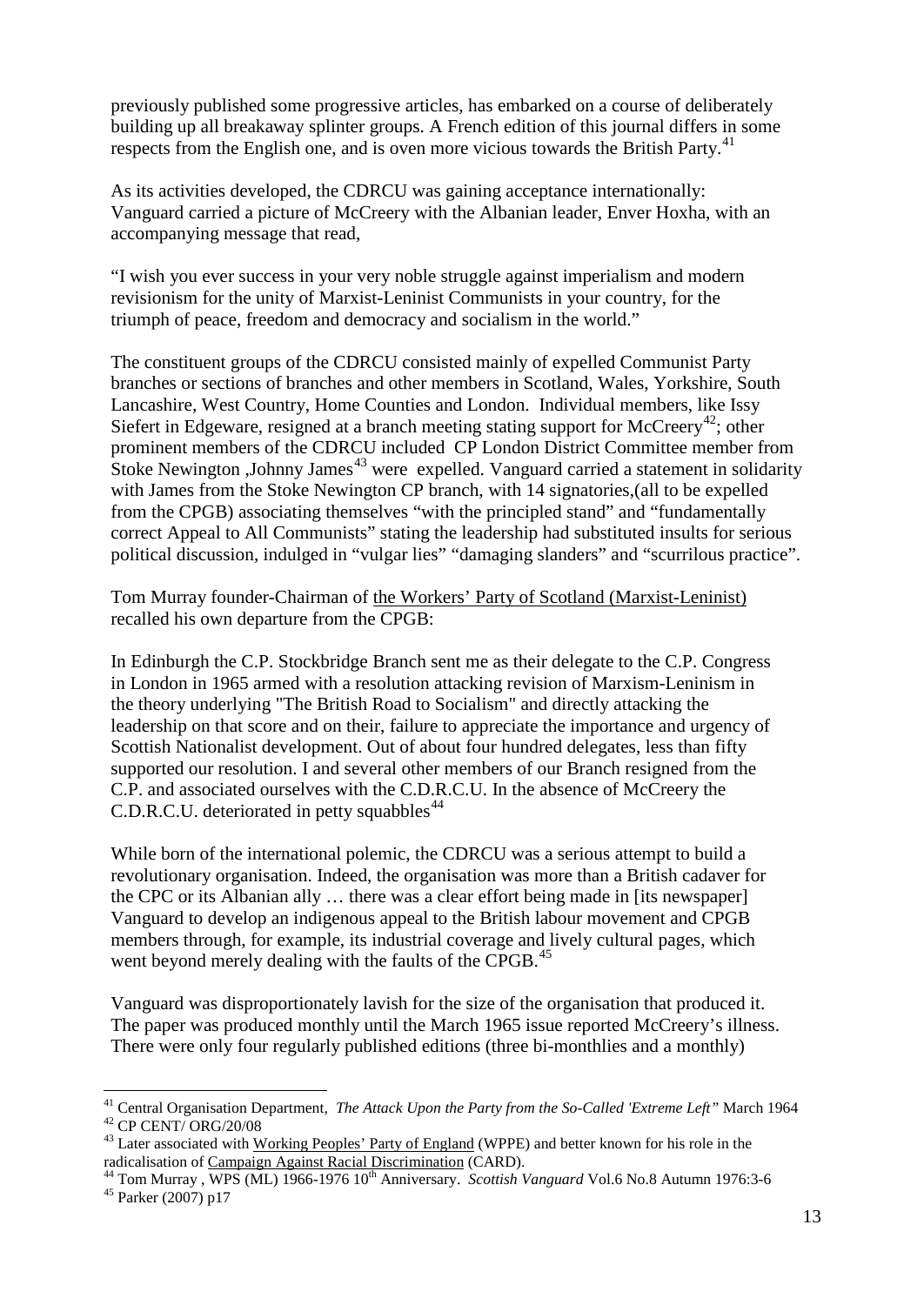following his death in April 1965. Regular publication had ceased by October 1965. Criticism of the attempt to reach out to revolutionaries through a "professional-looking" publication smacks of the dismissive attitude that pervades the production of propaganda. McCreery had been criticised for sustaining the CDRCU's impressive public face with his money as if that was a political error.

#### McCreery, argued that

So long as the 3rd International endured, that is until 1943, the C.P.G.B. supported, in the main, the basic principles of Marxism Leninism, propagated these basic principles to the best of its ability and stood four-square behind the new Socialist state, the U.S.S.R., hope of all progressive mankind. Within Britain Communists was in the forefront of all class battles, and the Communist Party played an important role in defending the interests of the working people during these years. But it never fully mastered dialectical materialism, the Marxist world view, in the sense that it never proved itself capable of applying the generally agreed principles of Marxism-Leninism to British conditions, of working out its own independent and correct policies in each historical period. Continually, the Communist International had to correct lack of theory, lack of understanding in the C.P.G.B., which led the Party into error after error.  $46$ 

McCreery "said that the history of the CPGB was and still continues to be a struggle not for revolutionary action but a struggle to enter the Labour Party. He claimed that the CPGB failed from the start to grasp the essentials of either dialectical materialism or any of the other basic Marxist-Leninist tenets. He felt that the members of the Party were empirical Marxists who had so deviated from 'true Marxism-Leninism' that they were now attempting to become respectable -'Left-Social Democrats', he called them. Therefore, he believed that they offered no alternative to Labour Party policies.<sup>[47](#page-13-1)</sup>

However there were two organisations that emerged in opposition to The British Road to Socialism: an open group – the Committee to Defeat Revisionism for Communist unity (CDRCU) and a clandestine inner-Party opposition grouping, FORUM for Marxist-Leninist struggle.

## **Forum: Travelling down a** *cul de sac*

FORUM provided a platform for those who would not agree with an open break with the CPGB. As described by Muriel Seltman: When we had recovered from the break up, we re-formed with a small number of comrades and set up a little journal called Forum, designed to be a genuine forum for discussion. Articles (on the way ahead) would be unsigned and, therefore, we argued, would not be clouded by personality issues and so could lead to objective discussion. [48](#page-13-2)

The argument of those around FORUM was partly that leaving the party would mean leaving the international communist movement and abandoning those left behind to the

<span id="page-13-0"></span><sup>46</sup> The Way Forward *Vanguard* Vol 1 No 1 February 1964 pI <sup>47</sup> *The British Political Fringe* p124

<span id="page-13-1"></span>See also: Notes on revisionism -John Gollan in *RCL Briefing: Revisionism*. Quotes Gollan stating that the Party 'has always striven and always will strive for unity and agreement with the Labour Party, not only on the immediate issues, but for the achievement of political power and socialism."

<span id="page-13-2"></span> $48$  Seltman (2010) 65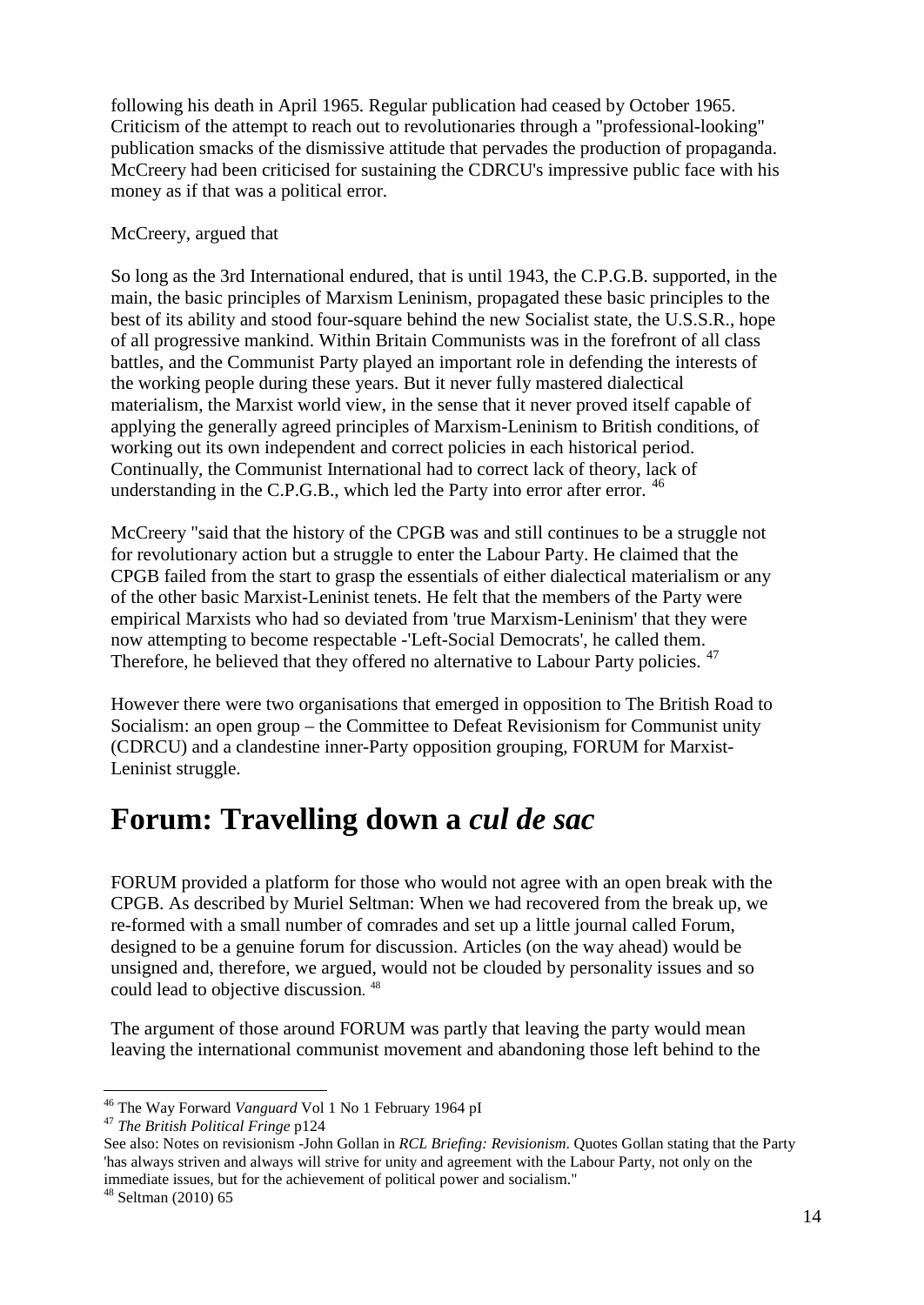revisionists; the dilemma was striving to remain inside would inevitably mean being forced to compromise on principle. It was based on the predilection that they would be allowed to operate within the CPGB. McCreery did not share this illusory assumption: "The press is now completely denied to us. Branch meetings are completely denied to us." <sup>[49](#page-14-0)</sup> In a lecture delivered to student group at London School of Economics, his colleague Arthur Evans stated: The revisionists of King Street have broken with democratic centralism. The revisionist have closed all real avenues of discussion and use the Party press as a weapon to distort, cover-up and poison the minds of honest cadres.<sup>[50](#page-14-1)</sup>

There was a fundamental division between the anti-revisionists on where and how the struggle to reassert Marxist Leninist politics should take place. The formation of the CDRCU was seen by those around FORUM as having a serious retarding effect on the anti-revisionist struggle.

Michael McCreery was condemn as "essentially splittist" for acting on the analysis that the Party was in the image of the leadership, that the political effect of the British Road to Socialism had robbed the Party of its revolutionary nature. His rupture with a revisionist ruled and run Party machinery was described as "drawing off 'trouble-makers' into an organisation which can with ease be used to frighten the rest of the Party into acceptance of the revisionist line. $51$ 

Forum's duplicated bulletin, first produced in March 1964, circulated critical articles inside and outside the Party. It preserved the anonymity of its supporters to "oppose revisionism in Britain as part of the international struggle for correct Marxist-Leninist policies and revolution", however it was quickly associated with the anti-revisionist London Political Organisation.<sup>[52](#page-14-3)</sup> Its contact address was Evan Gibbon's, a member of the Party in Vauxhall, who was expelled by the London District Committee in March, 1964. He is on the Central Council of the Movement for Colonial Freedom<sup>[53](#page-14-4)</sup>. The LPO did not encompass all anti-revisionist groups in London and three quarters of its membership were still inside the Communist Party. The shared perspective was that it was not correct to aim at pulling as many members out of the Party as possible but to win as many members of the Communist Party for a Marxist line as possible. Peter Seltman, after initially joining with McCreery and then quickly denouncing the CDRCU strategy, was the (un)acknowledged leader of this grouping, "a very heavy set man, around thirty, a teacher" according to Arthur Evans, who visited Albania with him in the summer of 1964. Peter taught political science at Middlesex Polytecnic, and fellow FORUM activist, Muriel Seltman was Head of Maths at Trent Park College of Education. There were many young anti-revisionist opponents, such as Sean McGonville who established 'New Era Books' in Bath in 1965 to distribute English Language publications from China, and from the Young Communist League, Sam Mauger and Mike Faulkner, who rejected the 'Appeal to All Communists' which argued that the time was right to break ideologically and organisationally with revisionism.

<span id="page-14-1"></span><span id="page-14-0"></span><sup>&</sup>lt;sup>49</sup> McCreery (1963) *Destroy the old to build the new!* A Comment on the state, revolution, and the CPGB p13<br><sup>50</sup> Evans (1963) *Against the Enemy*<br><sup>51</sup> Forum. Comments on McCreery's Pamphlet, *"Destroy The Old to Build T* 

<span id="page-14-3"></span><span id="page-14-2"></span>are correspondents whose names were to reappear in the history of the Marxist-Leninist movement in Britain e.g. Ivor Kenna, J. Leatt (January 1964) CP/CENT/EC/09/10; Peter Jordan and Manchanda November 1965 CP/CENT/EC/10/13

<span id="page-14-4"></span><sup>53</sup> Central Organisation Department, *The Attack Upon the Party from the So-Called 'Extreme Left"* Communist Party of Great Britain , March 1964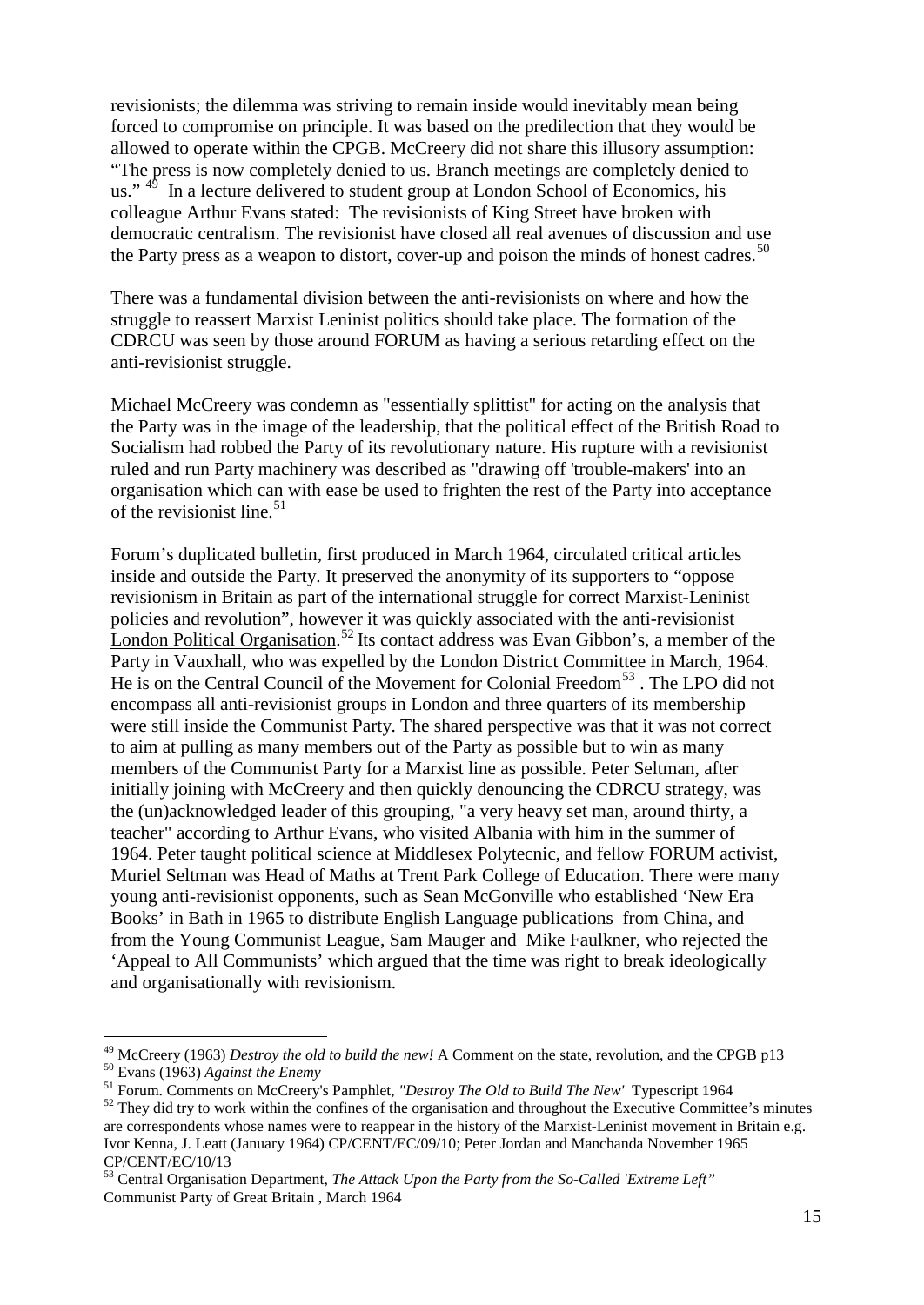FORUM attacked the CDRCU as a manifestation of "Left Opportunism in the Anti-Revisionist Struggle", the title of a 47-paged duplicated pamphlet produced by the London Political Organisation. McCreery's opponents believed that "the fight to build a Marxist Leninist Party must take place first within the Party itself and extending outside when the conditions of struggle demand it." While they affirmed the objective need for a new Party, they argued that the subjective conditions were absent, and charged McCreery of abandoning the 'battlefield within the Party'. Such an organizational break was only permissible when the anti- revisionist struggle has reached a point when nothing will carry it further except the establishment of a new Party.<sup>[54](#page-15-0)</sup>

The numbers of participants in the anti-revisionist struggle within the CPGB and those outside or expelled from the Party were never that numerous, and suffered from not being united in a single organization. These initial networks of dissidents which emerged within the Communist Party shared a number of important characteristics: they were mainly cadre groups which were small, politically isolated, and sectarian in their near exclusive focus on struggles with the existing revisionist organisation (CPGB).

The Communist Party leadership were not idle in the face of the anti-revisionists activities. An Executive statement in March 1964 said of the Communist Party of China, "their present type of unprincipled polemics do all in their power to encourage splits in various parties... (We) will resolutely deal with any attempts from whatever quarter to disrupt the fighting unity of our party."

What had been permissible within the Party became impermissible. The political struggle was now condemned. Those anti-revisionists within the Party who persisted in arguing politics were expelled. The Party leadership were determined to crush the anti-revisionist opposition:

The McCreery Committee against Revisionism has since made clear its desire - a vain one! - to destroy our Party. ..Our Party has repulsed all previous attempts, whether from the right or the ultra-left to disrupt our unity, discipline, and adherence to Marxism-Leninism and democratic centralism - We shall also repulse the present attack." <sup>[55](#page-15-1)</sup>

In March 1964 the leadership circulated a duplicated listing entitled, "The Attack Upon the Party from the So-Called 'Extreme Left'". Throughout the anti-revisionists struggle, attacks on Party policies were portrayed as an attack on the party, and through the party on the entire international communist movement. Loyalty to the organisation was placed higher than loyalty to principled political analysis and debate: loyalty to the organisation was the criterion by which friends could be distinguished from enemies. Betty Reid laid down the line in *Marxism Today*; the party "will not tolerate association with these people, or failure to fight for our policy when they appear." [56](#page-15-2)

The uneven guerrilla struggle undertaken by FORUM members within the Party was doomed. All real avenues of discussion had been closed; the Party press a monopoly weapon used against the anti-revisionists. The anonymity of FORUM designed to avoid a personality following developing amongst anti-revisionists and allow analysis to be judged objectively, offered no protection. All it took was to argue in the manner and

<span id="page-15-1"></span><span id="page-15-0"></span><sup>&</sup>lt;sup>54</sup> London Political Organisation. *Left Opportunism in the Anti-Revisionist Struggle*. Undated (1964?)<br><sup>55</sup> Comment supplement May 16, 1964 pp III and IV<br><sup>56</sup> Trotskvism in Britain Today. *Marxism Today* September 1964.

<span id="page-15-2"></span>Marxism Today article, listed Maoist groups.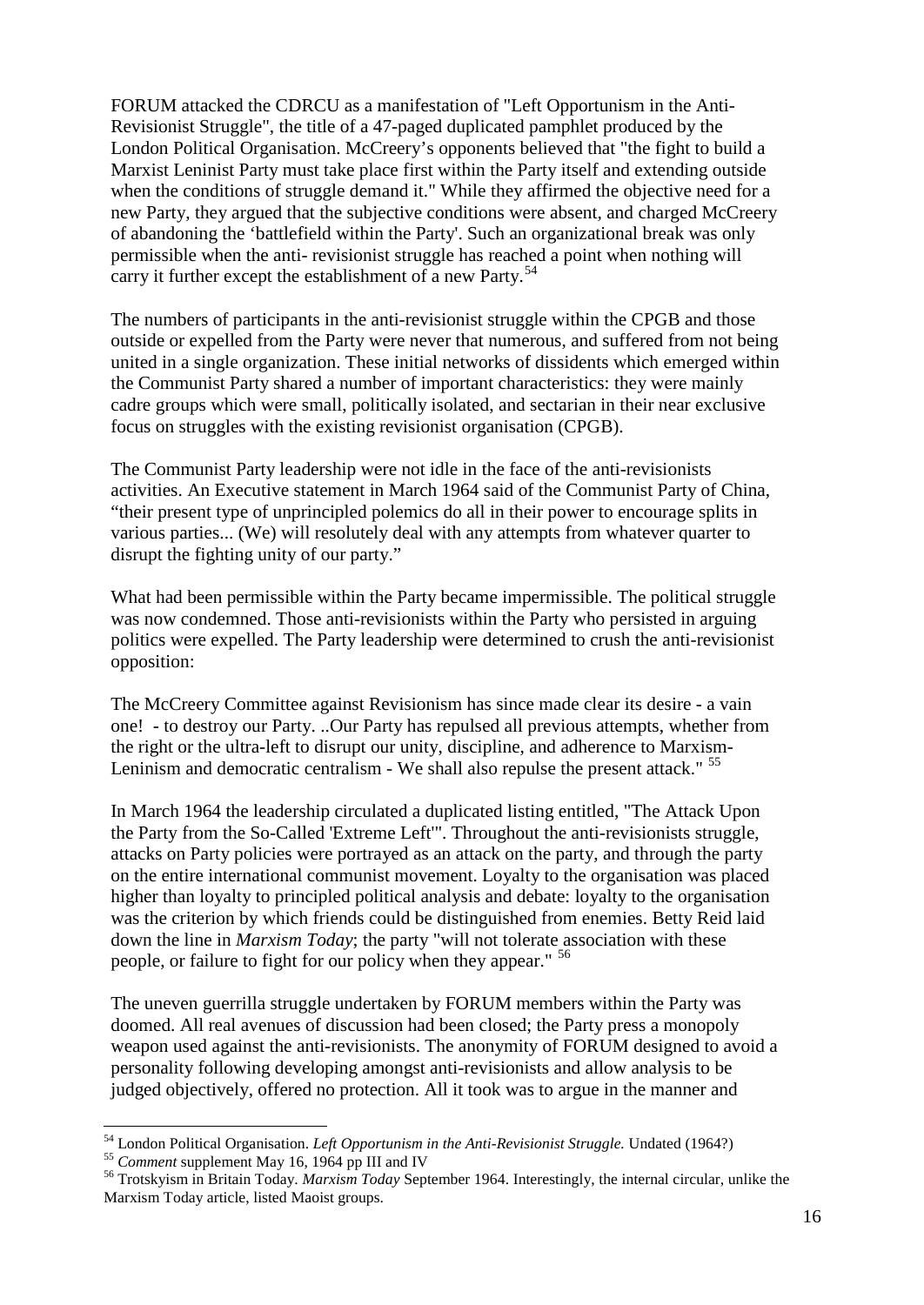language of its publications, such as that which described the Labour Party as "Agent and Accomplice of Imperialism", to have 'your cards marked'. Equally, striving to remain in the Party at all cost and to transform it from within, which meant avoiding confrontation with the leadership, would inevitably result in a compromise of Marxist-Leninist principles.

Any attempt to organise and reach out to others was presented as "factionalism", and the answered with removal of the Party card. This was regardless of position in the branch or district: the Finsbury Communist Association original membership was on the branch committee, the Coventry Workers Association was formed by District leaders. Complained at the harsh treatment or expulsion of comrades and you were as likely to receive similar treatment as those in London in Stoke Newington Communist Party Branch.

The question was not when would they be forced out, but why did they tolerate such an unhealthy political existence within the Party for so long? What underlie the analysis of those who remained inside the Communist Party was an assessment of the strength and future development of the anti-revisionists forces. Those around FORUM believed the anti-revisionist struggle to be at a very "primitive stage": As yet the essential task of translating the anti-revisionist struggle from being nothing more than agreement with what the Chinese say into organised practical struggle against the British ruling class and against the revisionists has not began. <sup>[57](#page-16-0)</sup> But the Party leadership and majority of its rankand-file had accepted that line embodied in the Party programme more than a decade earlier, and was not prepared to have that questioned.

Undoubtedly the effectiveness of the anti-revisionist resistance was lessened by its divided nature inside, and outside the Communist Party. But that was a fact of life that McCreery and others in the CDRCU were attempting to overcome. McCreery's call for open, public forms of struggle were to gather the Marxist-Leninist forces and isolate the 'revisionist-leading clique' entrenched at the King Street headquarters. Those antirevisionists around McCreery thought that the isolation of Marxist-Leninist opposition within the CPGB prevented a sufficient consolidation of Marxist-Leninists within the Party prior to the organisational break. It inhibited their development as a cadre force capable of successfully challenging the revisionist politics that dominated the CPGB. With the formation of the CDRCU in November 1963 a nucleus in open opposition to the revisionism in the Party had been consolidated. The attractions of open opposition were clear: it provided a rallying point for the promotion of a clear theoretical and strategic orientation that thwarted the bureaucratic dictat and lack of democratic discussion within the Party.

But in 1963 those around FORUM judged that the opportunities had not been exhausted "to expose to the full the treachery of the leadership" and maintain the perspective that Marxist Leninist forces would develop from "anonymous centres of anti-revisionist activity" developing " increasingly close co-ordination between such groups as a first step towards the formation of a national co-ordinating organisation. As the CDRCU led by McCreery was seen as setting itself up as a political centre, providing leadership to the nascent Marxist Leninist movement, outside of the CPGB, FORUM spent much time and effort attacking CDRCU. The attitude of FORUM was that an organisation of anti-

<span id="page-16-0"></span> $57$  Left Opportunism in the Anti-Revisionist Struggle p12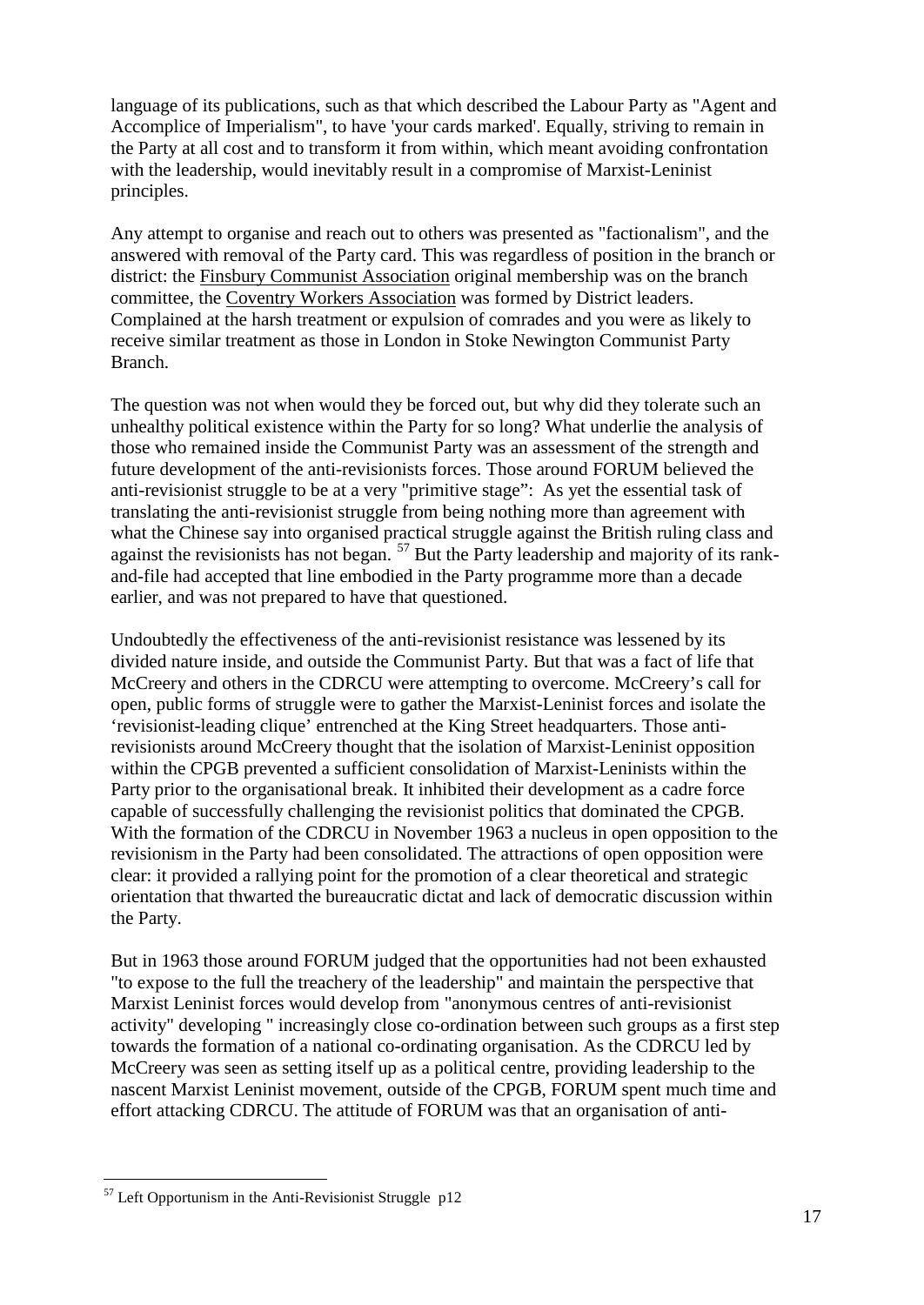revisionists outside of the revisionist CPGB "must be condemned as diversionary and injurious to the struggle as a whole for a Marxist Leninist party."  $58$ 

McCreery's opponents were rejecting the analysis that the political arena for the antirevisionist struggle had shifted. At the beginning of the Sixties the Polemic between the leadership of the Communist Party of China and the CPSU had been conducted in disguised form, artificially polite, often through attacking proxies (either Yugoslavian or Albanian parties) and with the use of pseudonyms. In this situation, anti-revisionist members of the CPGB could engage in struggle and stay within the Party, even if the Party officials prevented effective opposition and refused to allow articles and letters in the party press or speakers in branches to broadcast anti- revisionist views.

Ironically, the moving forces behind FORUM were having their own doubts.

We felt dubious about the positive value of what we were doing in London. Only a small number of people were reading Forum and there was an objection by some other antirevisionists that a group had taken it upon themselves to produce this journal and, as well, that contributions were not named so that no kudos was attached to the writing. I cannot remember how we kept things anonymous, but it did happen somehow. I remember our amusement when Jack Shapiro told us (in confidence) that Forum was produced by a bunch of workers in Holloway Bus Depot. [59](#page-17-1)

Peter and Muriel Seltman were offered the chance to go and work teaching English or 'polishing' scripts for the Hsinhua News Agency or Peking Radio. The offer came to them through an acquaintance well-known in anti-revisionist circles, Jack Shapiro. Plans were made for departure in July 1965: At the departure dinner the Seltmans were asked if we would go to North Korea instead, What followed involved a short unhappy interlude working in Pyongyang before moving to Beijing to the Friendship Guest House, to live with other foreign 'experts,' just as the Cultural Revolution was unfolding. $60$ 

Someone returning from China in 1964, Virginia Penn, a party member of 28 years standing was amazed and horrified to find the extent to which the British party had misinformed and poisoned the minds of its members against China.

I have written a number of letters to the *Daily Worker* and *Morning Star*, which of course were never published. ...in China where every statement and attack made on her by parties and at conferences aboard was published in full. The Chinese Party and government have full confidence that their people can distinguish right from wrong and believe that the only sound basis for Marxist understanding is to know what the arguments are on both sides.<sup>[61](#page-17-3)</sup>

In September 1963 the situation had changed as the CPGB publicly condemned the Communist Party of China. The CPGB secretary John Gollan accused the Chinese Party leadership of being racialist and warmongers. These views were repudiated by all antirevisionists but demonstrated the CDRCU view that the only way to revive the spirit of

<span id="page-17-0"></span> $^{58}$   $Left\;Opportunism$   $in\;the$   $Anti\mbox{-}Revisionist$   $Struggle.$  Page 45  $^{59}$  Seltman  $(2010)$   $68$ 

<span id="page-17-2"></span><span id="page-17-1"></span><sup>&</sup>lt;sup>60</sup> See: Muriel Seltman (2010) *What's Left? What's Right?* : A Political Journey via North Korea and the Chinese and the Cultural Revolution.

<span id="page-17-3"></span><sup>61</sup> *The Communist Party of Great Britain in the Anti-China Chorus* 1967 p6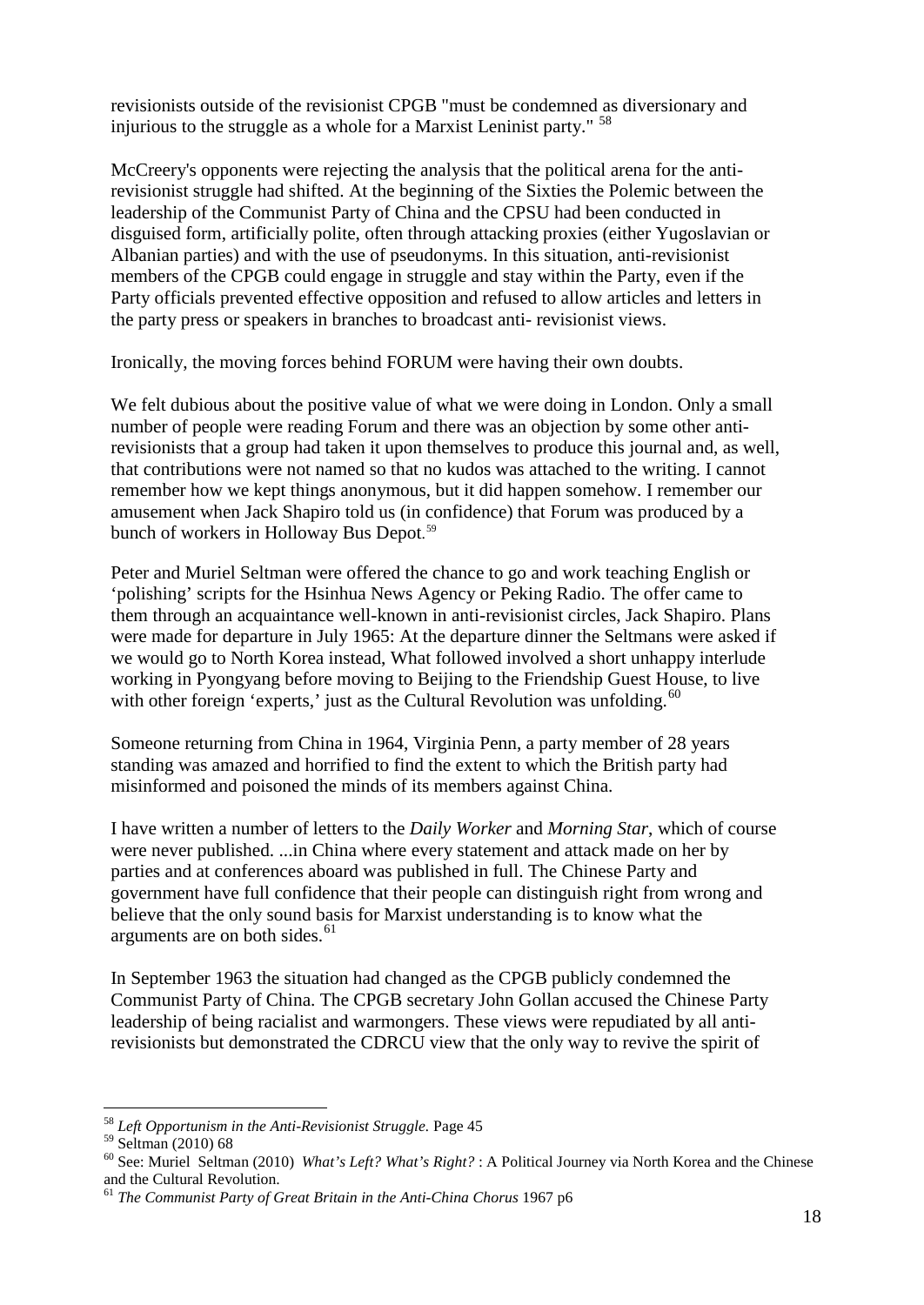Marxism-Leninism lay not through reform of the CPGB but by politically, and organisationally, challenging the power of the "King Street revisionists".

Those around FORUM had argued that "the only kind of new Party that could arise now would be a self-appointed leadership of the working class very much in the trotskyist tradition -highly theoretical, divorced from the practical experience of the masses and standing above them.<sup>62</sup> The Joint Committee of Communists returned to this criticism: "Over emphasising and indeed distorting the role and possibilities of leadership, McCreery and his followers concentrated on the creation of a framework for which it was hoped grass-roots support could be won."<sup>[63](#page-18-1)</sup>

McCreery did see the CDRCU as a nucleus for a party building organisation that would attract the best elements of the CPGB and recruit new revolutionary activists. The idea that the CDRCU would announce the formation of a new party without the work to root it within the industrial working class was a distortion by those who remained outside of it. McCreery's attitude towards the charge of wanting to set up a new party prematurely was given in a letter in December 1963:

In the New Year regular weekly Marxist-Leninist lectures will be organised. a periodical will by then be appearing. Its role will be organisational, agitational, propagandist. -For we are pressing for the establishment of groups in all main industrial centres actively and openly advancing the Dew line, and regular national delegate meetings to hammer out an agreed policy for Britain. This National Council would be advisory during this period of preparation for the establishment of a new, genuine, Marxist-Leninist Party. Not until we have active, self-reliant groups in all main industrial centres can a Party be established." [64](#page-18-2)

The division at the very birth of an open political challenge to revisionism in Britain saw a split that was never healed, and the different personalities involved never reconciled. Leading members of the CFB (ML) would still be writing articles nine years later attacking McCreery under a title of 'Wrong Tactics'. <sup>[65](#page-18-3)</sup> One of the few historical surveys of the Marxist-Leninist movement published by a participant judged that, The C. D. R. C. U. was a direct response to the subjective needs of a section of the anti-revisionist movement for an instant party, legitimated by international recognition and providing ready-made policies, formulae, and leadership. By the very manner of its origin, by its outlook and aspiration the C.D.R.C U. could not possible have made a positive contribution to party building in Britain. $^{66}$  $^{66}$  $^{66}$ 

The author echoed the criticism contained in the CFB (ML)'s predecessors founding document the Joint Committee of Communists Origins and Perspectives. This asserted that the CDRCU "was in essence a continuation of revisionism in the form of the party fetish, asserting organisation above politics'. The arguments were not new: those who stay inside the Communist Party had criticised McCreery's effort as organisational rather than political; as a task carried out by a small group of leaders in an attempt to attract members, rather than an outcome of political building and in response to the needs of political developments which had already taken place.

<span id="page-18-2"></span>

<span id="page-18-4"></span><span id="page-18-3"></span>

<span id="page-18-1"></span><span id="page-18-0"></span><sup>&</sup>lt;sup>62</sup> Left Opportunism in the Anti-Revisionist Struggle. page 20<br><sup>63</sup> Joint Committee of Communists, Origins and Perspectives. *The Marxist* Autumn 1969 p7<br><sup>64</sup>*The Way Forward* WPPE page 6<br><sup>65</sup> Communist Federation of Bri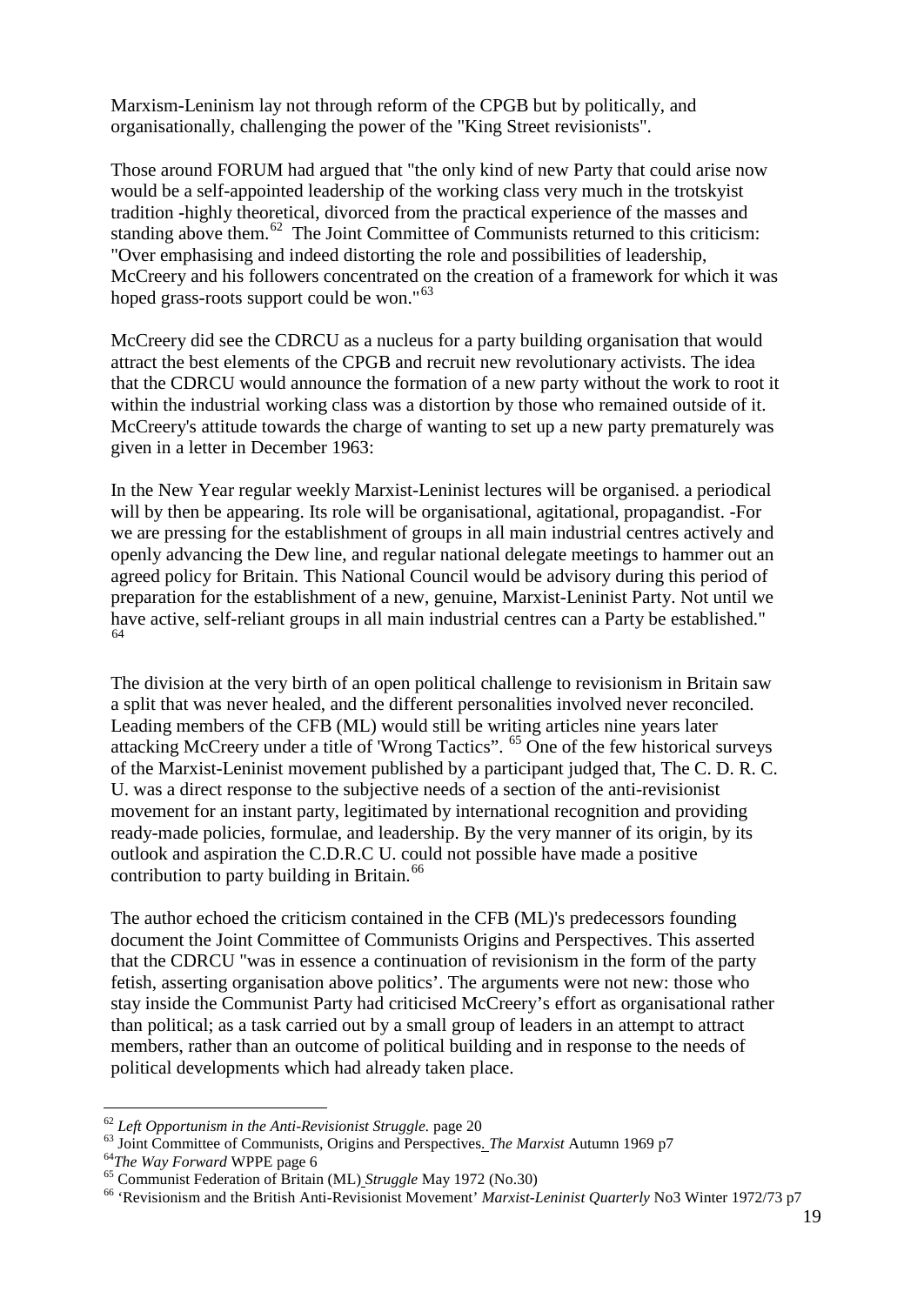The formation of the CDRCU after the Lucas Arms Meeting had been characterised as the consequence of "the irresponsible indiscipline of McCreery". There were vicious attacks on McCreery as a "self-appointed Lenin", "a modern left-opportunist's and little more than "a bourgeois idealist with a veneer of Marxism Leninism". McCreery was charged with having a "dangerous and disruptive influence' and "frankly bourgeois methods, reminiscent of the millionaire press owners' for sinking his personal wealth into the publication of "Vanguard". $67$ 

Decades later, the rumours and charges reappeared in the memoirs of one political opponent of McCreery:

Some months later, a member of *Vanguard*, H. S., came to see us at home in a very worried state, saying that he had to talk to us because he could trust us. It appeared McCreery was regularly going into the office of *Vanguard* and going through the names and addresses of *Vanguard* subscribers, particularly from the Third World, and making a note of them! This clinched matters for us. We were convinced that he was an agent planted to form a 'flypaper' organisation, called a new Communist Party, in order to get these names and addresses.

How very melodramatic that now sounds, but Cold War paranoia was intense and, although we were definitely small fry and rather ineffectual, it may not have seemed like that to the powers that be, who would want to get their hands on any potential subversives, particularly in the Third World. The only thing we could think of doing as a result of H. S.'s disclosure was to send warnings to every one of our friends in other countries not to send in their names and addresses to *Vanguard*. [68](#page-19-1)

There were very strong personal animosities behind the political charges. Those who attack the CDRCU as 'adventurist' and were personally critical of McCreery committed a historical disservice in omitting to give full credit to McCreery for his positive contributions. The criticism contained in the duplicated monthly 'Forum -for Marxist-Leninist inner-party struggle' was sound Marxist critique of the policies of the Communist Party. But it was on the essential question of whether the CPGB could be transformed that FORUM was wrong. What was pernicious to this approach was evident in the report of Sam Mauger on the Communist Party's Congress:

British Communists, no less than other sections of the left, are faced with the problem of taking an attitude to the Labour Government. 'Why has the Labour Government been unable to provide even the basis for solving problems in which not only its own future but the future of the nation is at stake?': this question opens the Political Resolution endorsed overwhelmingly at the Communist Party Congress. The answers to the Government's problems are also phrased along national rather than specifically class lines and further on the Resolution states the necessity of arousing 'the patriotism of the British people' to remove American military bases. Throughout Congress a clear division was made between the 'imperialist' policy of the present and the potentialities of the Labour Party itself within which 'there is a growing revolt against that policy'. The decisive role of the Communist Party is seen in developing its influence on the Labour Party and the trade unions. <sup>[69](#page-19-2)</sup>

<span id="page-19-0"></span><sup>&</sup>lt;sup>67</sup> See: *Left Opportunism in the Anti-Revisionist Struggle.*<br><sup>68</sup> Seltman (2010) 63<br><sup>69</sup> *New Left Review I/35, January-February 1966* 

<span id="page-19-1"></span>

<span id="page-19-2"></span>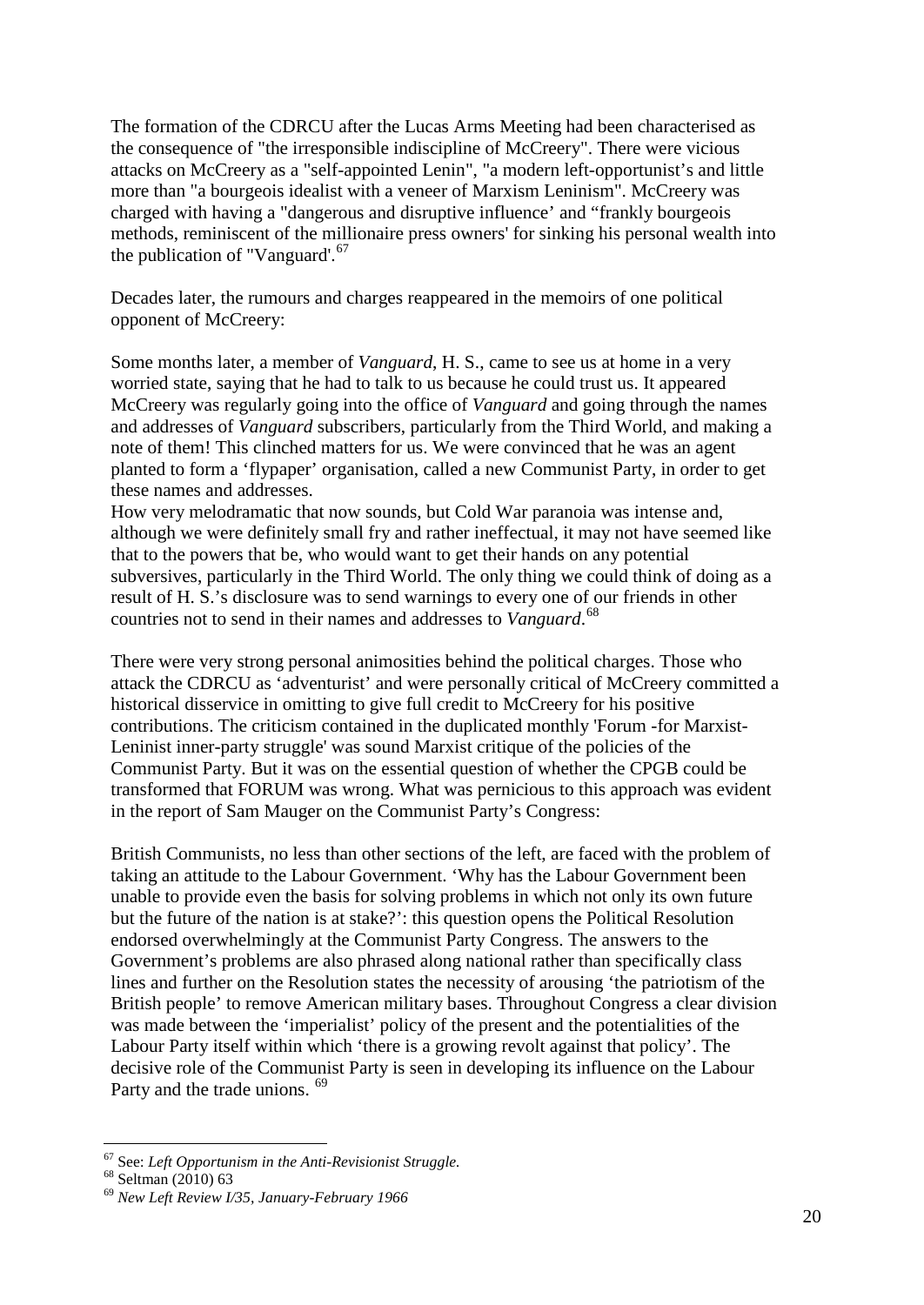And this emphasis negated anti-revisionist opponents' activity: after their consolidation around FORUM, these anti- revisionists within the Party were gradually isolated and forced out of the CPGB. The anti-revisionist opposition within the Party were too vulnerable to the Party's sanction to operate as an effective alternative to the entrenched King Street leadership. There was no person of national standing that clearly identified with the anti-revisionist argument: as the grip of Party discipline throttled the opportunity for Forum's supporters to operate within the organisation, there was a shift towards new anti-revisionist projects such as *The Marxist* and proliferation of more overtly Maoist groups that made up the second wave of anti-revisionist activism in the latter half of the sixties. By the end of 1967, the vast majority of these initial anti-revisionists had left or been expelled from the CPGB.

It would be true to judge that whilst the CDRCU did mark a new stage in the development of Marxist-Leninist politics in Britain, the failure to sustain its existence after McCreery's departure points to major weaknesses in its political life that reflective not simply a financial dependency but a political reliance. The efforts of Robert Archbold saw that statements and leaflets in the name of the CDRCU continued to be issued but its opportunity had passed as the majority of members went on to other political activity.

The anti-revisionist forces did not seriously threaten the leadership of the Communist Party: those inside the Party were either silenced or expelled. The loss of Party membership was a real deterrent to political opposition. The situation was not as in subsequent years when the Party was the largest of one among many possible political homes. The CPGB was the party of the Left. The leadership had a dismissive attitude towards its political opponents, contempt displayed in a pamphlet, penned by Betty Reid in 1969, entitled *Ultra Leftism in Britain,* and bourgeois commentators were less than complementary in their description of the people who defended Marxism without defeating revisionism.

Right-wing researcher, Peter Shipley described the anti-revisionists as "merely a rump of hard-line Bolshevik and Stalinist traditionalists, mainly intellectuals, a few workers and the impatient young whose views are very much out of favour with the party hierarchy'. [70](#page-20-0)

Cold War warrior, Ian Greg listed David Volpe, who was better known for his activity on the Irish political scene, as chairman of CDRCU in his 1968 publication, *The Assault on the West*. Like much of the literature produced by the Foreign Affairs Publishing Company his information was inaccurate: the organisation was long defunct despite the charade of the appearance of a duplicated edition of 'Vanguard' published by R. Archibald, formerly of the Irish Communist Organisation.

Paul Noone, the General Secretary of the Working People's Party of England (WPPE), always defended the contribution of McCreery. In an introduction to a collection of McCreery's writings entitled, *The Way Forward: A Marxist-Leninist analysis of the British State, the CPGB and the tasks for revolutionaries*, Noone argued that none had matched McCreery's analysis:

McCreery himself died from cancer in April 1965 after a long illness at the age of 36. This was a great tragedy as he was far ahead of his comrades in political development. Most were still enveloped in ideological, organisational and work-style deficiencies

<span id="page-20-0"></span> <sup>70</sup> Shipley *(1976) Modern Revolutionaries in Britain* Bodley Head p152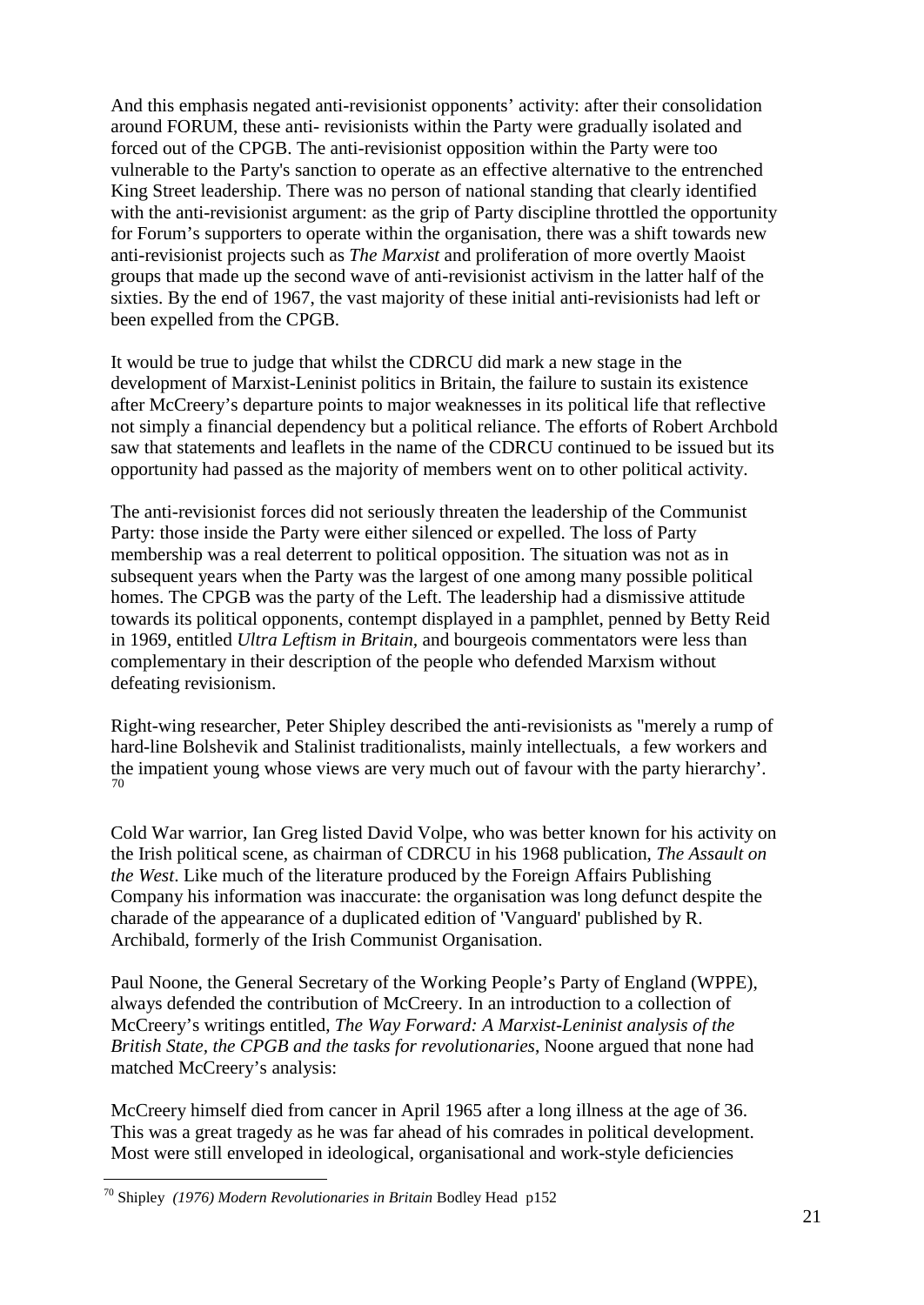inherited from the CPGB. Most really did not know (and still don't) how to take revolutionary initiative; how to develop class struggle at their workplace or in their communities.[71](#page-21-0)

A favourable, while not uncritical, assessment came from within the newly emergent 'Maoist' movement. The influential analysis on party-building from the Communist Unity Association (ML), "Imperialism and the Struggle for a Revolutionary Party", while discussing the CDRCU's activities and publications in detail, criticises the CDRCU for its lack of a strategy for building a new party. It concludes that "it orientated itself too much towards the revisionists and was unable to rise above simple anti-revisionism." This would seem a harsh judgement given the short life and difficulties that faced the organisation. However the CUA (ML) did defend the CDRCU against the charge of "fetish for the party" advanced by the CFB (ML): in its opinion, the CDRCU's errors were political, "it failed in its attempt to give a lead to the movement but it was correct then and is now to make this attempt.'  $72$ 

Even political opponents of the CPGB recognised that Maoism held an appeal both to industrial militants who looked back to the greater activism of the early 1950s and to those who felt the Communist Party did not give adequate support to the Colonial Revolution - in short, to those who rejected the social democratic path being followed by the Party leadership.  $^{73}$  $^{73}$  $^{73}$ 

Scant attention is paid to the CDRCU by one sympathetic historian of the (now defunct) Communist Party. Willie Thompson, formerly on the editorial board of *Marxism Today* during the 1980s, writes of the CDRCU as Maoism "false start" in Britain, "it achieved a second wind in student politics further stimulated from 1967 by the Cultural Revolution in China with its evocations of revolutionary romanticism." Thompson wrongly asserts that McCreery was a New Zealander.<sup>[74](#page-21-3)</sup> John Callaghan correctly names McCreery as the leader of the CDRCU, in his survey of the British political fringe, in a single sentence reference to a "small split" in 1963.<sup>[75](#page-21-4)</sup>

The CDRCU collapse after McCreery's death in April 1965, showed, in the opinion of the organisation's secretary, Mike Baker,

Important weaknesses were also present in the political framework and organisational structure of the CDRCU. In particular, the failure to establish correct organisational methods of work and correct relations between the Central Committee and the various CDRCU groups must be noted - an error, which later, was to result in the growth of sectarianism in outlook and in the implementation of policy, and to arbitrariness and spontaneity in methods of work and leadership. Above all, it must be recognized that the absence of principled unity amongst the various ML groups outside the CDRCU framework formed an important negative factor inhibiting the development of the CDRCU's political work and the growth and maturity and organisational stability within CDRCU ranks.<sup>[76](#page-21-5)</sup>

<span id="page-21-0"></span> <sup>71</sup> *The Way Forward* contained three articles by Michael McCreery – *'Destroy the old to build the new', 'Organise at the place of work' and 'the Way Forward'*

<span id="page-21-2"></span><span id="page-21-1"></span><sup>72</sup> CUA(ML) (1974) *Imperialism and the Struggle for a Revolutionary Party* p22 <sup>73</sup> Ian Birchall,'The British Communist Party 1945-1964' *International Socialism* 50 Jan-March 1972

<span id="page-21-3"></span><sup>&</sup>lt;sup>74</sup>Thompson *(1992) The Good Old Cause: British Communism 1920-1991*.Pluto Press p147<sup>75</sup> Callaghan *(1987) The Far left in British Politics*. Blackwell p 172

<span id="page-21-4"></span>

<span id="page-21-5"></span><sup>&</sup>lt;sup>76</sup> Manifesto of the Action Centre for Marxist Leninist Unity. August 1965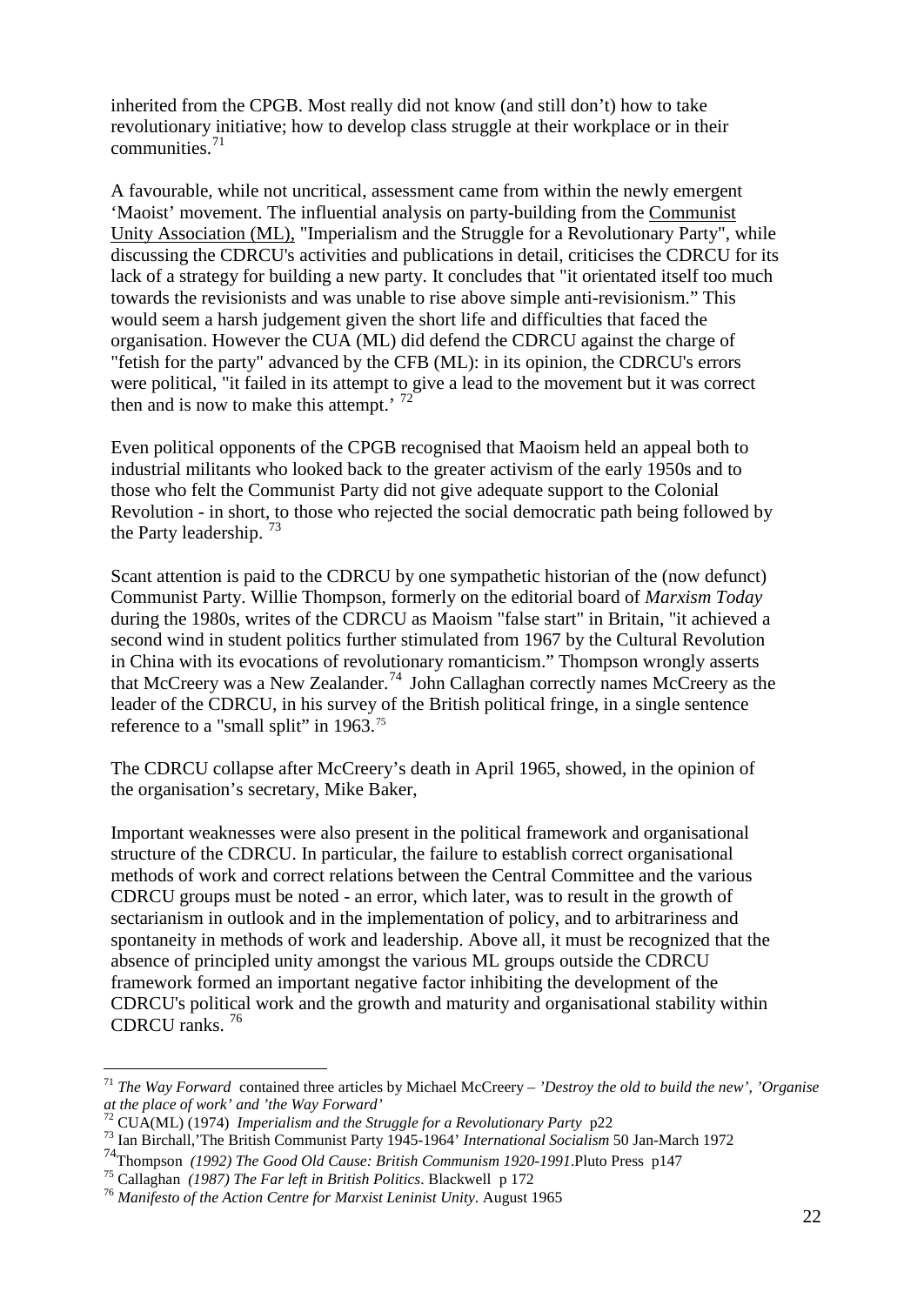The background to Baker's analysis was his "expulsion" from the CDRCU after pushing for a firm democratic centralist structure with him at the helm. In March 1965 Baker had moved to London from Manchester to fulfil the duties of Political Organiser. His own analysis was of an organisation in bad shape, with arbitrariness and spontaneity in methods of work and leadership. The intention to strengthen the political control of the Central Committee at the expense of the powers "usurped" by the Secretariat -a body originally exercising only organisational functions of a day-to-day character -created an antagonistic atmosphere that saw Baker expelled three months later in June 1965. The issue of the relationship between leaders and the rank and file was to wreck more than one of the Maoist groups that were to emerge in the years following the demise of the CDRCU.

As the first anti-revisionist organisation in Britain, aiming explicitly at party building, it has considerable historical significance for us. The general errors of failing to unify theory with practice and to understand basic party-building tasks continued, after its collapse, to be characteristic of the Marxist-Leninist movement in Britain, in fact, McCreery's attempts to grapple with basic problems was unfortunately not a general feature of the movement for some time after his death.<sup>[77](#page-22-0)</sup>

Too late in the day did opponents of the CDRCU come around to share its conclusion on a key aspect of the anti-revisionist struggle. One time Party prospective Parliamentary candidate, Henderson Brookes was expelled in October 1964 ending membership of the CPGB, which began in 1947. He, and Dick Jones, both members of Coventry City Party Committee had been charged with anti-Party activity since 1961. Prominent figures in the anti-revisionist movement, Brookes and Jones were instrumental in the formation of the Organisation for the Defence of Marxism-Leninism, predecessor of the Coventry Workers Association; they published an analysis that argued:

Many comrades have fought against the policy of the leadership of the CPGB for several years, from inside the ranks of the Party...[They have] either been expelled or have become disillusioned and have finished with politics. Some comrades are still struggling inside the Party, but their fate will be the same as the others. The Coventry group of Marxists Leninists are convinced that the leadership and policies of the CPGB cannot be defeated from inside the organisation."<sup>[78](#page-22-1)</sup>

On the flanks, outside of the new party-building tendencies but sharing activists, there were other struggles generated by the Sino-Soviet split. The Communist Party had promoted from 1948, and controlled, the *British-China Friendship Association* (BCFA) and it reflected the tension and arguments being fought out inside the Communist Party. These came to ahead at the 1964 Annual General Meeting held in the Connaught Rooms, Great Queen Street, London. An organisation of a few dozen saw hundreds of new members join as voting fodder. Jack Shapiro, recently returned from a visit to China, countered the anti-China statements launched by R. Palme Dutt at the 1963 Annual General Meeting of the Britain-China Friendship Association. The AGM had been 'rigged' by obtaining a vast number of Dutt's followers to come on the day to become members and swamp the voting. Anti-revisionist CP member Ivor Kenna recalled,

<span id="page-22-1"></span><span id="page-22-0"></span><sup>&</sup>lt;sup>77</sup> CUA (ML) *Imperialism and the Struggle for a Revolutionary Party* p22.<br><sup>78</sup> *On Minimum Conditions necessary for the formation of a Marxist Leninist Party in Britain. Undated (1965?)*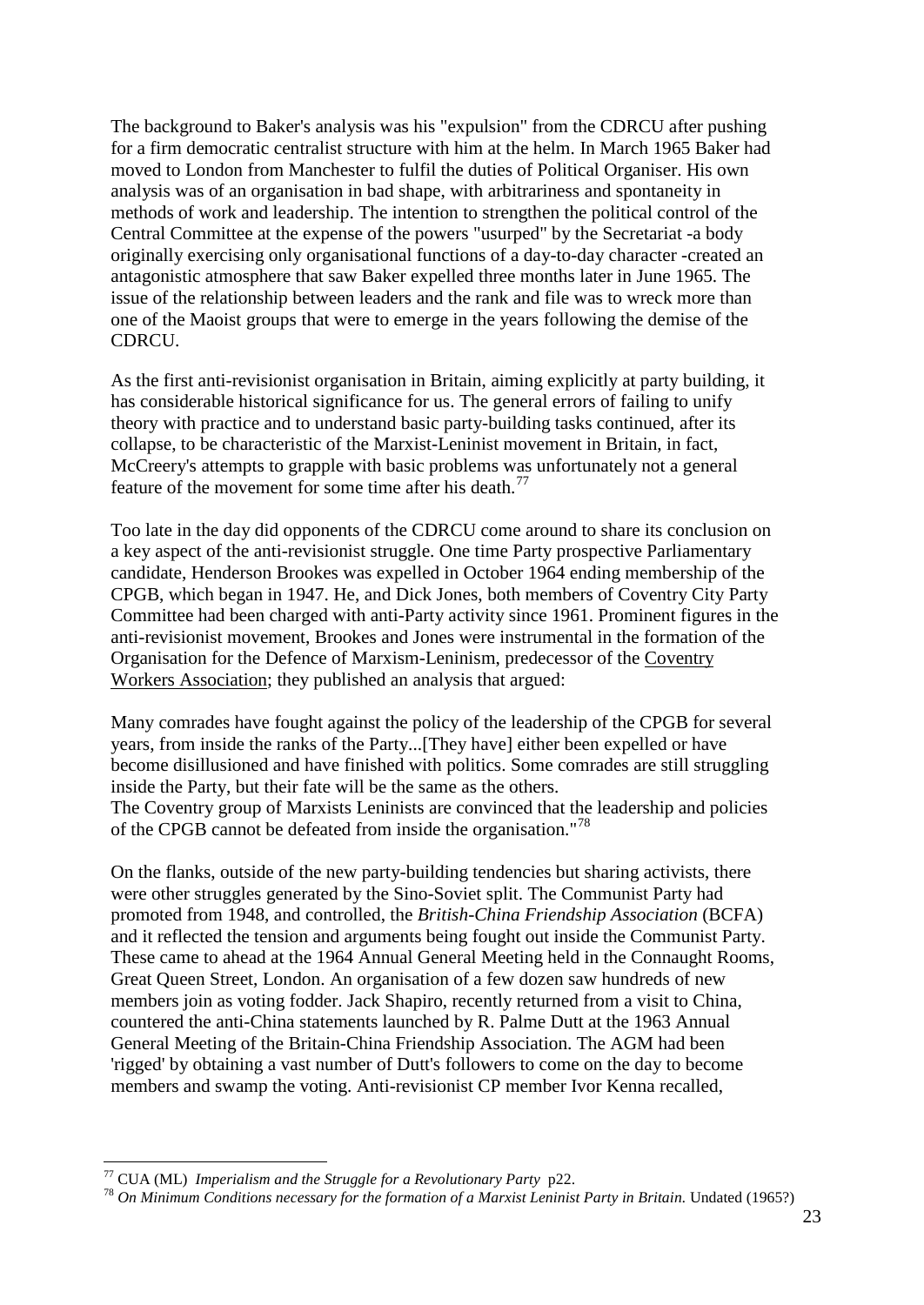The British CP went so far as describing the Chinese CP as racist. This produced a crisis within BCFA. A motion was put down for the 1964 AGM saying that China was not racist and the CP drafted hundreds of leading members into BCFA.

An anti-China member moved next business on the 'China not racist motion' to stop it being taken. The involvement of CP headquarters was suspected and next business was carried by about 200 to 100. There was uproar. However it was a pyrrhic victory for those who supported the CP line. The China traders, the old China hands and scholars and the pro-China communists were indignant and numerous other pro-China groups were set up. Prominent amongst these was the Friends of China group"<sup>[79](#page-23-0)</sup>

## FRIENDS OF CHINA

February 5 1967 saw the inaugural meeting in London of "Friends of China" attended by about 300. Policy statements were read out by familiar activists on the London Maoist scene: Manchanda, its secretary Dave Volpe, and Ebrahim , an exiled member of the Pan Africanist Congress.

The Chinese news agency, *Hsinhua,* reported that more than a hundred attended a film showing of "The Great Victory of Mao TseTung's Thought" organised by the London Committee of Friends of China:

"A few provocateurs attacked China in their remarks but their reactionary fallacies immediately met with angry rebuff from other participants. Some of them retorted by reading aloud some quotations from Chairman Mao. <sup>"[80](#page-23-1)</sup>

A public meeting of Friends of China adopted a resolution that stressed the "glorious victory of China's Great Proletarian Cultural Revolution is the great victory of the Thought of Mao TseTung and Chairman Mao's proletarian revolutionary line and is a great inspiration and powerful support to the revolutionary people of the world. ...the great brilliant light of the thought of Mao TseTung, Marxism-Leninism of the present era, is illuminating the path of world revolution. "<sup>[81](#page-23-2)</sup>

The wording is such resolutions indicate a desire to be reported in *Hsinhua* news despatches rather than reach out and promote friendship with China. The identification of British Marxist-Leninists with China saw such absorption with Chinese political events that resulted in the spectacle of British marxists selling a pro-China Hong Kong Chinese language newspaper around the streets of London's Chinatown. The phraseology and concerns of Britain's Maoists in the late Sixties did not help develop a communist current in line with the specific and actual circumstances of the working class they praised so loudly. *Hsinhua* quotes a "British friend" response to the showing of the film "Chairman Mao with a million members of the Cultural revolutionary army", " at the inspiring moments when I saw the masses cheering 'Long Live Chairman Mao' I had a lump in my

<span id="page-23-0"></span> <sup>79</sup> Sinophile-40 years on By Flo and Ivor Kenna, China Eye (Summer 2005) No.6 21-22pp.See also Derek Bryan's account in

*[China Now](http://www.sacu.org/cnind.html#CN51)* 51, April 1975

<span id="page-23-2"></span><span id="page-23-1"></span> $81$  Hsinhua News Bulletin. August 271968.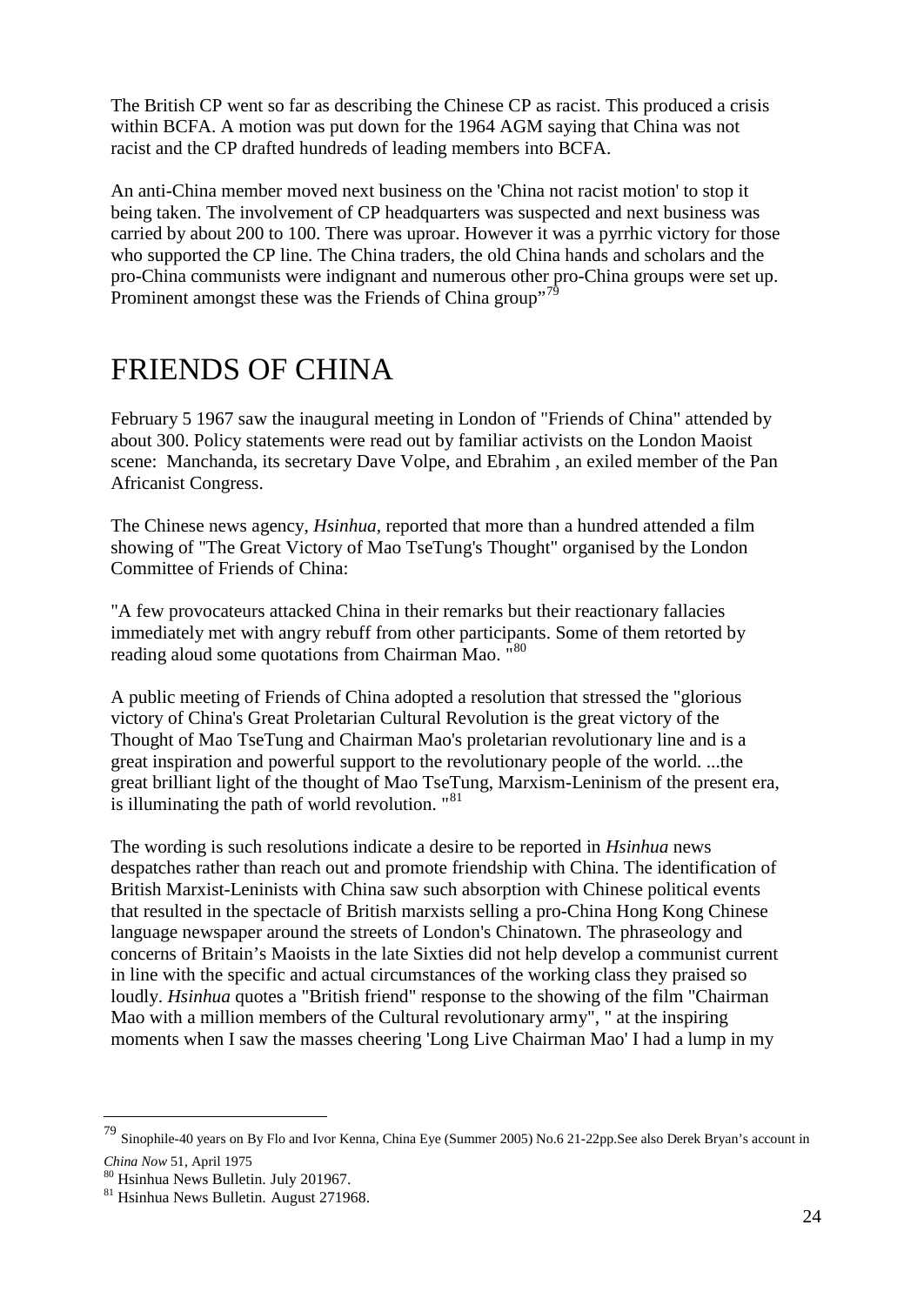throat and my eyes were filled with tears and I also wanted to shout with the Red Guards: "Long Live Chairman Mao! **' [82](#page-24-0)**

The lack of an industrial base for the majority of Marxist Leninists throughout the 60s and 70s is perhaps not surprising. The Cult of Mao was a genuine heartfelt response, the waving of the red covered booklet of revolution, the Little Red Book and the wearing of shining badges bearing Mao's portrait was evidence of the compete submergence into the political agenda of the Chinese Cultural revolution. Henderson Brookes described Mao as the "living personification of marxism-leninism", as the "true heir of Marx...the most respected leader of the international Marxist-Leninist movement". This attitude towards Mao was common to all Western Maoists; that the demi-god status of Mao may have actual detracted from the political integration with a working class that existed within an imperialist-dominated culture was an issue not addressed.

British communist, Jack Shapiro, remained an active 'Friend of China' until his death in January 2010, aged 93. He recalled the reaction to the attacks at the AGM.

"Disgusted with such tactics a number of us formed the Friends of China. Many of us soldiered on for three years and issued various publications and bulletins giving news of events in China. When SACU was first mooted we all joined in making its launch a success. Most of the people who worked in the Friends of China continued to work for SACU. Some of the leading figures in SACU over the past twenty years bridged their friendship with China from the BCFA through the Friends of China and continued uninterruptedly to work for friendship with China"

An obituary for former diplomat and University teacher, Derek Bryan acknowledge his quiet but influential role, as Founding Secretary, along with

Joseph Needham, the historian of Chinese science, in setting up the Society for Anglo-Chinese Understanding. Though its efforts to understand the cultural revolution (1966- 76) were doomed to failure, it kept an important link open, and, for a time, provided the only way of visiting China. [83](#page-24-1)

There is also "his talented Chinese wife Liao Hongying", equally constructive in "building bridges, as a teacher and publicist" as a friend of China. There were numerous individuals from business men like Jack Perry and Roland Berger, Professor Joan Robinson, Alan and Betty Paterson who selflessly contributed to the work of the friendship association.

SACU - the *Society for Anglo-Chinese Understanding* - was launched at Church House, Westminster on 15 May 1965 and soon achieved a membership of about 1,500 and acquired a national office at Warren Street. The BCFA's mainly inactive membership dropped to 80 and folded with the death of its secretary, and Communist Party member, Jack Dribben. With the formation of a new friendship organisation, the Society for Anglo- Chinese Understanding, these Friends of China group subsequently dissolved with most of the people continuing to work for SACU that provided a focus for many progressive, non-aligned Sinophiles and while those politically committed were active within SACU, the organisation was never politically dominated by any single

<span id="page-24-1"></span><span id="page-24-0"></span><sup>&</sup>lt;sup>82</sup> Hsinhua Jan 1st 1967<br><sup>83</sup> John Gittings, *The Guardian* October 3, 2003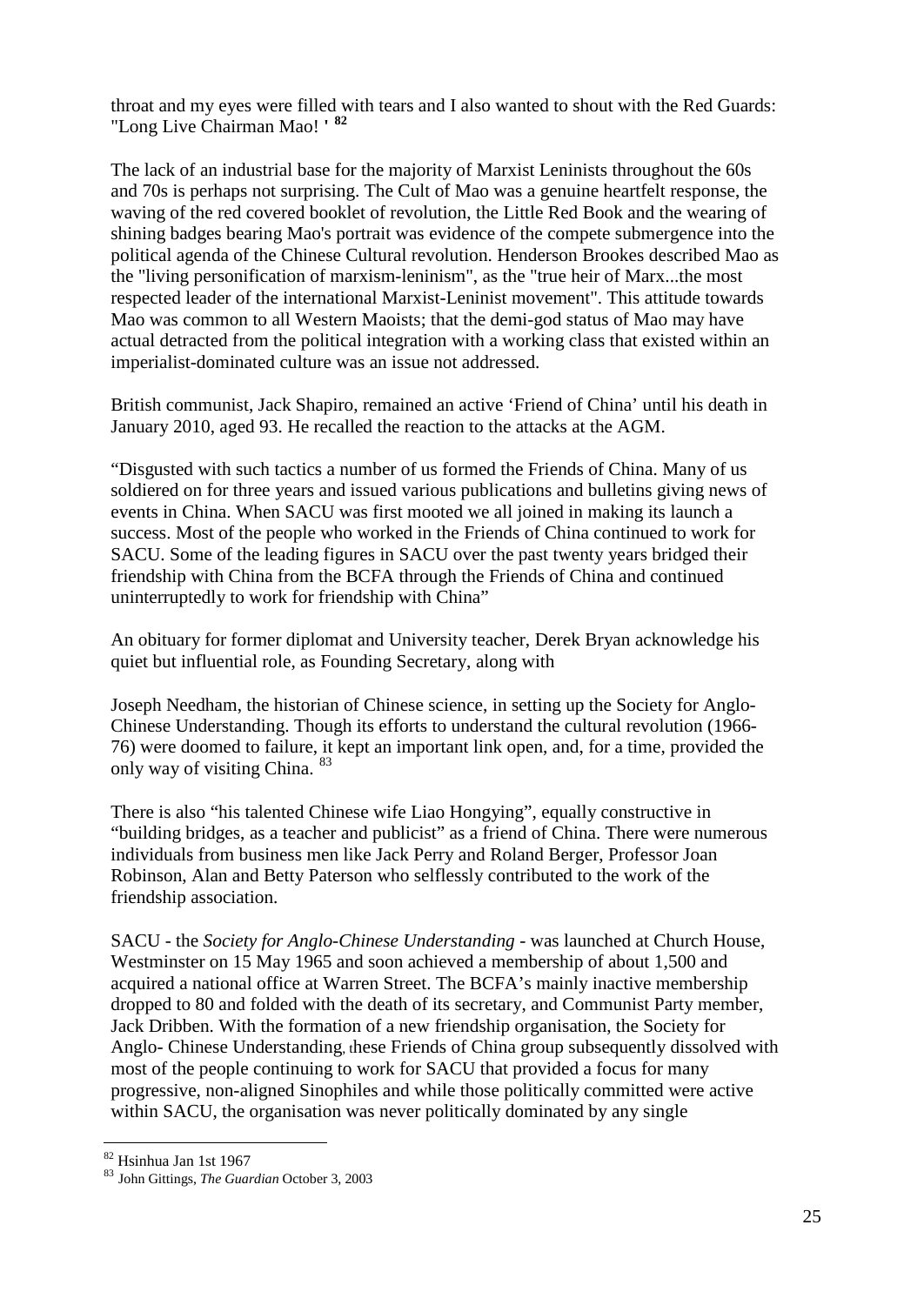organisation.<sup>[84](#page-25-0)</sup> This was fortunate for the Sinophiles given the experience of the various "Friends of China" groups set up by those whose main inspiration was expressing their support in the ideological struggle against revisionism.

A separate but related move saw , from 1964, until its demise in 1982, *the China Policy Study Group*, sustained by the work of Colin and Virginia Penn, provided an antirevisionist' friendly understanding' of China's situation and policy concerns through its monthly four paged 'Broadsheet'. It drew upon a cohort of pro-China intellectuals as in its public lecture, and subsequent pamphlet, *'Marxism in China Today'* given by Professor George Thompson of Birmingham University, in March 1965<sup>[85](#page-25-1)</sup>. Thompson later authored two popular expositions on Marxism published by the China Policy Study Group: *From Marx to Mao Tse-tung*: a study in revolutionary dialectics (1971); and *Capitalism and After*: the rise and fall of commodity production (1973). A number of younger Maoist-inclined academics also contributed over time to the Broadsheet, amongst them, Sean Sayer , Jitendra Mohan, Robert Biel, and Jenny Clegg, daughter of former Daily Worker editor, Arthur Clegg, who remained around anti-revisionist circles until his death in February  $1994.^{86}$  $1994.^{86}$  $1994.^{86}$ 

<span id="page-25-0"></span>The main objectives of the Society for Anglo- Chinese Understanding were;- a) To promote and advance the education of the public in all aspects of China and the Chinese people. b) To promote and advance the education of the Chinese people in all aspects of Great Britain and the British people. It remains active today : http://www.sacu.org/

<span id="page-25-1"></span> $\frac{85}{100}$  The pamphlet is a slightly expanded form of a lecture first given on March 15, 1965 under the auspices of the China Policy Study Group.

<span id="page-25-2"></span><sup>86</sup> George Mathews wrote his obituary for *The Independent* ( 16 February 1994),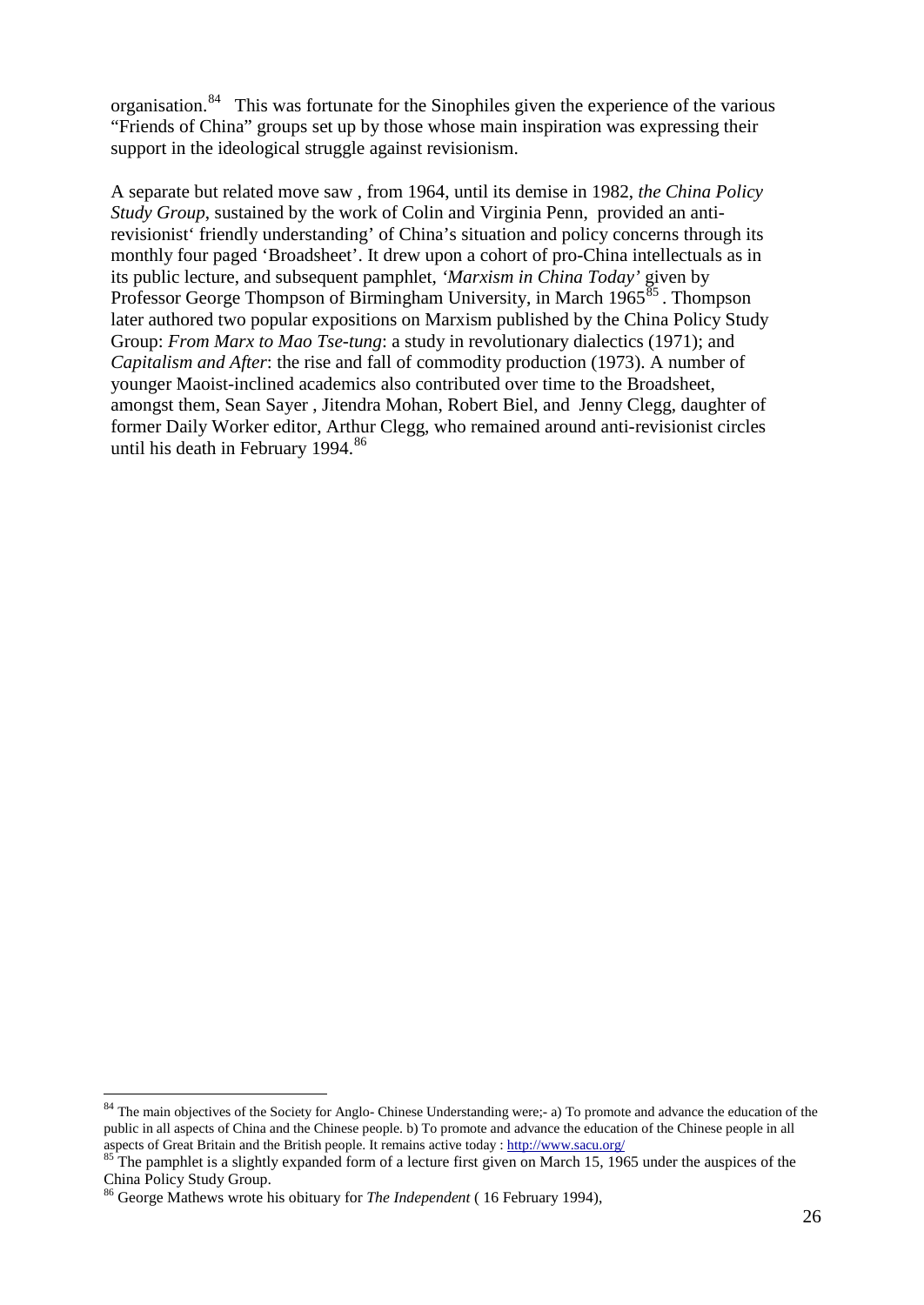## **Second Wave**

There were attempts to politically re-group anti-revisionists. In September 1965, a majority of the CDRCU members, some delegates of the Northern and Welsh groups of the CDRCU, regrouped at a Conference in Manchester. The consolidation of northern members was led by Mike Baker the CDRCU secretary in its final days, alienating much of the London supporters. The new organization, called the Action Centre for Marxist Leninist Unity, echoing the name of the McCreery-led CDRCU, had been formed with the aim of preparing for the convening of a conference of Marxist-Leninist Unity and initiated a series of "unifying" meetings chaired by William Bland in April 1966. Mike Baker had been he was elected Secretary and editor of its official organ, *Hammer and Anvil*.

The ACMLU, working with Manchanda (who was suspended from the Communist Party in November 1965), had invited Reg Birch to chair. This was attacked by Bernard Clifford, of the Irish Communist Organization, on the not unreasonable grounds that what evidence was there that Reg Birch should be considered an anti- revisionist. He had not known to have engaged in anti-revisionist struggle until the Communist Party support Hugh Scanlon in preference to Birch as Presidential candidate for the engineering union. The ACMLU failed to organise a second meeting, instead embarked upon a different course from "unifying the movement".

In April 1967 a preparatory committee for a conference of Marxist-Leninist Unity was initiated which culminated in the formation of the Marxist-Leninist Organization of Britain, on the weekend of September 9-10 1967. The Action Centre for Marxist-Leninist Unity had a high profile in the early days of the anti-revisionist movement, not least because of the energy and arrogance of Mike Baker, now secretary of MLOB. He displayed this with customary bravo and declared that communists who did not support the MLOB in the very near future would become agents of the class enemy. The MLOB published the journals *Red Front* and *Vanguard* (later renamed *Class Against Class*).

In addition to his activities in the MLOB, Mike Baker and other members of the group, notably his co-worker and wife, Maureen Scott, were active from August 1971 in the League of Socialist Artists  $(LSA)$ .<sup>87</sup> John Walker argues that:

Despite their left-wing rhetoric, in certain respects the LSA artists were conservatives: they believed in representation not abstraction, employed traditional techniques such as painting and drawing, accepted art galleries as places to display work and the necessity for artists to make a living by selling their products as commodities.<sup>[88](#page-26-1)</sup>

Based at 18 Church Street, Camberwell ,The Communard Gallery, until 1975 provided the exhibition space where they exhibited their own work, delivered lectures, published the poetry of the Turkish Communist Nazim Hikmet , **The Wall** ,with illustrations by Scott, sold posters of Marx, Lenin and Stalin and generally promoted the cause of socialist realism.<sup>[89](#page-26-2)</sup> Amongst the titles they published was the 1973 polemic, "Liberal

<span id="page-26-0"></span><sup>&</sup>lt;sup>87</sup> Maureen Scott (b. 1940, Coventry), trained at Plymouth College of Art, Goldsmiths' and St Martin's; Bernard Charnley (b. 1948), a graphic artist who studied at Leeds College of Art; and Mike Baker (1927- 90). <sup>88</sup> Walker, (2002**)** Left Shift : Radical Art in 1970s Britain. London : I. B. Tauris p51

<span id="page-26-2"></span><span id="page-26-1"></span> $89$  See Walker for discussion of their cultural endeavours.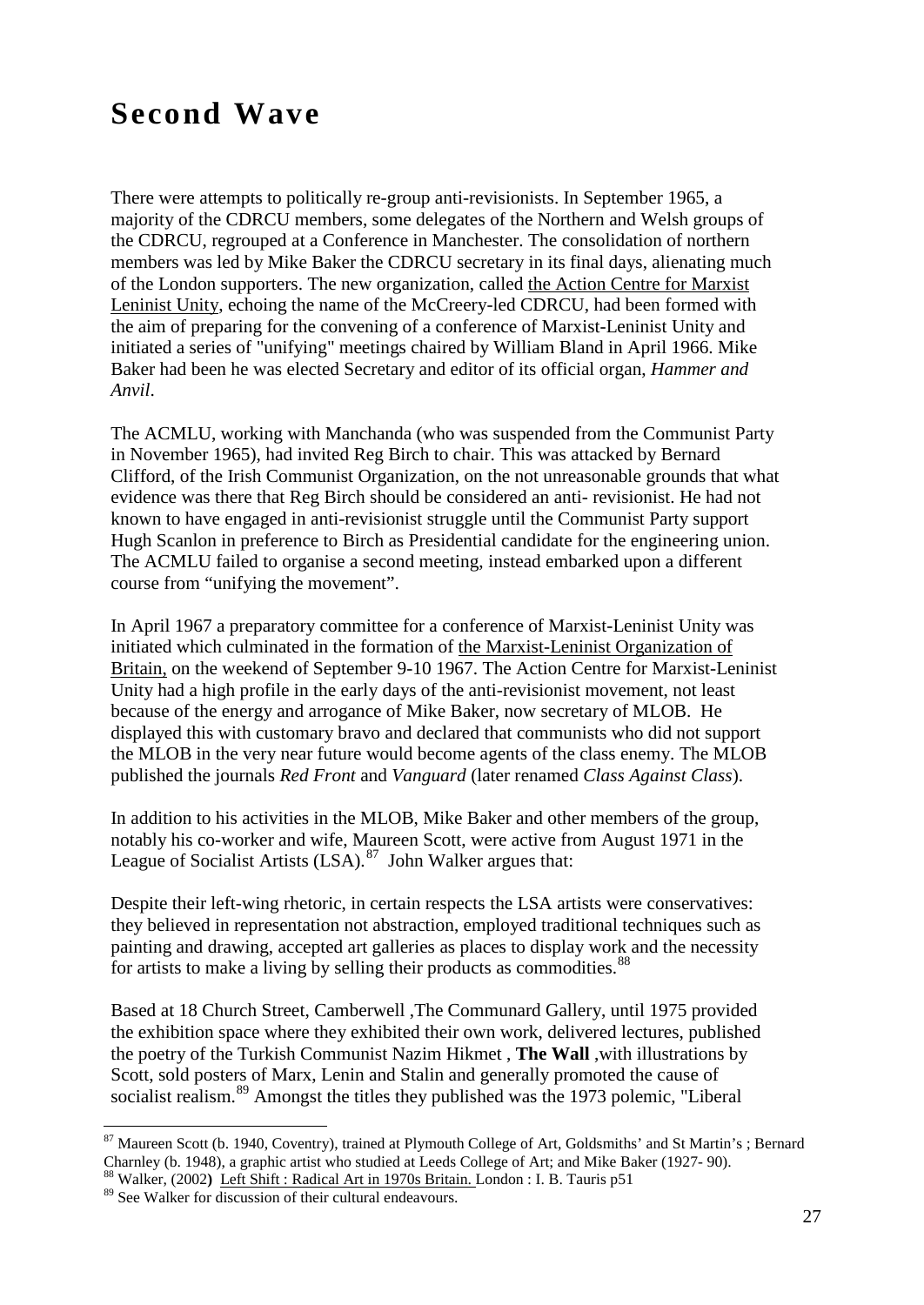populism or revolutionary proletarian realism in art?": a reply to John Weber of the Chicago Mural Movement and in 1976, the illustrated book, **Class War in the Arts!** 

While still a member of the CPGB, William Bland had become associated with ACMLU. He contributed to *Hammer or Anvil* from its first issue of November 1965 using the name of 'W.Steele', reflecting his 'Stalinist' persuasion. Born on April 28th 1916, Bland paid a visit to the Soviet Union at the age of 21, in 1937, and thereafter dedicated his entire life and activity to the advancement of socialism. He was Chairman of the MLOB and in the period 1967 to 1974 drafted a number of reports for the MLOB, including on the cultural revolution in China, and on the 'centrist' parties of North Korea, Vietnam, Cuba and the Communist Party of India (Marxist).

Shortly after the "Great Cultural Proletarian Revolution", an MLOB comrade returned from China and reported that the "party was being destroyed". Bland was instructed to investigate the charges. While the *'Report on the Situation in The People's Republic of China'*[90](#page-27-0) contradicts most agreed propositions on political development within China, the argument it contained identified a "revisionist group around Mao Tse-Tung from at least 1935" as the source of China's woes.

Upon an open discussion of the original 'Report on the Situation in The People's Republic of China'at Conway Hall, and the questions and discussion – the organisation was riven and a much smaller fragment was left to continue the MLOB. While the MLOB achieved some notoriety in January 1968 with their publication the MLOB was similar to a number of other European anti-revisionists who could not accept the maoist critique, including Jacques Grippa in Belgium and the Centre Marxist-Leninist de France. This argument was extended when the MLOB under Baker repeated its argument adding that, after the "Cultural Revolution", the demise of the "heir apparent, Lin Biao", and the unmasking of the "Gang of Four", all power has been concentrated in the hands of the army, who rule on behalf of the national capitalist class. ...In short, China is a statecapitalist country, basically of the same type as that of the Soviet Union, but with a different class structure and state apparatus."<sup>[91](#page-27-1)</sup>

The MLOB regarded Maoist groups as left revisionist organisations which objectively, served the interests of world imperialism, describing Maoism as a "revisionist perversion of Marxism-Leninism disguised by "leftist" phraseology"[92.](#page-27-2) It declared that: "the faction headed by Mao Tse-Tung came to represent the interests of the pro-US ex-landlords and comprador capitalists", repeating its analysis that "the cultural revolution represented a counter-revolution" and established their repressive military dictatorship".<sup>[93](#page-27-3)</sup>

As far as the MLOB was concerned, they saw themselves partially as the victims of "the Foreign Ministry and diplomatic service of the People's Republic of China [that] were already dominated by counter-revolutionary agents of the Chinese capitalist class long before the "cultural revolution" began."<sup>[94](#page-27-4)</sup> The MLOB could explain events in Britain as a

<span id="page-27-0"></span><sup>&</sup>lt;sup>90</sup> 'Report of the Central committee of the MLOB on The Situation in The People's Republic of China' *Red Front* Special edition, January 1968.<br><sup>91</sup> *From Revolution through Counter-Revolution* to the consolidated rule of the national Capitalist class in China.

<span id="page-27-1"></span><sup>1977</sup> pii

<span id="page-27-2"></span><sup>92</sup> See: *Combat* August 1976

<span id="page-27-3"></span><sup>93</sup> *Combat* December 1975 :85

<span id="page-27-4"></span><sup>&</sup>lt;sup>94</sup> See: Report of the Central Committee of the M.L.O.B. On the Situation in the People's Republic of China. London: *Red Front*, January 1968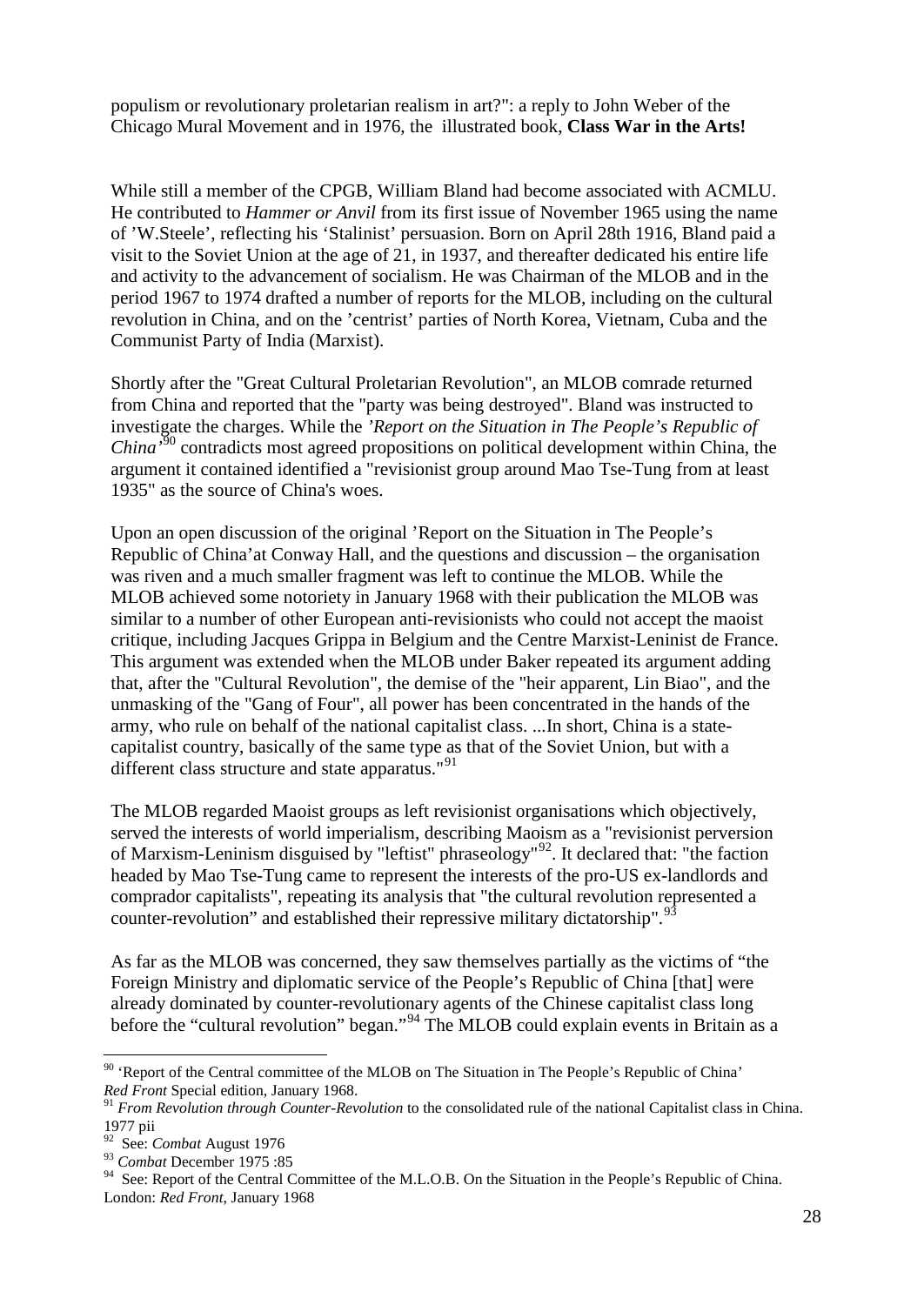result of intrigues against them and in favour of all the elements seeking to disrupt the developing Marxist-Leninist Organisation. After all, no mention was made in the bulletins of the Hsinhua News Agency of the Action Centre for Marxist-Leninist Unity, nor of the Conference of Marxist-Leninist Unity held in September 1967, nor of the Marxist-Leninist Organisation of Britain set up by that Conference.

Accusations and mistrust in the cockpit of the London Anti-revisionism was very evident as Muriel Seltman recalled in her memoirs,

"A major reason for deciding to go to China was that we would escape the petty hostilities of the 'anti-revisionist' movement. Here, there were a lot of left-wing groups which were forming and re-forming as rivalries came and went, and there seemed no escape as we had played a major part in this tiny pond up till then. Just to decamp and go to China seemed like a wonderful escape."[95](#page-28-0)

Events could be explained through a conspiracy prism thus "It is clearly no accident that J. Zamler, who was expelled, from the Preparatory Committee of the Conference of Marxist-Leninist Unity for factional and disruptive activity, was closely associated with both Ash and the representatives of the People's Republic of China in London". Furthermore, "Certain diplomatic representatives of the People's Republic of China in London went so far as to disseminate verbally slanderous attacks against certain of the leading members of the A.C.M.L.U. and later of the M.L.O.B."<sup>[96](#page-28-1)</sup> The disruptive manoeuvres were obvious to the comrades of the MLOB : At the time the Action Centre and later the MLOB were "sincerely, although mistakenly" in support of Mao Tse-tung, yet , except on one occasion ,no invitations to receptions and film-shows at the Office of the Chinese Charge d'Affaires were extended to leading members of the A.C.M.L.U. or M.L.O.B. And people who had long been on the official invitation list of the Chinese Charge d'Affaires office were dropped from it as soon as their membership in the M.L.O.B. became known.

#### According to the MLOB,

"In general, the office of the Charge d'Affaires and the Hsinhua News Agency gave support and publicity respectively to "broad organisations" of friendship with China, such as the "Society for Anglo-Chinese Understanding, Ltd." and the "Friends of China". The latter organisation, led by opportunists like D. Volpe and A. Manchanda, is, in fact, not so much an organisation of friendship with China as one to foster support for the faction headed by Mao Tse-tung; it functions, therefore, as a propaganda arm of the Chinese capitalist class in Britain, and also, through its "leftist", "revolutionary" pronouncements, as a net to catch anti-revisionists and divert them from the developing Marxist-Leninist Organisation of Britain."<sup>[97](#page-28-2)</sup>

Gaining "recognition" was a time-consuming vanity project for some activists, partly seduced by the euphoria of revolutionary opposition. Good relationships with the office of the Charge d'Affaires and the Hsinhua News provided access to material, prestige and a reflective political vindication. There was another side to the relationship as Muriel Seltman later observed:

<span id="page-28-1"></span><span id="page-28-0"></span><sup>&</sup>lt;sup>95</sup> Seltman (2010) <u>What's Left? What's Right?</u> p67.<br><sup>96</sup> On the Situation in the People's Republic of China. *Red Front*, January 1968<br><sup>97</sup> Ditto

<span id="page-28-2"></span>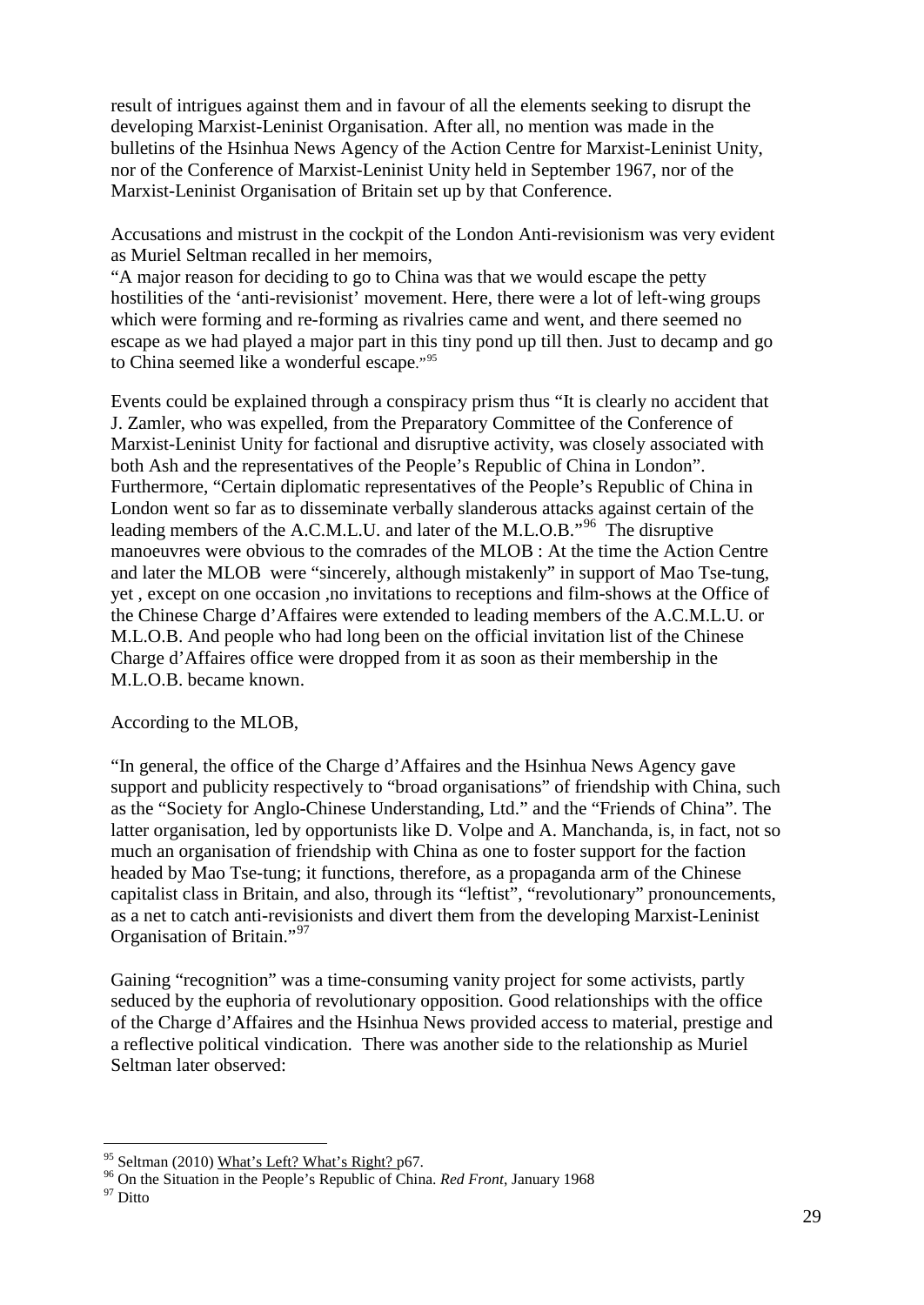Like others in the so-called Anti-Revisionist Movement, we regularly visited the Chinese Legation for talks on the progress of the 'struggle' in England. There was an element of competitiveness in this, each small group vying for the honour of 'recognition.' Again, we did not realise that the personnel at the legation were using us for their own advancement and their political fortunes

and jobs depended upon the degree to which they could convince their superiors they were recruiting support in England for the Chinese Party. They were probably assessing the likeliest "winners" in the stakes for a new Communist Party. Everybody behaved correctly, of course, but at this time we had no idea that claiming support from abroad was part of the power struggle in China." <sup>[98](#page-29-0)</sup>

Maybe MLOB had a point. Although the denunciation of Mao disqualified themselves as "Maoists", Bland thought that Enver Hoxha was still a Marxist despite what Hoxha said in praise of People's China and Mao. Their contribution to the British Maoist movement was negligible once they "went against the stream" in 1967, but they remained prolific publishers of material.

In 1973-74, tensions within the MLOB led to Baker seizing the press and literature. Mike Baker was expelled from the MLOB on November 13th 1974. Part of the charges against him included reference to his "left-sectarian" orientation, his "use of counter-productive virulent personal abuse at meetings involving other organisations and in published statements about them" and "serious flaws in his psychological outlook". The reasons for the split included the characterisation of the People's Socialist Republic of Albania. Bland argued it remained socialist under Hoxha; Baker initially rejecting it as a revisionist state. At that time, the adherence to Baker or Bland took the shape of adherence or otherwise to Hoxha and a pro-Party of Labour of Albania position.

The Spring of 1968 saw supporters of the Mao Tse-tung Thought" began to assert influence in the Albanian Society in a campaign directed against the Society's secretary. As Bland recalled:

"as soon as the MLOB changed its line, all the Maoists in the Society who had previously been active and supportive began to demand that Bland go on the grounds that my organisation, to which I belonged, had published a report which was anti-Mao Tse Tung and therefore anti-Albanian, and therefore I shouldn't any longer be allowed to be secretary of the Albanian Society. Instead they organised a faction within the society to get rid of Bland, and at the next AGM they organised a miniature cultural revolution in the Society. The chairman at that time was a Maoist called Berger, she wrote articles on wine, her husband was a leading member of the friendship society with China. They organised this sort of cultural revolution at the AGM whereby a lot of people who had never been members of the Society before appeared and demanded the right to vote, and Berger as chairman ruled that they had the right to vote because we were a democratic society and therefore anyone who walked in off the street to vote should be allowed to vote. This was "the masses speaking" you see. Unfortunately they hadn't got quite enough people to outvote the other members, and our members didn't agree with this particular line that it was reasonable grounds for sacking me, and so they lost the vote and I got re-elected as secretary and the Maoists walked out."<sup>[99](#page-29-1)</sup> The pro-China elements eventually

<span id="page-29-0"></span> <sup>98</sup> Seltman (2010) *What's Left? What's Right?* p67

<span id="page-29-1"></span> $99$  J.P. Interview with Bill Bland, London, July  $10^{th}$  1994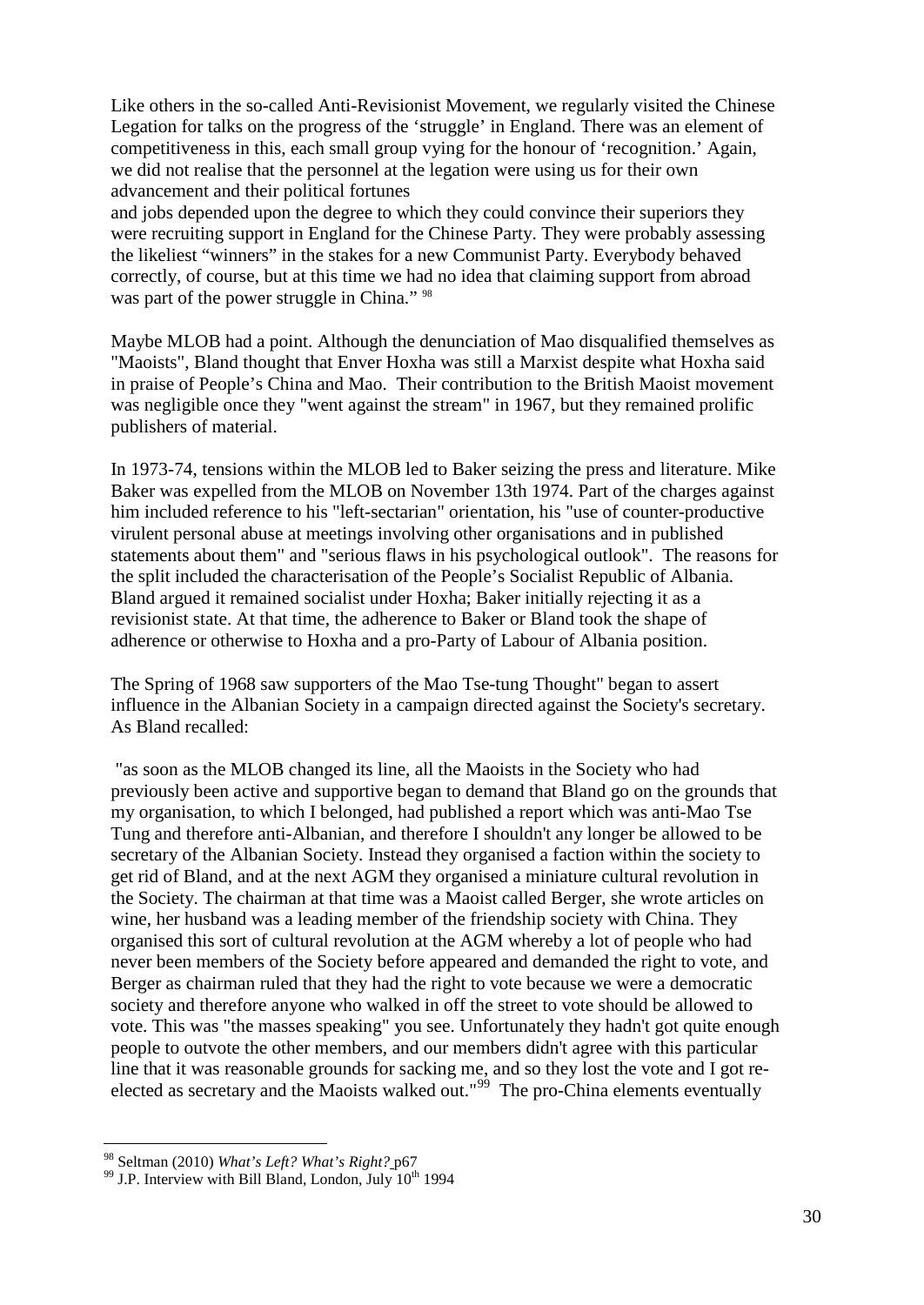re-grouped to form their "New Albanian Society" around the CPB (ML) which functioned with full and official support from Albania until its abrupt dissolution in 1978.

Of those who had not joined the Action Centre for Marxist-Leninist Unity down its path to Tirana, a group in Islington founded the "Islington Workers' Committee", which in January 1966 became the "London Workers' Committee". The London Workers Committee that had been associated with the anti-revisionist CDRCU, but the claim to be the political successors of McCreery -to the extent of reprinting a selection of his writings in pamphlet form: *"The Way Forward"* was never fulfilled in the organisation's political practice.

The October Organising Committee Conference of October 1st 1967 was mainly the initiative of those active around ex-CPGB member Alex Hart's London Workers Committee, publisher of the London Workers Broadsheet. It led to the inaugural congress of the Working Peoples Party of England [WPPE] on May 4/5 1968 with Alex Hart as the chair of the organisation and Rod Lee the general secretary. Lee resigned by the end of the year to be replaced by Paul Noone, a founding member of the Junior Hospital Doctors' Association. Public members of the organisation were: John O'Dowd, Gillian & Michael Mouzouros, Malcolm Alexander, and Paul Noone & Davie Deans. The Working People's Party of England traced their political lineage direct to the CDRCU and devised five main organisational principles:

- Serving the people
- Uniting all who can be united against the main enemy
- Active members only
- Maximum initiative for members
- All officials subject to immediate recall by members

In May 1966 the Workers' Party of Scotland was established with seven founding members, formerly of the Scottish committee of the CDRCU. Arguing that the level of class antagonisms (and hence class consciousness) continued to remain higher in Scotland than in England, the decision in principle to form the WPS(ML) on the behalf of the Scottish working class was taken in Edinburgh in May 1966. The Scottish elements of the CDRCU were placed on a separate organisational basis. Newspaper reports of "membership of around 60" were an exaggeration.<sup>[100](#page-30-0)</sup> It remained a small group.

Scottish Vanguard, the publication of the WPS (ML), was launched in September 1966 in the wake of the CDRCU collapse. Archbold deplored this move in the name of the CDRCU and accused the Edinburgh group of acting arbitrarily before fully debating the national question within the parent organisation.<sup>[101](#page-30-1)</sup> Furthermore,

members of W.P.S. have acted arbitrarily before fully debating the national question within this committee. In consequence of these actions and the motives underlying, having severed themselves from C.D.R.C.U. they can only be viewed as deviationists, for these actions will serve to temporarily divert and isolate the Scottish workers from ultimately uniting with their class brothers in England and Wales for their final aim, the overthrow of the British capitalist state to then replace it with a British Socialist Republic.

<span id="page-30-1"></span><span id="page-30-0"></span><sup>&</sup>lt;sup>100</sup> Reg McKay, Scotland's Most Dangerous. *Daily Record* October 17 2007<br><sup>101</sup> The national question and the struggle for socialism in Britain: A statement by the Glasgow Communist Movement. *The Marxist* No. 12 Autumn 1969: 21-24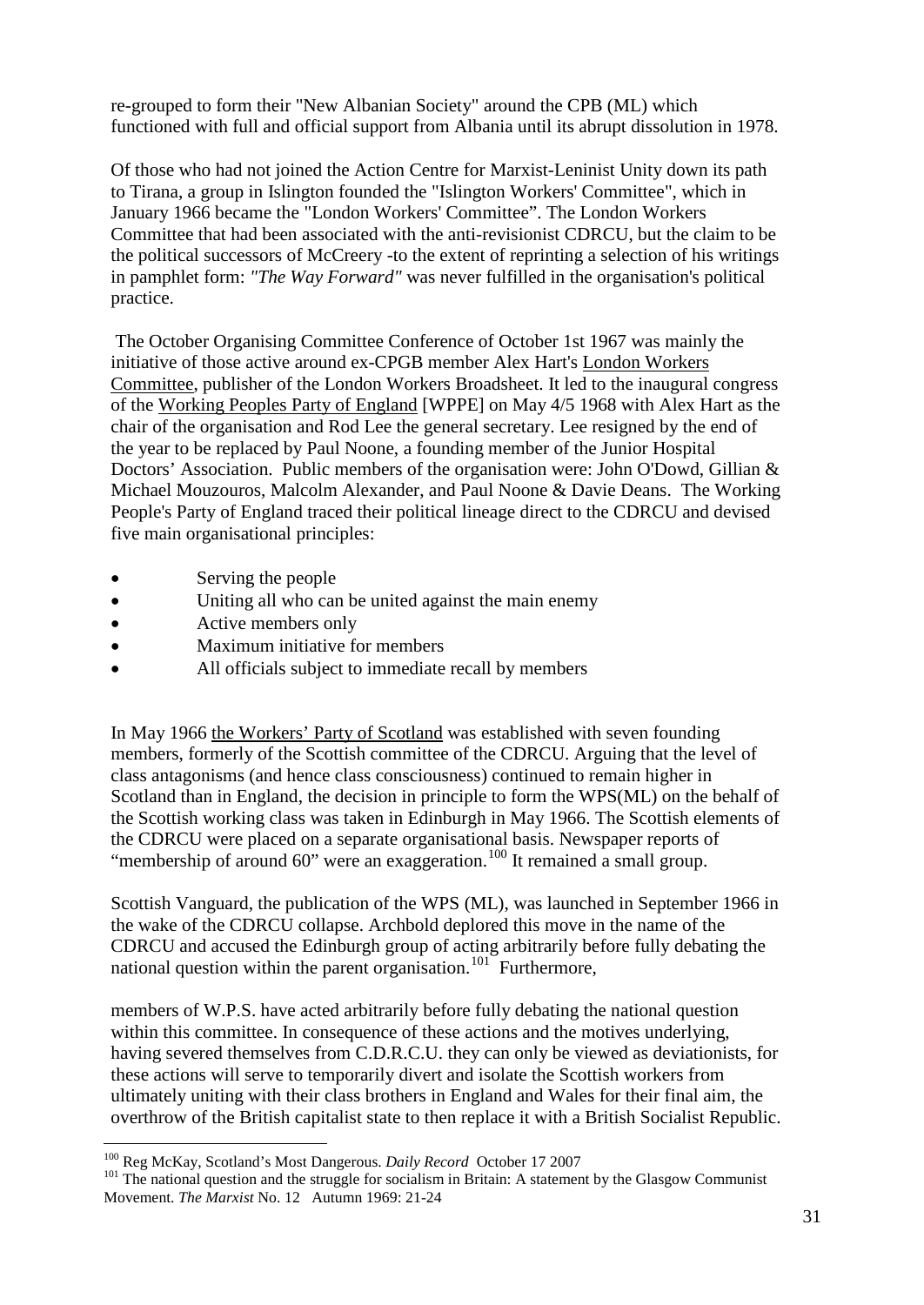This is the only possible form of nation to come into being from, and be made possible by a moribund capitalist state such as ours.<sup>[102](#page-31-0)</sup>

The WPS (ML) was focused, less on its past than on its immediate tasks: our programme is one of action. We must secure the results which our workers have been striving to attain for whole generations and which are still outside their grasp: full employment and prosperity for all a crash programme to solve the housing problem, justice for the veterans of labour and attractive prospects in Scotland for our youth.

The WPS (ML) constitution was adopted in Edinburgh on December 5th 1970, and the party embarked upon a propaganda offensive producing leaflets and briefly two additional publications, *the Red Clysider,* and *Dundee and Tayside Vanguard* in 1971. A Bookshop, 'Vanguard Books' on the south side of Glasgow acted as outlets for Marxist and Party literature.

The WPS (ML) was also instrumental in popularising the work of Scottish communist, John MacLean partly through the founding of the John MacLean Society. WPS Chairman, Tom Murray reported that an anonymous Gaelic scholar is considering undertaking the translation of The Thoughts of Chairman Mao<sup>'[103](#page-31-1)</sup>

The Party achieved notoriety in the spring of 1972 when two WPS members -Colin Lawson and Matt Lygate -and non-party persons were sentenced for robbery with violence of Glasgow banks to obtain money for political action. The politically motivated crime – to finance the revolution through a series of robberies – saw Matt Lygate, a bookseller of previous good character who defend himself at the trial receive 24 years, Lawson , a former monk in a closed order before training as a psychiatric nurse , got 6 years. McPherson, a professional gambler got 26 years and Ian Doran, a second-hand car dealer got 25 years.

*The Daily Record* described Doran as "from a well-established Glasgow crime family, a professional hit man, wanted by Scotland Yard for a murder in Soho."[104](#page-31-2) These sentences of over twenty years imprisonment were at a time when the average sentenced for nonpolitical robbery was 8 years; so "8 years for bank robbery and 16 for politics". The sentenced Imposed by Lord Dunpark was confirmed at appeal. While protesting at the severity of the sentences, and noting the political function of the judiciary, the main thrust of a statement issued by the WPS (ML)'s Central Committee "A Crisis Met and Overcome" was to disassociate the Party from the "romantic adventurism of Lygate and Lawson. The statement stated clearly that such actions were never, nor would have been "authorised by the Party leadership."

Certain revelations at the High Court trial referred to came as a grave shock to our members generally and we must be perfectly frank and where appropriate, candidly selfcritical. Apart from certain allegations against our members, Matt Lygate and Colin Lawson, which were accepted by the jury as proof of guilt, our Party was distressed to find that these two comrades had for many months successfully deceived their comrades in the Central Committee in relation to what amounted to factional activities. They seriously misused, without any authority from the Party, the Vanguard Books premises in

<span id="page-31-0"></span> $102$  STATEMENT: The Committee To Defeat Revisionism For Communist Unity and the Workers Party of Scotland September 1967. C.D.R.C.U. Bulletin, No. 1

<span id="page-31-2"></span>

<span id="page-31-1"></span><sup>&</sup>lt;sup>103</sup> The Times April 25, 1970<br><sup>103</sup> Reg McKay, Scotland's Most Dangerous. *Daily Record* October 17 2007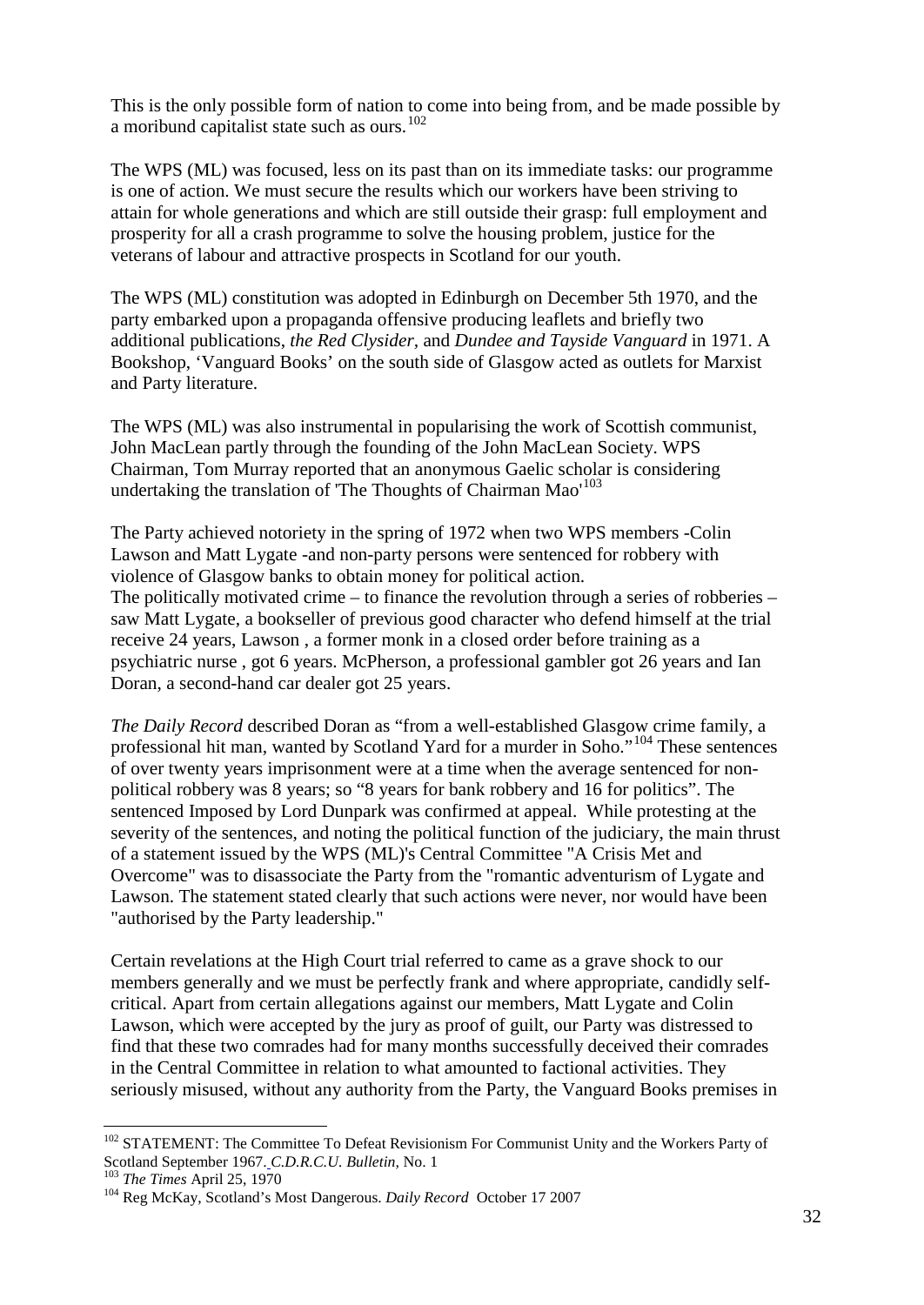Glasgow and they maintained a close association with non-party persons for purposes contrary to the Party's interests.

Over 30 years after the event, there was press speculation that the robberies could have been stopped before anything happened. A *Daily Record* reporter claimed that fellow WPS ML member Steven Niven had informed Edinburgh CID of the plans: Chief Super Ronald Clancy listened to the young man's talk of armed revolutionaries, then politely dismissed his claims as 'fanciful'. Further attempts to interest the authorities were equally dismissed until, after the bank robberies in which a shotgun was fired, they acted, late in 1971, upon an anonymous phone call and raided the Glasgow bookshop discovering weapons and £10,000 cash. Arrests were made. The 1972 trial saw five charges of armed robbery; very little of the proceeds went on funding the revolution: "it was spent on supporting McPherson and Doran's lifestyles."<sup>[105](#page-32-0)</sup>

A "Free Matt Lygate Campaign" was established a short while prior to his release in 1983.Lygate returned to militant politics: I came out my own man, not institutionalised, not broken. I think the authorities tried to get me to crack but I didn't and I never made any secret of my politics. My basic tenets remain the same.<sup>[106](#page-32-1)</sup>

The politics of the WPS (ML) were politically challenged by another Maoist element, the Glasgow Communist Movement, a component of the Joint Committee of Communist. The birth of the Glasgow Communist Movement, initially known as the Glasgow Marxist Group, was celebrated with the production and distribution on May Day, 1967, of a pamphlet introducing *The Marxist* in Glasgow. It was around the journal that the participants of the first meeting of the group assembled together.<sup>[107](#page-32-2)</sup>

Critical of the WPS (ML), grouping them with the "petty-bourgeois nationalism" represented by the Scottish Nationalist Party and the Welsh Nationalist Party, their stance on the struggle for Scottish independence was informed by the position that any struggle which is not a part of class-struggle is a dangerous distraction from real issues and, therefore, has to be vigorously opposed. The GCM argued:

The bourgeois democratic revolution, as Lenin pointed out, was completed here ages ago and thus the democratic development of nations in Britain has long since ceased. Bourgeois democracy in this country is now in process of rapid decay and a corporate state is developing instead. All that can be achieved through bourgeois democracy has been achieved in Britain. So to proceed towards socialism there is no intermediate stage of People's Democracy' or 'National Democracy' for Britain - here all problems of revolution are those of direct transition to socialism. **[108](#page-32-3)**

The GCM policy statement, *Where We Stand*, stated it "recognises that the degree of exploitation is different in England, Scotland and Wales. These places also have cultural differences and aspirations for independent development. Therefore the Movement, while

<span id="page-32-1"></span><span id="page-32-0"></span><sup>&</sup>lt;sup>105</sup> Ibid.<br><sup>106</sup> After a brief flirtation with the Scottish Republican Socialist party, who initiated the "Free Matt Lygate Campaign with the Glasgow Irish Freedom Action Committee [GIFAC] and the Revolutionary Communist Group, Matt Lygate, did try to revive a WPS (without the ML) producing in 1988 a publication, "*The People's Voice"* repeating the old WPS (ML) call for a Constitutional convention and advocated a Unilateral Declaration of Independence for Scotland.

<span id="page-32-2"></span><sup>&</sup>lt;sup>107</sup> Report from the Glasgow Communist Movement *The Marxist* Volume 1 Number 7 Summer 1968:24-25 <sup>108</sup> The national question and the struggle for socialism in Britain

<span id="page-32-3"></span>A statement by the Glasgow Communist Movement .*The Marxist* No. 12 Autumn 1969: 21-24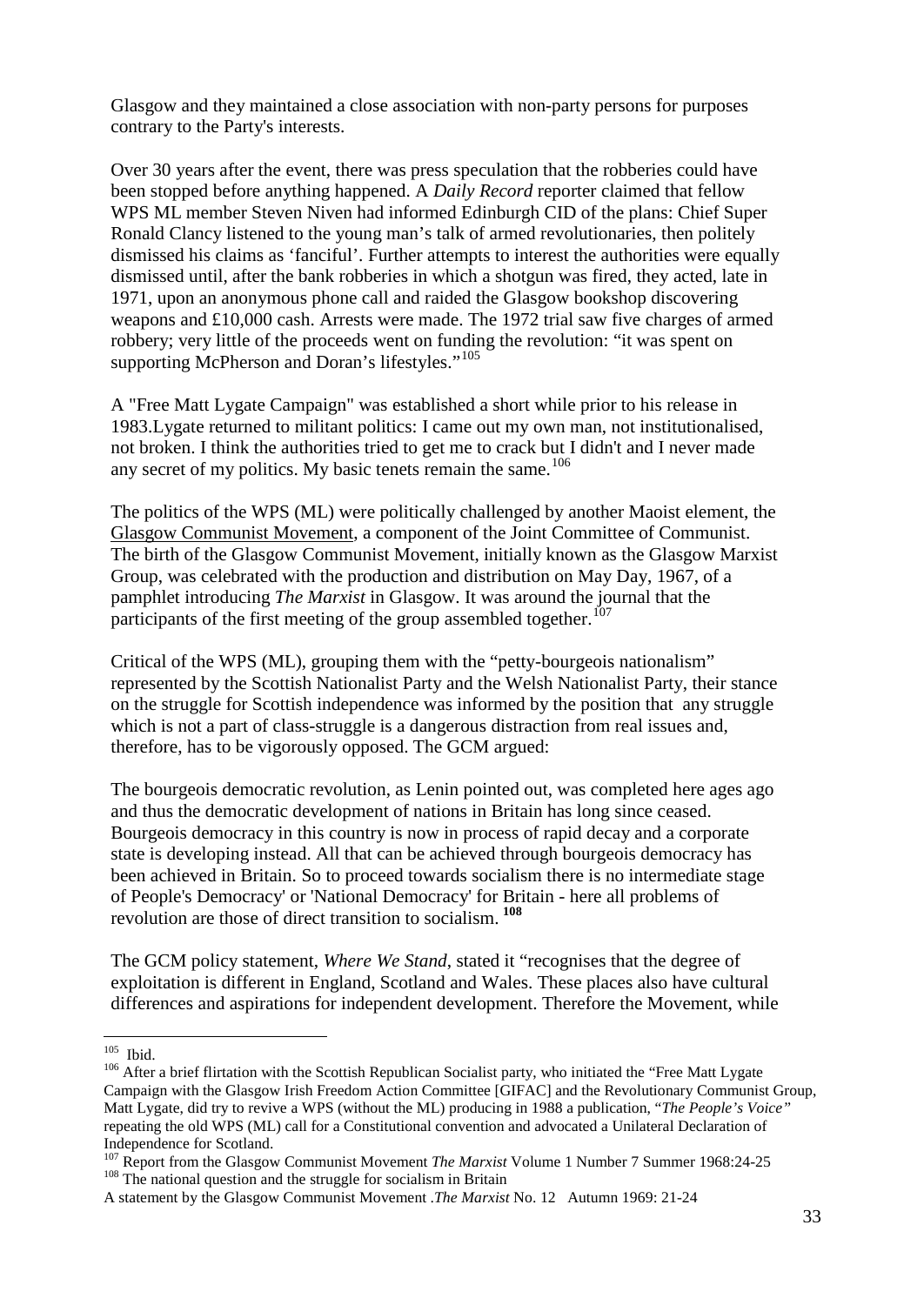standing for immediate separate administrative bodies for each of these places and proclaiming their right to secede, will not advocate separate working class organisations for these places at present. For, national aspirations for independence can only be satisfied after the replacement of the present system by a socialist one through unified struggle against the common enemy constituting a single class."**[109](#page-33-0)**

The classic arguments on self-determination, complete with quotes from Stalin on the national question were reiterated by C K Maisels, writing in The Marxist, that the WPS (ML) was wrong; the only strategic remedy can only be the direct transition to socialism via the proletarian revolution. There is no intermediate stage in metropolitan imperialist countries.<sup>[110](#page-33-1)</sup> The implication was of organising a singular revolutionary organisation throughout Britain to complete that task was a position he retained in later membership of Communist Organisation in the British Isles.

<span id="page-33-0"></span><sup>&</sup>lt;sup>109</sup> The national question and the struggle for socialism in Britain

<span id="page-33-1"></span><sup>110</sup> C K Maisels, Nationalism and the Proletarian Revolution *The Marxist* No.15, Autumn 1970: 15-19e: EROL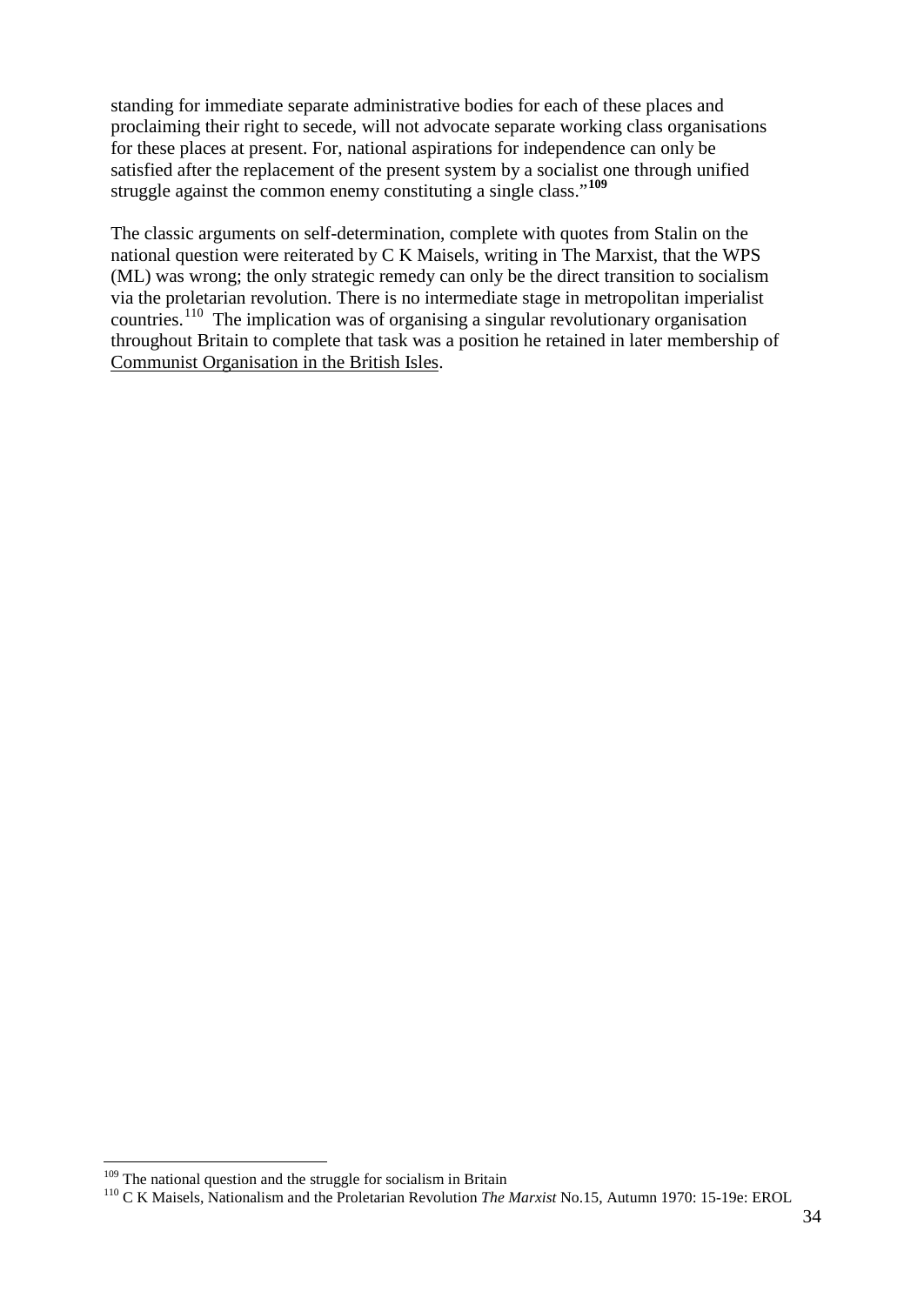## **Party Loyalty, Expulsion & new beginnings**

If you were a member of the London district of the Communist Party in 1967, you would have been shown a letter at branch meetings and be expected to sign that it had been read and that you approved it. The statement condemned The Marxist as a disruptive little sect who have emerged to claim a virtual monopoly of Marxist understanding. Like all sectarian groups, they want the movement to go back to square one and start anew under their leadership.<sup>[111](#page-34-0)</sup>

*The Marxist*, in reply, called for study and debate of the issues involved. There was not much chance of that: the party machine invoked inquisitional committees of inquiry and applied the pressure of party loyalty to sustain wavers' organisational allegiance. By the time the first issue of *The Marxist* appeared in November 1966, the line of the Communist Party had been firmly aligned in the November 1965 Executive Committee statement: Our Chinese comrades are attempting to repudiate some of the most important new and correct developments which have occurred in the last few years in the international communist movement.

Those around the journal could not be dismissed lightly for they had a proven record of Party service. The first editorial board included a recent member of the Party's Executive Committee, trade union leader Reg Birch; Tom Hill, member since 1945 and an AEU convenor of shop stewards; Colin Penn, well known architect and party member since 1938; Jim Kean, engineer worker and party member since 1949, Mike Faulkner, a YCL member since 1956 who served on the Party's National student Committee; Ewan MacColl, a long time-Party cultural worker. Yet *The Marxist* itself was seen with some suspicion over its "bourgeois backing" (the financial support of business people, such as Jack Perry and the 48 Group, long associated with trade with China).<sup>[112](#page-34-1)</sup>

Those around *The Marxist* repeated the same error as the earlier inner-party opposition associated with FORUM; was it a "collective organiser" to be a British Iskra and build a movement, or a journal of analysis and discussion (an anti-revisionist journal unaligned to any specific group). In the absence of a political strategy, divisions emerged within the year as Reg Birch and supporters were involved in their own political strategy of creating a new communist party. On the important matter of the way forward, the dominant view was one that foresaw the unity of groups coming out of engaging in practice together. The Editorial Board of the journal, by 1968 was dominated by the Brent Workers Association, which was associated with Tom Hill and Frank Huscroft.

The Marxist remained the publication of the renamed Brent Industrial Group based on a nucleus of North London engineering workers, through organisational name changes – the Marxist Industrial Group and The Marxist Publications. When the BWA did surface again within the movement it was regarded as on the national chauvinistic side of the arguments calling for "import controls" to aid the restructuring of industry in 1981 and supported the national defence line in the arguments over the "Three Worlds Theory". In the 21st century they acquired an Internet presence, realworldmarxism.org .

<span id="page-34-1"></span><span id="page-34-0"></span><sup>&</sup>lt;sup>111</sup> **"THE MARXIST:"** A statement by the London District Secretary of the Communist Party January 1967<br><sup>112</sup> See: [http://www.48groupclub.org](http://www.48groupclub.org/) for an account of the trading relationship with China.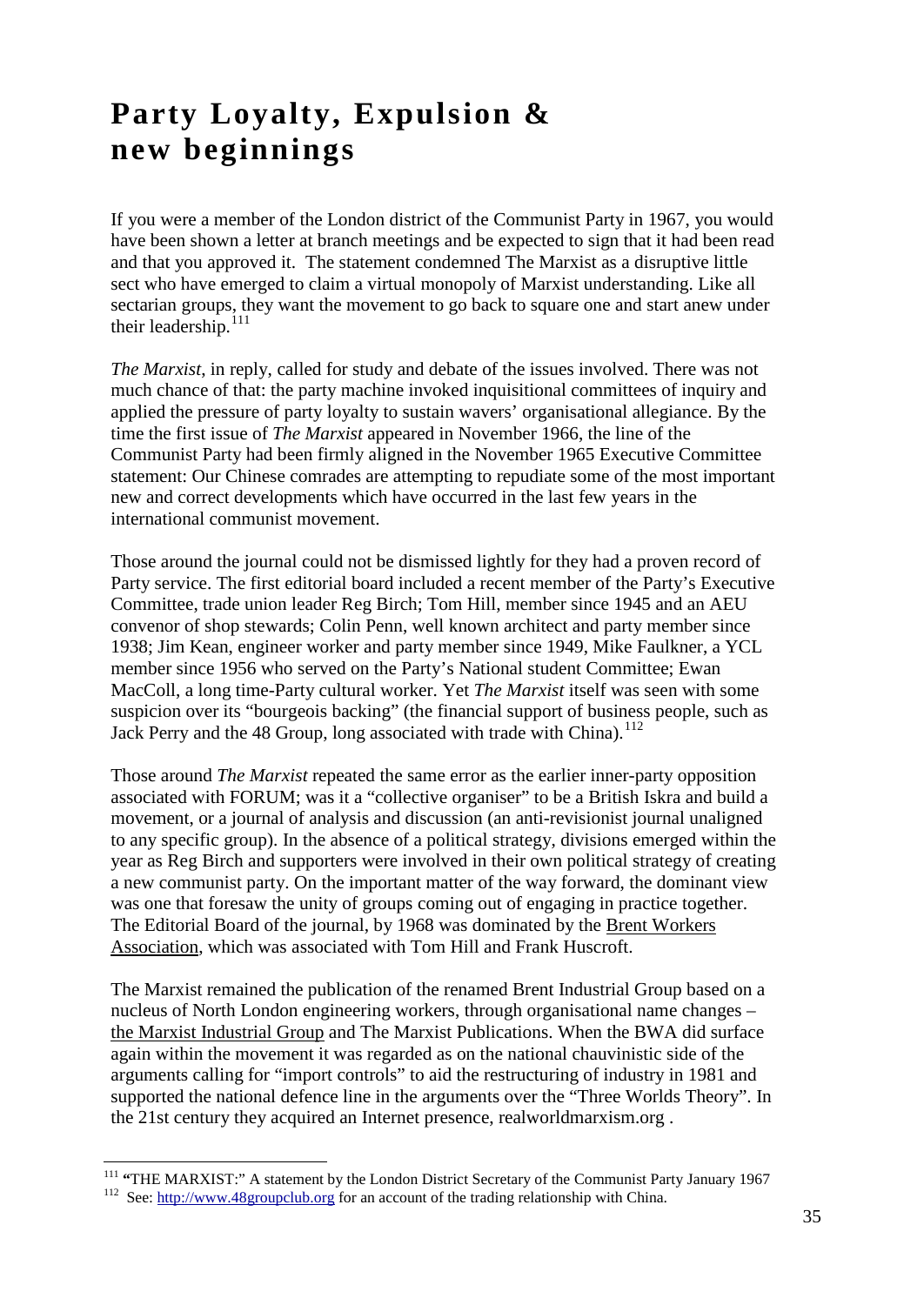The original anti-revisionist impetus of the first wave might have ultimately stalled if it had not been rejuvenated by the second wave of activism fuel by the radicalised youth. These were drawn from a number of sources – student members of the Revolutionary Socialist Students Federation  $(RSSF)^{113}$  $(RSSF)^{113}$  $(RSSF)^{113}$ , youth from the Young Communist League (YCL), and activists who were radicalized in the Schools Action Union (SAU) – all determined to form a revolutionary party. The YCL was the youth group of the CPGB. The RSSF was a radical national student group launched in June 1968 to unite revolutionary-minded students across the UK. Formed in London in January 1969, the SAU's basic demand was for students to have a say in how schools were run.

## **Schools Action Union**

In London, the Schools Action Union (SAU) was formed on 4 Jan 1969 at a meeting attended by members of the Free Schools Campaign, Secondary School Students Union and various regional groups. The Schools Action Union basic demand was for students to have a say in how schools were run. The radical student members argued that "democracy in schools can only exist when we have democracy in society".

Given the rapid turnover in student membership, it did not have a stable leadership. The SAU was not a Marxist-Leninist group, although members self-consciously describing themselves as Maoist or anti-revisionist Marxist-Leninist. These were prominent in its leadership but even so, many Young Communist League members were active in the SAU. Julius Robinson, the London YCL Schools Organiser, was the London Chair of the SAU in 1970, for example. According to a chronicler of the YCL, "many schools were unorganised and even where there were members of either the NUSS or the SAU, there was rarely a coherent leadership. The SAU's increasingly sectarian approach inevitably divorced it from the bulk of school students and led many activists into the blind alley of challenging authority per se, rather than building on genuine mass issues of concern. The YCL took the view that "strikes should only be called if they are well organised and if other methods have failed to realise just demands."<sup>[114](#page-35-1)</sup>

The Maoist students argued that if there was a good party, it would be the vanguard organisation of all sectors of the masses including school students However, in the absence of such a party, SAU should be that vanguard for school students not the revisionist communist Party. The SAU newspaper was called 'Vanguard'. The first issue was produced by the London Secondary School Student Union before the formation of the Schools Action Union (SAU), issues 2-3 were produced by the London SAU. Typical of the rhetoric of Vanguard was the oft-used slogan "Smash the Dictatorship of the Head". From issue 4 onwards 'Vanguard' was adopted as the national journal of SAU. Prior to this, Rebel had been published with its 'schools report' column from individual schools highlighting injustice and pupil power.

 $\overline{a}$ 

<span id="page-35-1"></span><span id="page-35-0"></span><sup>&</sup>lt;sup>114</sup> Graham Stevenson, The YCL 1966-1980 - anatomy of decline <http://graham.thewebtailor.co.uk/archives/000044.html>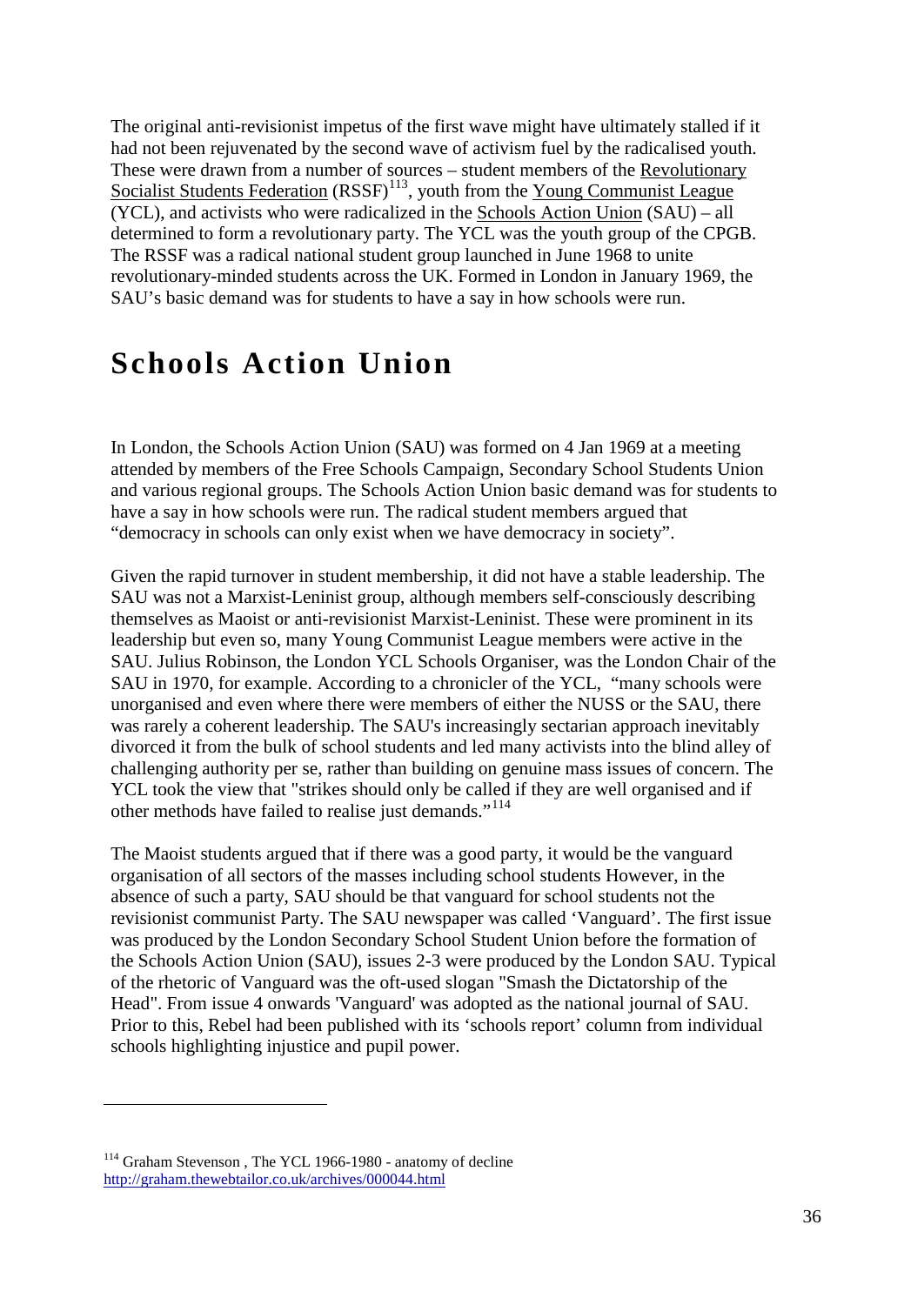The organisation reflected a heady activism: devising a national and regional structure drew up a list of demands, draft action plan presented to the London Region conference by South London SAU, SAU national manifesto and constitution, list of 'Schools in [London] Borough groups', schools charter, Secondary School Students Union draft constitution.

As part of a campaign for genuinely comprehensive education, the SAU organised a demonstration in June 1969 to Dulwich College, a selective school in South London, to test the openness of its 'Open Day'. It also called a strike for the last day of the Christmas term in 1969. The SAU cell at St. Dunstan's College (SDC) in Catford was pictured in Peace News interrupting the Headmaster with shouts of "rubbish" at St. Dunstan's College Speech Day 1970.

It faced opposition from within schools; five school students at Kingsdale School in London were expelled after the 1969 SAU Christmas strike. There was parents' disapproval and SAU was even investigated by MI5 as a "training school for revolutionaries". A participant recalls:

our finest hour - the "All London Schools Strike". Here we were, a handful of Maoist school kids (with negligible support from grown up Maoists) suddenly leading 10,000 mostly working class kids through the streets, head teachers panicking, cops carrying out arrests & press hysterical. We were in way over our heads.

The press of the day had focused on 18 year old Steve 'Ginger' Finch a pupil from Rutherford School in Marylebone as a leader of the rebellious youth. But Steve Wilson recalls:

A girl called Loulla Ephimou and a number of other members of North London's Greek community, people like me, idealistic teachers and so on were members long before Steve was approached by younger kids at his own school to organise a strike.

The Schools Action Union membership had a petit-bourgeois composition drawing on grammar and (fee-paying) public schools. The Schools' Action Union formed among pupils in London to protest against school meals, detention, caning and uniform. 'Pupil power' had arisen in a number of schools, and word spread to other London schoolchildren. Its numbers fell from 600 to 80 between 1969 and 1971 and failed to "take-off" following the London School Strike and its membership remained around 30. The 1972 School Strike was subject of a Giles cartoon in the Daily Express 16th May 1972 but was not regarded as lightly in the seat of government as protesting school students marched to Trafalgar Square.

But a participants' critical assessment is more telling about the leadership of the SAU, arguing that the "leadership proved unfit to lead a mass movement and lost its membership. By the time of the massive London school strikes of May that year [1972], when SAU were supposedly at the forefront of the struggles, they exposed their inadequacy. Not one school student was won to, the organisation from these strikes, they flared up spontaneously and died out just as rapidly, and, with it the hopes of a mass organisation of revolutionary school students."[115](#page-36-0)

Many young radicals were just setting out on their political development as a result of their work in SAU, and were to be found active in future Maoist groups.

<span id="page-36-0"></span><sup>&</sup>lt;sup>115</sup> Reply to Comrade L. East London Marxist Leninist Association [Unpublished letter July 1975.]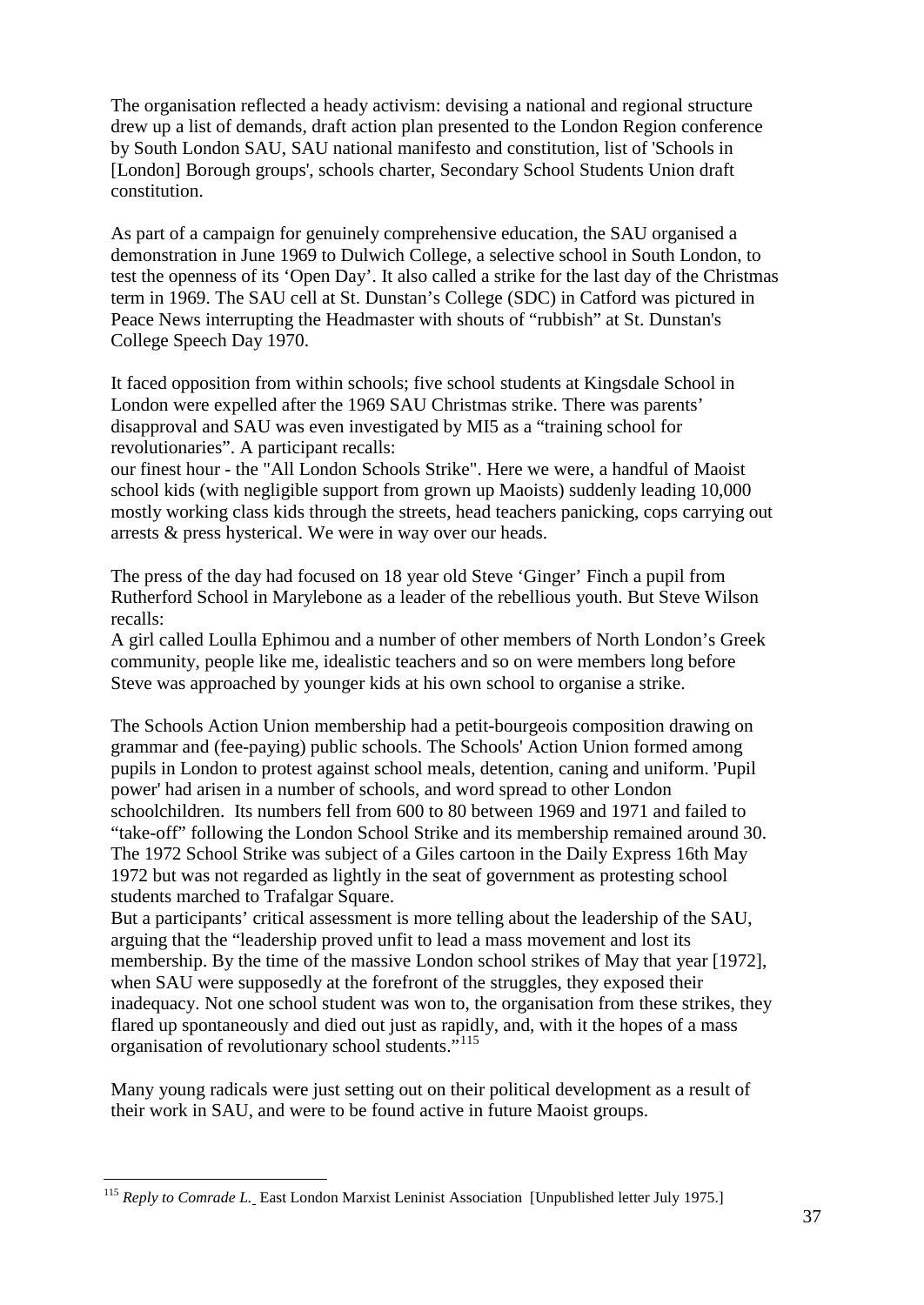# **YOUNG COMMUNIST LEAGUE**

Most histories of the CPGB make passing references to the YCL as the youth wing of the organisation, its significance as part of the recruitment process into its parent organisation. Politically the YCL was the focus for microcosmic versions of the disputes that wracked the CPGB. Issues, discussions and polemics mirrored those within the Party. The Sixties saw disputes between younger and older communist activists over issues of the emerging youth culture of sex'n'drugs'n'rock'n'roll which saw the YCL move away from its earlier purist insistence on traditional folk as the musical form most compatible with its politics. There were wider issues: men who wanted to define the Left agendas and centre them around their traditional trade unionist conception of "class politics", with little regard for other questions emerging on the agenda such as women's oppression and racial oppression.

There were attempts to adapt to new styles, promoting communist politics in a package heavily influenced by the alternative press such as *International Times* and *Oz*. The message was that socialism would resolve the difficult question of what to do about drugs, the permissive society, exploitation of women etc. There was real confusion on how to relate to the challenge of a youth consumerism that posed as a radical cultural alternative.

From the late 1960s into the 1970s, increasing attempts by the YCL to repose its politics in relation to where young people were 'actually at' fuelled significant debates within British Communism about how to view and relate to youth culture. A major debate on this issue in *Marxism Today* from 1973-5 discussed many of the deep splits between traditionists and modernising, Eurocommunist, currents which were to shape the remaining years of the party<sup>[116](#page-37-0)</sup>

At its 1967 Congress the CP leadership was reinforced by its youth representatives, the 22 year old Martin Jacques, the youngest member of its executive. But the Party was in bad shape, it had to compete for the loyalty of young radicals, even the Young Liberals seemed more radical than the CP and YCL. George Matthews explained in 1967 that "people of the extreme left who use revolutionary phrases are out of touch with reality". Under his editorship the *Daily Worker* was renamed *the Morning Star*.

How to translate the mass rebelliousness of the young generation into a Marxist direction was an issue that occupied the minds of the YCL leadership. From 1967 the "Trend is Communism" campaign saw the mass distribution in youth clubs and schools of a large, garish leaflet introducing communism to a new, politically inexperienced audience. A high point of the campaign was an International Youth Festival at the Derbyshire Miners' Holiday Centre at Skegness, held alongside the 26th YCL Congress at the end of May 1967.

In addition to political debates and meetings, there were performances by pop groups such as The Kinks, progressive poets such as Adrian Mitchell and folk singers. Criticisms of style had real political differences underlying them. Those recruited were less susceptible to party orthodoxy, less deferential and YCL membership had increased to 5,600 by the middle of 1967.

<span id="page-37-0"></span> <sup>116</sup> Waite(1995) *Opening the Books:* essays on the social and cultural history of the British Communist Party. Pluto Press: 218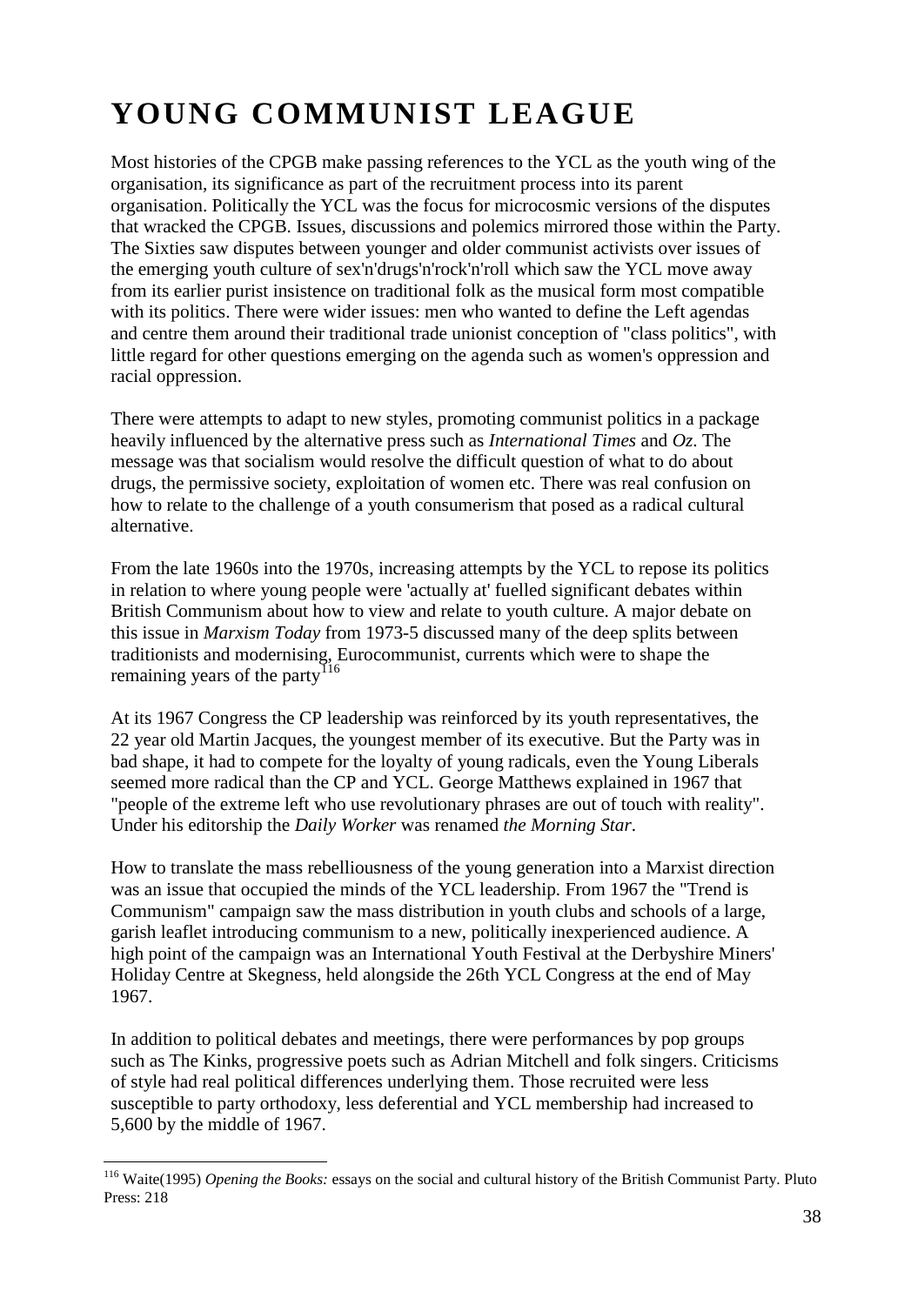The Y.C.L. has not remained unscathed by Maoist youth groups. A number of members have been lost to them and temporary damage has been done too Y. C.L. branches in some localities. $117$ 

Skegness proved too much for some young activists within the YCL. The approach of "The Trend is Communism" was criticised by anti- revisionists within the organisation. The recruiting leaflet was dismissed as exemplifying the class-less "pop politics" of an image designed to appeal to young people of all backgrounds. One participant in the struggle described it as presenting a naively over-simplified picture of what life would be like in a Communist Britain. The absence of any indication that it might be necessary to struggle for such a utopia rendered the document useless.<sup>[118](#page-38-1)</sup>

In November 1966, George Bridges, the London District Secretary of the YCL sent a letter to members of the St Pancras YCL branch informing them that their committee had been suspended from membership of the League (later they were expelled). Amongst the reasons given was the following: 'The St Pancras committee supported a resolution at the Youth Forum calling for a victory to the NLF i.e. a continuation of the war, which is a policy of the Trotskyists. $^{119}$  $^{119}$  $^{119}$ 

The young communists of St. Pancras YCL were "a real thorn in the side of the [London] District Committee" publically arguing for Victory for the NLF in Vietnam. The YCL wanted to emphasis peace. Expulsion for "actions harmful to the League" came with their refusal to distribute "The Trends is Communism" leaflet which was described as "anticommunist, anti-marxist rubbish". Expelled YCLers reorganised: the St. Pancras YCL leading members and activists considered themselves opponents of the British Road to Socialism. St. Pancras YCL had been under pressure from the Communist Party's King Street leadership for its refusal to embrace the 'new image' and resistance to attempts to dictate which speakers the branch could have at their educational meetings.

The Branch Committee was expelled from the YCL, and the St. Pancras branch dissolved for its refusal to accept leadership from anyone imposed on them by the London District Committee. Much of the branch reconstituted themselves as a new youth organisation on December 3rd 1966 with Geoff Lee as secretary of Camden Communist Youth Movement. Mike Leatt replaced Lee as secretary of the (CCYM renamed) Camden Communist Group in September 1968. They were name-checked by the official Chinese news agency, describing the CCYM as "fully supports China's Great Proletarian Cultural Revolution... this organisation consists of a group of anti-revisionist young people expelled by the British Young Communist League."<sup>[120](#page-38-3)</sup>

November 1967 saw a meeting of YCL dissidents who denounced the "degenerate political atmosphere" within the organisation. The experience of the 1967 Whitsun National Congress held at Skegness, where Party's International spokesman, Jack Woddis

<span id="page-38-0"></span><sup>&</sup>lt;sup>117</sup> *Cognito*, March 1968<br><sup>118</sup> Lee (1988) <u>Revisionism in Britain</u>.: 25

<span id="page-38-2"></span><span id="page-38-1"></span><sup>&</sup>lt;sup>119</sup> In the December 1968 issue of 'Labour Monthly', the same George Bridges, writing in his official capacity as London District Secretary of the YCL, has an article entitled 'Lessons of October 27' in which the following appears: 'The slogans on the march -"Victory to the NLF and the Vietnamese revolution." "Defeat US aggression". "End Labour government complicity" - correspond to the mood amongst the youth.' The Vietnam Movement, *The* 

<span id="page-38-3"></span><sup>&</sup>lt;sup>120</sup> Hsinhua News Agency Release 16.2.1967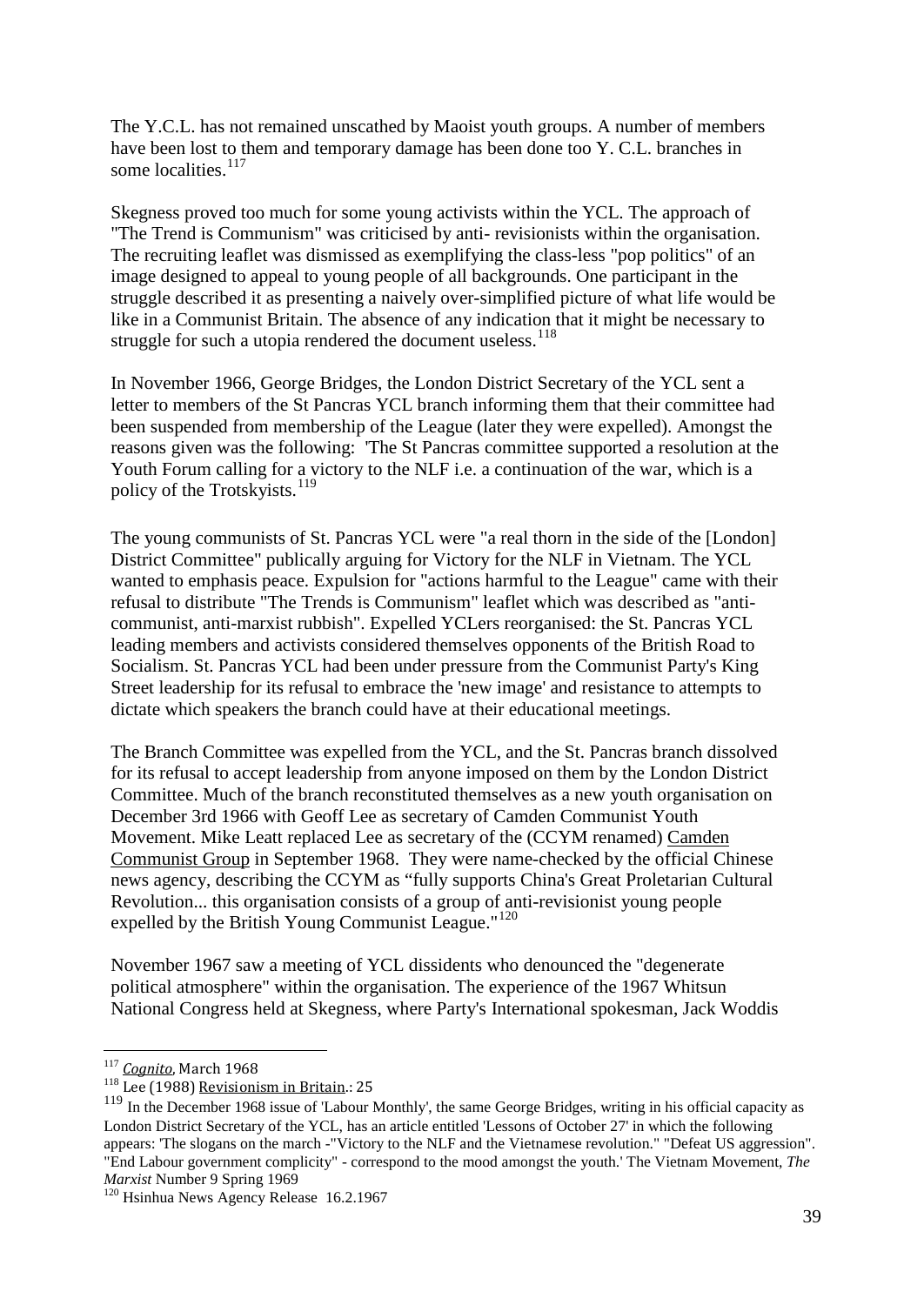attacked China, convinced them that a break was inevitable. The previous month *China Reconstructs* had published a letter headlined "British YCL Opposes their revisionist leadership<sup>"[121](#page-39-0)</sup> and the uneasy membership of Maoists was no longer acceptable to the CP hierarchy. The appeal of Maoism was partly acknowledged as "Cogito" -the theoretical and discussion journal of the YCL- conceded, when it reprinted the lecture given by Jack Woddis as a "long overdue" analysis of the situation in China:

The shrilled attacks upon events in China had continued unabated since the publication of R. Palme Dutt's pamphlet *Whither China*. The attitude towards the Maoists in Britain was no less severe: there was no pretence of convincing by argument or persuasion. An editorial in *Cognito* bluntly laid down the line: Much of the ideology peddled by these groups is nothing but a bastardisation of Marxism. The concoction of slogans, mottoes and proverbs which is bible-punched so religiously is in no way a substitute for the analytical thought which is Marxism. Marx said, "Doubt all." These boys have ditched that marxism for the easier course of declaiming their ill-thought stuff, showing responsibility to nobody but themselves. $122$ 

In the YCL, any challenge to the CPGB "Party line" were criticised as sectarian and dogmatic, and the heavy-handed manner in dealing with differences fuelled discontent in small pockets throughout the organisation. Expelled activists were to be seen in a variety of ML organisations that made up the Maoist movement in Britain. The comedian Alexei Sayle recalled, from the YCL, people like Ian Williams were in it, and they decided to become Maoists; so I split off and went along with them because they seemed like more fun. We became the Merseyside Maoist Group. ..We perceived Russia to be corrupt. China seemed to be a more thrilling, young country. ..in the Maoist group you had to study every week and studied the text, so  $\overline{I}$  got a good grounding in Marxist theory.  $^{123}$  $^{123}$  $^{123}$ 

Other London YCL branches had strong Marxist-Leninist oppositions that produced their own journals, notably Chelsea (Red Guard), Tufnell (Spark) and Northolt (Internationale).' An editorial in Red Guard, produced by the Chelsea branch of the YCL , where Barry Levy was active , argued that the "reformist nature" of the organisation "cannot be changed from within" and that "comrades still upholding Marxism-Leninism inside the ranks of the YCL must leave and form a new youth movement". A group of London members of the YCL issued a statement that a new revolutionary party needed to be constructed.<sup>[124](#page-39-3)</sup>

An account of the Skegness manoeuvring by the YCL leadership was published in *Red Front,* publication of the MLOB. It echoed the experience of earlier anti-revisionist Marxists within the Communist Party:

"Those opposed to the revisionist line of the leadership were vetted by a group of loyal Y.C. L. spittlers, and thus prevented from speaking. In the few exceptional cases where opposition speakers managed to elude the vetting committee, their words were shouted down by the chairman yelling over a microphone. Votes for the national committee nominations who oppose the revisionist line were conveniently "lost ", as were some emergency resolutions. In all, it was a travesty of democracy. ...a new, revolutionary Party has to be constructed. "

<span id="page-39-2"></span>

<span id="page-39-1"></span><span id="page-39-0"></span><sup>&</sup>lt;sup>121</sup> China Reconstructs October 1967<br><sup>122</sup> Cognito March 1968<br><sup>123</sup> Cohen (1997) Children of the Revolution: Communist Childhood in Cold War Britain. Lawrence & Wishart:47<br><sup>124</sup> Red Guard Volume 1 Number 2 December 1967;

<span id="page-39-3"></span>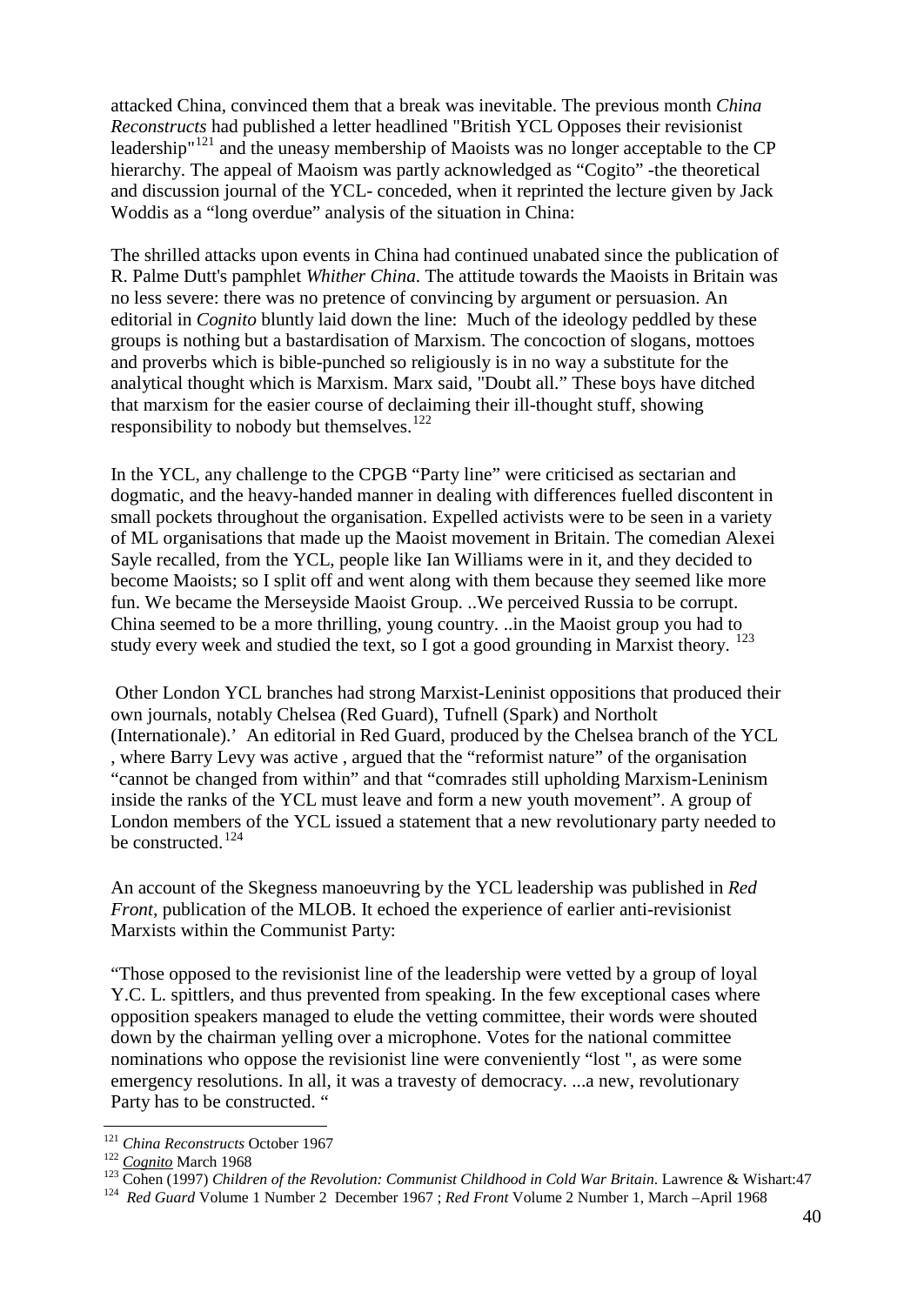# **SOLIDARITY WITH VIETNAM**

It was on a Vietnam demonstration early in 1967 when I first became aware of Maoism. There was this extraordinary guy walking along by himself: he had a long hair, a strange beard and a floor-length overcoat. Using both hands, he carried in front of him a large poster of Chairman Mao Tse-Tung attached to a tube of grey plastic piping. As we passed a Chinese restaurant on lime Street, all the waiters and chefs piled out of the restaurant cheering him and making the 'waving a little red book' gesture. Which, when I thought about it, seemed a bit odd since most of the Chinese in Liverpool had been in the city for three or four generations, spoke English with thick scouse accents, were extremely entrepreneurial and held no affection for Communism. Maybe they were just excited to see one of us parading around with a picture of one of them. This man was Nigel Morley Preston Jones and he was Merseyside's first Maoist.<sup>[125](#page-40-0)</sup>

In Britain student radicalization was associated with the Vietnam Solidarity Campaign. Established in January 1966, largely at the initiative of the Trotskyist International Marxist Group (and bank rolled by the English philosopher Bertrand Russell), it was in opposition to the CPGB-controlled British Council for Peace in Vietnam. Manchanda had led a split at the inaugural conference of the Vietnam Solidarity Campaign in 1966 because of its refusal to endorse the programme of the Vietnamese National Liberation Front. It was not as spontaneously militant as it seems: Manchanda had pre-booked the rooms for the British-Vietnam Solidarity Front founding meeting. In reality the British-Vietnam Solidarity Front [BVSF] which was a broad organisation under Marxist-Leninist leadership, did not really function at all until the beginning of 1968 when the Britain Vietnam Solidarity Front emerged as a new force to be reckoned with and played an important part in mobilising militants.

The BVSF saw common errors in the work of the young activists particularly the sectarianism evident in the policy statement of the BVSF, which pledged the organisation to fight for the 'unity of the whole working class in defence of their living standards and democratic rights and in their struggle for social advance'. This, a commitment appropriate to a revolutionary party of the British working class, reflected the confusion about what constituted a broad front organisation of solidarity with the people of Vietnam. Such solidarity activity was seen as the Party building activity merging and treating the broad front as the party organisation. Such an approach was seen repeated again as with the INSLF, North London Alliance and other occasions as the movement learnt how to work more appropriately and effectively in the broad movement and amongst the working class and people. There were lessons to be learnt as *The Marxist* noted:

The statements produced by the BVSF are all too frequently written in a heavy-handed cliche- ridden style which is of no use to convinced Marxist-Leninists and frankly unintelligible to the broad mass of people for whom the statements are presumably intended….. Such a writing style either reflects or can lead to a sectarian working style.

<span id="page-40-0"></span> <sup>125</sup> Sayle (2010) *Stalin Ate My Homework*. London: Sceptre p227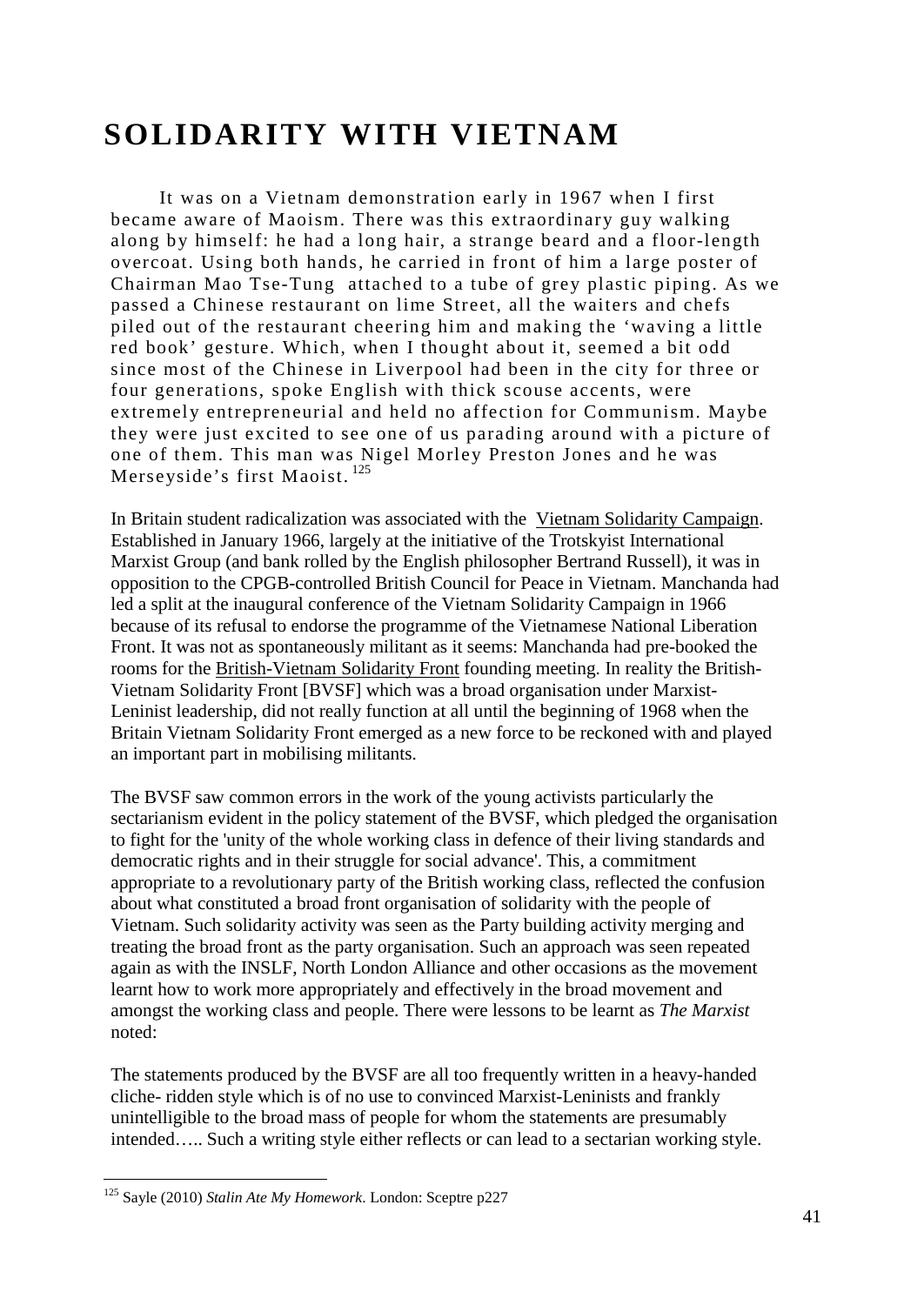People can not be won if they are not permitted to develop in struggle, but are simply told: "We are correct, join us." We must instead show how we are correct both through concrete work and by drawing correct conclusions from this work. Winning people to our position does not mean their passive acquiescence, but rather their lively participation. Marxism-Leninism cannot be learned by rote.<sup>[126](#page-41-0)</sup>

#### As the Joint Committee of Communists later explained:

The 'Revolutionary Marxist-Leninist League', for a short time a member group of the JCC, attempted to promote a strategy built solely around the issues of the national liberation struggle in Vietnam. Primarily because of its petty-bourgeois base it was (and is) unable to build up links with the working class or in any way develop the internal contradiction between Labour and Capital on which the proletarian revolution in Britain will be based. It also epitomised the 'leftist' error of which Lin Piao reminds us: that is, one-sidedly pursuing struggle' to the exclusion of 'unity'.<sup>[127](#page-41-1)</sup>

Vietnam demonstrations in 1967 and 1968 brought out tens of thousands in mass demonstration, and drew the attention of the state. The smaller British-Vietnam Solidarity Front, involved those associated with pro-Chinese positions, succeeded in making Grosvenor Square, rather than Hyde Park as the VSC organisers intended, the focus of the anti-war protest by organising **a** breakaway column on the march of October 27, 1968.

A Metropolitan Police Special Branch report noted,

During the early planning stages of this demonstration it was apparent that the question of the use of calculated violence as a political weapon was causing division in the ranks of the V.S.C members. The Maoists felt that violence was inevitable and said so. The more cautious representatives of the International Socialism and International Marxist groups paid lip service to the vision of a peaceful demonstration. In the event the Maoists did not gain any places on the National Council or the national ad-hoc committee, and are outpaced as apostles of violence by the more volatile anarchists. All the indications are that the Maoists and anarchists will disregard any sort of instructions – from Police or march leaders – and take an independent line on the day<sup>[128](#page-41-2)</sup>

And so it proved as Ernest Tate recalled the events of the day:

On the actual day of the October 27th, 1968, demonstration (which incidentally, I think was much larger than the 100,000 we had initially projected), we took action to ensure that the ultra-left would not try and divert everyone to the American Embassy. We placed recognized leaders – myself included — immediately behind the ultra-left contingent. Tariq Ali played an invaluable role here. When they made their move at Trafalgar Square to head towards the American Embassy, we simply turned around and stopped the demonstration and let the Maoists and their friends head off and Tariq took up a megaphone to explain what was happening to those behind us. The ultra-left and anarchists hesitated a little while and began yelling insults at us, but we told the people around us to wait until they left. I estimate they took around 5000 people to fight the

<span id="page-41-0"></span> <sup>126</sup> The Vietnam Movement, *The Marxist* Number 9 Spring 1969

<span id="page-41-1"></span><sup>&</sup>lt;sup>127</sup> *The Marxist-Leninist Movement in Britain: Origins and perspectives.* A statement by the Joint Committee of Communists *The Marxist* Number 12 Autumn 1969: 5-10.

<span id="page-41-2"></span><sup>&</sup>lt;sup>128</sup> Metropolitan Police Special Branch, Vietnam Solidarity campaign "Autumn Offensive"

Reference to papers 346/68/15 (2) 10th day of September 1968 <http://www.isg-fi.org.uk/spip.php?article637>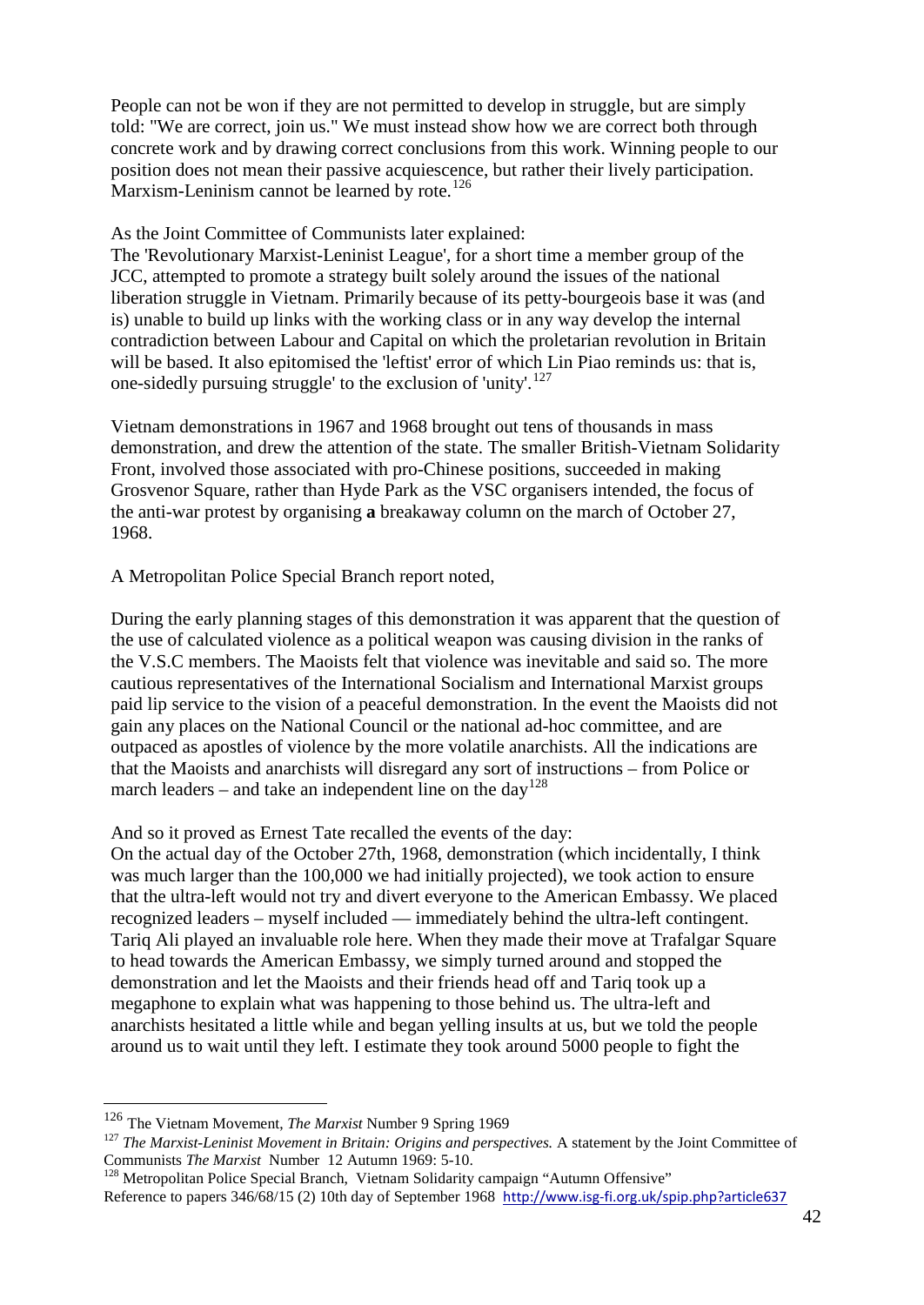police in Grosvenor Square and had quite a few people arrested, including people who  $\overline{d}$  did not know what they were getting into.<sup>[129](#page-42-0)</sup>

The Guardian reported, again with a different guessitimate of the numbers involved, what happened as:

The major section of the marchers, estimated at about thirty thousand, continued along their proclaimed route to Hyde Park. On the way they handed in a petition to No.10 Downing Street, and after listening to speeches by their leaders, dispersed quietly. In Grosvenor Square however, the breakaway element maintained constant assaults against the police cordon for four hours. At the height of the melee the police line nearly gave way, but it was immediately reinforced, and no demonstrators came nearer than 50 yards to the Embassy building.

During scuffles in which a police line in South Audley Street was broken through some of the demonstrators turned their banner stakes into spears, which they hurled at the police. Fireworks were constantly thrown, both into the crowds and into the police lines. Last night, as the marchers retreated in front of the advancing police line, Grosvenor Square was a litter of lost shoes, broken glass, torn banners, and discarded clothing.<sup>[130](#page-42-1)</sup>

The VSC had attracted attention by its siege of the American Embassy growing rapidly in 1968 attracting 10,000 to Grosvenor Square on 17 March and 100,000 in October 27 1968 with Maoist radicals calling for 'Victory to the NLF'. That was the high-point of the campaign and it went into decline in 1969. Those who went on to organise in the Camden Communist Movement characterised the YCL as the 'Young Cops League' in a leaflet distributed at the Vietnam Solidarity Campaign's march in October 1968. The leaflet had a snappy headline typical of the vocabulary that inflicted the movement echoing Chinese practice: YCL Revisionist Leaders Unmasked as Police Agents and Stooges of US Imperialism.**[131](#page-42-2)**

Something that passed into leftist folklore was expressed in Police reminiscences of the day : "Fact of fiction I do not remember: But I seem to recall it was said the American Marine, security guards, had been instructed that should the embassy be invaded, any attempt to trespass from the ground floor, they were [to] open fire on these demonstrators." [132](#page-42-3)

### **One, Two Three, LSE.**

Much has been written about the student revolt that burst on to the political scene in 1968. The best-known incidents in Britain were at the London School for Economics [LSE], Warwick and Essex University and Hornsey College of Art. The simmering student discontent was a slow boil: the revolt at LSE began towards the end of the academic year 1965-66. Some students were determined that the student body should have a greater participation in the running of the LSE. They wanted meaningful

<span id="page-42-0"></span> <sup>129</sup> <http://www.isg-fi.org.uk/spip.php?article637>

<span id="page-42-3"></span>

<span id="page-42-2"></span><span id="page-42-1"></span><sup>&</sup>lt;sup>130</sup> [The Guardian,](http://www.guardian.co.uk/theguardian) Monday 28 October 1968<br><sup>131</sup> G.Lee op.cit. 132 [http://www.fomphc.org.uk/viewpage.php?page\\_id=45&rowstart=8](http://www.fomphc.org.uk/viewpage.php?page_id=45&rowstart=8) What is beyond dispute is that Grosvenor Square anti-Vietnam War demonstrations led to the formation on 27 October of the Special Demonstration Squad (SDS) within the Metropolitan Police Special Branch - colloquially known as the "Hairies" because of their appearance. They adopt new identities, lived undercover and infiltrate 'extremist' groups.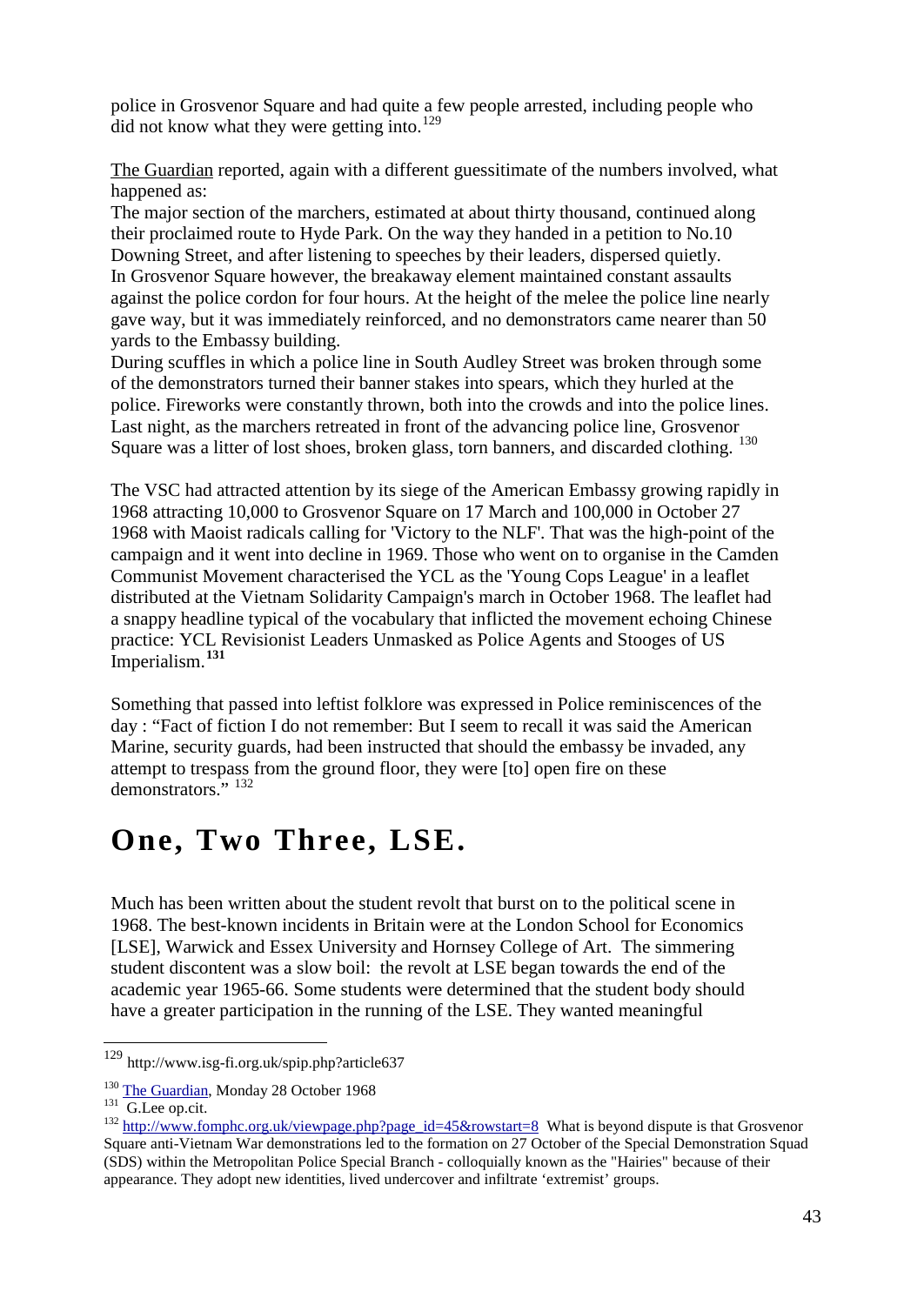participation; they planned disruption of the library as the final stage of escalation of their protest. The appointment of Dr (now Sir) Walter Adams, principal of University College, Rhodesia, as director of LSE provoked the interest of the Socialist Society. In October 1966, Agitator, their intermittent publication, attacked Adams. There was a slowly escalating protest that saw letter to *The Times* by Adelstein, a student union official, provoke a response of disciplinary action by the LSE authorities. Petitions and boycott of classes were proposed but defeated. The majority of LSE students were disinterested in the affair. The trial of Adelstein did see a sit in by Socialist Society outside the room where the proceedings were held; the Student Union had organised a quiet boycott. The differences in tactics represented a political struggle amongst the activist students. Adelstein was not punished.

Amongst the radical students the emphasis shifted as to discussing ways of employing direct action to prevent Adams taking up his appointment. About 600 students turn up to hear Marshall Bloom, an American student who was chairman of the Graduate Student Association, talk on the relevance of the Black Civil Rights Struggle and that of the students at Berkeley. The LSE had banned the meeting. The director came down to argue his case, and a new venue (the students' union bar) was agreed. The venue became the issue: those students who wanted the original use of the Old Theatre rushed the doors past the porters into the darkened theatre (the director had ordered the fuses from the lighting system removed). Edward Poole, a porter who had a weak heart, collapsed in the melee. The brief occupation dissipated when told that he had died.

Right wing students went on the offensive against the dominant left through circulation of pamphlets attacking leftwing students, motions of censure. The authorities set up a committee of inquiry, which led to further disciplinary trials of students: two were suspended for the rest of the year. As one moderate participant recalls: The reformist policy within the student body had failed entirely. There was nothing left but to support the policy of the militants, which was to "sit -in" immediately. The motion was in fact proposed by the new president of the Students Union, Peter Watherston, chairman of the Conservative Society.<sup>[133](#page-43-0)</sup>

Liberal indignation fuelled the protest. Watherston had been elected in a poll of thousand students in which the Socialist Society got only 200 votes. In the agitation and drama of protest the Hard Left were well ahead of the student body. IS [International Socialist] member, David Widgery, was accurate when he observed that LSE's "reputation as a centre of revolution is actually out of all proportion to the numbers of revolutionaries there." $134$ 

Between 200- 800 people were spending their nights in the barricaded Old Theatre, the union was in constant session, sympathisers came in to the protest, hippies, and activists. This form of mass participatory action was often an end in itself, providing an alternative life style. Divisions began to appear: those who assessed a situation in terms of the usual possibilities pessimistically saw the sit-in break down with the onset of the Easter vacation. After a long and acrimonious debate the moderate position won out. Crouch observes:

Although the Far Left had successfully controlled the articulation of the LSE protest, they had not really been able to place the struggle against the school authorities in the wider

<span id="page-43-1"></span><span id="page-43-0"></span><sup>&</sup>lt;sup>133</sup> Crouch (1970) *The Student Revolt*. Bodley Head: 52<br><sup>134</sup> Widgery (1976) *The Left in Britain 1956-68*. Penguin:310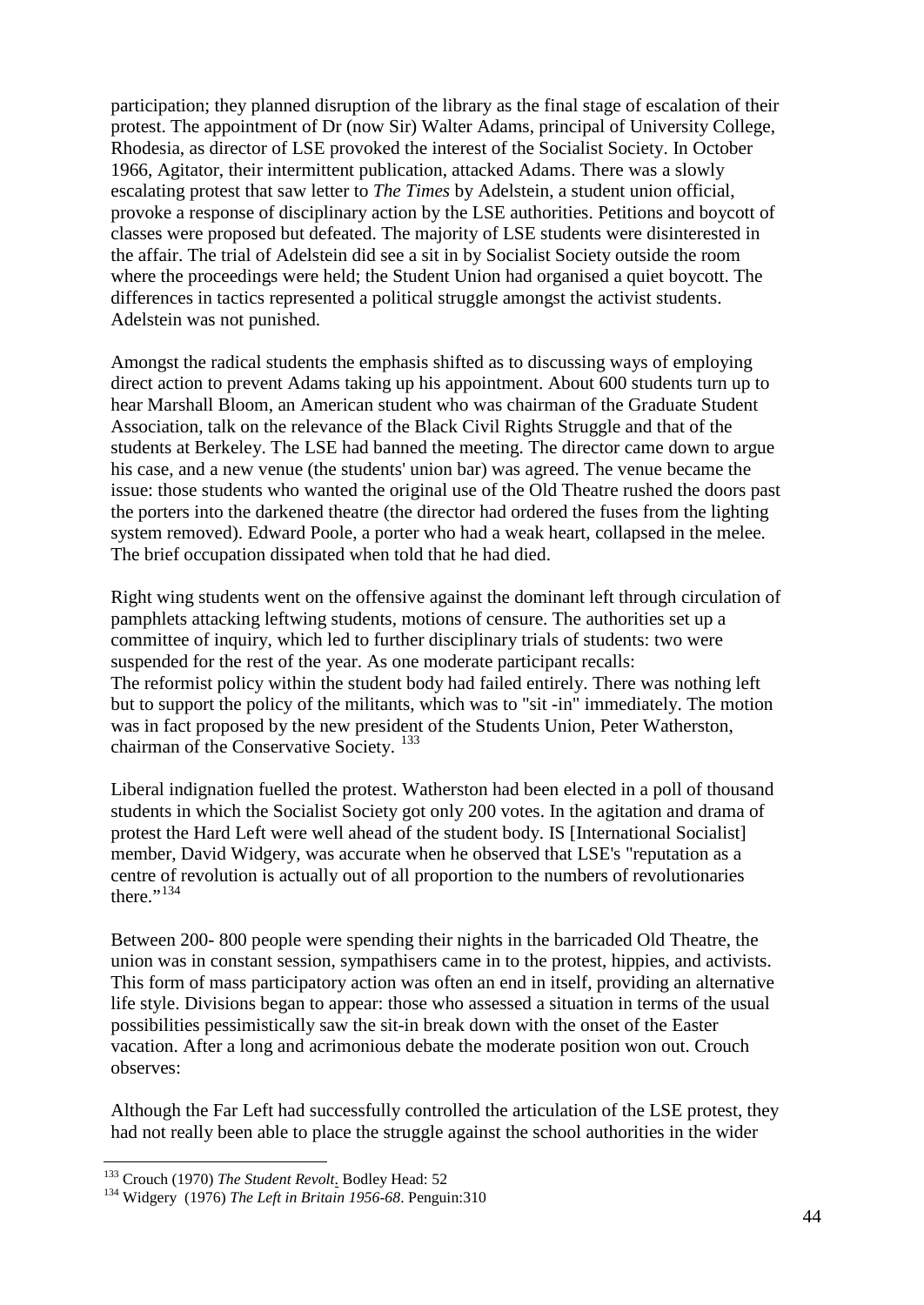context of a struggle "against capitalism which most of them genuinely believed it was."[135](#page-44-0)

The year 1968 saw North Vietnam's Tet offensive, Enoch Powell's 'rivers of blood' speech and the Soviet invasion of Czechoslovakia. Official criticism of the invasion prevented a 1956 exodus in membership but the Communist Party was hardly at the centre of radicalism. On the student front, the notion of turning universities into "red bases" appealed to the self-importance of student radicals. From then on student CP members were outflanked on the Left, firstly by the short-lived Revolutionary Socialist Students Federation and then by the growing trotskyists groups. The summer term of 1968 saw a re-emergence of student activism. There were two minor sit-ins by the Socialist Society: one in solidarity with French students, the other on the occasion of the inaugural conference at the LSE of the Revolutionary Socialist Students Federation.

Student representation was on the agenda in the autumn of 1968. The focus for the LSE student anger was directed at recently installed gates. The gates were iron "fire doors" protecting the administrative building. The gates were an intriguing symbolism: the gates were an act of authority.

Nicolas Bateson, a lecturer in social psychology later dismissed for his part in the event, said tearing down the gates was required of us if we were to show proper solidarity with the Africans in Rhodesia, the guerrillas in Thailand and the Arabs in Palestine). Robin Blackburn, a lecturer in sociology also later dismissed said the gates were the material expression of class oppression.<sup>[136](#page-44-1)</sup>

After a meeting militants attacked the gates with sledgehammers, crowbars and pickaxes. There were angry scenes as members of academic staff tried to hinder their progress. The police were called. Some militants in the student bar were brought out by the police, identified by academic staff and taken to Bow Street. Adams had decided to close LSE. The militants regrouped at the University of London Union building in Malet Street on the following Monday: a small number occupied it as their headquarters. The Left was not actually strong enough to shape events.

The LSE took out injunctions against thirteen persons involved in the "gates" incident. After three weeks the LSE was reopened. The support fanned by the RSSF was confined to a radical minority. On March 10 a student occupation, sustained by outside help, was the response of criminal summonses being taken out against eight students and two lecturers. There was no unity of purpose or strategy: anarchists called for "creative vandalism", wrecking offices. The occupation spluttered to a halt. Two "political" academics Bateson and Blackburn were dismissed "for their approbation of the destruction of the gates"[137](#page-44-2) The expulsion of Bateson, who later became part of the leadership of the CPB (ML) and Blackburn, who remained a radical New left Review academic, in April 1969 saw student pickets enforcing a state of siege, disruption of classes, leaflets and posters covered the school but it was limited to a small, if ubiquitous group "dashing gestures in keeping with LSE's symbolic role in student-movement mythology. "<sup>[138](#page-44-3)</sup>

<span id="page-44-2"></span>

<span id="page-44-1"></span><span id="page-44-0"></span><sup>&</sup>lt;sup>135</sup> Crouch 1970 :59<br><sup>136</sup> Crouch 1970 :84<br><sup>137</sup> Crouch 1970: 94<br><sup>138</sup> Widgery, 1976: 317

<span id="page-44-3"></span>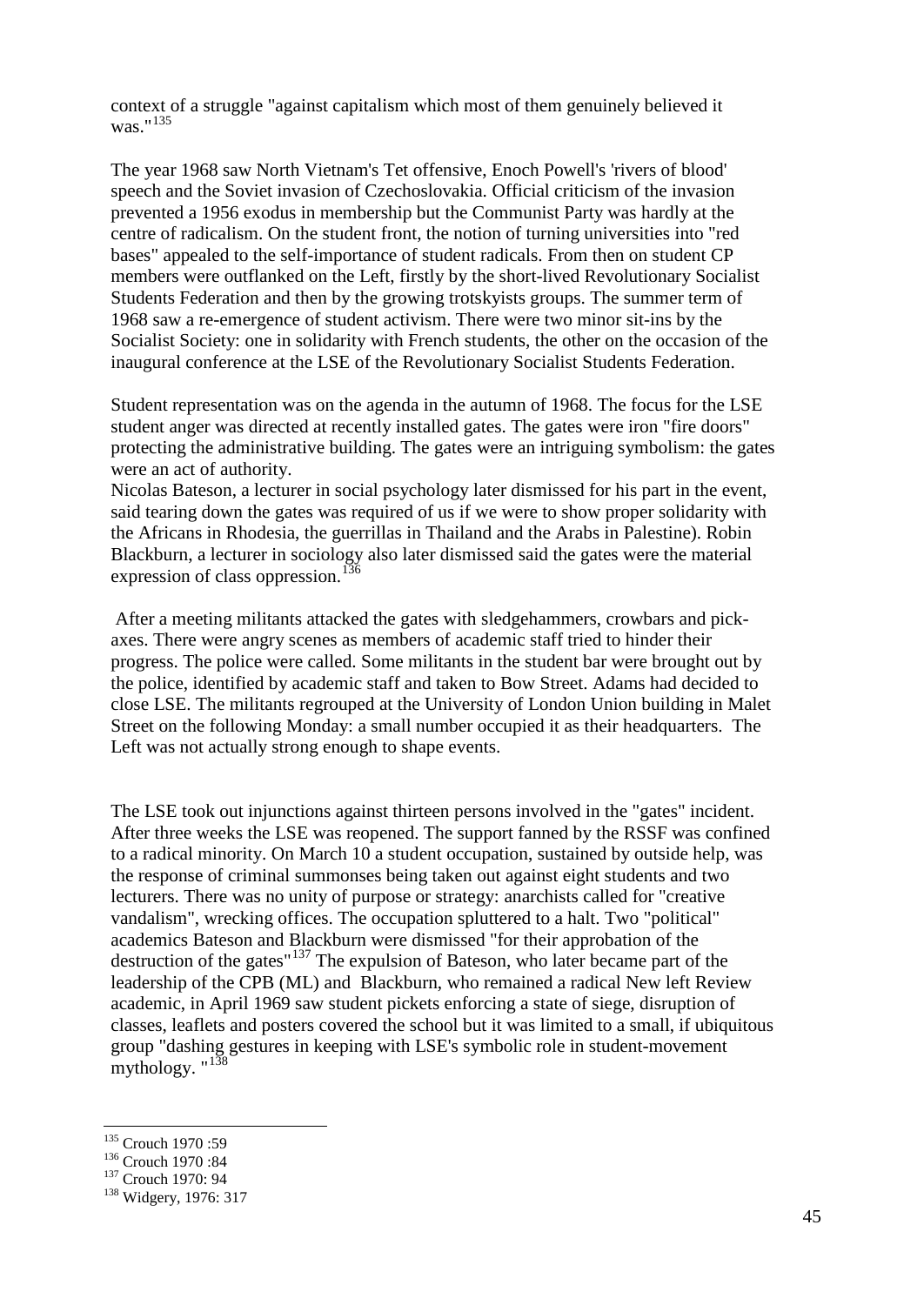Student protest on the issue of student representation had occurred with sit-ins in December 1967 at the Regent Street Polytechnic and Holborn College of law and Commerce. The following month saw similar disruption at Aston University in Birmingham. Students at Leicester occupied the administrative building and here saw the first disruption of outside speakers of whom the students disapproved. An official of the US Embassy was covered in red paint when he visited the University of Sussex to talk about Vietnam. The Secretary of State for Education, Patrick Gordon Walker was shouted down at Manchester; Defence Minister Dennis Healey had great difficulty reaching a meeting because of protests by Cambridge students. Hornsey Art College occupation began on the issue of student representation; the sit-in was described as the Crouch End Commune<sup>[139](#page-45-0)</sup>. Other protests followed at Croydon, Guildford and Birmingham, at Bradford, Keele and Leeds: students were rebelling.

#### **The Internationalists**

Another trend developing that was to contribute to the student base of British Maoism was the Canadian export, based at Sussex University and active as the English Student Movement. The political inspiration came from Hardial Bains who had established a student group while working at Trinity College Dublin.<sup>[140](#page-45-1)</sup> Bains was a former member of the Communist Party of India, having resigned in protest at the party's endorsement of Khrushchev's criticisms of Stalin. In March 1963, while a post-graduate student in Vancouver, Canada, he was active in a political study group called The Internationalists that evolved in a Maoist direction and later Bains was founder-Chairman of numerically the largest of the Maoist groups in English Canada, the Communist Party of Canada (Marxist-Leninist).

In Britain, the Internationalist off-spring was very much the product the upsurge in the youth and student movement. The prime influences were the "Great Proletarian Cultural Revolution" raging in China and in the West Bengal region of India the revolutionary peasant uprising under the leadership of Charu Mazumdar, commonly known as the Naxalite movement<sup>.[141](#page-45-2)</sup>

Drawing on both the analysis and slogans emanating from China, the call was for conscious participation with the masses, the practice of criticism and self criticism and spirit of 'serve the people'. It was argued, Consumer life was the sole basis of the vacuousness, oppression and general degradation felt by the large majority of the petit-bourgeoisie in imperialist society.<sup>[142](#page-45-3)</sup> In stressing the importance of ideological struggle, the

<span id="page-45-0"></span><sup>&</sup>lt;sup>139</sup> The Hornsey Film (1970), a documentary re-enactment of the student occupation included YCL member, Kim Howells, future Tourism minister in Blair's second administration.

<span id="page-45-1"></span><sup>&</sup>lt;sup>140</sup> A lecturer in bacteriology who was originally from India, Bains left for Canada in 1959 and had completed his post-graduate studies in Vancouver at the University of British Columbia.

<span id="page-45-2"></span><sup>&</sup>lt;sup>141</sup> A meeting was held in London around the time of the "**Necessity for Change** Conference" in November 1967 and it was decided to reactivate the Hindustani Ghadar Party in support of Naxalbari. An ad hoc committee was formed to reorganize the Ghadar Party for the social revolution in India. Manchanda was elected its president and Hardial Bains was elected to be in charge of work in North America. When the Communist Party of India (Marxist-Leninist) was formed in 1969, the Ghadar Party became its external wing. The Ghadarites were advised by CPI (M-L) and Charu Mazumdar, its General Secretary, to propagate the cause of the Indian revolution in the countries where they were resident. Ghadarites defended the cause of the Indian revolution through their paper *Chingari* and also organized people against racist attacks in Canada and Britain.

<span id="page-45-3"></span><sup>&</sup>lt;sup>142</sup> ONE STRUGGLE, TWO ENEMIES, THREE GUIDELINES, FOUR LEVELS OF WORK (1973)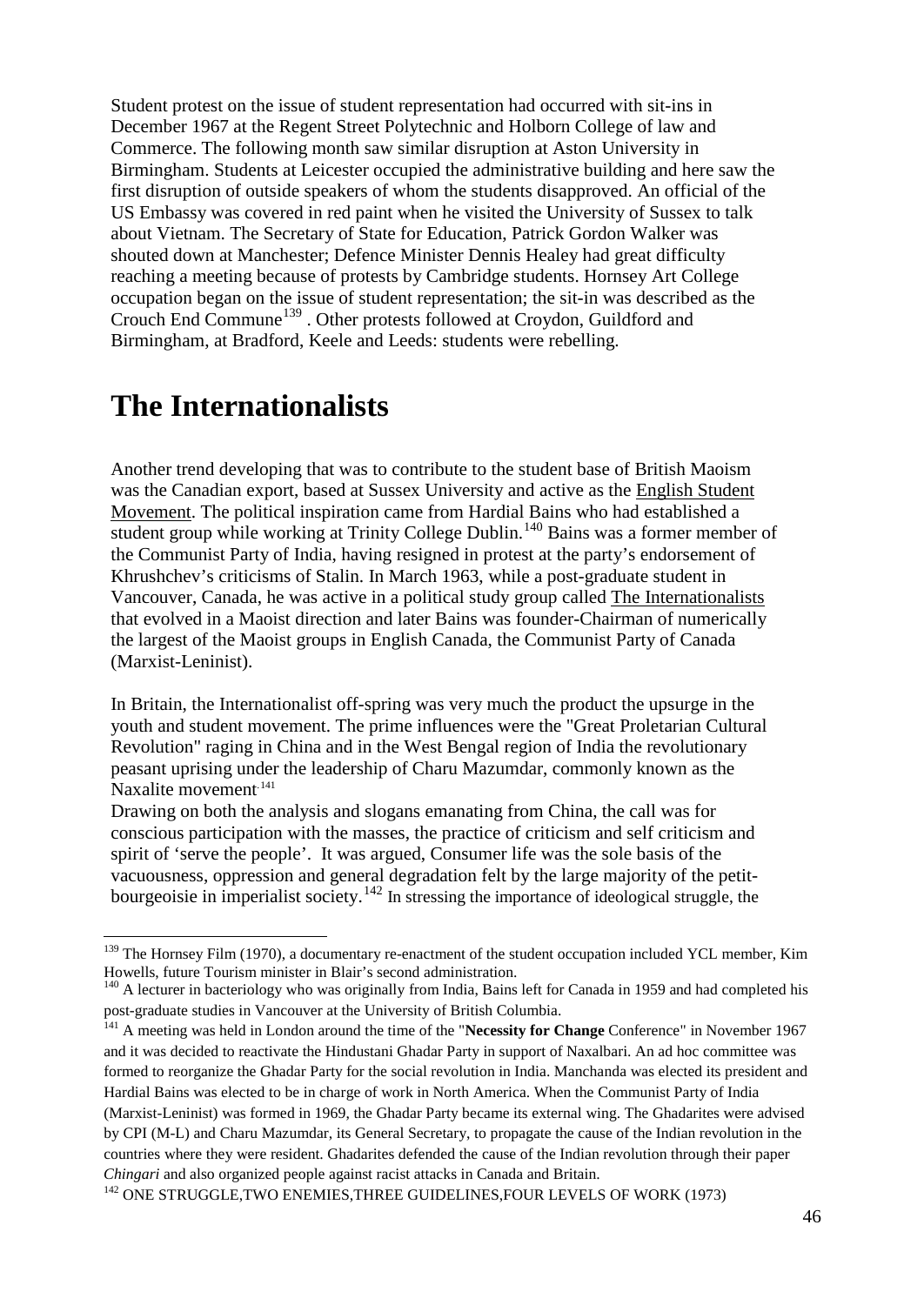subjective desire was to tackle the effects of cultural disintegration and stifling intellectualism and egocentric behaviour of privileged student life.

Hardial Bains, decided to reorganize the Internationalists on the basis of Marxism-Leninism-Mao Tsetung Thought. Like other young radicals, they saw the Great Proletarian Cultural Revolution as a struggle against the dogmatism and bureaucratism of the old communist movement. They believed that Mao Tsetung Thought represented the re-establishment of Leninism in the communist movement, a means through the mass campaign of the Cultural Revolution of ensuring the constant renewal and revolutionization of both the communist movement and society. During this period would-be revolutionaries were looking towards China and Mao Tsetung for political leadership.

In London an Internationalist conference was organised and regarded as an important contribution to the development of the subjective factors for revolution, emphasized the essence of the Necessity for Change! analysis elaborated by Hardial Bains: "Understanding Requires an Act of Conscious Participation of the Individual, An Act of Finding Out." Colin McCabe notes that at the 'Necessity for Change' Conference held in London in August 1967,

they discussed their ideas with other elements of the British and Irish left. It lasted for two weeks, and among the groups invited were the Irish Communist Organisation (later the British and Irish Communist Organisation) who were also anti-revisionists. Talks of a merger between the two groups came to nothing, and in fact a serious animosity developed, one which played itself out on the pages of the two groups' respective publications for the next ten years.<sup>[143](#page-46-0)</sup>

Reading the speech given by Bains at the 'Necessity for Change' Conference, The Internationalists began "with a confused, individualistic-orientated philosophy which had no relation to Marxism, nor made any reference to it. "<sup>144</sup> Yet from the "Necessity for Change" conference in August 1967 came the emergence of the "most strident and fanatical Maoist group of all" according to right-wing researcher Peter Shipley. Under what every name they operated, they "make little attempt to argue its case but prefers to rely largely on selected aphorism from the Thoughts of Chairman Mao as indisputable proof of the coming revolution."<sup>[145](#page-46-2)</sup>

The Conference saw a resolution adopted calling for another "International Congress" to adopt a "common program and organizational structure" based on the Internationalists as a multinational group operating simultaneously in as many countries as possible, including places where parties recognized by Albania and China already exist. An "International Committee" is established in London to act as an information centre "to coordinate with various liberation groups" in Asia, Africa and Latin America (*Mass Line*, No 10, Sept. 17, 1969, p. 9). This ambitious project fails but after the conference, Internationalist groupings complete with printing presses, etc., start up in earnest in Ireland, England and English Canada and Quebec with Bains as the big thinker behind all of them. <sup>[146](#page-46-3)</sup> Interestingly Bains was an early pioneer in building the internationalist

<span id="page-46-3"></span><span id="page-46-2"></span>

-

Reprinted by the' Necessity for Change' Institute of Ideological Studies (England-Ireland) to commemorate the tenth anniversary of the founding of the Internationalists March 13th, 1963.

<span id="page-46-0"></span><sup>&</sup>lt;sup>143</sup> Colin McCabe, Short History of the Irish Internationalists// Communist Party of Ireland (Marxist-Leninist), Part One: 1965-1970. <u>Dublin Opinion,</u> May 18<sup>th</sup>, 2010

<span id="page-46-1"></span><sup>&</sup>lt;sup>144</sup> CUA (1974) *Imperialism and the Struggle for a Revolutionary Party* <sup>145</sup> Shipley1976: 155 <sup>146</sup> http://marxists.org/history/erol/ca.firstwave/isoncpc/appendix1.htm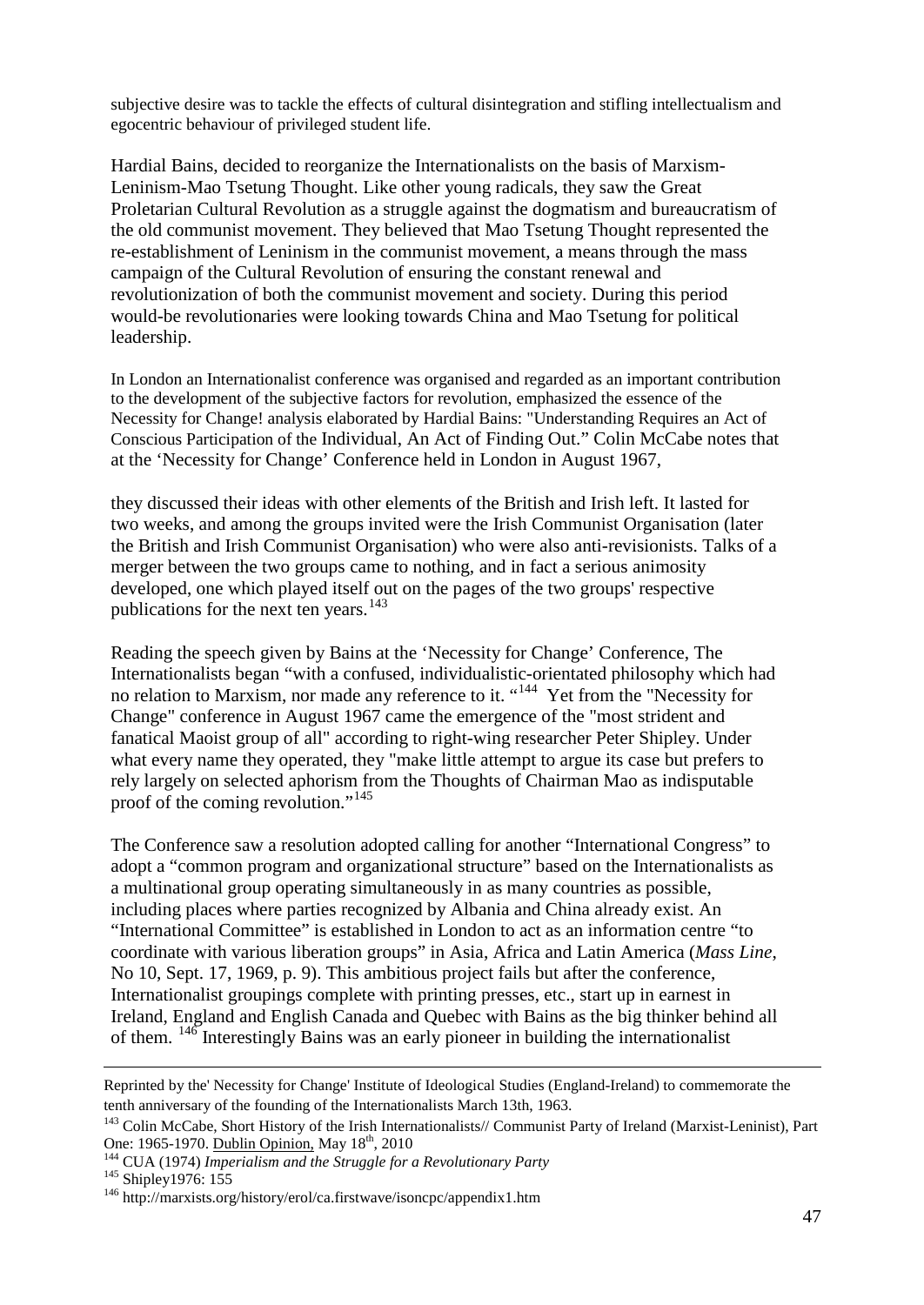network. There were the post 1976 attempts of 'rallying the troops' by the MLPD and WPB, and the RCPUSA, but nothing like the almost trotskyists '4th International' structure display by the Internationalists that encompassed four countries by the end of the 1960s.  $147$ 

In a statement Issued by 'The International Committee of the Internationalists on the FIRST ANNIVERSARY OF THE HISTORIC 'NECESSITY FOR CHANGE' CONFERENCE August 1-15, 1967,' they claimed:

Our activities have increased in depth and scope since the historic conference. We aroused the masses over the problems confronting the working and oppressed people. In the universities we exposed the decadent, bourgeois educational system which trains lackeys of imperialism; in the community we focused on the heartless exploitation of the masses -in housing, exorbitant rents, rising costs of living, unemployment; and on the Cultural front we exposed the modern Soviet revisionists and other liberal-bourgeois ideologies, e. g. 'Castroism', 'New Leftism' etc. because of these activities , for which the Internationalists gave leadership in theory and practice, and because of the historic upsurge of mass democracy in Trinity College, Dublin, the broad masses of the youth and students, as well as the workers and the genuinely patriotic and nationalist forces, see the Internationalists as a real alternative to the "revisionist" youth and student movements as well as their mass organisations, dogmatic 'Marxist' groups parading under various names, counter-revolutionary elements organised under various Trotskyist groups and the 'new left' types.<sup>[148](#page-47-1)</sup>

They operated on the fringes of the radical student movement. David Widgery wittily labelled them "Marxist-Leninist Children of God whose guru is Hardial Bains"<sup>[149](#page-47-2)</sup>, and that probably was not that far from the impression they gave. Years later an internal organisational journal was equally critical of the group: "up until October 1969 comrades working in Sussex University used to give the slogan 'Be a Communist and solve your hang ups'...some comrades were preoccupied in trying to solve their 'sexual problems' instead of making revolution."<sup>[150](#page-47-3)</sup>

There were various organisational metamorphoses (often reflected in their internationalist's counter-parts elsewhere) during which the English Student Movement was followed by the English Communist Movement (ML) in January 1970, and this was replaced on March  $24<sup>th</sup>$  1972 by the founding of the Communist Party of England (Marxist-Leninist)

The CUA saw them as essentially dogmatic and mechanical in their politics: Their 'Marxism-Leninism' was an abstract, sterile dogma distorted by their petty bourgeois student preoccupations and outlook. They elevated the 'cultural' struggle in universities to the primary role in class struggle, showing no concern about their total isolation from the working class and its struggles. This feature has remained the essential element of their approach. They concentrate totally on propaganda work, principally to

<span id="page-47-0"></span> $147$  Anecdotal evidence : The CPBML would tell the tale that one of their members who worked in a bank saw a cheque from Canada to the CPE (ML) worth a couple of thousand Canadian dollars so the messages of support were allegedly backed-up by pay cheques, solidarity in action.<br><sup>148</sup> ONE STRUGGLE,TWO ENEMIES,THREE GUIDELINES,FOUR LEVELS OF WORK (1973)<br><sup>149</sup> Widgerv, 1976: 483

<span id="page-47-1"></span>

<span id="page-47-3"></span><span id="page-47-2"></span><sup>&</sup>lt;sup>150</sup> The Marxist-Leninist Sept.1974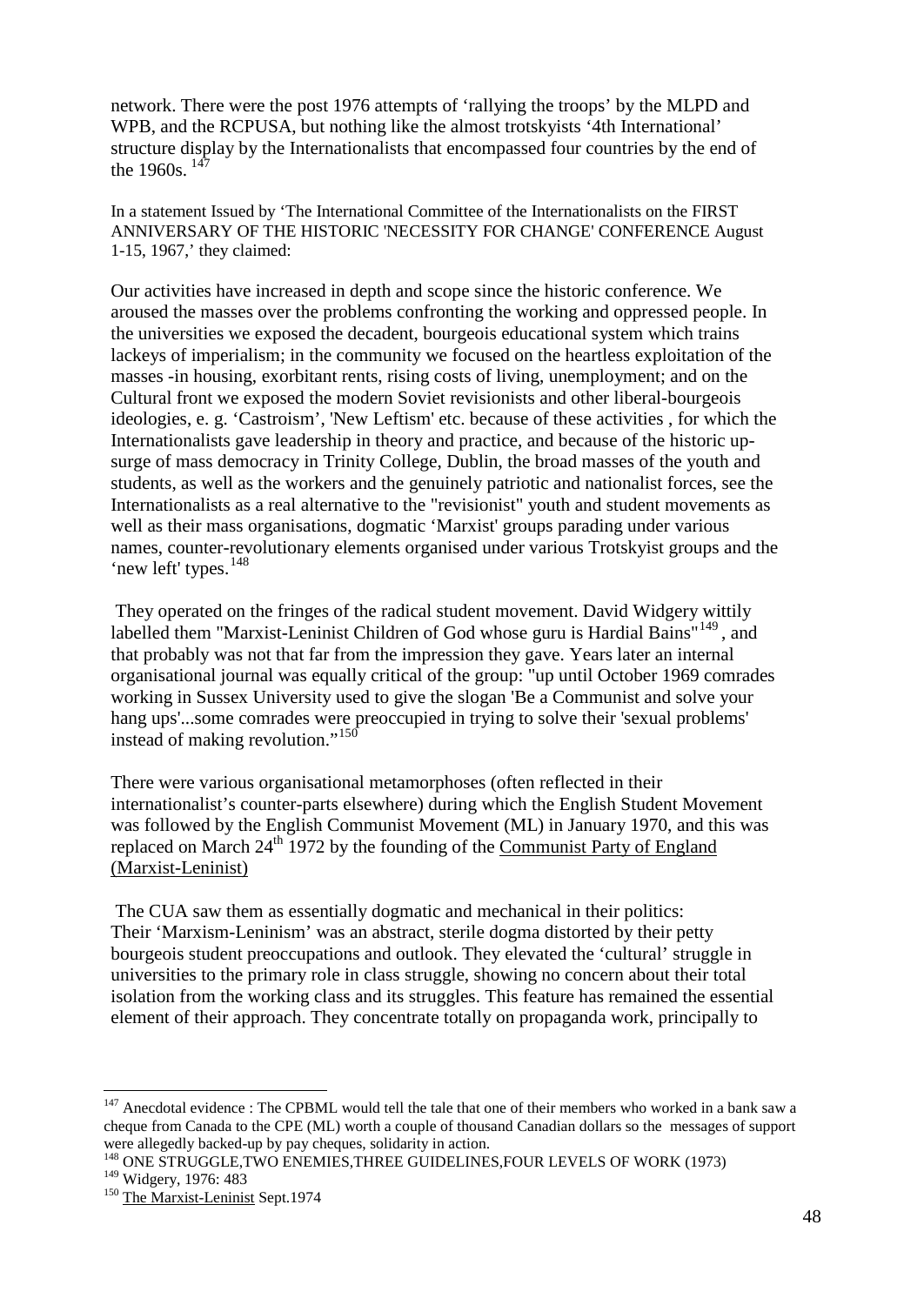promote anti-imperialist solidarity with the national liberation movements, but make no effort to make their propaganda effective to a working class audience.<sup>[151](#page-48-0)</sup>

The CUA's treatment of what had evolved into the CPE (ML) was unusual; the ultra-left posturing of the organisation rarely drew comment from the rest of the movement. The lack of critiques of the Internationalists trend among the British Marxist-Leninists is partly because they were never taken seriously as a part of the 'movement': they were made politically unintelligible by their style of work (publishing Workers' England Daily News release "All the News that serves the proletarian Socialist revolution") and adventurist posturing in public, quite quickly that 'internationalists' trend existed outside of the radar of other groups who while taking separate positions and lines would still work on the same issues occasionally, or even think them worth criticising. So a marked lack of interest in them, more as David Evans comments, "regarded as an embarrassment".<sup>[152](#page-48-1)</sup> The CPE (ML) were visible and aggressive in street protests at the start of the 70s: several members were arrested at Birmingham's Bull Ring market in 1971 after a meeting on Ireland, an attack on Professor Hans Eysenck at the LSE in 1973 and their "Bold Spirit" saw them charge police lines gaining them a reputation as **"**hotheads who like getting into trouble**" [153](#page-48-2)** The CUA judged, While we respect the motivation and enthusiasm of the comrades in the CPE (ML), as a Marxist-Leninist party this organisation is a very poor joke.<sup>[154](#page-48-3)</sup>

What was striking about the Internationalists was their cultural emphasis, not surprising considering the ideological heredity of the Internationalists. Amongst the CPE (ML) leadership was the composer, Cornelius Cardew (7 May 1936–13 December 1981). While teaching an experimental music class at London's [Morley College](http://en.wikipedia.org/wiki/Morley_College) in 1968, Cardew, along with Howard Skempton and Michael Parsons formed the [Scratch](http://en.wikipedia.org/wiki/Scratch_Orchestra)  [Orchestra](http://en.wikipedia.org/wiki/Scratch_Orchestra) a large experimental ensemble. Keith Rowe, Scratch Orchestra member and a recent convert to Marxism argued that the orchestra's problems were class-based. At a meeting to air their differences, John Tilbury laid out the group's contradictions (such as its anti-establishment stance and reliance on government money), offering solutions in the form of quotations from the English Marxist Christopher Caudwell and Mao Tsetung. Some of the members formed the Scratch Orchestra Ideological Group, which Cardew himself joined a few weeks later, and the orchestra gradually turned to a Maoist political orientation and aesthetic. In response, Cardew's style shifted to tonal music with a clear concern for class struggle, a move first evident in his Piano Albums of 1973 and 1974. Cardew and Sheila Kasabova, his third wife, went to live in Leyton, East London, where he helped to form a political rock group – People's Liberation Music – with Laurie Scott Baker, John Marcangelo, Vicky Silva, Hugh Shrapnel, Keith Rowe and others. Their songs, partisan and polemical, the group developed and performed music in support of various popular causes including benefits for striking miners and Northern Ireland. Involved and active politically, was active in the formation of the Progressive Cultural Association in 1976 from many artists, musicians and actors. He became its secretary. Richard Gott noted in an appreciative and politically critical review of a biography of  $Cardew$ <sup>[155](#page-48-4)</sup>

<span id="page-48-1"></span><span id="page-48-0"></span><sup>&</sup>lt;sup>151</sup> CUA (1974) *Imperialism and the Struggle for a Revolutionary Party*<br><sup>152</sup> Interview with 'David Evans', Secretary of the RCLB in the 1980s.<br><sup>153</sup> <u>Finsbury Communist</u> 83 December 1971. From a hostile and often tende

<span id="page-48-2"></span>O'Hara are, in Searchlight for Beginners , nefarious accusations against CPE (ML) members argued on the balance of probabilities. <sup>154</sup> CUA (1974) *Imperialism and the Struggle for a Revolutionary Party* <sup>155</sup> http://www.lrb.co.uk/v31/n05/richard-gott/liberation-music/print

<span id="page-48-3"></span>

<span id="page-48-4"></span>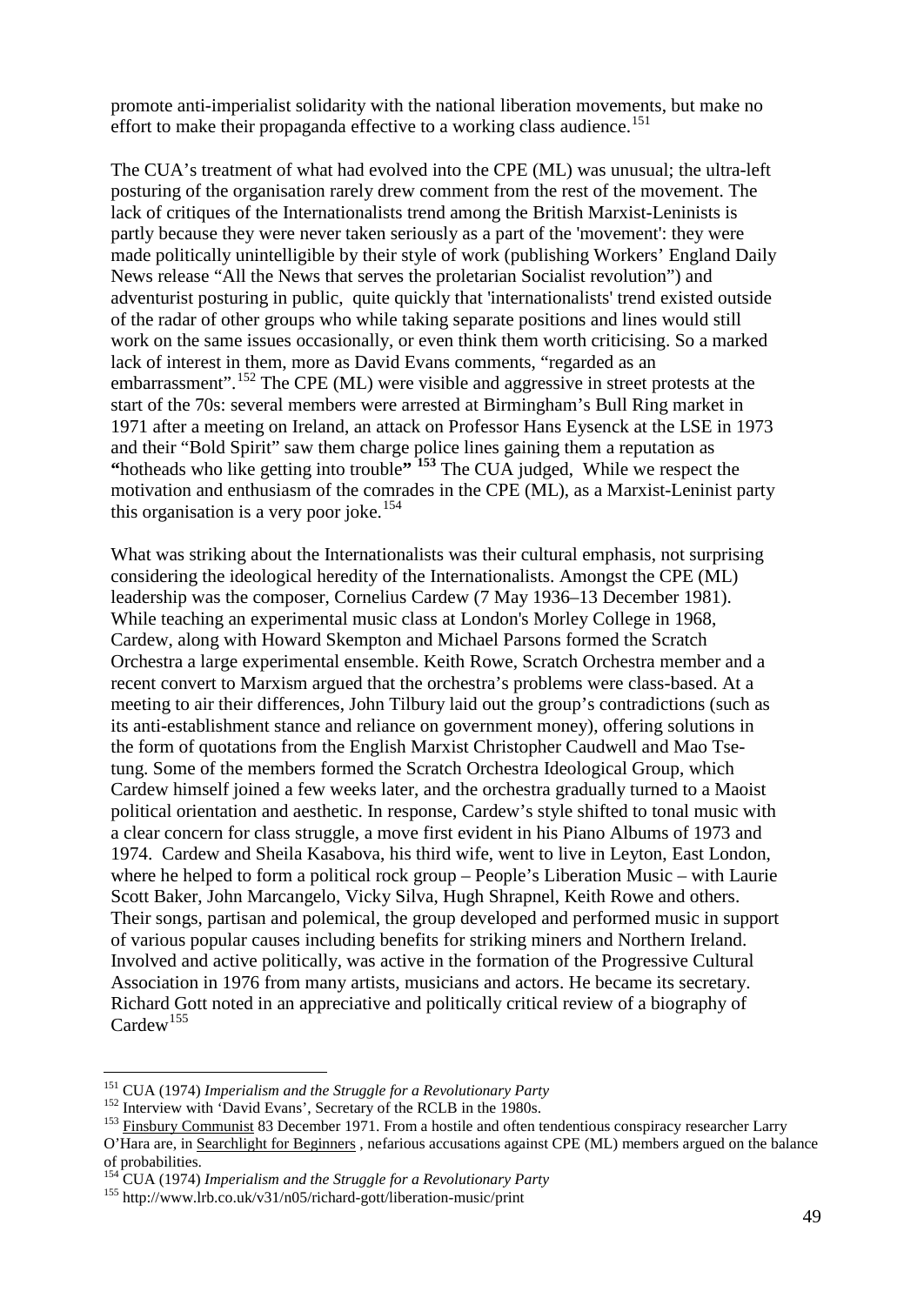'The message of Yenan' is clear, Cardew wrote in his journal in January 1972: 'We must associate with, talk to, study, know deeply, live with, make intimate friends amongst, work with, the working class.' In practice, he went on, we have regarded 'our petty bourgeois comrades and friends as more important than workers'. Obsessed with the Maoist command 'to serve the people', Cardew now began to condemn avant-garde and 'elitist' music – his own and others'. The main focus of his attack was Stockhausen, his old friend and mentor. Stockhausen Serves Imperialism was the title of a talk he gave on the BBC in 1972.

## **REVOLUTIONARY SOCIALIST STUDENT FEDERATION**

The Revolutionary Socialist Students Federation [RSSF] emerged from student militants attended what was an attempt by the Left to organise radicalised youth. The major participants at the founding conference were Maoists, various trotskyists and the International Socialists and some associated with New Left Review. A conference held at the London School of Economics [LSE] on June 15 1968, the Left chronicler, east end GP and SWP member, David Widgery recalls:

Stern bus-loads of militants assembled in a national conference at the LSE and duly founded the Revolutionary Socialist Students Federation, after some hours of haggling about its name and immediately proceeded by a very funny but totally vague address by Colin-Bendit. He had been imported with various rather bewildered- looking German, Japanese and Yugoslavian ex-students to explain about student power to the viewers of BBC TV and arrived at Houghton Street to the great annoyance of the LSE militants. Among their number was a Pakistani drama critic, Tariq Ali, who, although working in the Vietnamese Solidarity Campaign, was duly christened by the press 'the leader of Britain's students'. [156](#page-49-0)

The RSSF grew rapidly to a strength of several thousands and at its 2nd Congress adopted an action programme around the Student Red Base concept -higher education as centres of opposition to the capitalist system- and to work for the October 27th Vietnam demonstration.

Radical student groups and others throughout the universities of the Western capitalist world<sub>[157](#page-49-1)</sub> played an organising and agitational role in the great demonstrations and street battles of the year. Yet all of them withered or perished within a year or two, just as the idea of a central role for student radicalism itself faded. At its peak in 1968 the student movement envisaged 'student power' and espoused the 'detonator theory', based on analogies drawn from Third World guerrilla warfare and the foci proposition associated with Che, with universities as 'red bases' or liberated zones.

<span id="page-49-0"></span><sup>&</sup>lt;sup>156</sup> Widgery, 1976: 314. See also report of Lynn Walsh, a delegate to the RSSF conference from Sussex University Socialist Club, *Militant* No.44, December 1968.

<span id="page-49-1"></span>In Germany the SDS (the erstwhile student organization of the SPD), in France the UNEF and 22 March Movement, in Britain the Vietnam Solidarity Committee and the short lived RSSF (Revolutionary Socialist Students Federation) and in the USA the Students for a Democratic Society (SDS) were the organizational expressions of the wave of student revolt.In Norway, Belgium and Germany the student organisations proved the core to the growth of Maoist organisations.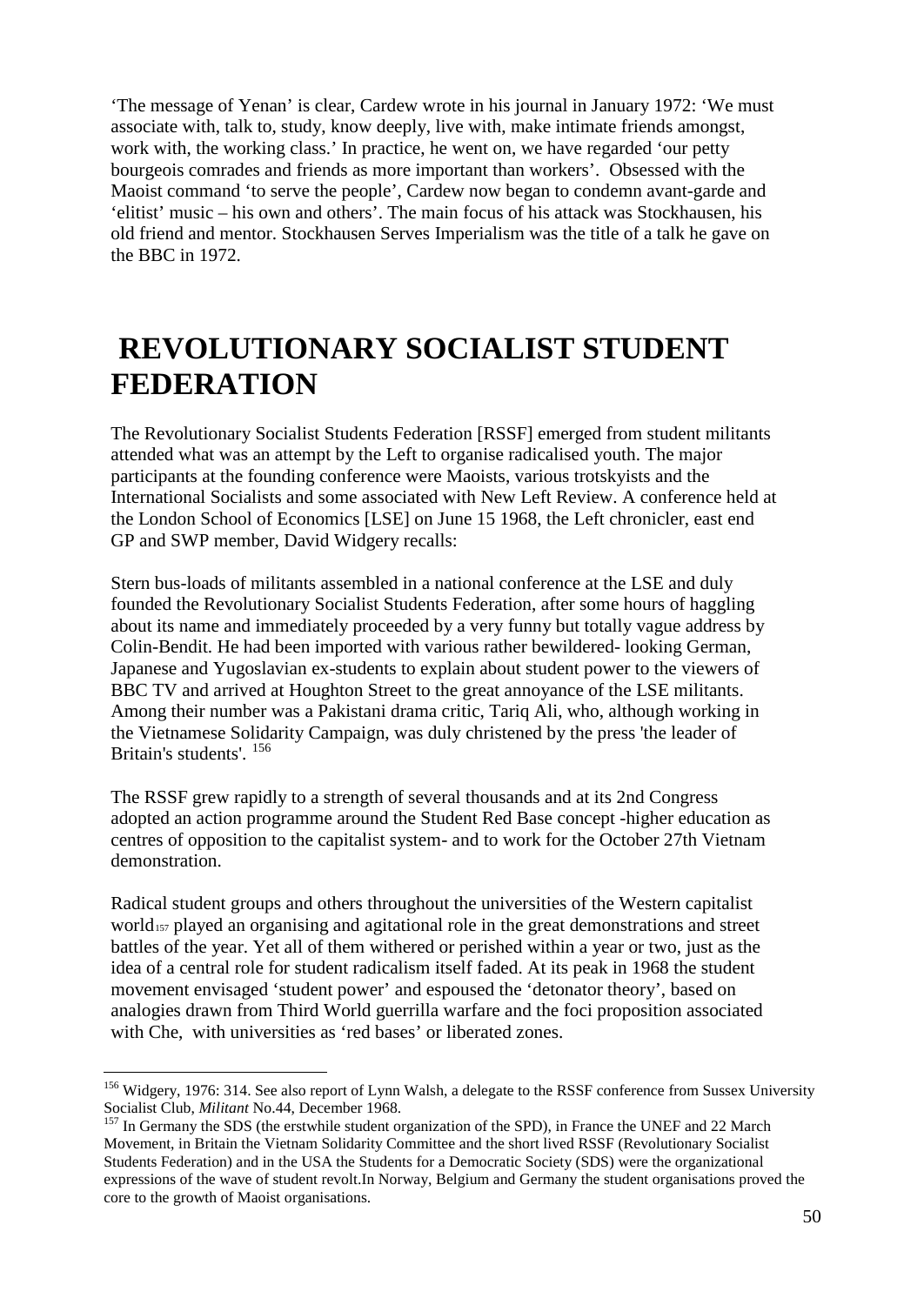The "Red Base" theory, which advanced the students as a new revolutionary vanguard in the West, was not a realistic domestic political aspiration, the creation of a revolutionary cadre in such an unstable and artificial environment, mobilised to reject bourgeois culture and institutions that were their future meal ticket, and then go out to win over the working class was delusional. Red Base theory elevated student isolation into a virtue, and the idea of LSE as an equivalent to Mao's Yenan excite the IMG rather than Maoist whose more orthodox views on party building was to call for worker-student alliances, for the orthodox inclined, it went against the Marxist idea of the working class as the vanguard and the Leninist prescription for political advance.

CPB (ML) C.C. member, John Hannington spoke at a conference of the London Revolutionary Socialist Student Federation rubbishing the idea of a student/worker alliance as "half-baked theory". Instead he called for "worker/student integration" within the CPB (ML):

We are indeed fortunate to have such able comrades as our Party Chairman" Comrade Reg Birch, and others whose long records in combatting social democracy, economism and revisionism have given our Party a firm ideological base on which to build.

Of course our Party has its critics, but whilst they talk endlessly of the need for a marxist-leninist party in Britain - we have done it, Action speaks louder than words.<sup>[158](#page-50-0)</sup>

Latent divisions within RSSF were evitable: the mixture of IMG, International Socialists, New Left intellectuals, Maoists was unsustainable; they doctrinally sniped at each other. IS domination provided contradictions as the latter attached little importance to the struggle in the colonial world and dismissed the Chinese, Cuban and Vietnamese revolutions, whereas it was precisely on these issues that RSSF students had been radicalised. Within a year of its foundation, the Revolutionary Socialist Students Federation [RSSF] saw deep doctrinal arguments appear early on within the main London group divided into two factions, both claiming to be the genuine article, each accusing the other of having expropriating the funds and each denouncing the other with at least venom as their several publications devoted to the capitalist class and world imperialism. There was also the inability for the organisation to develop a strategic view on the role of students in the overall revolutionary movement. In London, it was Maoists political perspectives that informed the local RSSF organisation. The inability to be clear on its strategic perspectives, or act in a co- coordinated and unify manner saw the RSSF decline. At the second congress at the Roundhouse in November 1968, leadership lay with *New Left Review* intellectuals.

The conference was a real student movement; the flavour of the event captured by David Widgery:

It also attracted a good selection of the unpleasant, egotistical, the politically insane and the sectarian types who are one of the occupational hazards of London political conferences. Discussion on student problems was desultory and local reports were ignored by busy conspirators. Maoist orators repeatedly rose to advocate immediate union with the working class, oblivious to the waves of boredom raking the audience. A speaker from Sussex Labour Club /Militant explained about the need to have faith in the working class, like a kindly teacher demonstrating the alphabet to short-sighted kids. The

<span id="page-50-0"></span> <sup>158</sup> *The Worker* April 1970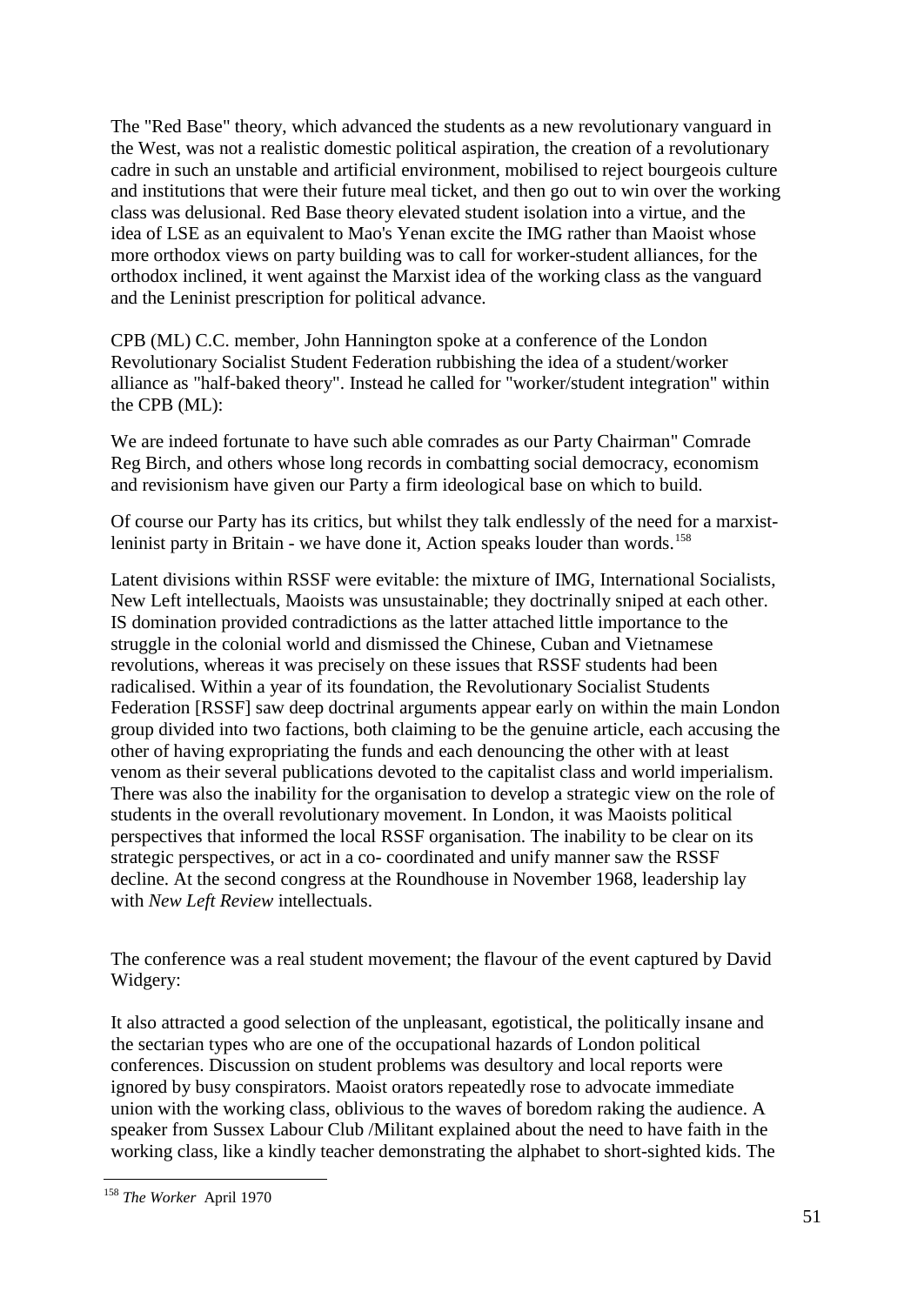New Left Review talked rather disdainfully about the need to transcend bourgeois ideology. Oxford students submitted a blank piece of paper as their manifesto. Another group, abusing the name of Mao Tse-Tung, delivered a draft constitution which the Red Army would probably have rejected as top-heavy and over-officed. The conference ended with an enormous Peking fan storming the platform, animal impersonations and situationist situation comedy. The chairman's table was busily overturned with cries of 'Freedom' etc. If several people weren't on the CIA payroll they deserved to be. <sup>[159](#page-51-0)</sup>

When it was in its dying throes, there was an attempt at its third and final conference before its collapse. By the end of 1969 the RSSF was dead. As a national organisation, RSSF had, like the rest of the student left had (in Widergy's memorable description/phrase) "Make One, Two, Three Balls Up".

As for the London RSSF, this branch continued its activities long after the rest of the organisation had effectively folded, providing platforms for CPB (ML) speakers and encouraging the School Action Unions, which although reduced in number was led by Maoists, and taking part in demonstrations with the Maoist-influenced Black People's Alliance. There were some impressive political events organised by different Maoist groups [generally reflecting the strength of their mass work] such as, to name an early example, the march on the US Embassy and Department of Education in London in an internationalist protest against racist attacks. Some 700 students and black workers were led by the London RSSF and Black Panther Movement in a joint criticism of the sentencing of Bobby Seale and the doubling of accommodation fees for foreign students in Britain in November 1969.

### **A Flowering of Initials**

The fag end of Sixties student radicalism saw student Maoists graduate and form a number of organisations that reflected the fragmentary nature of the movement. Concurrent with this was the tendency for the 'veterans' of the anti-revisionist to re-group into party-building formations. The main point is that the Maoist organisations of the second wave were consciously created in a process that saw the ranks of those expelled from the CPGB for their anti-revisionist politics reinforced by politically active students that were too Marxist for the YCL and numerous activists radicalised by events on the international scene, particularly the Cultural Revolution in China and the wars of resistance fought in Vietnam and elsewhere in the Third World. There was an enthusiasm and a desire to change the world for the better. By 1968, the movement was dominated by radicalised petty-bourgeois youth and intellectuals eager to "make revolution".

An extensive pen portrait of one such group and their weekly meetings, running a Saturday morning bookstall in Great Homer Street market in Liverpool 8 was supplied by Alexi Sayle in his memoirs, entitled 'Stalin Ate My Homework':

The leader of the Merseyside Marxist-Leninist Group was Ian Williams, the young man I had first encountered at the lame YCL meeting. Now a student at Liverpool University, he lived with his girlfriend Ruth who worked in an office to support them both since Ian, because of problems with his father, couldn't obtain a student grant. The MMLG was more diverse than a lot of left-wing groups. Its oldest member was a dock worker from Birkenhead called Wally Sturrock: high-

<span id="page-51-0"></span> <sup>159</sup> Widgery 1976: <sup>315</sup>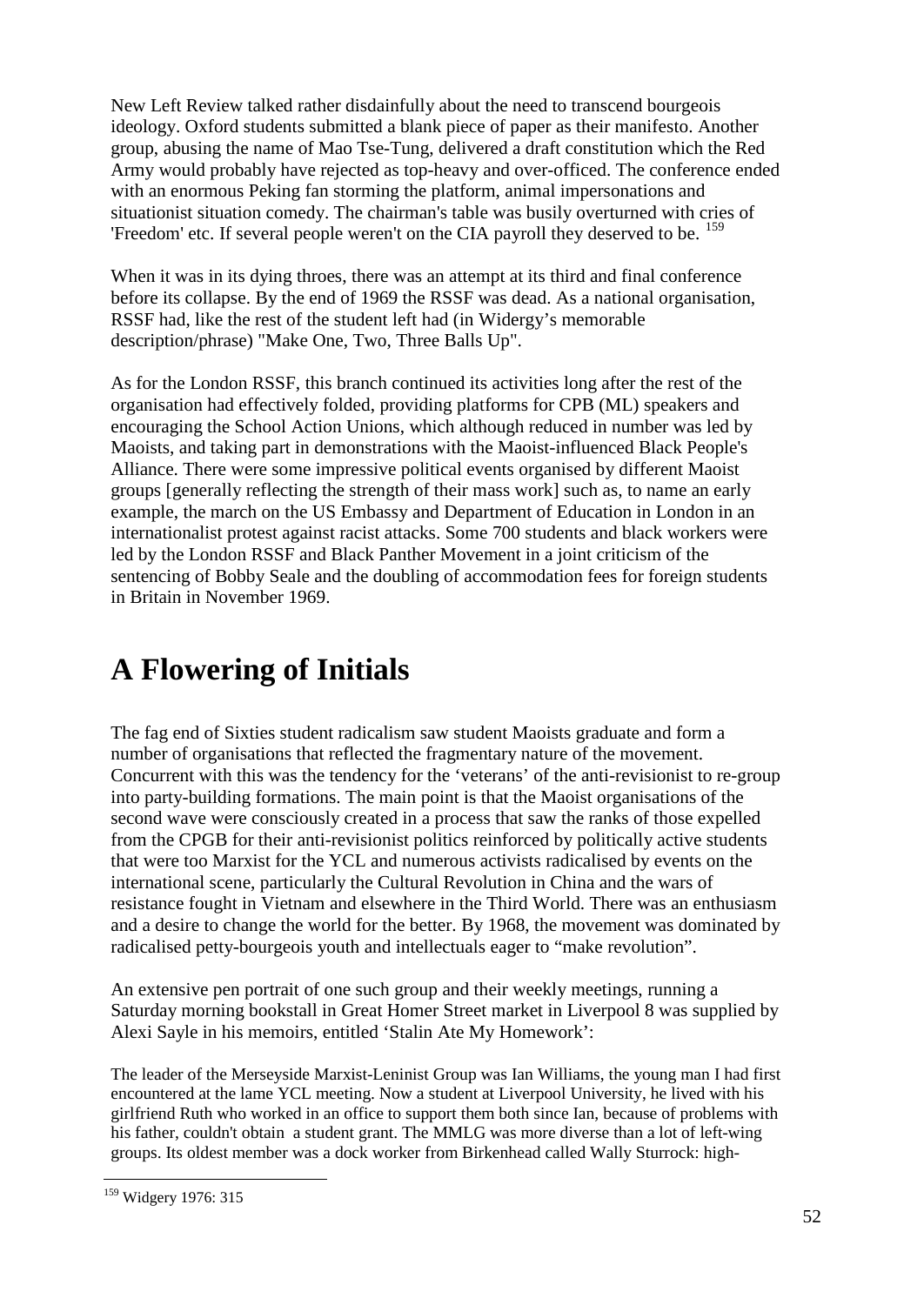cheeked and dark haired, part-gypsy, he was in his mid- twenties and unlike the rest of us was always well dressed in smart tailored suits, narrow shoes, colourful shirts and stylish slender ties. Another member, Dave, always reminded me of Pasha Antipov as played by Tom Courtenay in David Lean's film of *Doctor Zhivago.* Pasha is the disappointed romantic whose bitterness turns him into a cold-blooded and callous revolutionary known as Strelnikov. It was easy to imagine Dave travelling post-revolutionary Britain in an armoured train, shelling villages and shooting people for ideological deviationism. There was also the man with the picture of Mao on a stick, Nigel Morley Preston Jones. He had met Ian in a pub after some demonstration and, brought together by Nigel's photo of the Chairman, they had founded their own group. Nigel was converted to Marxism-Leninism by a guy he met in Glasgow who was a member of a tiny Scottish Marxist- Leninist party. Like all little parties this group put a great deal of energy into producing their newspaper, whose headline one month read 'Victory for Chairman Mao Tsetung's Thought in the Gorbals'. .... Other members were a young couple of social workers from Yorkshire called Barry and Ingrid and a New Zealand woman whose name was Judith Wareham. I don't recall Judith's particular motives for becoming a Marxist-Leninist, but for some reason the sterility and asceticism of Maoism and its Balkan offshoot, Enver Hoxha's hard-line Communist Albania, seemed to hold a particular attraction for Kiwis. Sometimes at night I would tune the little blue and white plastic radio to Radio Albania whose English-language service, judging by the accents, seemed to be staffed entirely by New Zealanders. In reciting their long screeds of Marxist theory they would always refer to the Premier of China, the Great Helmsman, as 'Chairman May-ow, as if he was somebody's pet cat. <sup>[160](#page-52-0)</sup>

Many of the Maoist groups repeated a familiar pattern whereby an organisation was started with quite a few and progressively dwindled spawning groups as a result of a split thus in the late 1960s and early 1970s there was a flowering of organisational initials of groups. The key RSSF London branch proved to be a rich source of Maoist activists. Organisations like the Revolutionary Marxist-Leninist League (RMLL), led by Abhimanyu Manchanda, one of those charismatic characters that populated the margins of student Maoist organisations in England, drew many of its members from the RSSF.<sup>[161](#page-52-1)</sup>

### **REVOLUTIONARY MARXIST-LENINIST LEAGUE**

Manchanda was born on September 4th 1919 in Gujranwala. India. He was active in the Communist Party of India, acting as a courier. In 1952, he attended an International Youth Festival in Europe but "on learning it was unsafe for him to return to India, he came to London". He had studied for a *BSc* degree in India, and during the 1950s worked as a labourer, as a laboratory technician at Bedford College London, and taught in South London schools.

Manchanda had joined the Communist Party *on* arrival *in* Britain. He met and became the partner of Claudia Jones, a member of the CPUSA from Trinidad deported to Britain under McCarthyite legislation. In Brixton, they started, under Claudia's editorship, a pioneering campaigning newspaper for the national minorities, *the West Indian Gazette*. Relations with the Communist Party deteriorated as Claudia Jones refused to toe the Party

<span id="page-52-1"></span><span id="page-52-0"></span><sup>&</sup>lt;sup>160</sup> Sayle (2010): 229<br><sup>161</sup> Other RSSF activists from this period were to reappear as leading lights in other Maoist organisations: John Ritson and Fawzi Ibrahim in CPB (ML), Diane Langford in RMLL and Mike Earle in CFB (ML), fellow RSSF member Mike Kyrlitsias and Helen Stoller were eventually to found, via the ELMWA, in the Revolutionary Communist League that united much of the diminished Maoist movement in the late 70s.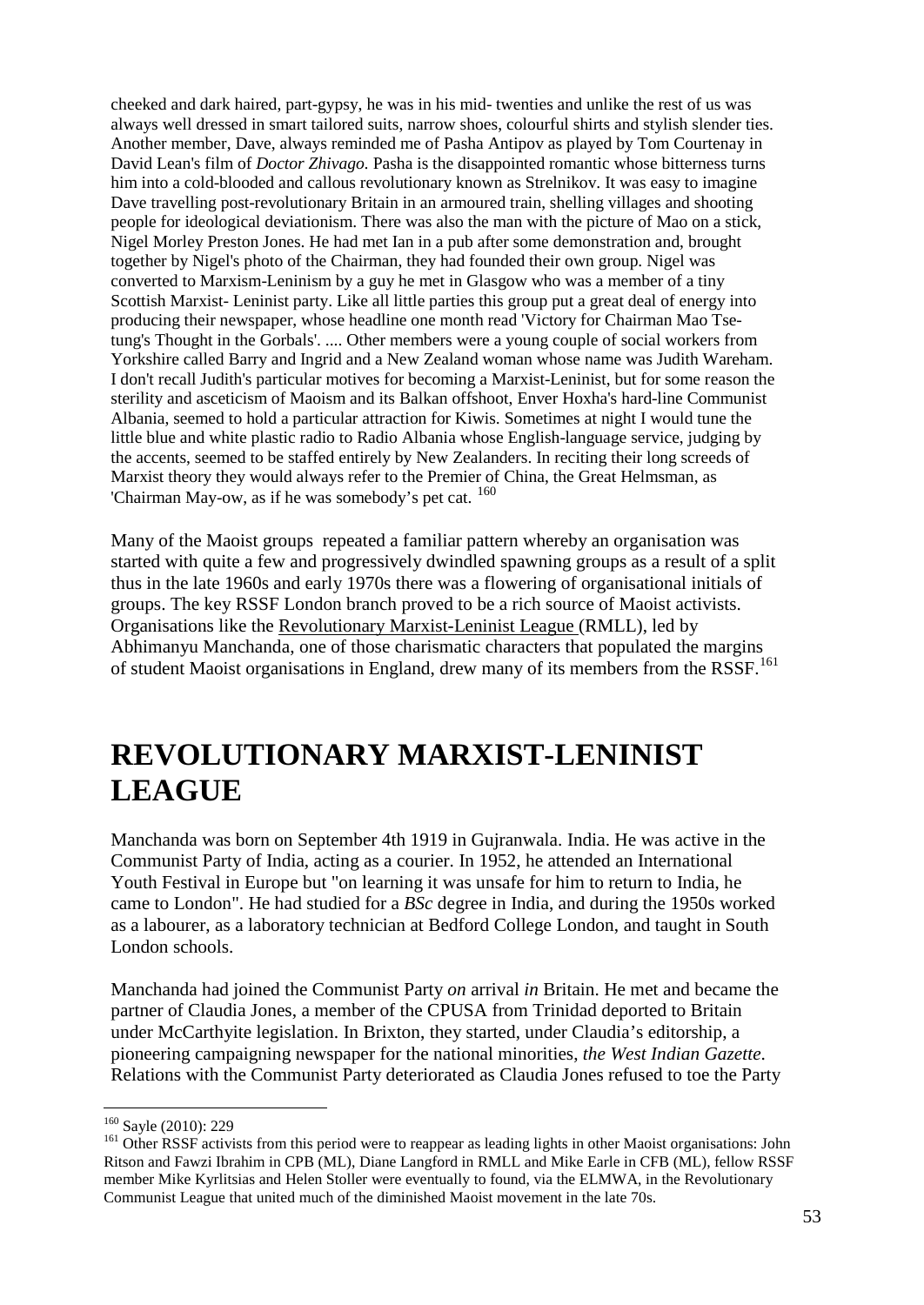line with regards to China. She had visited China in 1964 before her death that Christmas. Her remains were interned next to Karl Marx at Highgate cemetery.

Manchanda took over the running of the Gazette which suspended publication five months later. He was in China at the time of Claudia's death, a visit that drew attention as Manchanda was identified as part of the developing Maoist network in Western Europe. A 'News Team' inquiry by The Times in 1968 described Manchanda as "a tireless, incisive Maoist theorist" as it sketched out the network of relationships on what it described as "the mixture of pro-Chinese communism and American-style Black Power on the immigrant scene". What the bourgeoisie feared was a re-run of events at the Campaign Against Racial Discrimination (CARD) when a tame semi-official body was radicalised by anti-racist activists in 1967. *The Times* suggested: "If an alliance uniting Indians, Africans, West Indians and Pakistanis were forged, a new force in British race relations could be mobilised -under Maoist leadership."<sup>[162](#page-53-0)</sup> Such concern at the militancy of those from the Third World in Britain occurred at a time of more resistance to the treatment of a racist society. Manchanda, as an Indian Communist *in* Britain, was also organising within the India Workers' Association. Avtar Joull, IWA General Secretary recalled in 1985, **"**I stayed- with Manchanda in, Hampstead for over a year to bring that paper out. At that point no printer wanted to touch Lalkar; Comrade Manchanda played a leading role in organising fraternal printers for Lalkar." Those fraternal printers for the IWA's paper were based in the Belgian capital, Brussels curtsy of Jacques Grippa, one or the earliest European Maoist.

Abihimanyu Manchanda was a name that aroused strong emotions in the ML movement in the 60s and early 70s. Despite a long record in the communist movement, and undoubted political ability, Manchanda was consciously shun by a majority of the movement in Britain. That aversion to him, both politically and individually, was expressed by one-time collaborator, Harpal Brar: the essence of his criticism was Manchanda's petty-bourgeois individualism...(he) rather be the general of a small clique than a soldier in a large proletarian army...in his attempts to promote self he uses all means -'revolutionary' and counter-revolutionary, personal slander, talking against comrades behind their backs in the cosy and snug atmosphere of the backrooms of English public houses, plays off comrade against comrade, launches vicious surprise attacks against comrades in meetings, organises factional activities to rob the organisation of its solidarity and turns contradictions among comrades into antagonistic contradictions."[163](#page-53-1)

For all his political experience and ability, 'only Manu could run any organisation containing him' seems to be the generally judgement, even from those who liked him:

Manu's great faults (I guess Claudia had held him in check to some extent) were extreme dogmatism (to the point of religiosity) and an inability to work closely with practically anyone else with a mind of their own for very long. He was a nice man at heart, but just bloody impossible!

A couple of vignettes at this point - during the Sino-Indian border war, he went to Peking and broadcast to India over radio, leading to his being branded a traitor and never able to return home.

After the Sharpeville Massacre, on behalf of the fledgling Anti-Apartheid Movement, he

<span id="page-53-1"></span><span id="page-53-0"></span><sup>&</sup>lt;sup>162</sup> *The Times* 15.3.68<br><sup>163</sup> Association of Communist Workers (1972) *How Liberalism Split the REVOLUTIONARY MARXIST-LENINIST LEAGUE*. June 1972 p3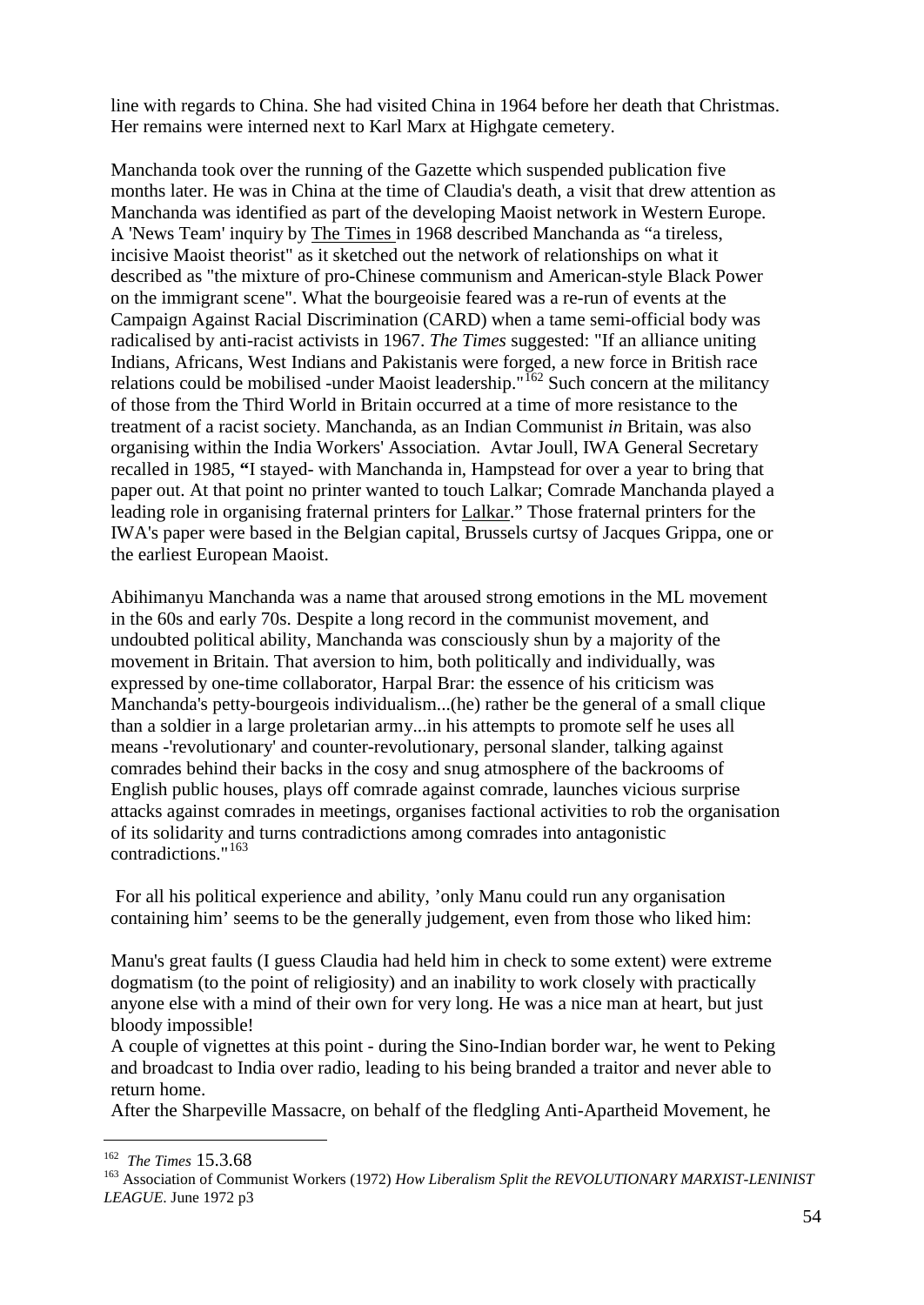went on hunger strike outside South Africa House in Trafalgar Square. His close relations with the PAC and other African liberation movements date from this. Anyway, during the sixties and the Cultural Revolution, he was one of the great characters of British Maoism, falling in and out with the other key players in a series of Technicolor splits and rows. [164](#page-54-0)

Manchanda shared a perspective common amongst the small groups that flourished in the ML movement: the Russian Revolution was led by Lenin; the Chinese Revolution was led by Mao, so who was to lead the British Revolution they would ask, and then promptly appoint themselves. Manchanda and others wanted the status of leader, and with it the respect and authority that revolutionaries like Lenin and Mao had earn in struggle but which the communists in Britain had not. However, his revolutionary pedigree did go back further than the young people he gathered around him.

It was as the representative of reportedly the largest single ML group - the *Association of Indian Communists* -that Manchanda was associated with Reg Birch's enterprise in late 1967 that saw the foundation of the *British Marxist-Leninist Organisation*. He served on its Provisional Committee until its transformation into the *Communist Party of Britain (ML)* at Easter 1968. This association was not to last and with militants from the London Revolutionary Socialist Students Federation the *Revolutionary Marxist-Leninist League* was formed with Manchanda as its prominent member.

Manchanda had achieved a standing within the ML movement. He drew upon his international recognition; he had visited Hanoi and Beijing as a delegate of the Afro-Asian Writers Association, had been active in the solidarity organisation Friends of China and led the British-Vietnam Solidarity Front.

At the inaugural conference of the Vietnam Solidarity Campaign in June 1966, Manchanda had anticipated the refusal of the initiators, the Bertrand Russell Peace Foundation to accept the National Liberation Front as the sole genuine representatives of the Vietnamese people. A room had been booked at the Mahatma Gandhi Hall where those who followed Manchanda's walk-out to set up the British Vietnam Solidarity Front. A memoir, from one schooled in the Marxist classics by Manu, recalled:

To have his walk out, Manu rushed back from the Afro-Asian Writers Conference in Peking. As he told me years later: "The Chinese comrades asked me to stay. They pleaded with me. They begged me. But they wouldn't tell me why." Imagine Manu's disappointment when he opened his Hsinhua Bulletin to read that all the delegates, except him, had had the honour of being received by our great leader Chairman Mao in the Great Hall of the People.<sup>[165](#page-54-1)</sup>

October 27th 1968 proved to be the climax of the anti-war movement in Britain. Then a BVSF inspired breakaway from a VSC march to Hyde Park resulted in a 20,000 siege of the U.S. Embassy at Grosvenor Square. This was scattered after a prolonged police attack on the demonstrators.' The battle of Grosvenor Square' remains a part of the Left's glorious mythology and part of Manchanda's political capital.

The BVSF withered when the RMML attempted to use its activities in a party-building capacity. Many ML groups, not just the RMML, mistakenly used 'broad front'

<span id="page-54-1"></span><span id="page-54-0"></span><sup>&</sup>lt;sup>164</sup> Anecdotal source. October  $21<sup>st</sup>$  2002<br><sup>165</sup> Anecdotal source. October  $21<sup>st</sup>$  2002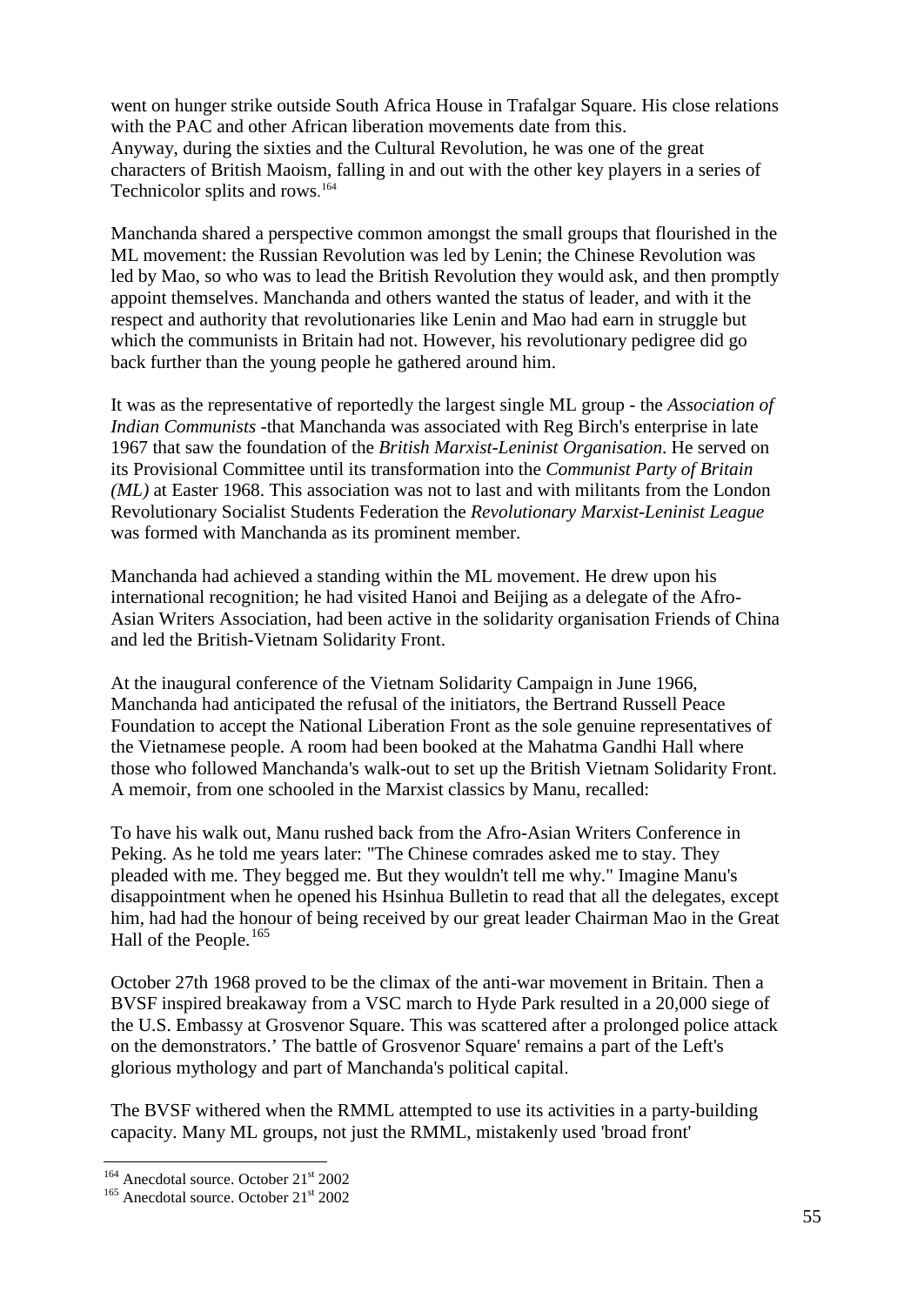organisations in an opportunist manner, gradually transferring the demands of the partybuilding organisations, with its Leninist discipline and commitment on to the campaigning members. Those broad front organisations could not, and did not survive on those terms. They eventually were little more than hollow organisations. But Manchanda **"...** for long time issued leaflets in the name of the Britain-Vietnam Solidarity Front and other organisations , long after they had to all intents and purposes, ceased to exist to a large extent because of his behaviour."<sup>[166](#page-55-0)</sup>

There was a similar experience with Friends of China long after it had been replaced by the formation of the Society of Anglo-Chinese Understanding (SACU). Friends of China dissolved itself in October 1971 long after it had had an actual existence after the 'Laurel Tree' debates. The RMML had participated in the formation of the Joint Committee of Communists in 1968 but left in the November of that year to pursue its own political existence.

Life within the RMML seemed to have all the characteristics of the worst elements of small group existence even though the organisation had three branches outside London - Hemel Hempstead, High Wycombe, and Watford -and members in Coventry. But Lisburne Road in North London was the focus of the organisation: that was Manchanda's home.

The internal manoeuvrings and intrigues of the short life of the RMLL were exposed in a pamphlet produced by the *Association of Communist Workers* – Harpal Brar ,college law lecturer led the former RMML Hemel Hempstead branch. This organisation emerged after a split in August 1969 saw half the RMLL membership Leave the organization. It is ironic that the cover of the ACW pamphlet contains Lenin's observation that "Honesty in politics is the result of strength: hypocrisy is the result of weakness". It documents the petty, spiteful personal intrigues and violations of organisational behaviour that pasted for politics within the RMLL.

In the three years of effective existence of the RMLL, the priority given to internal affairs and the amateurism manner that such tasks were undertaken became the main focus of internal disquiet. The ACW charged that the RMLL had "no official minutes because Manchanda as secretary of the RMLL was either too lazy to do the job or thought the job too low for him to do."<sup>[167](#page-55-1)</sup>

There was another side: He worked with fanatical zeal and drove all around him in a similar way. And no good Manu meeting would be complete without - speakers from a selection of liberation movements, beautifully made banners, excellent photo display, film show, and some wonderful cooking.<sup>[168](#page-55-2)</sup>

It was on the issue of the functioning of the RMLL and Manchanda inability to meet the political tasks *in* his capacity as the secretary of the RMLL, BVSF and Chairman of Friends of China that opposition crystallised.

Any difference of opinion with Manchanda held by a comrade on a political issue *is*  regarded as a challenge to his leadership All this leads to accusations and counter-

<span id="page-55-0"></span><sup>&</sup>lt;sup>166</sup> CWM Internal Communication. (1978)

<span id="page-55-1"></span><sup>167</sup>Association of Communist Workers (1972) *How Liberalism Split the REVOLUTIONARY* 

*MARXIST-LENINIST LEAGUE*:1 hereafter ACW 1972

<span id="page-55-2"></span><sup>168</sup> Anecdotal source. October 21st 2002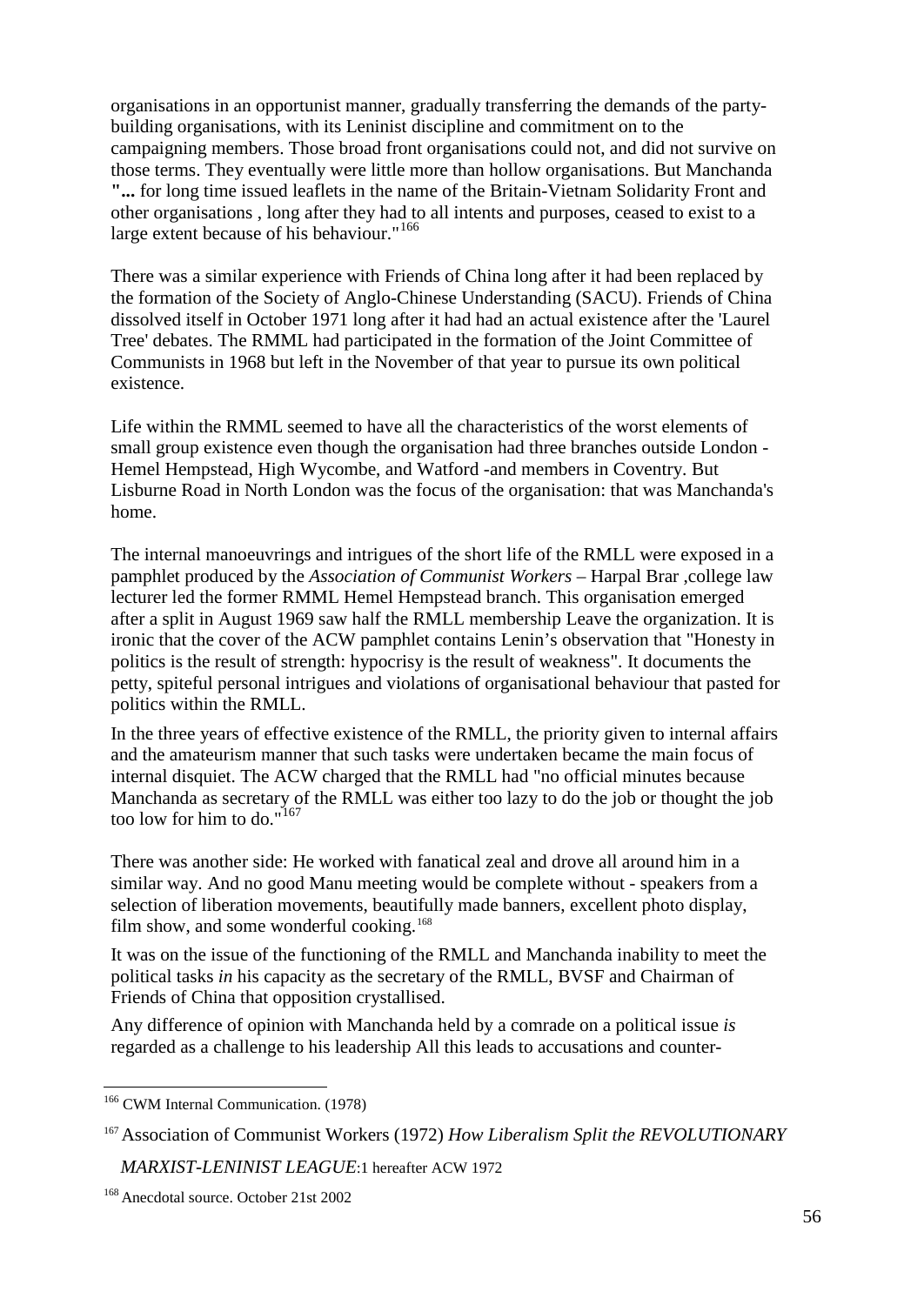accusations ending *in* a complete confusion of the political issues and a complete destruction of the comradely atmosphere for resolving contradictions.**[169](#page-56-0)**

In the preface to the pamphlet 'Liberalism Split the Revolutionary Marxist-Leninist League', the potential reader was warned that:

Quite a lot of things described in this document will seem petty to the reader and points of principle will appear to be of secondary importance only. But this is no fault of ours. We are dealing with Manchanda.

This warning far from prepares one for the description of such a warped internal life filled with suspicion, underhand struggle, abusiveness and whispering campaigns. What is laid bare, and this is far from restricted to the small groups of the ML movement in its early days is the damaging perspective that is engendered by being enveloped into a selfperpetuating existence devoid of a relationship with other daily concerns. The intensity of a one dimensional commitment whereby life revolves around, and is shaped by that allegiance distorts one's sense of proportion and priority.

Instead of accepting these criticisms, Mr Manchanda saw in the comrades criticising him and his trend rivals for leadership who had to be eliminated. In regard to Comrade Henderson, Mr.Manchanda got his opportunity when the former separated from his wife." $170$ 

The 'issue' of Henderson Brookes separation was raised by Manchanda at a RMML Executive Committee meeting when he raised the question of whether Brookes had any "personal relationship" to another comrade, Margaret Heath.

The issue of personal morality does have political implications, and how an individual treats others does reflect on their political sincerity: proclaiming sacrifice and liberation whilst maintaining oppressive or indulgent personal relations does not suggest a genuine or trust-worthy comrade.

Within the enclosed circles prescribed by the RMML activities, Manchanda was regarded as surrounded 'by a crowd of acolytes by those outside of the organisation. They were often uncritical of his "guru-like status" within the organisation. So when he bought up this personal matter as a diversion from, and an avoidance of, his political accountability to the organization it was accepted as a legitimate political concern.

This was an abuse of his leading role- and the RMML, like many other groups on the Left, was not politically mature enough to distinguish a comrade's political office from that of the comrade themselves. The collapse and disintegration of the trotskyist *Workers Revolutionary Party* and pro-Soviet sect, *Proletarian* in the 1980s because of the revelation of sexual abuse carried out by their "leading guru", is evidence that this is a reoccurring failure. There is an abdication of collective political responsibility by the operation of a de facto 'cult of personality': political groups are identified by their leading cadres, and largely shaped by them. This was certainly true of the RMML.

When confronted by calls for accountability, Manchanda rallied his forces within the RMML and succeeded in getting a majority of the Executive Committee to vote in favour of both Brookes and Margaret Heath's suspension in their absence from the meeting. "' Manchanda has used' comrades' personal affairs on the one hand to get rid of those

<span id="page-56-1"></span><span id="page-56-0"></span><sup>&</sup>lt;sup>169</sup> ACW (1972 ):4<br><sup>170</sup> ACW (1972 ):14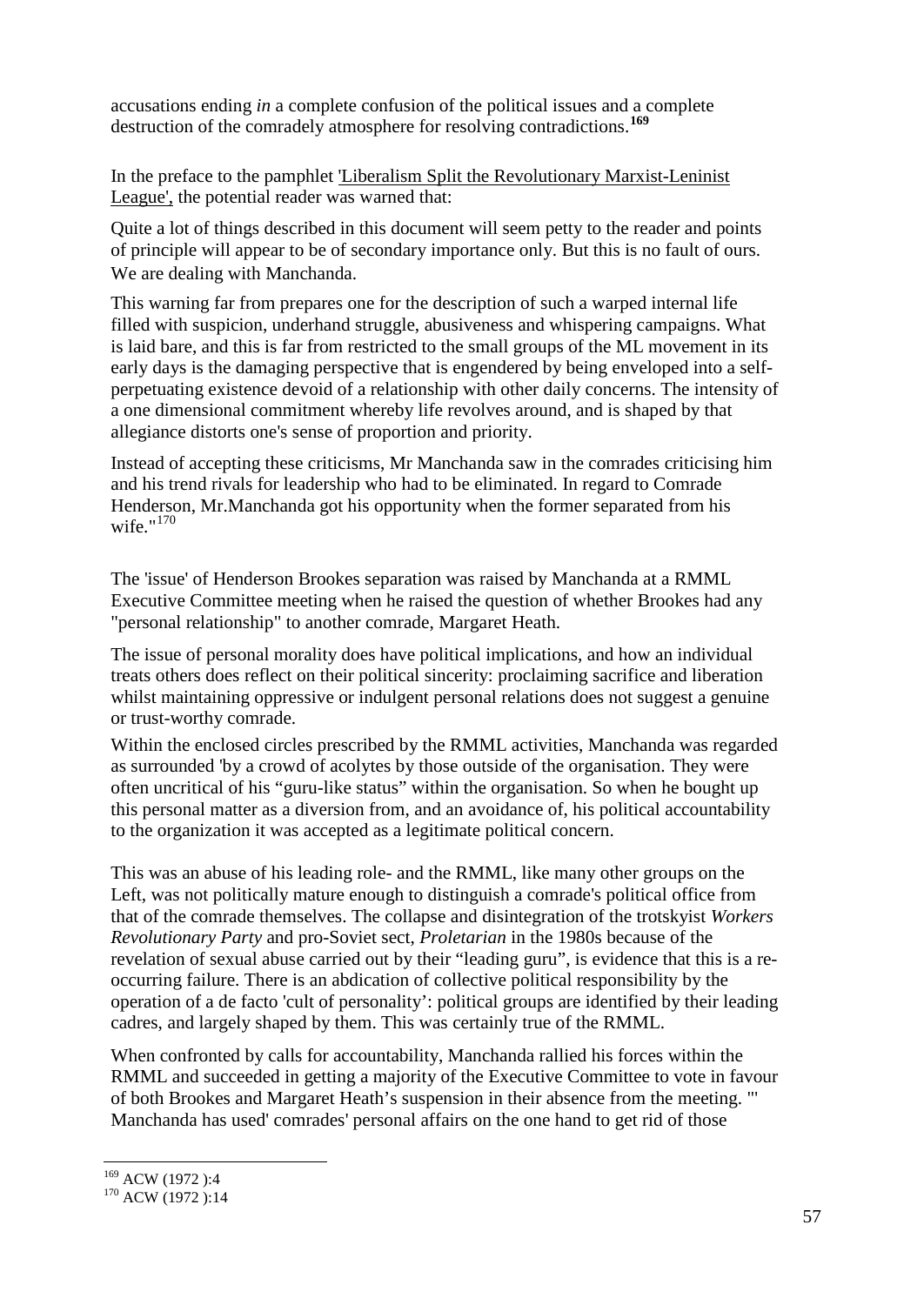comrades who criticised him, and secondly to prevent discussion of the real political issues facing the organisation. For example, Manchanda got Diane Langford to attack Bob Archbold for making approaches to her exactly at the time when Comrade Archbold was raising many important criticisms of Manchanda, M.Earle and the RMML."<sup>[171](#page-57-0)</sup>

The factional struggle that erupted in July 1969 split the RMML in half. But the opposition to Manchanda's position was not on a unified political platform so the split brought forth more groups to add to the ML constellation: principally, the *Association of Communist Workers* led by Harpal and Maysel Brar, and *Irish National Liberation Solidarity Front.*

Those who had rallied to Manchanda's side were to echo the criticism of those who had left. There was another split in March 1971, the RMML ceased to function. At that time, some of the former members -Mike & Sharon Earle and Chris & Dave Mackinnon reconstituted themselves as the *Marxist-Leninist Workers' Association.*

The disintegration of the RMML was followed by a fallow period in Manchanda's political activity: it coincided with a period of ill-health.

# **INLSF to CWLB (ML)**

 $\overline{a}$ 

Edward Davoren, London convenor of the RSSF and an RMLL activist broke with Manchanda in August 1969 went on to found the Irish National Liberation Solidarity Front, [INLSF] which published the newspaper *Irish liberation Press* [ILP]. Davoren had had a relatively long political career. Born in Galway Ireland in 1941, he attended Catholic Secondary school in Coventry when his family travelled a familiar route of Irish emigration in search of work. He got an apprenticeship at Humber Cars (Coventry) in 1956 but was sacked aged 19. He worked in various engineering plants before immigrating to South Africa in April 1963. Out there he was active as secretary to the Johannesburg Branch of the Laundry and Dry Cleaning Workers Union. He was arrested after addressing mass meetings at Advance Laundries. He was arrested and held at Marshall Square police station, Johannesburg until deported in February 1964.

Back in England, Davoren gained an Oxford University diploma in Economics & Political Science on a Ruskin College scholarship. Moving on to study a B.Sc (Econs) at the University of Hull but expelled at end of first year, and then active in tenants action union. By the time of the upsurge in student radicalism, Davoren was active in student politics at Regent Street Polytechnic and London Convenor of the RSSF, as well as with the Britain- Vietnam solidarity Front. In 1969 he was on £1,500 bail awaiting trial on charges stemming from an anti-fascist demonstration at South Africa House. A mainstay of the RSSF, RMLL and INLSF through their short histories, editing the newspaper "*Irish Liberation Press* "before his retirement from active political involvement around autumn 1972; it was said because of "ill health", a public cover to mask his retirement to pursue a successful business career in printing.

<span id="page-57-0"></span><sup>&</sup>lt;sup>171</sup> ACW (1972 ):24 The New Zealander, Diane Langford later married Manchanda.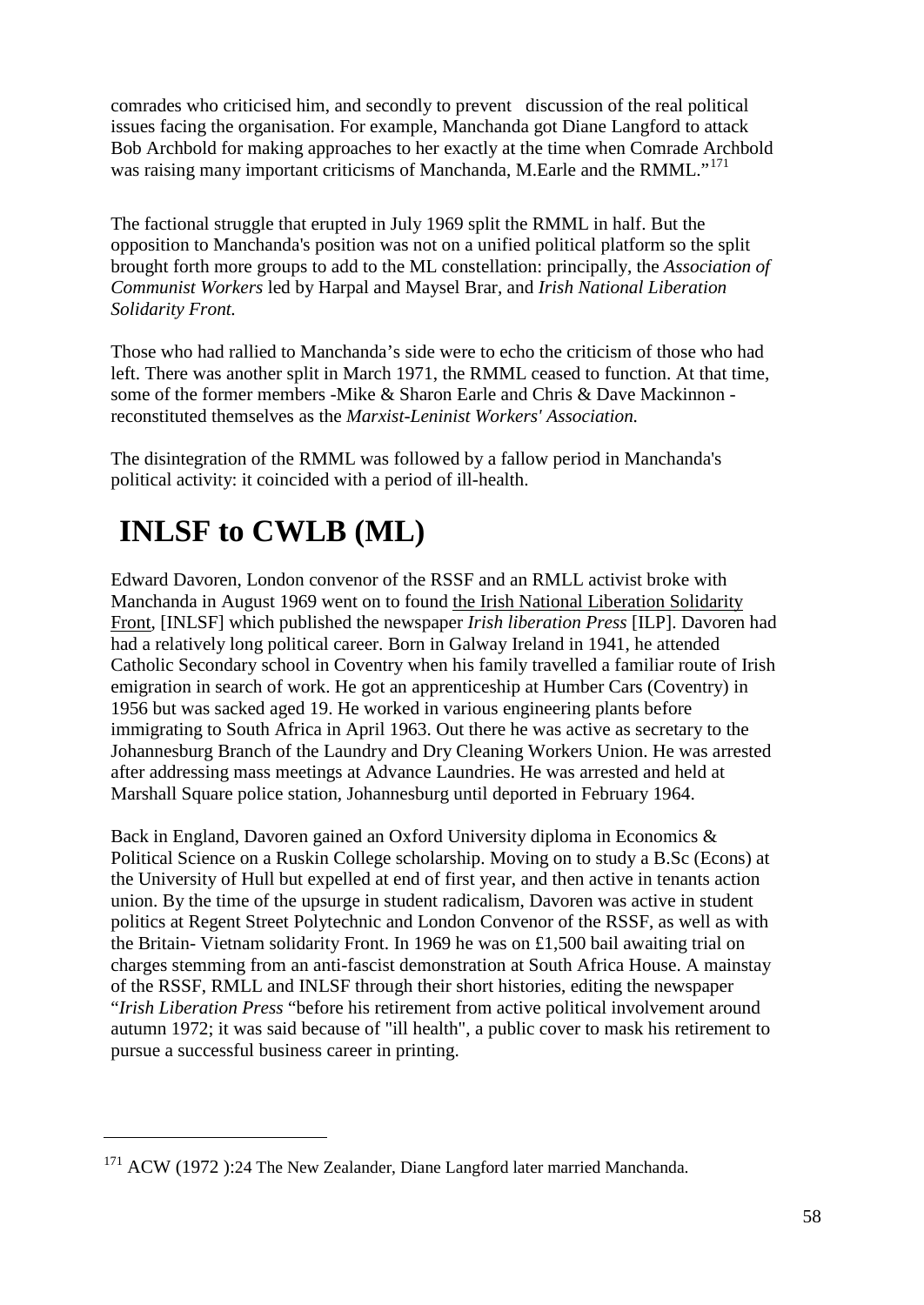The INLSF had been formed in September 1969 and produced "Irish Liberation Press' in March 1970. The sectarian attitude of the INLSF was mixed with supreme confidence of its own abilities: "the INLSF is the only serious organisation in existence in Britain concerned to educate workers here as to the class nature of the struggle against British Imperialism in Ireland and the only organisation that is capable of mobilising any working class support for the people of Ireland. What was to prove the highlight of INLSF mobilisation was the August 15 1971 rally of 600 demanding "Stop Internment Now!" "British Imperialism and its aggressor troops get out of Ireland now!" A report in *'The Times'* of the rally carried a picture of Davoren with an erroneous caption stating he was a speaker from International Socialism, one of the organiser behind a 2,000 strong march. The confusion arose that Sunday because both marches converged at the same place.

Even for those heady days the self-delusion of those immersed into the daily life of the INLSF was astounding. There is a saying that self-praise is no praise, and ILP displayed a subjective assessment in arguing, "in the long history of the British Labour Movement, the 'ILP' has no equal. Now in 1971 it has no equal in the world."<sup>[172](#page-58-0)</sup>

The self-perceived role of the INLSF was not in support of the republican forces fighting in Ireland, ironic given the use of an AK-47 on the masthead of 'Irish Liberation Press'.<sup>[173](#page-58-1)</sup> A statement of INLSF's attitude spoke of "qualified support" for Sinn Fein and the IRA when they were involved in struggle with the "forces of British Imperialism". An article that discussed whether, in the wake of internment, the war in Ireland would be extended to British cities, was headlined: 'Such a Campaign would be wrong, wrong, wrong.' They put forward arguments that were to become very familiar in the British Left: British Imperialism, not the Irish people, would gain. It was an individualistic form of struggle. It would fail to win the masses of the British workers to support their Irish counterparts. It would fuel "anti-Irish slander campaigns, turn British and Irish workers at each other's throats" Instead, INLSF argued that the "Second front" was a "war of educating British masses, a war of organising demonstrations, pickets, exhibitions and all sorts of solidarity protests."

That in some ways characterises the broad front emphasis of the organisation, where to its credit, working principally on the issue of Ireland [while it shared the Left's common hostility towards those actually fighting British forces: "the anti-people terrorists of the rightist Provisionals."]. Other Marxist-Leninists paid little more than lip service to the nearest national liberation struggle. However members were never clear on the political difference and responsibilities treating broad front work as if it were party-building work: thus NLSF was described by its paper, Irish Liberation Press, as the "vanguard organisation in Britain", identifying what was supposed to be a broad front with a Marxist revolutionary organisation<sup>[174](#page-58-2)</sup>

The INLSF had an undisclosed core, the Communist Workers League of Britain (Marxist-Leninist). The ILP was seen as a paper for Irish workers in Britain. This was seen limiting the appeal, and reach, of the political message. So ILP became "*Voice of the People*" in March 1972, around the time when the CWLB (ML) abandoned the cover of

<span id="page-58-1"></span><span id="page-58-0"></span><sup>&</sup>lt;sup>172</sup> *Irish Liberation Press* Vol.2 No.3<br><sup>173</sup> Volume 6 of *Voice of the People* sported a new masthead designed. "This was a tactical decision arrived at because in the minds of many people the gun was associated with the anti-people terrorism of the rightist Provisionals".

<span id="page-58-2"></span><sup>174</sup> *Irish Liberation Press* Vol 2 No.3 1971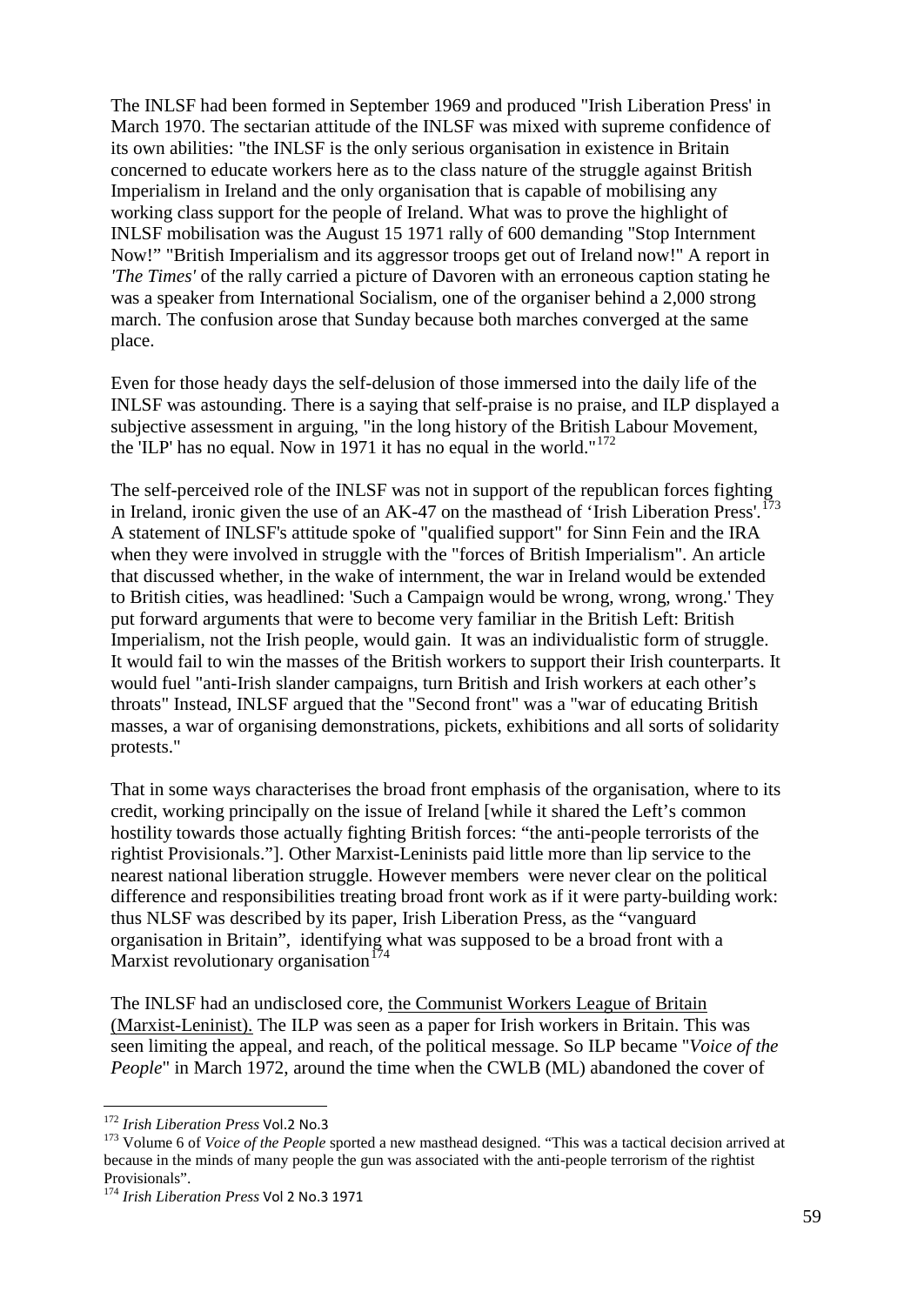the broad front INLSF. *Voice of the People* was certainly the best produced ML paper in the 70s: typeset and in colour with professional layout, and had a dedicated selling team although delusional to claim "more copies of this paper are sold to workers than any other revolutionary publication in Britain."[175.](#page-59-0) Throughout 1973 CWLB could organise fortnightly classes at the Laurel tree pub, Bayham Street, Camden, a move away from their pervious haunt at the 'Enterprise Pub' in Chalk Farm, again north London.

A memory of the time, referring to the INLSF on the London Irish political scene: They were led by a man called Davoren who, according to reports, had been deported from South Africa for trade union activities. Their key political message was: Irish political power grows out of the barrel of a gun. I saw this message propagated to destruction at a London meeting in early 1970: Tribune held a meeting on Ireland. The platform speakers were Bernadette Devlin, Justin Keating and Michael Foot and many hundreds attended. After the platform speeches, the meeting was thrown open to contributions from the audience. Mr Davoren took the floor. The platform speakers were roundly denounced for their failure. They had not told the meeting about the instrument of liberation of the Irish people! In fact, said Davoren, reaching a crescendo" Nobody has told the meeting what is the instrument of the Irish people. Nobody has had the courage to tell the meeting that Irish political power…. At this point one of Davoren's supporters could contain himself no longer and started shouting" The gun! The gun! The gun!" Audience collapses in laughter! $176$ 

The organisation characterised the Provisional IRA as "catholic national socialist line" and argued that "the people are not being armed either with revolutionary politics or guns by either of these organisations...it is impossible for them to give adequate leadership in the fight against British Imperialism and domestic reactionaries, although at present they appear to have taken the initiative." You can perhaps excuse the INLSF inability to grasp the dynamics of the struggle in Ireland; it was a characteristic they shared with the rest of the British Left. The statement concluded, with a now familiar refrain, an expression of hope that the Irish people will "throw up genuine revolutionary working class leadership and will liberate their land from the aggressor." <sup>[177](#page-59-2)</sup>

Actually when bombs went off in Britain, the CWLB argued that "the Provisional campaign is anti-people and must be condemned by all workers and other progressive people."<sup>178</sup> In contrast to what it termed "bomber politicians" and sectarian slaughter, the CWLB argued for a 'return to the politics of Connolly' for 'the immortal revolutionary teaching of James Connolly provides the key to class clarity."<sup>[179](#page-59-4)</sup>

There were obvious tensions within the organisation. As an organisation the CWLB fizzled out after a series of expulsions. 1972 saw: Norman Temple was expelled from both the CWLB and INLSF for abandonment of political principles, Roger Tidy, who was General-Secretary of the INLSF in 1971, was expelled in September for violating democratic discipline and sabotaging the Voice of the People to be followed the next month by Raymond Morris for alleged retention of Voice of the People money.

<span id="page-59-0"></span><sup>&</sup>lt;sup>175</sup> Front page claim from issue Vol3. No.6<br><sup>176</sup> NollaigO - [July 13, 2009](http://cedarlounge.wordpress.com/2009/07/06/the-irish-left-archive-ireland-one-nation-communist-party-of-britain-marxist-leninist-1974/#comment-47504)

<span id="page-59-1"></span>http://cedarlounge.wordpress.com/2009/07/06/the-irish-left-archive-ireland-one-nation-communist-party-of-

<span id="page-59-3"></span>

<span id="page-59-2"></span>britain-marxist-leninist-1974/#comment-47280<br><sup>177</sup> *Irish Liberation Press* Vol.3 No.1 1972<br><sup>178</sup> BRITISH AND IRISH WORKERS, UNITE AGAINST THE BOMBERS! DO NOT ALLOW THE RIGHT-WING TO DIVIDE YOU! Statement dated 22<sup>nd</sup> November 1973

<span id="page-59-4"></span><sup>179</sup> *Voice of the People* Vol 5. no.2 p3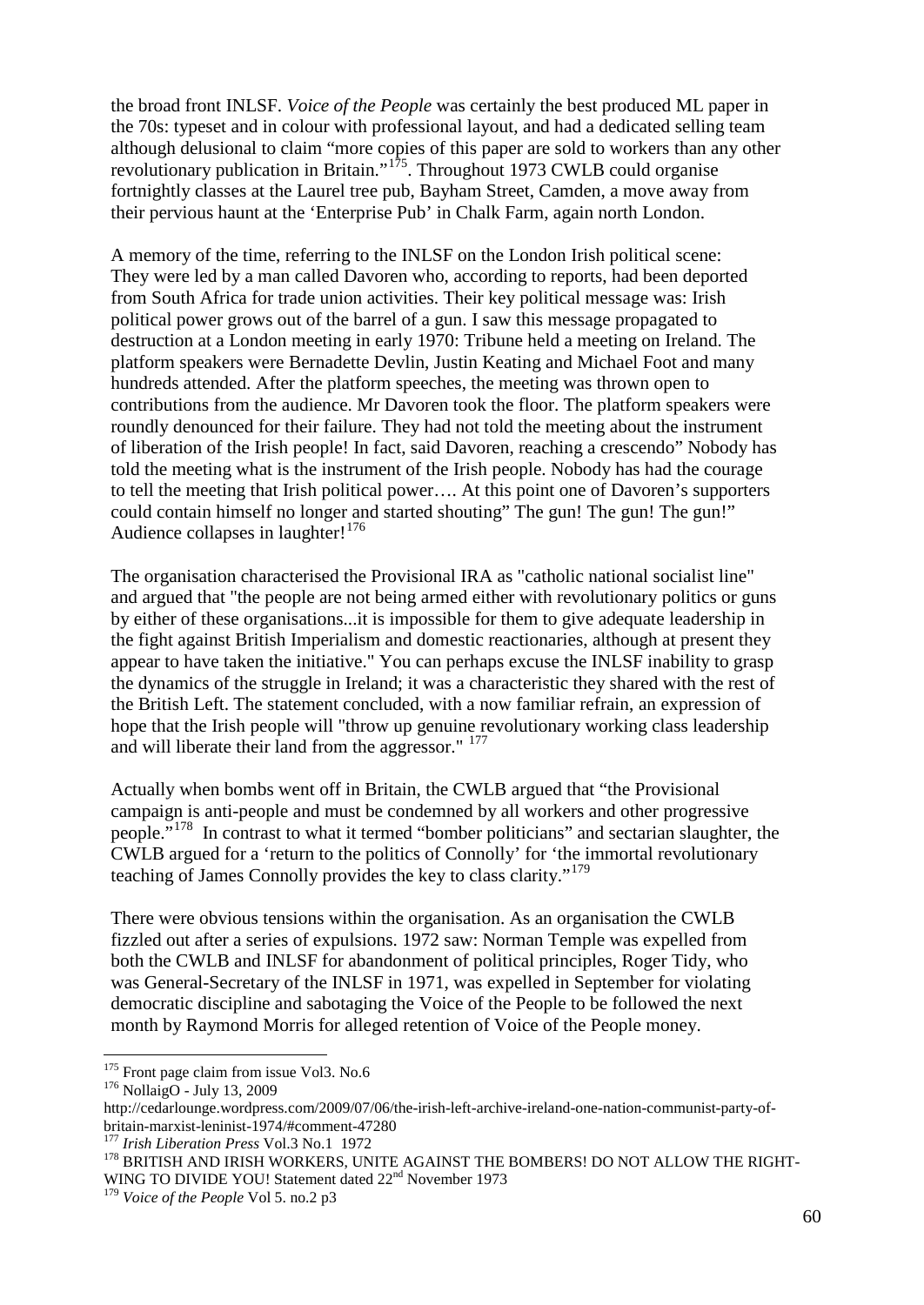*Voice of the People* announced the expulsion of "two middle class political degenerates" Reading-based Richard and Jenny Turner for "anti-working class views, refusal to abide by democratic-centralism and their downright dishonesty".<sup>[180](#page-60-0)</sup> The Turner's open attack upon the CWLB's alleged opportunism and sectarianism remarked that "upon resigning, in a long letter reiterating many of our criticisms and refuting many of the slanders they saw fit to level at us at that time, we invited the organisation to participate with us in fraternal discussion of the differences between us. In reply we got a short note which we felt obliged to place in the hands of our lawyers."

In June 1971, the chairman, a 22 year old from Luton J O'Neil, vice-chair B.Rose and N.Hurley were expelled from the INLSF. In addition Leo Bunting, Michelle O'Callaghan, Des McGuiness and another left after a special conference to ratify the decision. The original three leading members were charged with advocating a "reactionary nationalist line" that INLSF should only be opened to Irish people and Marxist-Leninists expelled, even though until June 1971, all three had been members of the CWLB (ML). Furthermore, they were opposed to the formation of the National Organisation for the Defence of Prisoners and Dependents, and advocated "the physical resolution of contradictions within the INLSF". [181](#page-60-1) "The Irish National Liberation Solidarity Front is not, and can never be, a Marxist Leninist party. It is a broad front with Marxist Leninist leadership, and is most definitely proud to be just that."<sup>[182](#page-60-2)</sup>

Throughout its existence, the INLSF and CWLB (ML) attracted state attention precisely because of its political activity around Ireland, and they were always quick to bring this police provocation to the notice of the movement. There was an alleged "Hairie" Special Branch infiltrator, who for a few months during 1969/70, worked within INLSF under the name of Dick Jackson. He suggested that a bombing be organised. "It was explained to him that the job of the INLSF was to educate and mobilise the masses for a revolutionary struggle, and that this was quite different from engaging in acts of individual terrorism." <sup>[183](#page-60-3)</sup>As treasurer of the Kensington-Paddington branch of Palestine Solidarity Campaign "Dick Jackson" had sought information on Palestinian guerrilla- camps. Jackson disappeared from the scene as quickly as he appeared.

In 1973 Special Branch raided two East London addresses associated with Voice of the People -Peter Grimes, his sister Carmel and her husband John Disley were detained and questioned. Joe Grimes, his pregnant wife Marion and three-year-old daughter was detained in simultaneous raids: ILP reported. "The pretext for the raids was the recent indiscriminate bombings which the Special Branch and any reader of Voice of the People knows full well this publication does not support." <sup>[184](#page-60-4)</sup>

Throughout 1970 INLSF and Black Unity & Freedom Party were working together under the Anti-Fascist Revolutionary Coordinating Committee of National Minorities. There was some overlapping membership with BUFP Central Committee member George Joseph and Leonard Chambers of the BUFP both having membership of the INLSF. One of the strong underdeveloped points that such co-operation sought was an "analysis of the

<span id="page-60-0"></span> <sup>180</sup> *Voice of the People* Vol.5 No.3

<span id="page-60-1"></span><sup>&</sup>lt;sup>181</sup> *Irish Liberation Press* Vol.2 No.5 (1971:9)<br><sup>182</sup> *Irish Liberation Press* Vol.1 No.6 (1970: 2)

<span id="page-60-3"></span><span id="page-60-2"></span><sup>183</sup> *Irish Liberation Press' Vol.2 No.2*

<span id="page-60-4"></span><sup>184</sup> *Voice of the People* Vol.2 No.6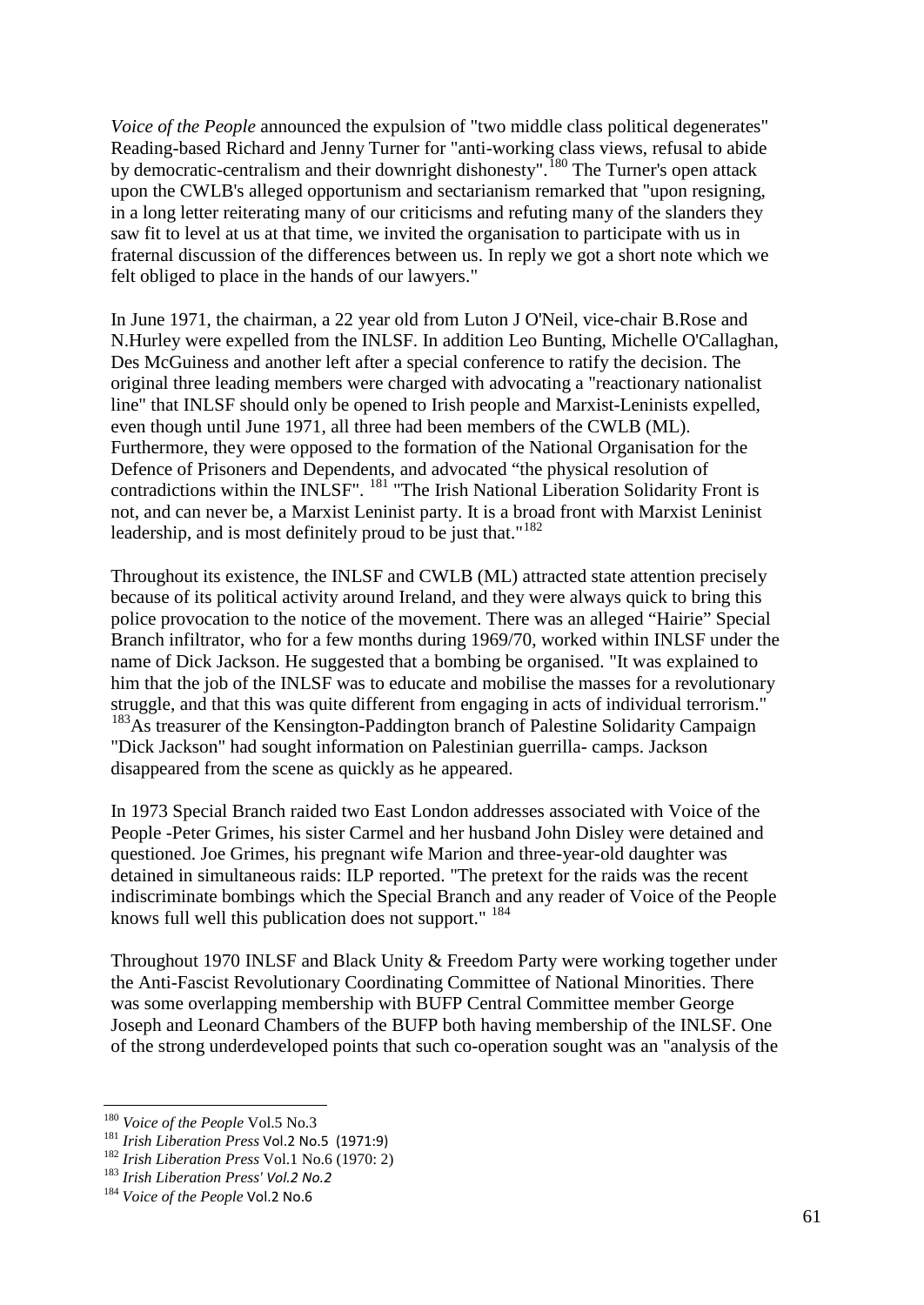class role of the national minorities"<sup>[185](#page-61-0)</sup> The importance of this question was never fully realised within the Left generally and it was not until the late 70s, with the thoughtprovoking issue of *Revolutionary Communist* from the Revolutionary Communist Group, that Marxist-Leninist forces focused on the issue in a manner other than a traditional anti-racist black and white unite and fight.<sup>[186](#page-61-1)</sup> Indeed, this approach was reflected in local work: CWLB members were instrumental in 1975 of establishing 'Reading People Against Racism and Fascism' on the basis of three slogans: 'Fascists and Racists Out of Reading', 'Black and White Unite and Fight Racism and Fascism' and 'No Freedom of Speech for the National front Nazis'.

The CWLB shared a common apocalyptic perspective in the mid-seventies amongst the Left in general: that the serious crisis of capitalism could result in the coming to power of fascism and the rise of a boss-dominated corporate state.<sup>187</sup> This was a constant theme in the propaganda of the movement, some more emphatic in asserting that

Here in Britain the ruling class is step by step resorting to fascism, which is growing at a quite rapid pace. Fascism is capitalism in a state of crisis. Fascism is growing in Britain right now.  $188$ 

Similar sentiments could be read in the publications of the CPE (ML) active, some argued reckless so, in anti-fascist confrontations and in those associated with the North London Alliance grouping. However, it would be accurate to describe the main thrust of the Marxist-Leninist activities, whatever group, as weighted towards campaigns against the manifestations of state racism, while the street-level boot-boy fascist confrontations were a secondary aspect but more frequent in the latter half of the 1970s and 1980s especially in terms of defending Irish Republican Solidarity activities.

### For & Against Chairman Birch

In tandem with the developments amongst student radicals there was the consolidation and political development towards a distinctively Maoist trend on the British Left. In the aftermath of the demise of the CDRCU, evident prior to McCreery's death from cancer on April 10th 1965, a number of co- coordinating trends emerged among anti-revisionist activists. There was a flurry of activity in 1967 perhaps not unconnected to the rumours of the intentions of Reg Birch. April 1967 saw the emergence of the Joint Committee of Communists:

From bilateral contacts and arrangements the formal recognition of the need for groups to work together came to be formulated. Some early experience which went from the extreme of sectarianism to that of liberalism, by seeking unity through ignoring real differences, also taught valuable lessons. On the basis of such experiences and centred round comrades engaged in anti-revisionist struggle within and outside the YCL, the JCC was created.<sup>[189](#page-61-4)</sup>

<span id="page-61-1"></span><span id="page-61-0"></span><sup>&</sup>lt;sup>185</sup> Irish Liberation Press' Vol.1 No.7 1970:8<br><sup>186</sup> "Racism, Imperialism and the Working Class" *Revolutionary Communist* No.9 Summer 1979.<br><sup>187</sup> Voice of the People Vol.6 No.1 p9<br><sup>188</sup> Voice of the People Vol.2 No.6

<span id="page-61-2"></span>

<span id="page-61-4"></span><span id="page-61-3"></span><sup>&</sup>lt;sup>189</sup> The Marxist-Leninist Movement in Britain: Origins and perspectives.

A statement by the Joint Committee of Communists *The Marxist* Number 12 Autumn 1969: 5-10.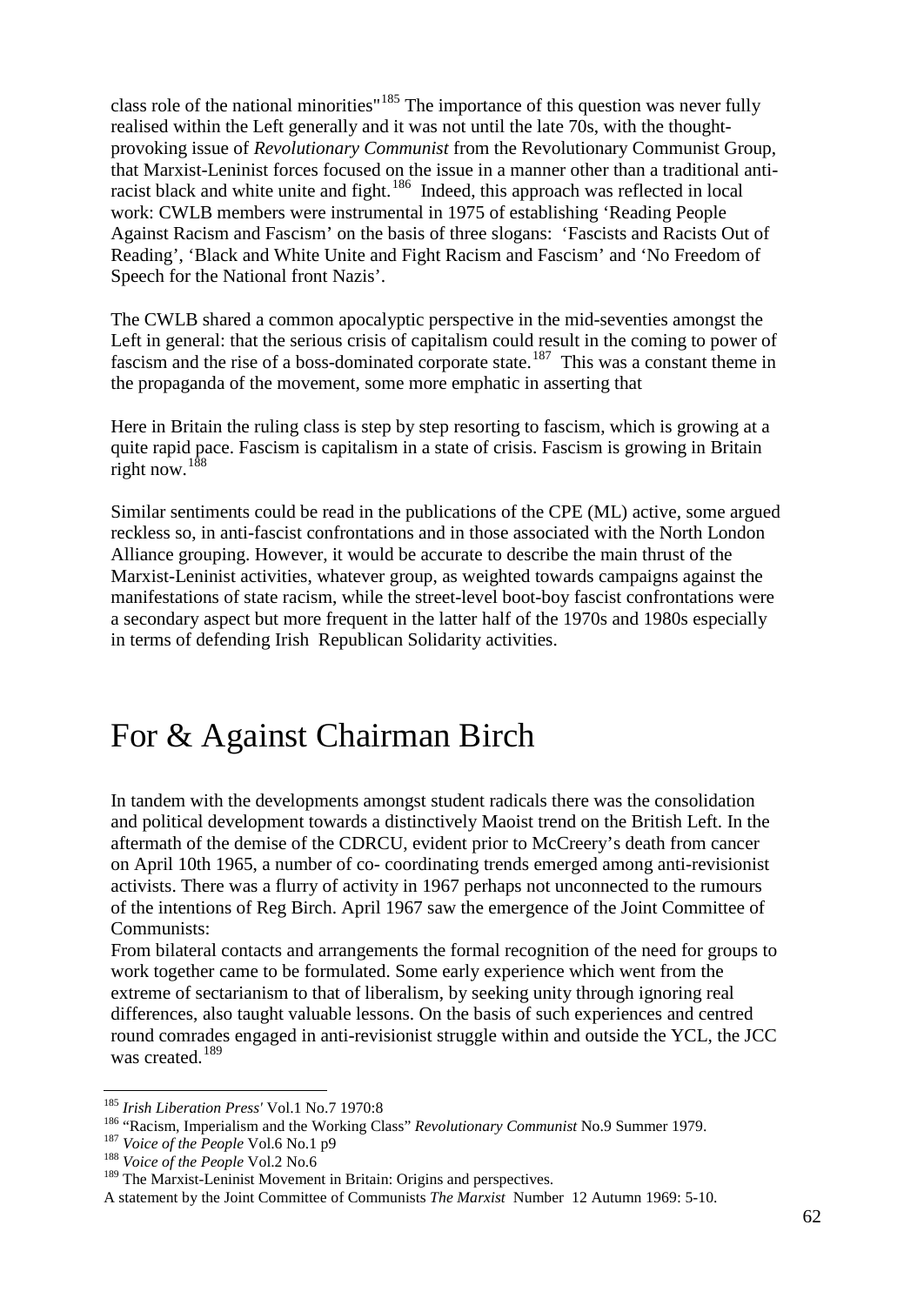Just as important a motive was the emergence that year of Reg Birch as an antirevisionist. Lawrence Parker's work in the archives of the Communist Party resurrected evidence of the growing tensions in the fractured relationship between Executive Committee member, Reg Birch and the Communist Party leadership.<sup>[190](#page-62-0)</sup>

Already in the spring of 1965, the leadership's investigation of Birch involves the interception of his personal letters and "his name and character being dragged through the mud" including leaks to the Daily Mail , reporting on May 25th that the CPGB was set to expel Birch for his pro-China views.<sup>[191](#page-62-1)</sup> In October 1965, the London District Committee He is opposed to party policy on a vital issue and that his opposition is not limited to reservation of opinion but is active opposition.<sup>[192](#page-62-2)</sup> declined to nominate Birch for re-election to the Executive Committee:

Reg Birch did nothing to reassure his comrades when he provided the introduction to a pamphlet produced by the leader of the trotskyists 'International Socialists', Tony Cliff and Colin Barker published by the London Industrial Shop Steward's Defence Committee.<sup>[193](#page-62-3)</sup>

Birch's views on the Sino-Soviet split and his difficulties with the leadership were "common knowledge ", especially when the CPGB decided to support Hugh Scanlon in the 1967 AEU presidential election. Reg Birch's opposition was clearly telegraphed when, towards the end of 1966, he was named as a member of the editorial board of The Marxist. The new discussion journal contributors included other AEU/ CPGB members such as Jim Kean, Ted Roycraft and shop stewards' convenor, Tom Hill. Its pro-Maoist political positions confirmed by the presence of expelled CPGB members such as Colin Penn and Mike Faulkner. January 1967 Birch was suspended from Party membership. The CPGB actively campaigned "in a vicious manner"<sup>[194](#page-62-4)</sup> when Birch stood in the 1967 AEU presidential election against the CPGB-supported Scanlon: he was defeated. When re-visiting the events of the time, Parker concurs with Reg Birch's contemporary critics that "his departure … can be explained by his disgruntlement at the decision of the party to withdraw support for him in the 1967 AEU presidential election in favour of [ex-CPGB member] Hugh Scanlon". If you agree with this story, argues Parker, "his Maoist politics become little more than a sub-plot<sup>"[195](#page-62-5)</sup>. Parker, like Birch's then contemporary critics, examines and rejects the alternative story told by Will Podmore <sup>[196](#page-62-6)</sup> that Birch was a long-standing opponent of revisionism and the BRS, and that the founding of the CPB (M-L) was the culmination of his long, principled struggle.

Reg Birch was expelled for "being in correspondence" with foreign Marxist-Leninist leaders. In August 1967, Birch visited China at the invitation of the All-China Federation of Trade Unions. Upon his return, there was immediate mobilisation to rally the maoist movement behind him. The timing was important as noted in a hostile account of the origins of the CPB (ML): the implication was that Birch had been informed by the C.P.C

<span id="page-62-0"></span> <sup>190</sup> Next few paragraphs draw heavily on the chapter, "Birch branches Off' from Parker(2007) *The Kick Inside*  $191$  Cited by Parker (2007) Note 27 p39

<span id="page-62-2"></span><span id="page-62-1"></span> $192$  CP/IND/GOLL/04/06 cited by Parker (2007):39

<span id="page-62-3"></span><sup>193</sup> *Incomes Policy, Legislation and Shop Stewards* (1966) available at

http://www.marxists.org/archive/cliff/works/1966/incomespol/index.htm

<span id="page-62-4"></span><sup>194</sup> According to Podmore (2004) *Reg Birch: engineer, trade unionist, communist*: 65 <sup>195</sup> Parker (2007) :26

<span id="page-62-6"></span><span id="page-62-5"></span><sup>196</sup> Podmore (2004) *Reg Birch: engineer, trade unionist, communist*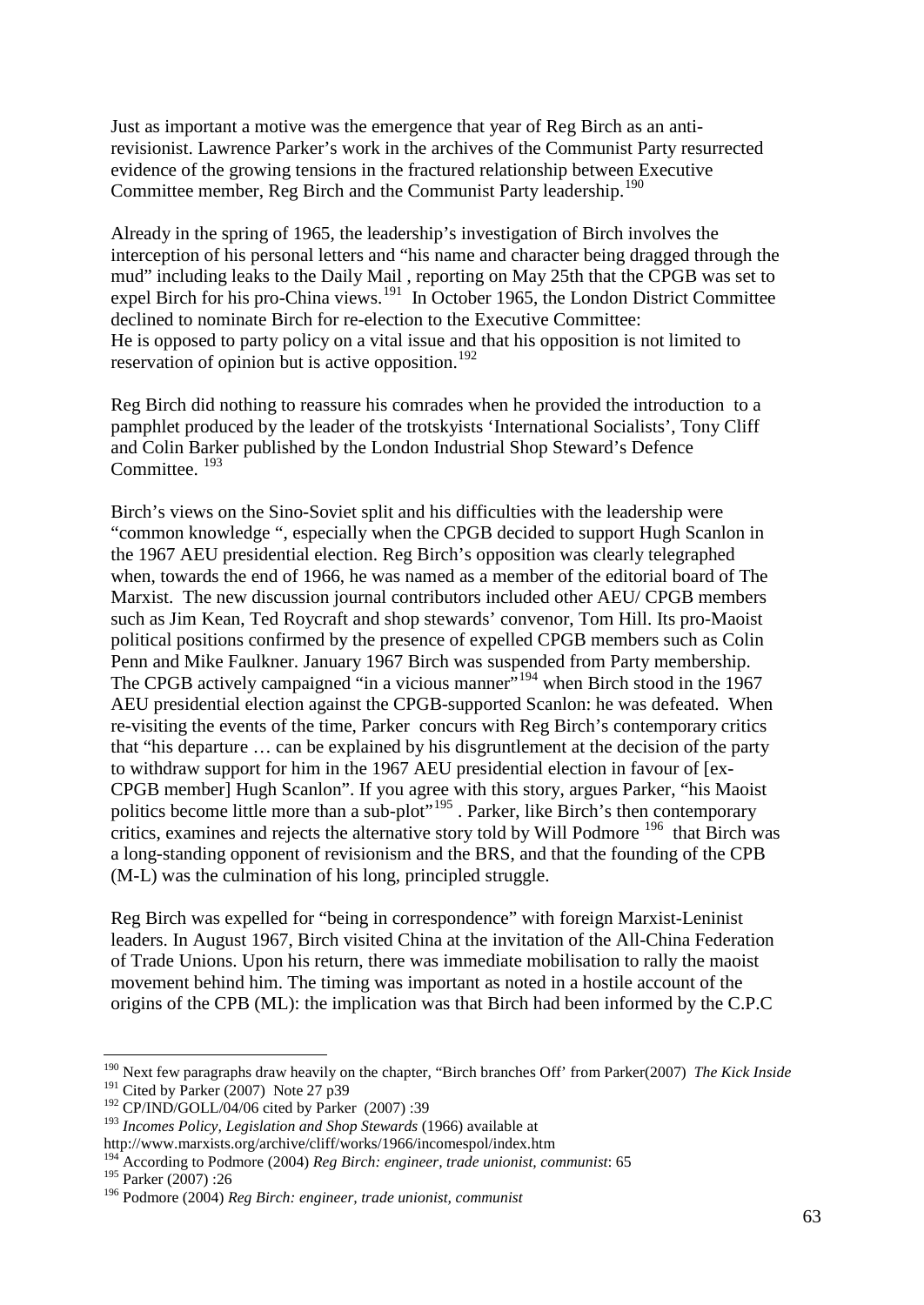that it supported the immediate formation of a Marxist-Leninist party in Britain and had asked him to act.<sup>[197](#page-63-0)</sup>

Or as the 'usual suspect' tells it: As for "returning from a trip to China" Reg was actually on a TU trip to Japan, but took the opportunity to pass through Peking on the way back. He met Kang Sheng, then head of both the Party International Liaison Department and the Intelligence service, who said to Reg something like: "All over the world, Marxists Leninists are forming new parties. What's happening in Britain?" Reg the old rouge came back and declared: "The Chinese have told me to form a party." <sup>[198](#page-63-1)</sup>

Reg wrote on September  $6<sup>th</sup>$  1967 "to a large number of his colleagues in the industry, and to others whom he thought should be involved.

'Dear Comrade,

The time is overdue for the establishment of a Marxist Leninist Party. A meeting has been convened for Sunday Sept. 17th to discuss this, and to decide the formation of a Provisional Committee to establish a Marxist Leninist Party.

'The problems are great, the strong participation of the Industrial Comrades is the key question. Essential also is the involvement in the discussions of all who seek to end political fragmentation. In addition to Marxist Leninists, we must also engage in discussion all those who are earnestly seeking to break with revisionism and social democracy.

'Will you please give this meeting absolute priority.

'Yours fraternally, Reg Birch.'<sup>[199](#page-63-2)</sup>

There were initially 44 people at the Conway Hall on the 17th September. An account of the proceedings, written from the perspective of the CFB (ML) leadership, observed:

Concerted opposition to Birch was small, and as has been said, not fully effective. The opposition group was two or three in number, and argued from a largely subjective and empirical base. Much larger was the group that was in complete disarray and did not know where to turn when faced with Birch's reputation as an Industrial leader, and by the cleverly implied endorsement of the Central Committee of the C.P.C. There was a widespread echoing of the opposition group's criticism of the manner in which the meeting had been constituted, but it would not be unfair to say that this was the highest level of unity against Birch's opportunism. The low level of unity and political argument unfortunately was an accurate reflection of the stage of development of the antirevisionist movement. At the end of the day, Reg. Birch and his supporters did go ahead and set up the Provisional Committee of *the British Marxist-Leninist Organisation*. [200](#page-63-3)

From the very beginning the BMLO assumed that its leadership of the movement was in the natural order of things. The secretariat of the organisation set itself the task of coordinating and assisting the various associated ML groups "in taking active part in the day-to-day struggle of the British working class and people.**"** The goal that was set was to organise discussions and conferences for the preparation of the draft revolutionary programme, and undertake the preparations for convening a national congress for the formation of a Marxist-Leninist Party.

<span id="page-63-0"></span> <sup>197</sup> Revisionism and the British Anti-Revisionist Movement *Marxist-Leninist Quarterly* No.3, Winter 1972/73

<span id="page-63-1"></span><sup>198</sup> Trainspotter message 15958 February 26 2003

<span id="page-63-3"></span><span id="page-63-2"></span> $^{199}_{200}$  Podmore (2004) :73<br> $^{200}_{200}$  Ditto.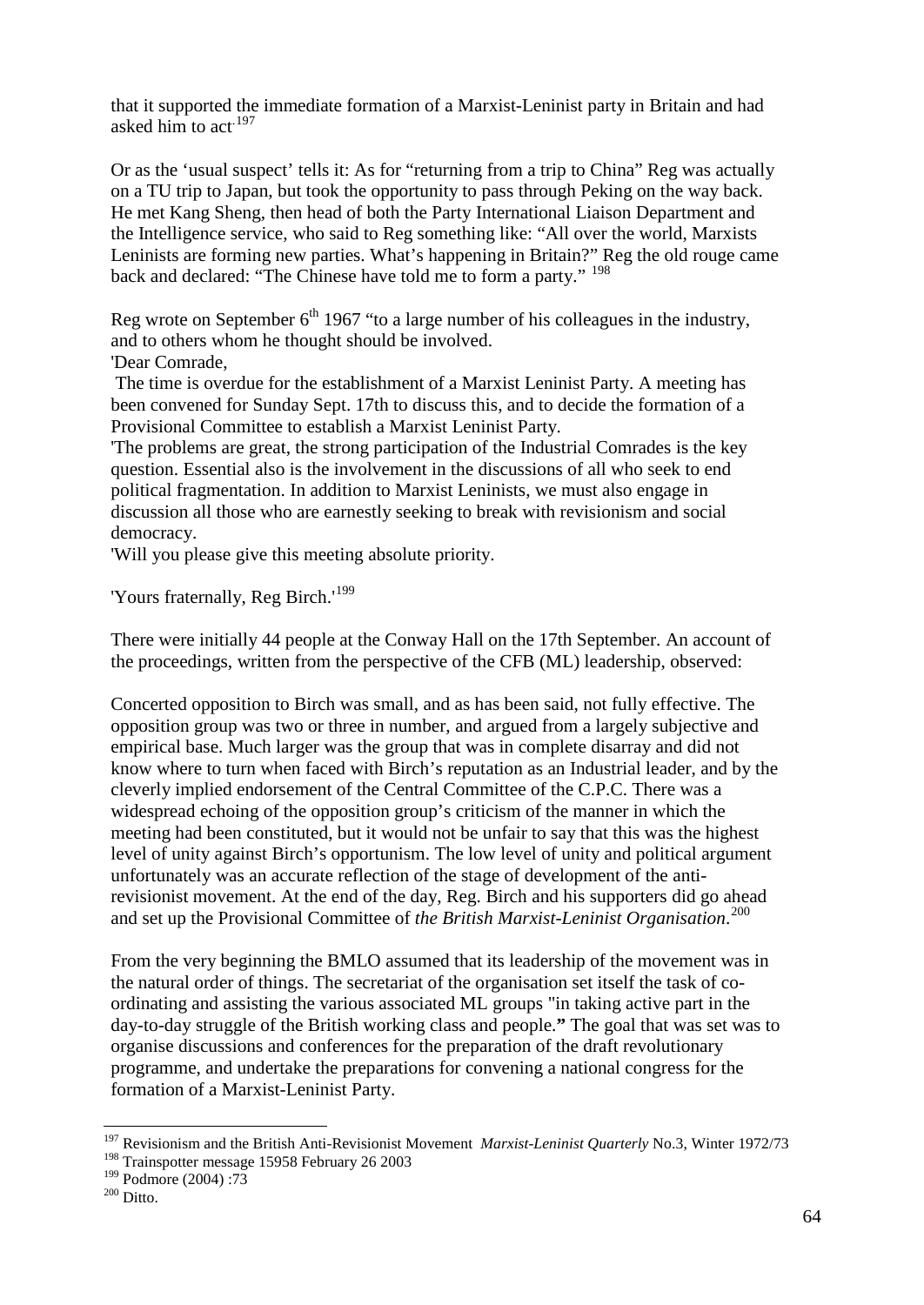The attitude of the Provisional Committee that generated mistrust, it was the assumption that other groups would be expected to agree with the BMLO political line "by mutual consultations and agreement with the Secretariat, they decide to dissolve and let their members join the local units of the organisation."'

The BMLO did produce a duplicated internal bulletin which had more of the character of a news bulletin than that of a publication aiming to consolidate and rally activists to a political platform. It carried news of strikes and BMLO resolutions in response to international events etc. The contact address for the Provisional Committee of the BMLO in (NW7) London, was Reg Birch's home address. Premises were obtained at 155 Fortress Road, Tufnell Park in December 1967 as the Central Office for the BMLO. It also housed Bellman Books<sup>[201](#page-64-0)</sup> which began Saturday openings on March 16th 1968. At successive Party Congresses, Reg referred to the circumstances of the Party's birth.

The background of the emergence of the party was against a furore of international and internal polemic. Here in Britain it was late beginning mostly because of a long improper understanding of the meaning of Leninist democracy, of democratic centralism. The acceptance of our party, in some circles, is still rejected, for this reason alone; it is regarded as an heretic, as a breakaway in its embryo beginning it took on an artificial characteristic, a debating forum. We must still guard against this. The party must demand self-sufficiency, self-reliance within the line in all localities in all branches. The caretaker, the director of the whole, the Central Committee.<sup>[202](#page-64-1)</sup>

One of the few public events organised by the BMLO was a celebration of the 50th Anniversary of the Russian Revolution held at Beaver Hall (nr. Mansion House tube) on 18th November 1967. Reg Birch held the chair, while AEU associate Ted Roycraft, Rhujana Sidhanta, Manchanda and John Hannington were billed as the speakers.

It was an open secret that Easter 1968 would see the launch of a new political party led by Reg Birch. He had told *The Times* in February:

We will form for the first time a Marxist-Leninist party based on the working classes of Britain." There would be no intelligentsia on the party's governing body.<sup>[203](#page-64-2)</sup>

The formation of the Communist Party of Britain (Marxist-Leninist) came on Sunday, April 14, 1968 as the concluding act of a three day Congress of 70 delegates held at the Party Centre -- Bellman Books. The formation of the CPB (ML) was presented as the culmination of the preparatory work of the BMLO set up in September 1967. But the Party had rallied few additional recruits to its ranks and most Marxist-Leninists remained outside of the CPB (ML) in various groups. Manchanda departed before the founding Congress.

A public meeting was arranged for June 15th at Conway Hall to unveil the CPB (ML) chaired by Reg Birch who led the 25 member Central Committee. From the very start there was a contemptuous attitude towards the rest of the movement. In the CPB scheme, once the Party had been founded then genuine Marxist-Leninists were inside it: As Reg

<span id="page-64-1"></span><span id="page-64-0"></span><sup>&</sup>lt;sup>201</sup> Named after a character in Lewis Carroll's nonsense poem, 'The Hunting of the Snark'.<br><sup>202</sup> *Congress '76 (1976):5.* <sup>203</sup> *The Times* 3<sup>rd</sup> February 1968

<span id="page-64-2"></span>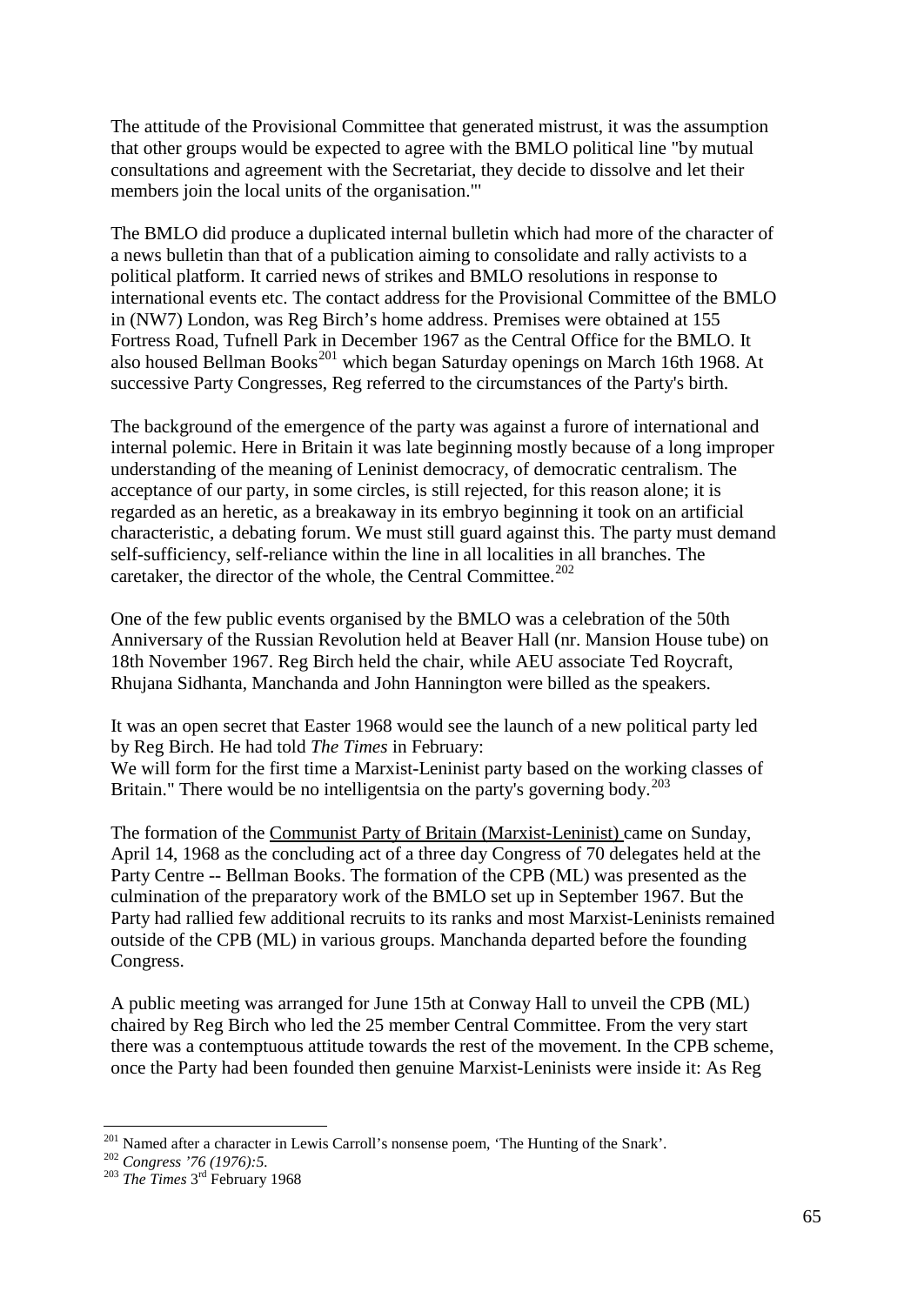Birch said at a National Conference of the CPB (ML) in January 1970, the burden of revolution was on:

one brave band, one hope, our Party --small, as yet relatively ineffectual, plagued as all new born organisations with the advice of every passing stranger who would put us right. A party exposed to all the manifestations of petit-bourgeois influence, groupism, pseudointellectualism -those who would be the Roman Catholics of politics - faith not works.

Unlike other organisations in the movement, the CPB (ML) did not make a fetish of proclaiming Marxism-Leninism-Mao Zedong Thought. Indeed there was no reference to it in the constitution of the Party and its publications seldom indulged in using the icons (like the 'Heads' graphic of Marx-Engels-Lenin-Stalin-Mao) that populated the pages and banners of smaller Maoist groups. The organisation gave a much more sober, even serious impression of not being a transplanted political expression.

A few hundred strong at its height, the CPB (ML) had the advantages of a recognised trade union leader as its founder, geographical representation across the country, and a working class base. It produced a newspaper, *The Worker,* starting in January 1969 and enjoyed international recognition by both Albania and China. 'The Worker' April 1969 reported the first public meeting of the New Albanian Society on March 15 1969. Dorothy Birch, a teacher who visited Albania in the summer of 1968, "gave an interesting account of the country and its socialist development" accompanied by "interesting slides of many aspects of the country." Chairman of the society was Professor Cyril Offord, F.R.S. (London University), its secretary Joanna Seymour of Westbourne Grove, London W 11. Programmes of events were drawn up: typically as on June 13 1969: an illustrated talk on Albanian folk music at 155 Fortess Road. The British premiere of the film, 'Triumph over Death' was shown at Conway Hall on Friday October 31st 1969. The Society was to be a regular feature of Party life until the late 1970s. Although active within, there was no success in supplanting the existing 'non-party' friendship organisations focussed on China, who were not as active in cultivating fraternal parties as were the Albanians.

#### Birch observed at the 1982 Congress, that,

The founding was an act forced by events, taken after long thought. We were compelled to do so and our beginnings were small and composed mainly at that time of Workers from the industrial section of our class, craftsmen, many of whom had years in class struggle as workers, and in direct political activity. Together with them were other workers, including some professional workers. $204$ 

The CPB (ML) seemed attractive to those looking for a serious political force: it offered the opportunity to rectify the stunted development of the movement by providing an organisation organically connected to the working class in Britain. With a pedigree of both trade unionism and Communist Party activity, Chairman Birch offered the possibility of gathering the best forces of the Marxist-Leninist movement around the standard he had raised. Many wanted a unified centre to build the movement around; after all, Britain's Maoist were a minority tendency in the creative political constellation of a British Left swamped by revisionists and Trotskyists. Those disgusted with the squabbling that seemed to dominate the activities of many anti-revisionist circles looked forward to the opportunity for serious political work in trade unions and campaigns directed at winning working class support in the appropriate Leninist fashion. It attracted Alexi Sayle and his comrades:

<span id="page-65-0"></span> <sup>204</sup> *Congress '82 :12-13*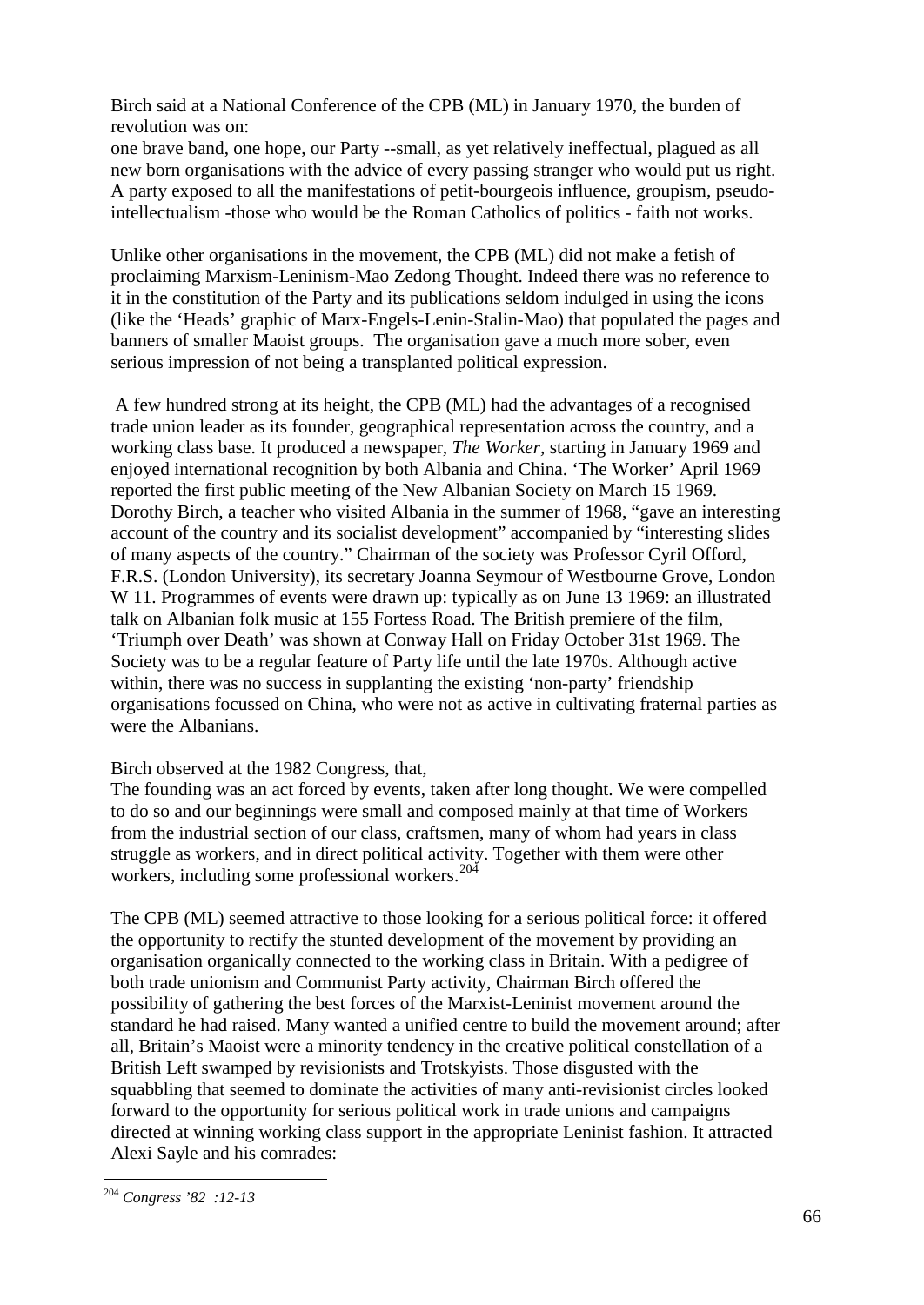In early 1969 reflecting the consolidation that was taking place in the automobile industry, banking and retailing, the Merseyside Marxist-Leninist Group ceased to be independent and became the Liverpool Branch of the Communist Party of Britain (Marxist-Leninist). The CPB (ML) had been founded in 1968 by Reg Birch, an angry, grey-haired little man in a suit, , along with other leading members of the engineering union, all of them disillusioned by the Soviet-aligned Communist Party of Great Britain. At the time it had maybe three hundred members, which made it a giant amongst leftwing groups.  $205$ 

There was a distinct base in North London engineers, around the AEU, that added to the credibility of the organisation. Why was this source of support significant? Samuel notes in his work *The Lost World of British Communism* that it was engineers that were "the bedrock of the [Communist] party's trade union strength."<sup>[206](#page-66-1)</sup> In the post-war period, AEU members accounted for 154 of the 655 delegates at the 19th Party Congress in 1947, 108 out of 615 at the 23rd Congress in 1954 and in 1963 for 87 of 461 delegates. Samuel argues that the industrial cadre of the Communist Party was largely drawn from working class aristocracies, the industrial craft elite such as the tool makers "skilled men who were expected to use their own initiative" "were proud of their knowledge and skill", "good industrial militants". It is not surprising that "workerism" flowered in the organisation that Birch founded and led: it indeed, reflected its social origins. In their own opinion,

The British working class created our unique trade unions: in Britain the birth of the trade unions was the birth of dignity for our class. Ever since engineering workers founded the Associated Society of Engineers (ASE) in 1851, they led in organisation and in the struggle for wages and conditions. They were the vanguard of the working class for over a century. $207$ 

'Proof' for a self-belief that they were the vanguard of the class. The enmeshment into trade unionism, with the blessing of the Party Centre, was little more than a reinforcement of actual political practice for CPB (ML) members. The claim to be the working class party was slightly exaggerated: it was not a working class party in any representative sense but had more workers than any other organisation (the exception may being organisations based on third world nationalities). That added to its appeal.

Nonetheless, the CPB (ML) had its critics. Birch and the creation of the CPB (ML) were, as Parker comments: unable to win hegemony over an extremely fragmented extra-CPGB Maoist left, the new organisation being set up itself on the basis of a split with his former comrades in *The Marxist*<sup>[208](#page-66-3)</sup>

The absence of Birch and his allies (Ted Roycraft and Sam Nelson) from the editorial committee of *The Marxist* was not noted in the winter 1967-68 issue of the journal. Instead, the new Committee of Management, (reinforced by some younger activists like Martin Darling) outlined its broad political position, which seemed to draw the same

<span id="page-66-1"></span>

<span id="page-66-0"></span><sup>&</sup>lt;sup>205</sup> Sayle (2010): 285. It did cause a split in the group with two members joining "our deadliest enemies" the Communist Federation of Britain (Marxist-Leninist)<br><sup>206</sup> Samuel (2006) : 189<br><sup>207</sup> WORKERS, May 2010<br><sup>208</sup> Parker (2007) 37

<span id="page-66-2"></span>

<span id="page-66-3"></span>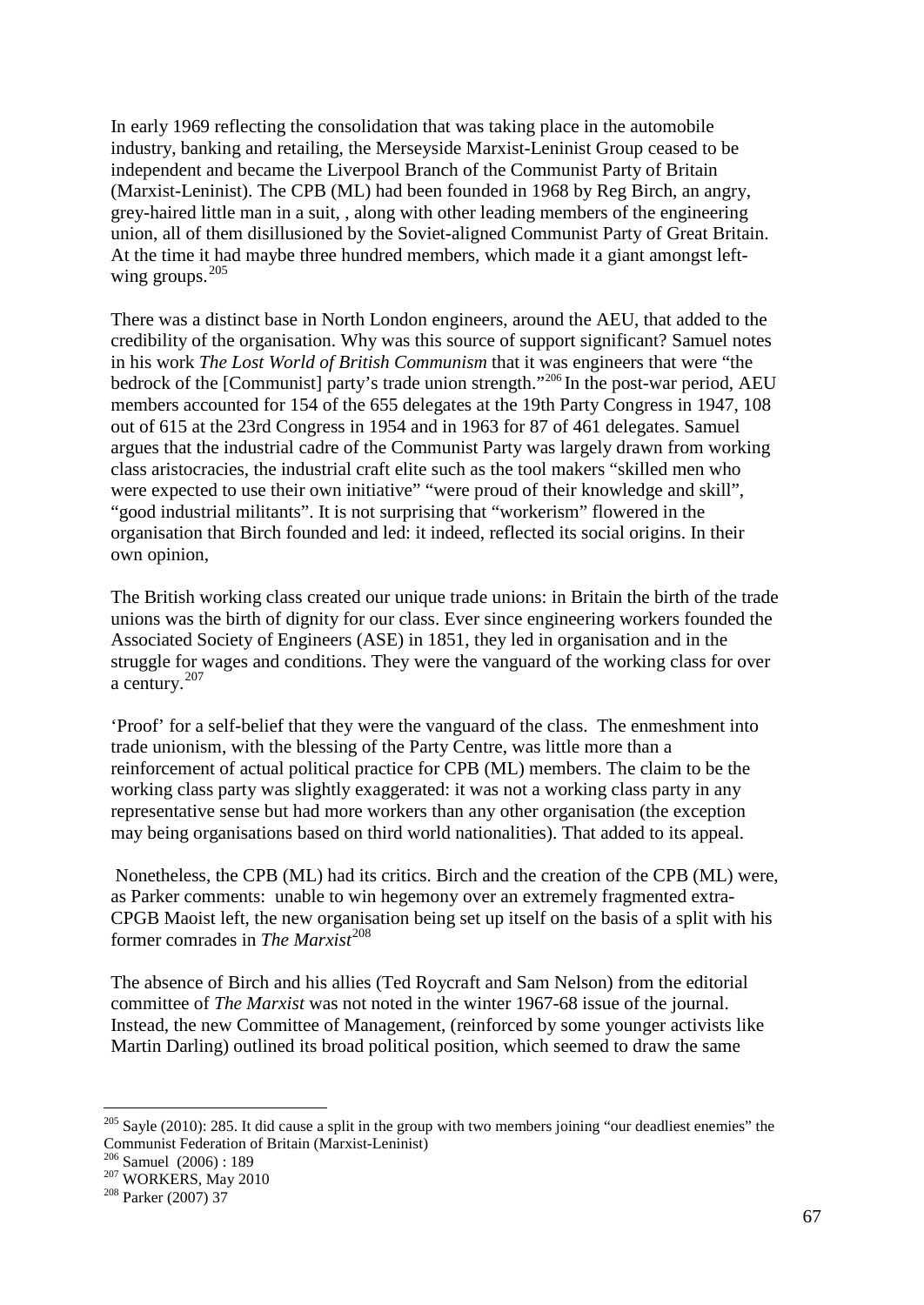conclusion as the departed Birch, that there were no more advantages to remaining inside the CPGB – no doubt a conclusion reinforced by the expulsion policy of the CPGB:

It is now no more than a left adjunct of social-democracy which, like the social-democratic parties actually assists the capitalist class in maintaining its power.<sup>[209](#page-67-0)</sup>

The next issue's editorial gave a nameless acknowledgement of the existence of the CPB  $(ML)$ :

#### Towards a new Party

IN THE LAST ISSUE we published 'Where We Stand' which outlines our broad political position. We also said that we would play our part in the formation of a Marxist-Leninist Party, whilst at the same time expressing the opinion that it cannot be built overnight. Differences have arisen between the Marxist- Leninist groups already in existence, In our opinion the main reason for these has been a surfeit of abstract theorising and insufficient summarising of the experiences gained during the course of practical work. 'The Marxist philosophy of dialectical materialism has two outstanding characteristics. One is its class nature: it openly avows that dialectical materialism is in the service of the proletariat. The other is its practicality: it emphasizes the dependence of theory on practice, emphasizes that theory is based on practice and in turn serves practice.' Mao Tse-tung Selected Works Vol1 p 297.

#### Our attitude to other groups

We do not intend to enter into the fratricidal warfare which exists between some groups, nor adopt an attitude of hostility towards them. At the same time we do not accept that any group at present, whatever it may call itself, is qualified to assume the role of The Marxist Leninist Party, to which all other groups must of necessity gravitate. In our opinion the process of forming a Party will require more than a few short months of preparation and the issuing of a manifesto.

The truth must be faced that the Marxist-Leninist groups in Britain are, on the whole, isolated from the working class and rarely, if ever participate in the practice of class struggle. By class struggle we mean actual involvement with people and not manoeuvring for advantage on committees or just seeking elevation to leading positions in the working class movement.

As the groups become involved in the practice of class struggle and summarise their experiences, comparisons can be made and practical conclusions drawn, so that a real, as distinct from a formal, unity is developed.

It follows from this, that we welcome the coming together of groups in order to form larger units, and it may well be that a unified movement will begin as a loose federation of such groups. The first steps in this direction are now taking place. $210$ 

Those opposed to Birch saw the shadow of the CDRCU. They had opposed the stress on centralist structures attempting to stimulate local activism to "build the Party". The view that the Party could be built rooted in grass root groups co- coordinating so as to build bottom up was reflected in the local character of their activities and the federal structures adopted for any national structure. In September 1969 the loose affiliation of groups and activists in and around the Joint Committee of Communists that had coalesced out of activists from the YCL, radicalised students and a sprinkling of veteran anti-revisionists, formed the Communist Federation of Britain (Marxist-Leninist).

<span id="page-67-0"></span><sup>&</sup>lt;sup>209</sup> Statement by the editorial committee, *The Marxist* Volume 1 No. 5 Winter 1967-68, <sup>210</sup> *The Marxist* Volume 1 Number 6 Spring 1968 p2

<span id="page-67-1"></span>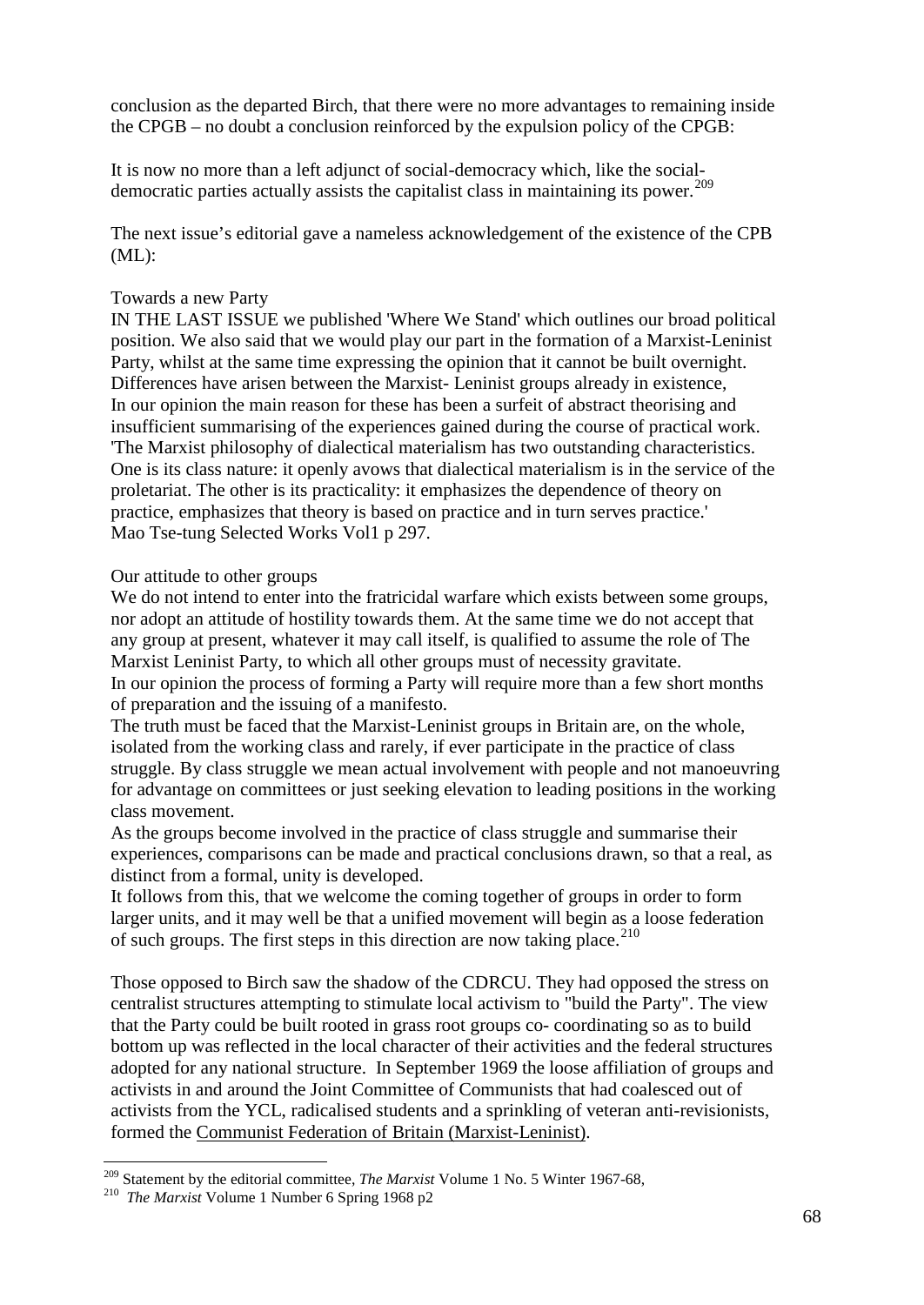The JCC origins lay in the co-ordination of London activists. In September 1967 a coordinating committee with representatives from "Beckenham", Camden, Willesden, SE London and Islington was organised. Although each group was autonomous, deciding its own work and perspectives, the purpose of the co-ordinating committee was to exchange information and reports of activity, to learn what developments were taking place, with the intention to "bring into collective and formulate perspectives and activity for all groups working together."

By November 1968 the participants in JCC were: \*Camden Communist Movement, essentially from the YCL \*Organisation for the Defence of Marxism-Leninism (Coventry) \*the South West London Group \*Glasgow Communist Movement, \*Communist Workers League in the West of England (CWL)

The CWL had been established in March 1966 as a result of the expulsion from Bristol South of Terry Mann, Pete Jordan and Sam Valentine. Expulsions were epidemic throughout the Communist Party in the region. In Cheltenham, Jack Walkey was expelled and eleven others, mostly industrial comrades, resigned. The CWL had its roots in a duplicated anti- revisionist journal "*Struggle"* that first appeared in October 1965 from dissident members of Bristol CP branch who sought 'to secure the victory of Marxism-Leninism and the propagation of the teachings of Marx-Engels-Lenin-Stalin, in the knowledge that it is only by being thus armed that the working class will triumph. ".

It was not until January 1967 that the journal first carried an article on "The Thought of Mao Tse-Tung" proclaiming: there can be no hope of revolutionary success, however small, without a close and diligent study of the thought of Mao Tse-Tung."<sup>[211](#page-68-0)</sup>

The CPB (ML) also drew upon Bristol for support, from activists such as Bill Paxton and Danny Ryan who set up the Bristol Workers Association after their expulsion from the CP. They had a perspective of forming local centres for the re-grouping of ML forces coming together to form a new party.

The Brent Group, like the CWL West of England, contained a core of older expelled CP members, had inherited the non-aligned but mistrusted journal The Marxist. The Brent group joined JCC in December 1968 but decamped the following spring (1969) to eventual emerges as the Marxist Industrial Group. The JCC had lost a group in Birmingham that had dissolved, unable to break with the Communist Party, in the summer of 1967; a group in Leeds had left and subsequently dissolved, some of its members remaining in the YCL and others joining the Trotskyite International Socialists and Socialist Labour League. The Revolutionary Marxist-Leninist League led a split from the JCC after November 17 1968 meeting, they had allies with some of the Coventry group and Camden Communist Movement members (Nick Bateson, dismissed from the LSE, Valerie Bateson and Iraqi-born Fawzi Ibrahim, later in the leadership of NATFHE, the lecturer's union). The CCM members, rejected overtures for unity with Manchanda's RMML, formed the short-lived London Communist Group before joining in the spring of 1969, the CPB (ML) and within a short time the LCG was almost in its entirety on the C.C.

<span id="page-68-0"></span> <sup>211</sup> *Struggle* No.9 Dec66/Jan67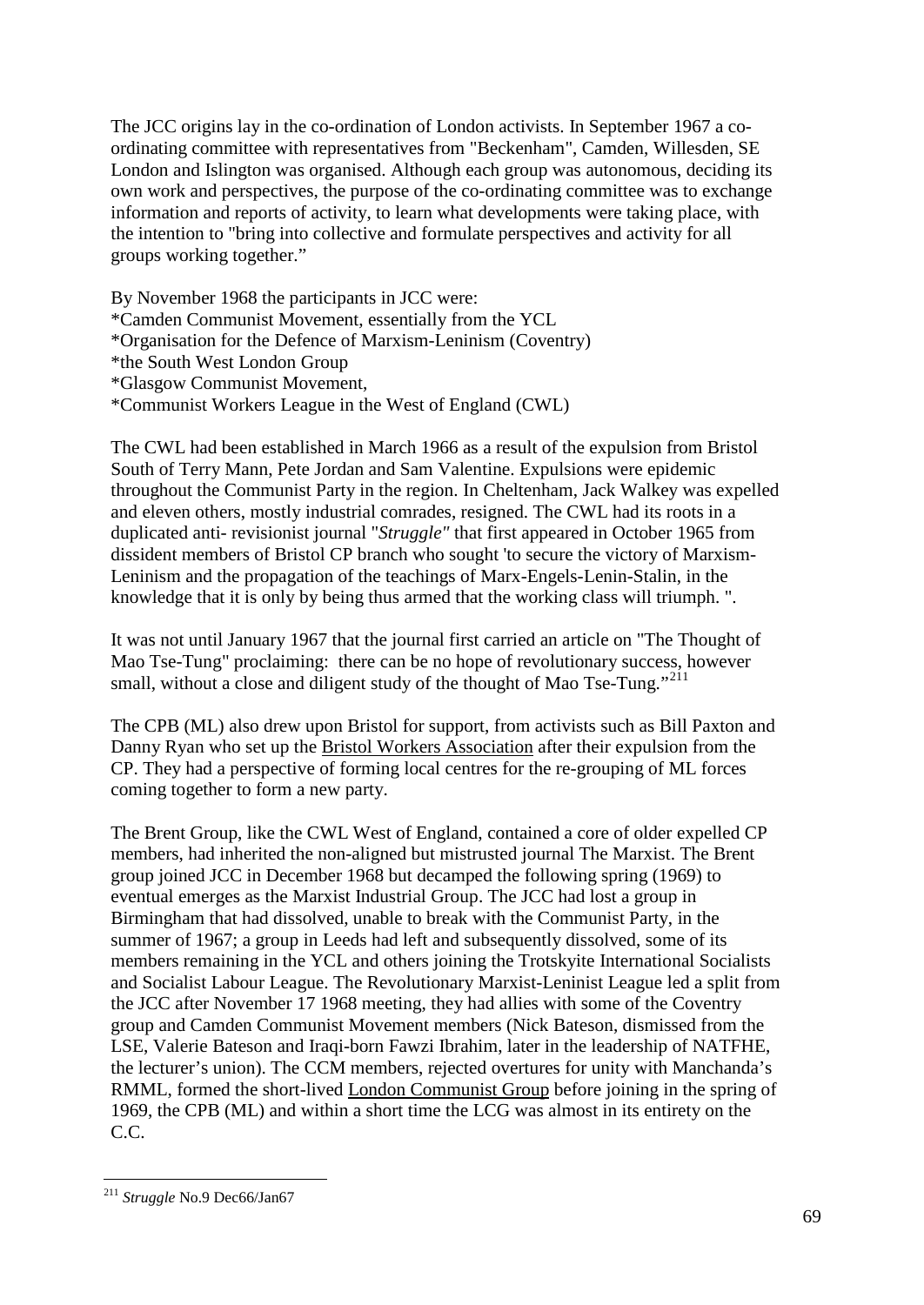In any discussion about what began as the 'the anti-revisionist movement' but became known as the ML movement in the late 60s should understand that even if it wanted to, the ML movement was largely incapable of responding to struggle on a national level. Maoists were disorganised in dozens of different groups and campaigns - their forces weakened so that they could make almost no lasting impact. Certainly the use of movement as a term reflected the proliferation of small active groups, and it seemed the smaller the group the more introspective its members were. "In 1969 an unofficial survey unearthed twenty-eight such groups"[212.](#page-69-0)

There was never a confluent movement in existence, various initiatives co-existed. Those who left the Young Communist League did so on a piecemeal even geographical basis and not with a national exit strategy that would provide the basis for a youth movement for a new party building organisation. The initiatives of prominent individuals would often gradually peter out as seen with Ewan MacColl (1915–1989). He was part of an informal, often social network of anti-revisionists personalities that good intentions aside, never coalesced into a commitment to a new party-building organisation.

At the height of his powers MacColl became the major force behind the award-winning series of eight *Radio Ballads* , an innovative synthesis of documentary, drama and song , created in collaboration with singer, songwriter and musician and his wife, Peggy Seeger (half-sister to American icon Pete Seeger), and BBC radio producer Charles Parker between 1958 and 1964.<sup>[213](#page-69-1)</sup>

MacColl had become increasingly remote from the Communist Party and allowed his membership to lapse in the early 1960s. Probably, suggests, Ben Harker<sup>214</sup>, when he moved to live, with Peggy Seeger, at 35 Stanley Avenue, Beckenham. He made no public renunciation at the time. However MI5 had monitored the folk singer Ewan MacColl, an edited version of his file was declassified in 2006, because of his Communist view tracking him for more than 20 years.

By the mid-1960s MacColl was reengaged with radical politics as the resurgence of revolutionary Marxism-Leninism in part inspired by Chairman Mao's China opposition to Soviet revisionism revitalised the disenchanted 'Stalinist old guard'.

Mao spoke MacColl's language on cultural questions…share MacColl's enthusiasm for those revolutionary national liberation struggles in Cuba, Algeria, Vietnam and Latin America...considered that the Soviet Union has gone soft. <sup>[215](#page-69-3)</sup>

Things were to change when MacColl came into contact with "like-minded London firebrands" mixing with trade union leader Reg Birch (former member of the National Executive Committee of the Communist Party), Texan novelist and BBC script-editor, William Ash, the film-maker and Quaker, Felix Greene and his old friend Professor George Thompson associated with the China Policy Study Group for which he produced three books on Marxist theory, the first and most well-known called "*From Marx to Mao* " .

<span id="page-69-1"></span><span id="page-69-0"></span><sup>&</sup>lt;sup>212</sup> Tariq Ali (1972) *The Coming British Revolution*. Jonathan Cape :143<br><sup>213</sup> Ewan MacColl may well have been the most influential person in the British folk song revival, regarded as was one of the foremost interpreters of traditional songs ever recorded. His songs have been covered by performers as diverse as Dick Gaughan, the Pogues, Roberta Flack, and Elvis Presley.<br><sup>214</sup> author of *Class Act: The Cultural and Political Life of Ewan MacColl* (London : Pluto, 2007).<br><sup>215</sup> Harker 2007:202

<span id="page-69-3"></span><span id="page-69-2"></span>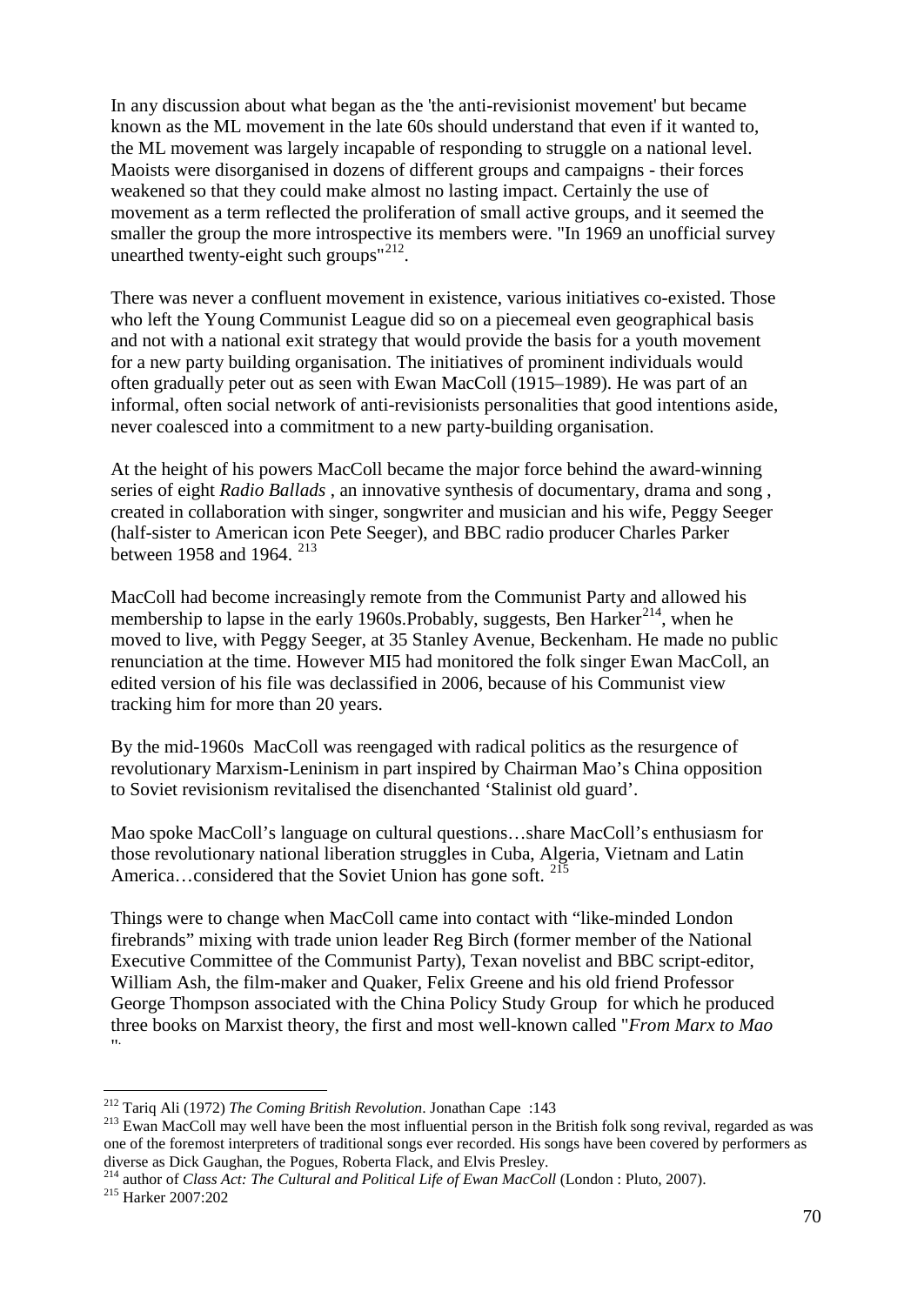MacColl's temperament and judgement was in tune with the intellectual opposition to the very first draft of the '*British Road to Socialism'* expressed by the Graeco-Roman scholar George Thompson. There were other ties: his musician wife Katherine Thompson worked with Ewan MacColl and another 'cultural Marxist', A.L.Lloyd on '*Singing the Fish'*.

Thompson was a leading communist academic, Professor of Greek<sup>[216](#page-70-0)</sup>, who had an equally leading role in the CPGB internal party education programme in the Forties. A member of the Executive Committee, and on the editorial board of *Marxism Today*, he never lost his political beliefs. He was committed to working-class education, including giving lectures to factory workers at Birmingham's Austin car plant, ran night classes on Marxism at Birmingham University attended by some future members of the Birmingham Communist Association.

One study in the blooming field of academic interest in the Communist Party noted that:

Birmingham seemed the model of a more inclusive party culture, with no dominant occupational grouping or pronounced sense of social distance. Members of its distinguished university branch contributed actively to wider party activities, encouraged by the fact that their foremost representative, the classicist George Thomson, had held tenures in both the party and university dating from before a separate university branch existed. Resistant to revisionist tendencies- he eventually became a Maoist- Thomson led the way in taking local and factory group classes, and at home provided a setting for socially inclusive party gatherings at which his wife Katharine Thomson entertained on the spinet. 'The life of many of our branches and districts is pitifully narrow and unimaginative', he wrote in a mission statement for party intellectuals, 'it is for us to broaden it and make it more attractive'. Despite the echo of Toynbee Hall, and the 'bollocking' Thomson used to give his factory class members if they turned up unprepared, Stan Martin recalled never being made to feel uncomfortable in such situations: '[they] really did treat you as an equal, and in some cases you were more than an equal'. $^{217}$  $^{217}$  $^{217}$ 

While Thompson retained his political sympathy for the anti-revisionist perspectives (coexistent with an affection, and support, for the *Morning Star* in his later years) , he was never identified with a specific organisation that emerged in opposition to the British Road. In 1951, he was the only member of the Communist Party's Executive Committee to vote against the Party's programme *The British Road to Socialism*, because "the dictatorship of the proletariat was missing"<sup>[218](#page-70-2)</sup>. Thompson continued to write and was later associated with the Society for Anglo-Chinese Understanding. His other life-long passion was the Irish language and culture following a visit to the Blasket Islands off the west coast of Ireland in 1923.

In common with occurrences elsewhere, "MacColl started his own Beckenham political reading group… Mao's writings were discussed until the small hours. MacColl and

<span id="page-70-0"></span> <sup>216</sup> Published studies include *Aschylus and Athens* (1941) , *Studies in Ancient Greek Society* (1949) , *The Prehistoric Aegean* (1950) <sup>217</sup> Quoted in Morgan, Gidon & Flinn (2007) *Communists and British Society 1920-1991*

<span id="page-70-2"></span><span id="page-70-1"></span>London: River Oram Press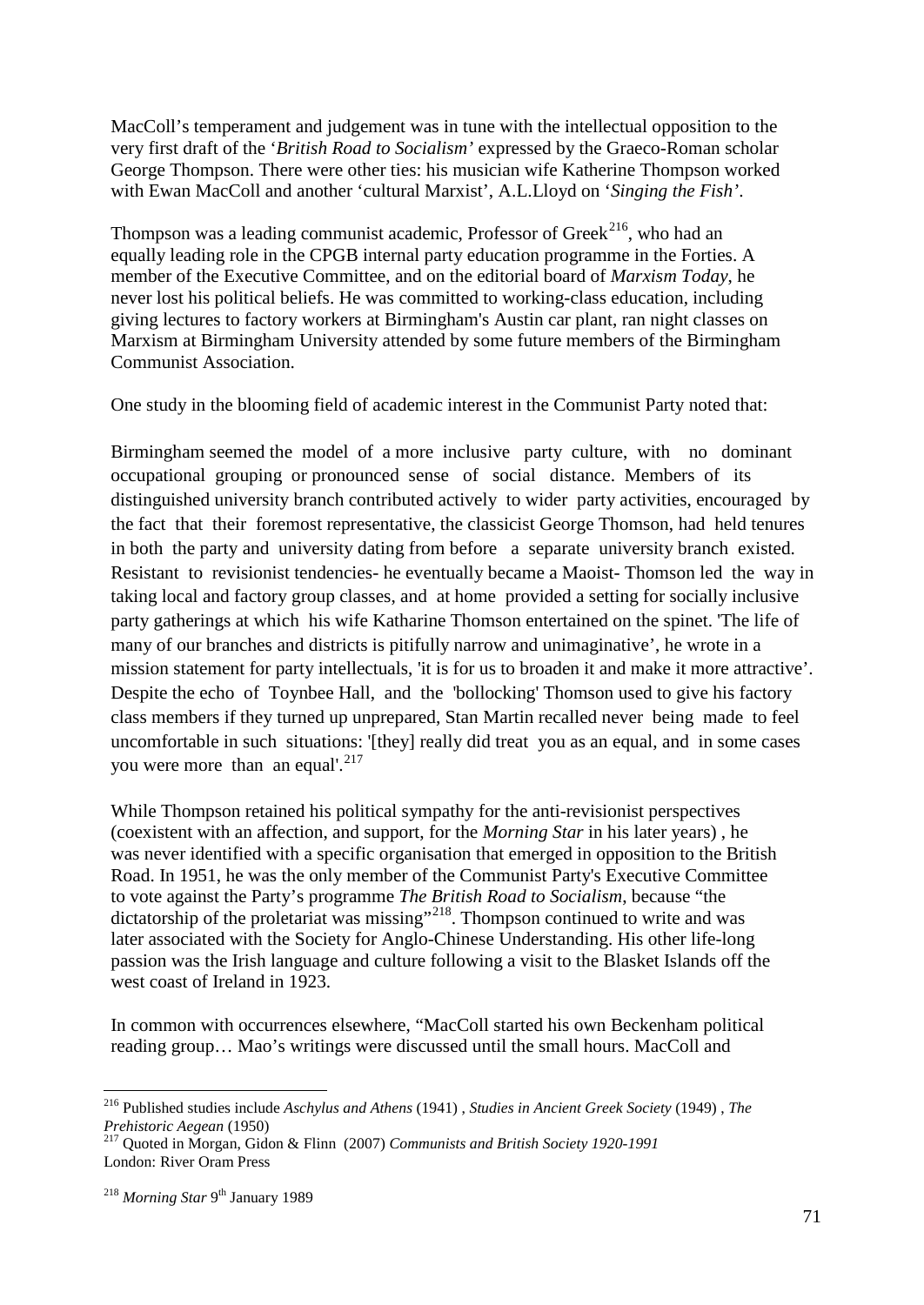Seeger became readers of the *Peking Review* (cancelling the subscription in 1970 after incensed by a critique of the 'reactionary bourgeois Stanislavski'<sup>[219](#page-71-0)</sup>

MacColl and Seeger subscribed to the monthly broadsheet published by the China Policy Study Group from May 1965. In 1966 MacColl supported *The Marxist*, appearing in a list of editorial board members when published in November-December 1966. He did not write a single article but lend his service as a singer, appearing at a couple of fund raising concerts. Harker noted,

"Long associated with the Communist party, MacColl's public involvement conferred gravitas on a trend openly critical of the official Party line. It marked a significant leftward shift. $^{220}$  $^{220}$  $^{220}$ 

As anticipated, those editorial members of '*The Marxist'* who were still members of the Communist Party were promptly expelled. Rumours were that the journal was tainted by being financed by a consortium of pro-China London businessmen associated with trading links to China [the 48 Group].<sup>[221](#page-71-2)</sup> The publication survived in a pale imitation of its former glory [typeset A3 stapled bound] after intra-Maoist factionalism saw Reg Birch depart from the editorial board and de-camp to set up his own Maoist party in 1968.

MacColl did not join Reg Birch's Communist Party of Britain (Marxist-Leninist) or any of the other new Marxist groups that courted in the 1960s.As Harker observed: "He now preferred to work instead as a freelance Marxist-Leninist cultural activist, and would judge causes and organisations on their merits." [222](#page-71-3) As MacColl wrote in his autobiography, talking of a Communist Party wracked by rival 'revisionist' factions, "So the party I had served was moribund but the ideas and concepts which gave rise to it are still as alive as ever they were. Has there ever been such a desperate need for a revolutionary party as there is today?"  $223$ 

It has suggested that a small group in the context of British Maoists was one with fewer members than the number of initials in the group's name. Undoubtedly, many groups provided to be transient, reflecting a particular set of conditions within the movement at a given time, and reading the realms of documents there is a growing familiarity with the named individuals as groups were formed, split and reconstituted by the same individuals each time.

The local groups could not break free from their fragmented and apolitical response to struggle because there was no organizational framework around which to operate. The character of the Maoist movement saw two courses: groups struck out to build a base in a locality and proceeded to ignore the rest of the movement - they achieved some local victories but then proceeded to petted out as the dimension of the task in the absence of a sustaining movement took its toil; or groups tended to look at the movement and attempted to build a leading centre which effectively blunted and distorted its political

<span id="page-71-0"></span><sup>&</sup>lt;sup>219</sup> *Peking Review* 22 May 1970 issue21<br><sup>220</sup> Harker 2007:203

<span id="page-71-2"></span><span id="page-71-1"></span><sup>221</sup> See: 'The Economic Background to The Marxist', *Hammer or Anvil* (July-August 1967): 12-15<br><sup>222</sup> Harker 2007:204

<span id="page-71-4"></span><span id="page-71-3"></span><sup>&</sup>lt;sup>223</sup> Journeyman, an autobiography [London: Sidgwick & Jackson, 1990]

Harker noted: "MacColl had his differences with the old-guard class warriors now digging in around the *Morning Star* newspaper- they'd never grasped the significance of Mao, cultural activity in general or the people's music in particular – but his contempt was entirely reserved for the modernises currently talking of new times in their highly successful journal *Marxism Today*."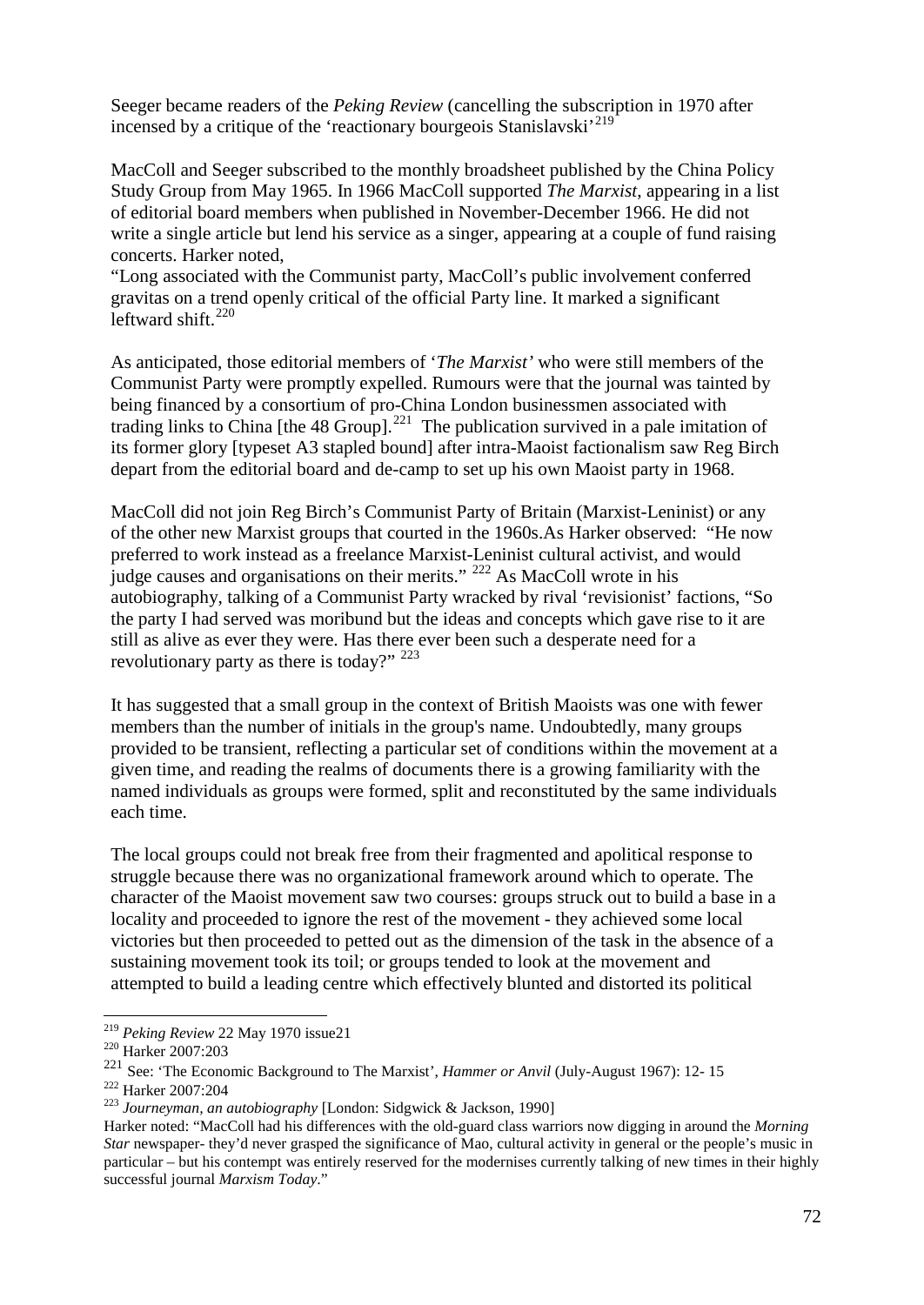effectiveness. One would conclude that the negative outweighs the positive if the concrete criticism were the only thing that could be cited in defence of the young movement. However such mistakes, deviations and errors occurred against a background of practice -often internalised and misdirected -but a practice that sought to apply Marxism-Leninism-Mao Zedong thought to the concrete conditions as they were understood.

Some organisations like the CPB (ML) and RMLL, later the *Communist Workers League of Britain* acted as if they had already created template for the re-built Leninist-type Party -they only needed some more members. Despite this belief that they were the future in embryo, they failed to act as national organisations on the big national and international issues of the day, ironic given the early impetus to Maoism in Britain by the solidarity work over Vietnam. The very proliferation of groups and campaigns hindered the emergence of an experienced core of political organisers and activists who could build the movement: more Maoists left politics burnt-out by the demands than those expelled for genuine political opposition.

Within a decade of its emergence, the architecture of the UK anti-revisionist movement was more or less established: there were very few ML groups that could be described as national in scope; in practical terms there were only two trends that offered the possibility for the politics of intervention - the CPB (ML) or the Communist Federation of Britain (Marxist-Leninist) and a host of smaller groups, considered large if they had a stable membership of a dozen – continuing to exist.

## The 'Third Element'

The British anti-revisionist movement was always international in composition, including the presence of Irish communists (like Noel Jenkinson, the Official IRA member convicted of the Aldershot bombing) in the CDRCU, and a sprinkling of men and women communists of Indian, Canadian, Jamaican, Greek, American, French and German nationality in even the smallest of Maoist groups. The so-called 'Third element' of the Maoist movement in Britain – those communists born overseas, and largely organised within association based on national identity – was an element that the old Party members and newer youth activists could never successfully integrate within the movement.

From the early 1960s onwards, communist organisations were built within migrant communities, such as in the north London Greek Cypriot community and there were progressive associations including the Pakistani Workers Association, Kashmiri Workers Association, and later Bangladeshi Workers Association. In the 1980s, Kurdish refugees to the UK would bring their militant politics with them, along with Iranian exiles, initially organized in the Confederation of Iranian Students. These organizations often demonstrated an anti-revisionist, even Maoist orientation, in addition to a generally progressive outlook and support for the anti-imperialist struggle throughout the world, and the struggle against racism in Britain. These organisations participated in campaigns but significantly, activists never combined their roots in their national communities with activism within a wider revolutionary party-building project, with perhaps the exception of the RIM aligned organisation in the 1980s when they were the main impetus for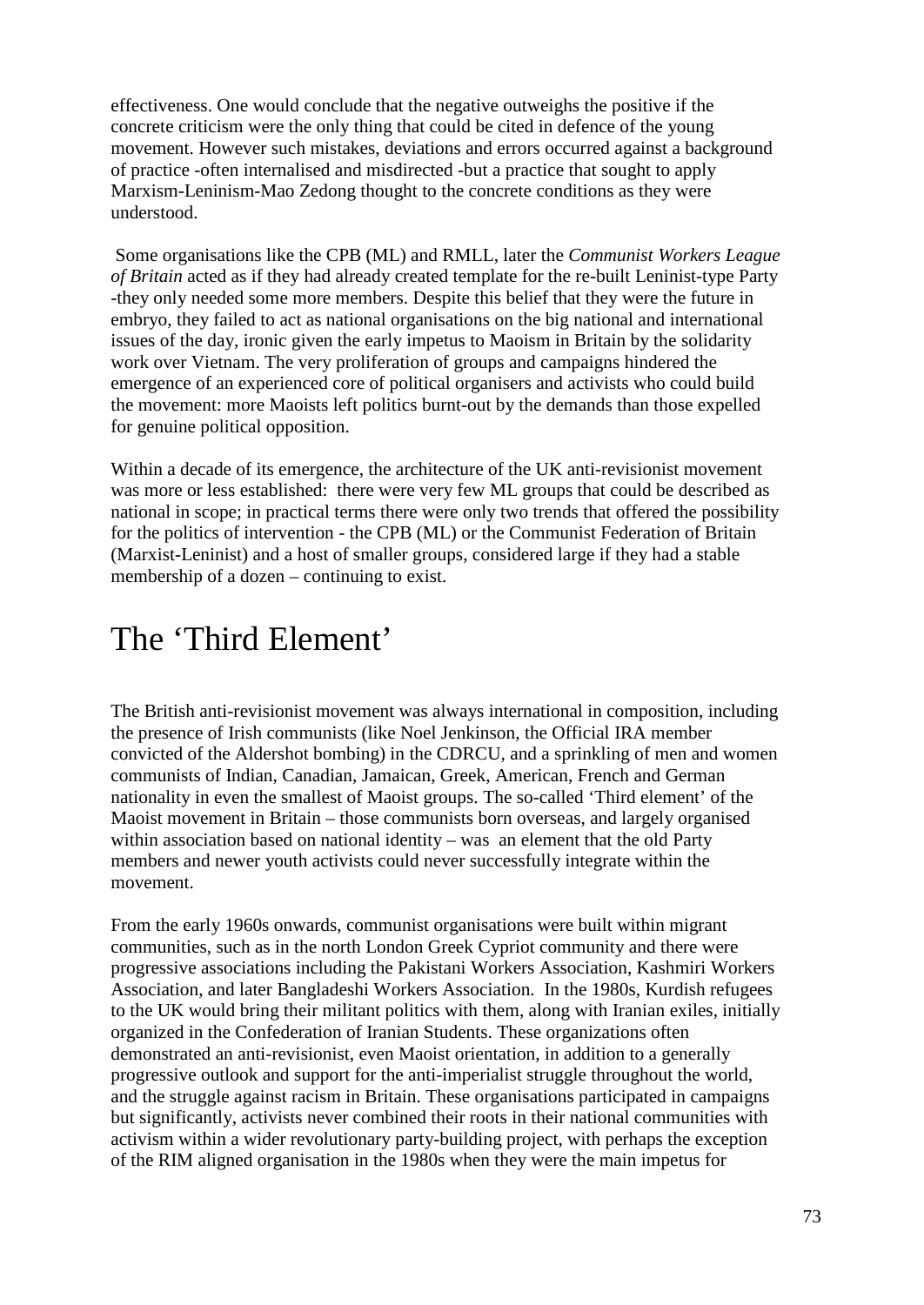organisation building. Without being swept up in the 1960s journalistic hysteric prophecy there is some truth that:

"Given the right target, the right leadership, the right moment, the right fervency from militants and some popular support, the mixture of pro-Chinese communism and American-style Black power on the immigrant scene can be devastating."<sup>[224](#page-73-0)</sup>

## Claudia Jones

A prime example of what might have been can be seen in the case of the Trinidadian communist, Claudia Jones. Jones arrived in Britain in 1955, driven out of America, despite ill-health, during the McCarthy repression and almost shunned by the CPGB despite her considerable organisational and propagandist record in the CPUSA as the National Director of the Young Communist League. She lived in Notting Hill in west London where she was active in campaigns to defend the black community during the riots against them of 1958, also protesting against the racist killing of Kelso Cochrane. Claudia was the main initiative behind the progressive, campaigning newspaper, *West Indian Gazette*, printed in London for the Black community. It provided a forum for discussion of civil rights as well as reporting news that was overlooked by the mainstream media. Claudia worked as editor on the paper until her death. The outbreak of fascist violence in Notting Hill in August 1958 led to the creation of the broad front organisation: Claudia Jones and Abihimanyu Manchanda became founder members of the *National Association for the Advancement of Coloured People*, designed to unite all those who could be united against racist violence and the institutionalised racism of the British state at a time of rising racist attacks. Ella Rule observed,

In these circumstances, the West Indian Gazette came into its own, as a campaigning tool supporting those organising self defence and anti-racist and anti-fascist campaigns, raising money for the defence of both black and white youths who were being prosecuted for putting up resistance to fascist violence. $^{225}$  $^{225}$  $^{225}$ 

In her work within the Caribbean communities, Claudia Jones worked to create links between political campaigns and cultural activities. The Notting Hill carnival is undoubtedly Claudia Jones lasting legacy, which she helped launch at St Pancras Town Hall in January 1959 as an annual showcase for Caribbean talent. She helped launch the event as a response to the 1958 riots, when tensions had turned violent as racist mobs attacked local Black residents. Using the West Indian tradition of carnival, the event was intended to create closer relations between all local communities. These early celebrations were held in halls and were epitomised by the slogan, 'A people's art is the genesis of their freedom'. Then Carnival moved around for a few years; by 1965 it took to the streets of Notting Hill and has grown ever since, today a lasting legacy of cultural pride in the Caribbean heritage.

In the early 1960s, despite failing health, Jones helped organise campaigns against the 1962 Immigration Act. This had made it harder for non-Whites to migrate to Britain. She also campaigned for the release of Nelson Mandela, and spoke out against racism in the workplace.

<span id="page-73-1"></span><span id="page-73-0"></span><sup>&</sup>lt;sup>224</sup> The Times News team (1968) *The Black Man in Search of Power* (London: Nelson :154)<br><sup>225</sup> Ella Rule, *Claudia Jones, communist* . A presentation made to the Stalin Society on 22 March 2009 http://www.lalkar.org/issues/contents/mar2010/claudia.html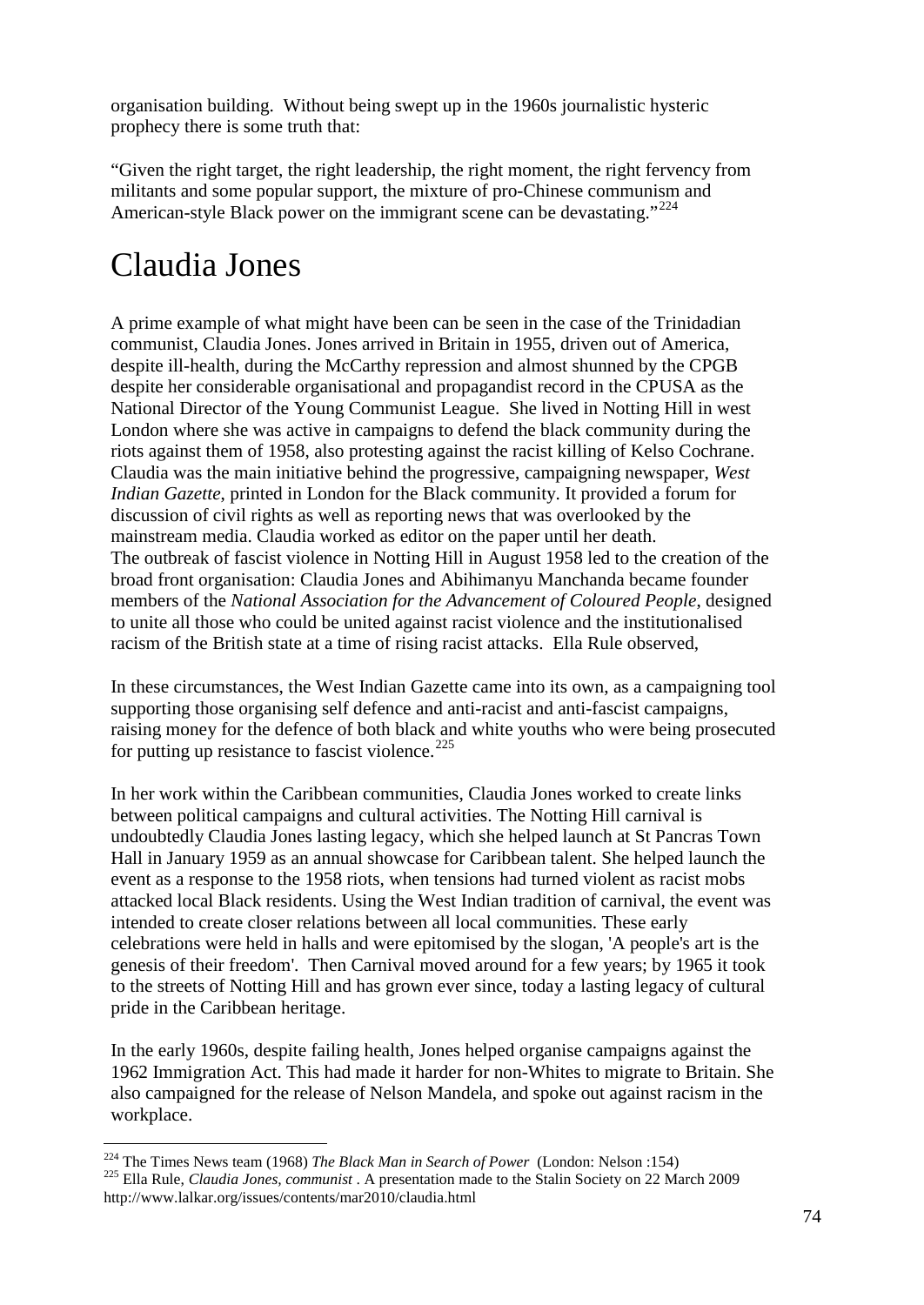She made a visit to China in 1964, a few months before her death, when she was highly enthused by everything she saw. On her return from China she wrote:

I observed first hand with my own eyes the magnificent achievements of 15 years of Socialist Construction and its effect on lives, agricultural industry and society of the 650 million people of the New Socialist China. I talked and spoke to many of China's leaders – in government, in the People's Communes, in light and heavy industry – in the ardent revolutionary men, women, youth and children of New Socialist China who are led by the Chinese Communist Party and their world Communist leader, Chairman Mao Tse-tung … The great achievements in Socialist Construction in New China, based on its policy of Self Reliance which permeates every aspect of its society – in agriculture and industrialisation in light and heavy industry. A new morality pervades this ancient land which less than 15 years ago was engaged in a bitter, protracted anti-imperialist armed struggle to free itself from the ravages of feudalism, semi-colonialism, bureaucratic capitalism and imperialism, and achieved victory over US imperialism, the Kuomintang puppets and the Japanese militarists.<sup>[226](#page-74-0)</sup>

Claudia Jones died Christmas Eve 1964, aged 49 from a heart condition and tuberculosis. She was buried in Highgate Cemetery next to Karl Marx. In the nine years in Britain, her progressive, anti-racist, anti-imperialist politics and her reaction to a visit to China marked her out as a potentially influential leader of the young anti-revisionist movement. Her early death meant that she had not cemented a relationship with the newly emergent anti-revisionist movement in Britain. She was working on the West Indian Gazette with Manchanda, [later founder-leader of the Revolutionary Marxist-Leninist League] and mixing socially within that anti-revisionist scene. Up to her death, Claudia Jones: Was still working to lay the foundations of the Campaign Against racial discrimination, which was to influence deeply a generation of black leftists. An African mouner at her funeral indicated what her death meant: "We have lost the only person who had qualified as the leader of the Afro-Asian Caribbean peoples in Britain."<sup>[227](#page-74-1)</sup>

The anti-revisionist movement was poorer without her, and other overseas–born cadre. The movement was poorer for their absence, their experiences, their relationship with organisations engaged in struggles in the Third World and their abilities that in a multinational organisation may have helped steer organisations through choppier times.

Knowledge of this 'third element' remains sketchy: some notes on the largest of these national associations, the Indian Workers Association, which had tens of thousands of members, and the communists working within it illustrate the difficulties, contradictions, and lost opportunities. But first, a brief background on Indian Communists in the UK and in the C.P.G.B.

## Association of Indian Communists

<span id="page-74-1"></span><span id="page-74-0"></span><sup>&</sup>lt;sup>226</sup> From an untitled and unpublished draft report made to the Committee of Asian and Afro-Caribbean Organisations, found among the papers of Claudia Jones inherited by Diane Langford on the death of Manchanda. Carole Boyce Davies has deposited all the Claudia Jones papers held by Diane Langford with the Schomburg<br>Library in New York where it is entitled 'The Claudia Jones Memorial Collection'. Ouoted by Ella Rule, 2009 <sup>227</sup> In Memory of Claudia Jones (1915-1964) *Class Struggle* Vol.9 No.1 February 1985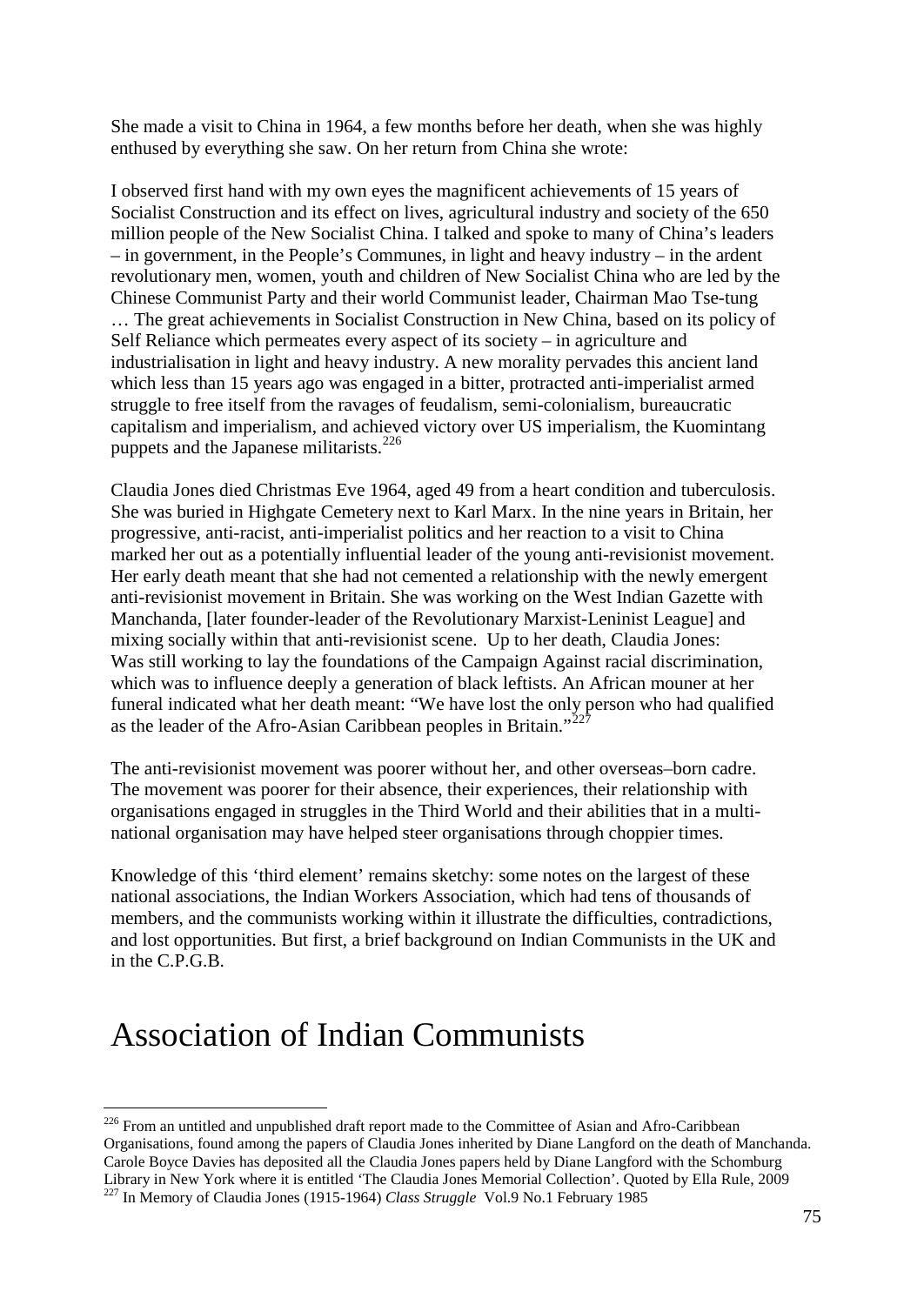According to the research of De Witt John, Indian members of the Communist Party of Great Britain in the 1950s formed their own branches, and elected their own officers and they were largely conducted in Punjabi. Although these Indian branches of the CPGB took part in some of the campaigns led by the organisation, they were also very active in organising Indian migrants on the basis of class interests, and as such, had close links with many local Indian Workers Association branches, and were also instrumental in founding new branches during the  $1960s$ .<sup>[228](#page-75-0)</sup>

At a meeting of Indian Communists held in Coventry in July 1966 the Association of Indian Communists (AIC) was formed after preparatory work undertaken by Sohan Singh Josh, of the Communist Party of India, Central Office. The AIC reflected an influential minority within the broader based IWA constituents.

Teja Singh Sahota, having been a member of the Communist Party of India, joined the Communist Party of Great Britain on his arrival in 1953. He settled in the Coventry area, and then in Leamington Spa, working in mines and factories over the years. In Britain, he rejected the revisionism of the CPGB and in 1966 he became a founder member of the AIC and was elected to its Central Committee and Secretariat. In 1967, he was elected as the General Secretary of the AIC. He visited China as a member of AIC delegations invited by the Chinese Communist Party.

The politics and factional divisions in India throughout the 1960s were reflected in the Indian diasporas as represented both in the broad national based IWA, and among the Indian-born communists active within it.

The Birmingham leadership of the AIC, for example, planned a translation of the "Little Red Book" of quotations of Mao Zedong and a school on Marxism-Leninism and the political thought of Mao Tse-Tung, for its members. 'Resolution no.2' passed by the Association of Indian Communists expressed support for the Naxalite peasant uprisings in West Bengal.

The Maoist connections were plain: Avtar Jouhl was appointed editor of *'Lalkar'* (Challenge) in September 1967. Described by *The Times* as published in Brussels courtesy of the Pro-Chinese Belgian, Jacques Grippa, 1500 copies are "printed in Punjabi, it has been flown to London at no small expense and sold to Indian immigrants in Britain as part of an effort to convert them to Maoist revolution."  $229$ 

## Indian Workers Association (IWA)

The history of the IWA is closely associated with the histories of three individuals – Jagmohan Joshi, Avtar Jouhl, and Teja Singh Sahota.

In 1958, Avtar Jouhl was instrumental in setting up the Birmingham branch of the IWA. The Association's initial role was to support local workers, helping them to write letters and supporting any claims of unfair dismissal. One of the IWA's main campaigns during the 1960s was against immigration legislation, in particular the 1962 Commonwealth Immigration Bill. The IWA, in conjunction with other bodies such as the West Indian

<span id="page-75-0"></span> <sup>228</sup> De Witt John (1969) *Indian Workers Associations in Britain*, Institute of Race Relations/Oxford University Press : 66-70

<span id="page-75-1"></span><sup>229</sup> *The Times* News Team 1968:156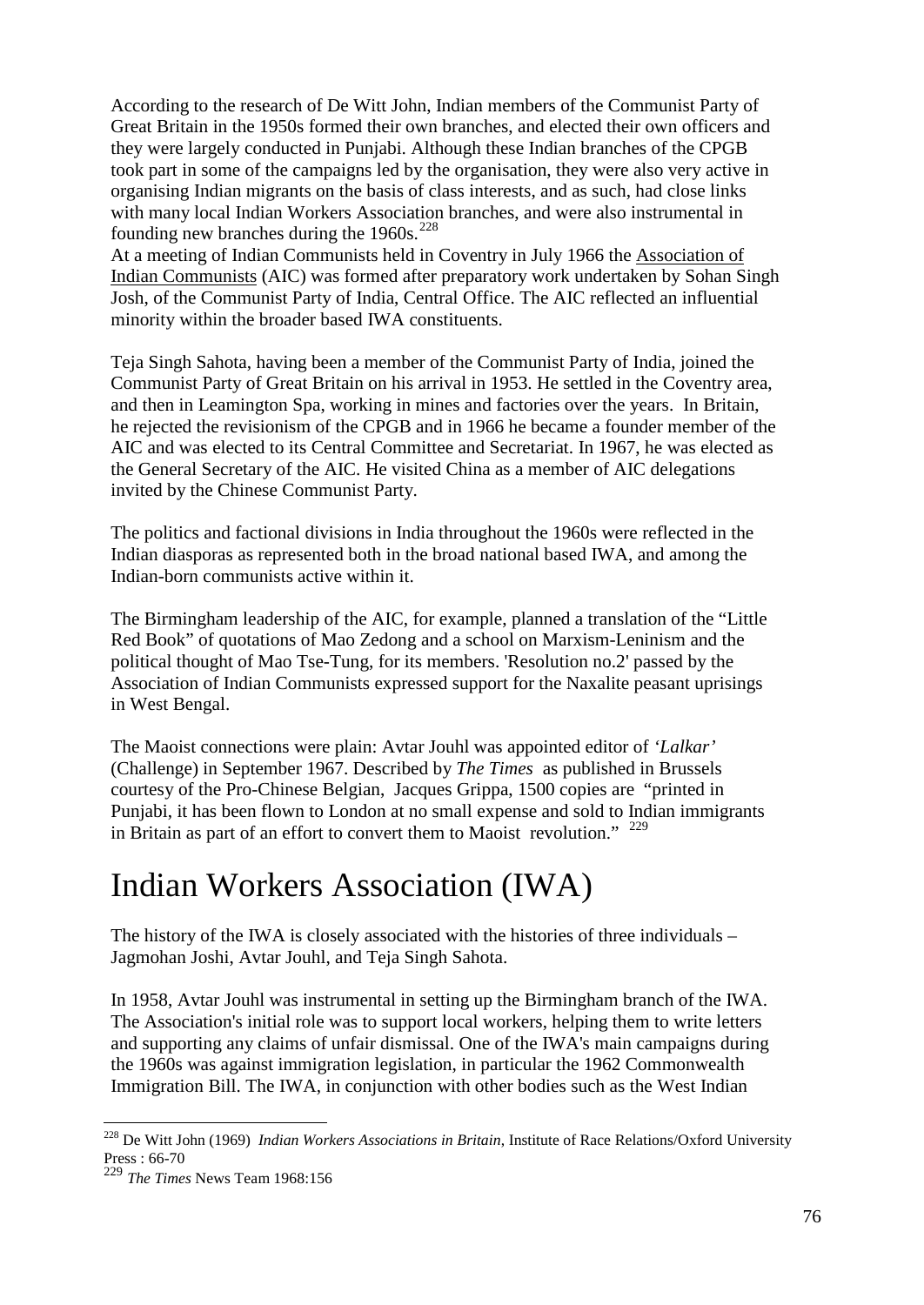Standing Conference, and the Standing Conference of Pakistan, fought hard against this legislation, putting together a pamphlet entitled Victims Speak and posting it to each Member of Parliament.

A. S. Rai was General Secretary of the IWA in 1961, and the national organisation seems to have been focused on Southall during this period. Avtar Jouhl took over as General Secretary in 1961, and the focus of national organisation probably move to Birmingham at this point. Jouhl, together with Teja Singh Sahota, who was elected as Vice President of the national IWA in 1959 and served as its President from 1967-1991, and Joshi, this triumvirate were politically influential in the organization. In 1967 a report entitled *'The National Question: The Application of Marxist Analysis to the National Minority Question in Britain'*, presented by the sub-committee of the Association of Indian Communists, consisting of Avtar Jouhl, Teja Singh Sahota and Jagmohan Joshi, and approved by the Secretariat, reflected their political leadership.

Avtar Jouhl was succeeded as General Secretary by Jagmohan Joshi in 1964, who held this position until his death on June 3rd 1979, and during this period, the national organisation was probably at its most active and radical in terms of its campaigning activities. The work of the national organisation during this period was driven by the aims and campaigning activities of the Birmingham branch. In the 1960s Joshi initiated the formation of the *Coordinating Committee Against Racial Discrimination* (CCARD), a broad based campaigning committee of 26 organisations, and in the 1970s continued to challenge through participation in *the Campaign Against Racist Laws* (CARL).

The Indian Workers Association led by Joshi campaigned against discrimination and social exclusion facing Indian and other black and Asian migrants in Britain through poor housing conditions, employment inequalities such as the segregation of facilities in factories where its members worked; the operation of a 'colour bar' in employment and education, as well as in shops, public houses, and other leisure facilities; and the restrictions of immigration legislation introduced during the 1960s and 1970s. Joshi was instrumental in constructing an anti-racist campaign, the Co-ordinating Committee Against Racial Discrimination, formed in Birmingham and fronted by Victor Yates, MP for Ladywood, who was the first president. Maurice Ludmer of the Jewish Ex Servicemen's Association and editor of *Searchlight* anti-fascist magazine played a significant role, together with Jagmohan Joshi and academic, Shirley Fossick, who later married Joshi.

The IWA supported industrial disputes involving black and Asian workers at a number of workplaces in the Midlands and expressed broad solidarity with the Trade Union movement - attending May Day rallies, encouraging members to join trade unions and supporting the miners strikes of the early 1970s and 1984-1985 – although it also campaigned against racial discrimination within trade unions. The organisation aimed to support all black and Asian workers and general working class struggles; however The Indian Workers Association remained concerned with political and social developments in India and campaigned in particular against the repression of political opponents, particularly the imposition of a State of Emergency between 1975 and 1977, in the *Alliance Against Fascist Dictatorship for People's Democratic India*.

However, one should not take at face value that the structure and activities of the IWA were what they claimed, or what they would have liked them to be. There were branches in Birmingham, Bradford, Coventry, Derby, Erith, Glasgow, Gravesend, Huddersfield,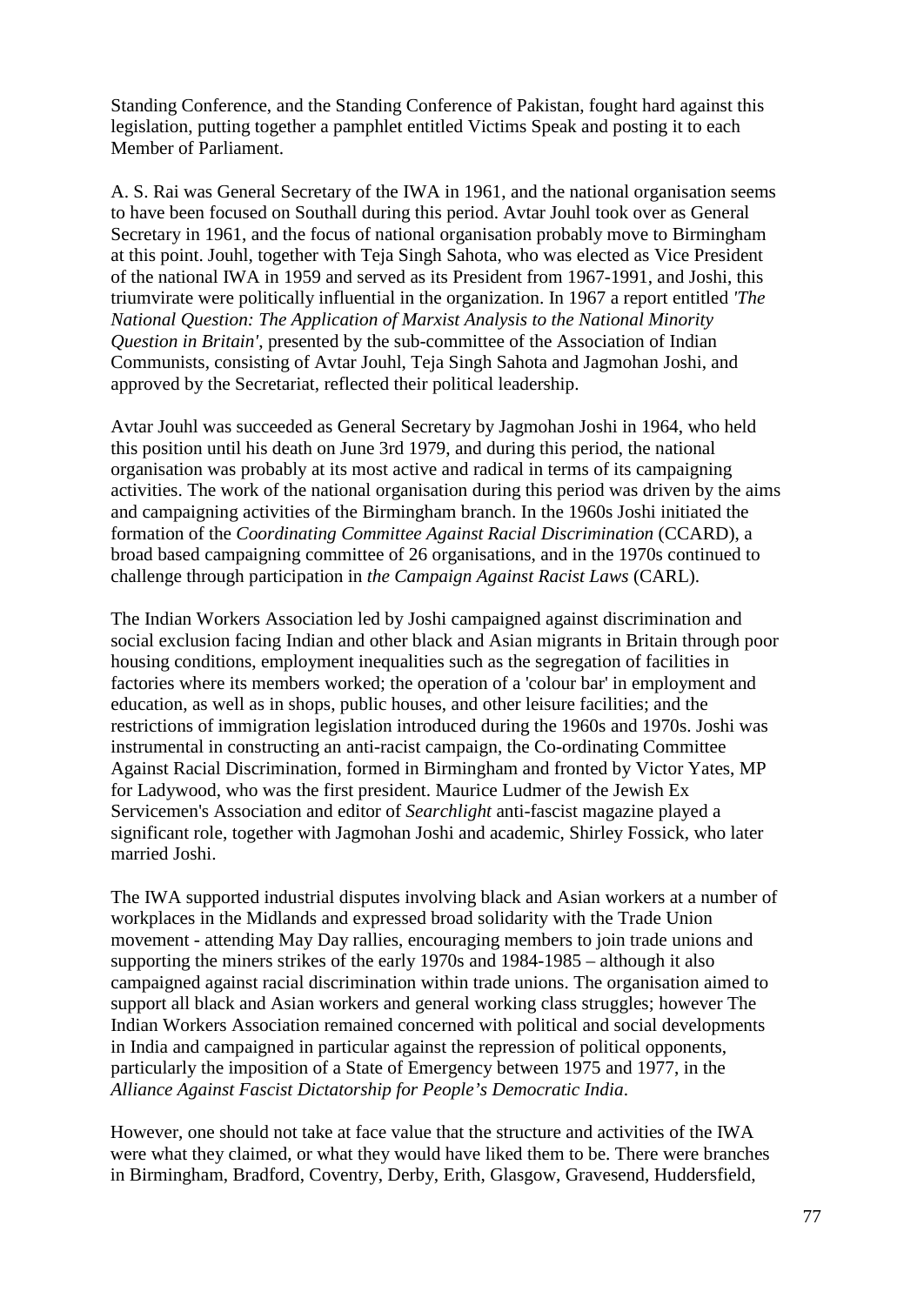Leamington Spa, Leeds and Leicester, Nottingham, Southampton, Wolverhampton. This list changed with the circumstances of a changing community. May 1979 saw the publication of a nine–page resignation letter from East London IWA members highlighting the contradictions within the national organisation. It spoke of the frustration at 'happy family relationship' within the IWA structures, of the feudal mentality that failed to address weaknesses, that "drinking partners and friendship are more important than

political actions and principles", complaining that no new branch had been formed since 1974 in Derby.

As community-based organisations, when mobilised they could swell the numbers of any rally or march and the leadership provide a political speech pitch perfect. In Joshi, the IWA had a charismatic leader, and accomplished poet (under the name of Asar Hoshiarpuri). The majority of the membership was Punjabi, mainly from two districts – Hoshiapur and Jalandher, known as Dwaba – and most of these members came to Britain during the 1950s. In the 1960s it was a community whose first language was not English, and whose working class composition could be supported and organised by fellow Indians. Later on a small number of Gujarati members also joined the IWA. Members of the Executive Committee of the Association were all Punjabi. Desai, "divided IWA leaders in Birmingham into three categories: those who held prestige within their villagekin group; entrepreneurs who ran the internal economy of the community; the universityeducated immigrants with experience of Indian national politics", mostly with left-wing views. [230](#page-77-0)

*The Times* described Joshi as "uncompromising and thoughtful Maoist industriously working for broad-front multi-racial British militant organisation". Partially true: the IWA was his prime focus, but in April 1968 he convened the *Black People's Alliance*, attracting 50 delegates representing 20 Indian, Caribbean, Pakistanis and African organisations throughout Britain. But such a heady mix of pro-Maoist and Black Power activists proved an unsustainable agenda in the absence of a unifying revolutionary party.

One of Joshi's personal contributions was his instrumental encouragement in the formation of the Birmingham Communist Association in 1975. It was eventually to merge with the RCLB. A statement by the *Birmingham Communist Association* (BCA) in tribute to his contribution noted:  $^{231}$  $^{231}$  $^{231}$ 

Comrade Jagmohan ]oshi was known as a determined campaigner against racialism and imperialism and for his support of the struggle of the Indian people for national liberation. He opened many eyes to the realities of oppression in India and other parts of the Third World, and introduced many people to a greater understanding of racialism. At this time, we particularly wish, 'to remember Comrade Joshi as a Marxist-Leninist. In Birmingham he was instrumental in bringing together various progressive people, and facilitated the formation of a discussion group.

He always emphasised the need to participate in the working class struggle in this country, and to strive to build a communist movement. He struggled against revisionism and never hesitated to denounce the so- called parties of the working class as frauds. At the same time as a mature communist, he understood "who are our enemies" and "who

<span id="page-77-1"></span><span id="page-77-0"></span><sup>&</sup>lt;sup>230</sup> Quoted in Heineman: 110<br><sup>231</sup> *Class Struggle* May 29<sup>th</sup> to June 11 1980 (Vol. 4. No.11)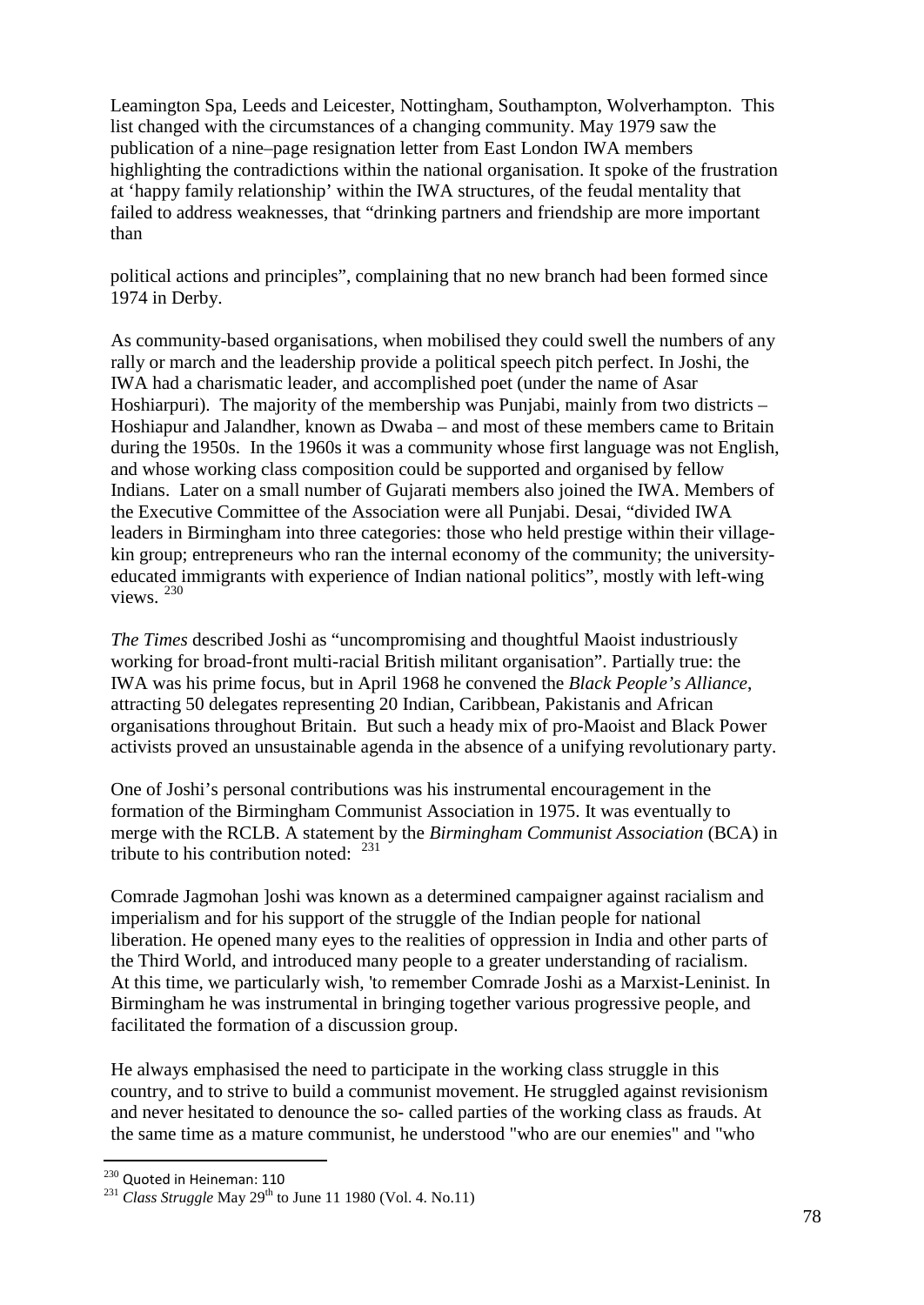are our friends", and worked and discussed with progressive people at all levels, al- ways involving as many people as possible in broad front work.

With Joshi's support and encouragement the Birmingham Communist Association was formed in 1975 from members of the discussion group. Our relationship with him contributed greatly to our development as communists. Our tribute to Comrade Joshi is to continue the struggle in which he played such an important part.

There was a danger of exaggerated expectations of the Association of Indian Communists because of its association with the IWA, whose large membership did not necessarily exceed the objectives "to further India's attempt to achieve independence, to promote social and cultural activities and to foster greater understanding between Indian and British people." $^{232}$  $^{232}$  $^{232}$ 

There was also the added factor that curtailed the contribution of such national minority organisations like the AIC. Nationality based formations reflected the issues and divisions of the 'Motherland' and the fractious nature of the IWA is seen in the catalogue of organisational splits and creation of alternative (but similarly named) rivals.

In the early 1960s, the Indian Workers Association in Southall split from the rest of the organisation and became known as the Indian Workers Association (Southall). There are conflicting opinions over whether the Southall group was ever part of the centralised Association. The Indian Workers Association (Southall) claimed that it did not affiliate; the Indian Workers Association (GB) claims that it affiliated and later withdrew. There are suggestions that Vishnu Sharma and the leadership of the Southall group considered that the Indian Workers Association (GB) was too influenced by Communist politics, and felt that they wanted the Southall organisation to bring together Indians with different political views in an Indian Association. The Indian Workers Association (GB) was seen more as an organisation of Indian workers, concerned with the class interests of that specific group. In addition, the Indian Workers Association (Southall) was more committed to welfare and social work than campaigning, and was able to make money through showing Indian films at the Dominion cinema which they were eventually able to buy.

The Indian Workers Association (Southall) and the Indian Workers Association (GB) also had different perspectives on race relations in Britain. The Indian Workers Association (GB) appears to have considered that the Indian Workers Association (Southall) had an assimilationist philosophy and saw their role in educating Indians to make themselves acceptable to the British. This was in contrast to the Indian Workers Association (GB) which considered the problem to be racism, and saw their role as one of fighting racism and not of changing Indians. After the passing of race relations legislation in the mid-1960s these differences became more pronounced. The Indian Workers Association (Southall) worked with government bodies and with the Campaign Against Racial Discrimination whereas the Indian Workers Association (GB) refused to become involved with state-sponsored groups.

At the Leicester Conference in 1967, the IWA (GB) split into two groups: One, led by Prem Singh, supported the Communist Party of India (Marxist), while the other, under the Birmingham leadership supported the Chinese perspective.

<span id="page-78-0"></span><sup>&</sup>lt;sup>232</sup> Interview with J. Joshi, General Secretary of the IWA, GB June 1st 1967. Quoted in Heineman:109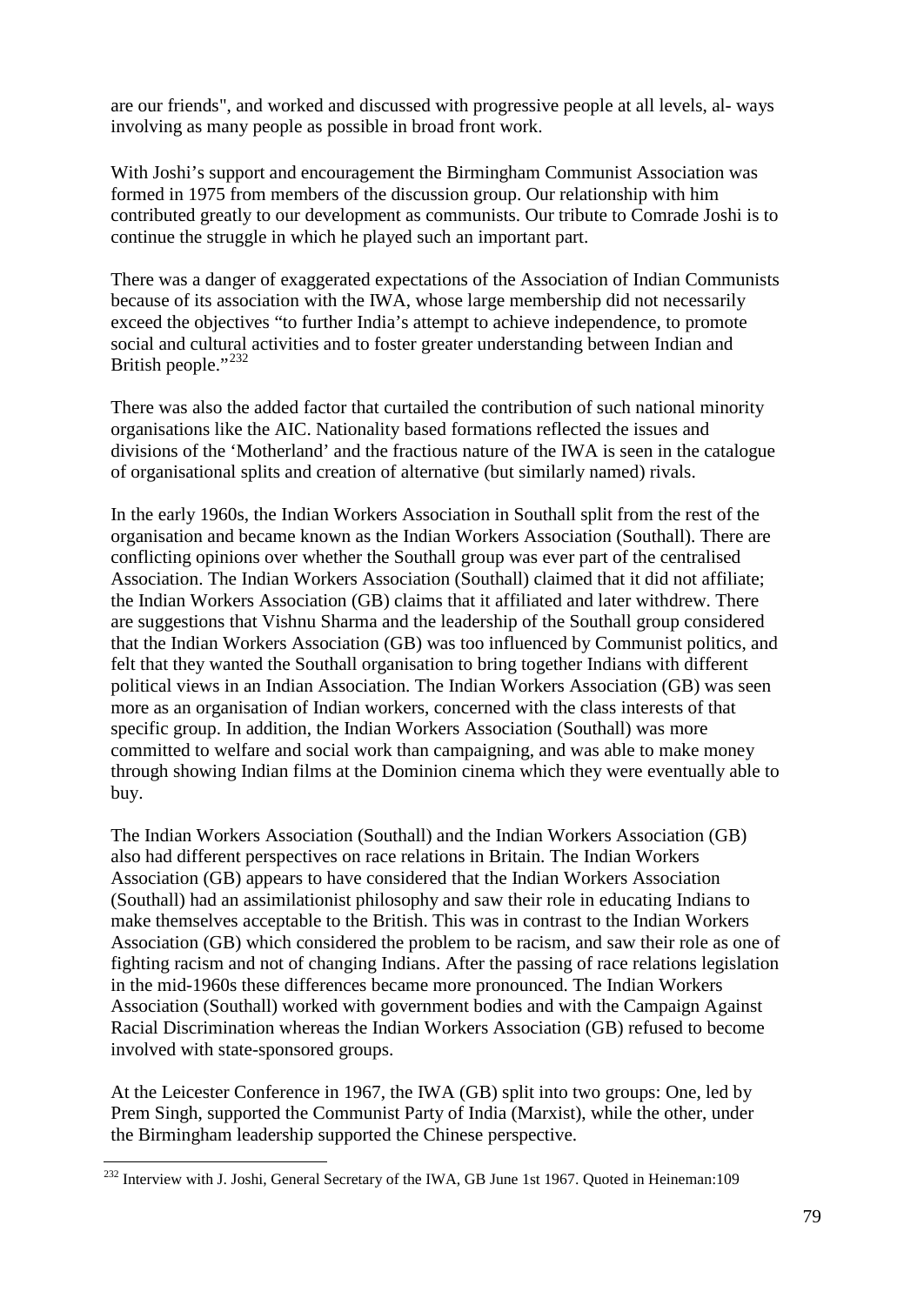This was related to political disagreements within the Association. Members had differing views on Indian politics and in particular the Naxalbari uprising in West Bengal, which was supported by Jagmohan Joshi and other members but opposed by followers of the Communist Party of India-Marxist. The analysis of Joshi on this issue was seen as a Marxist-Leninist one, linked with Chinese communism. It is likely, however, that the split was as much to do with issues relating to politics in Britain. Joshi's supporters thought that black workers needed to lead struggles against imperialism and exploitation in their countries of origin and in Britain, and would then be joined by white workers.

Other members of the Indian Workers Association did not think that black workers had a special role to play. As a result of this, the Indian Workers Association (GB) led by Jagmohan Joshi formed alliances with other black groups, and was involved in the formation of the Black People's Alliance in 1968.

Because the split was of the centralised body of the Indian Workers Association (GB), it affected all the branches, and resulted in two Indian Workers Association operating in most areas. One Indian Workers Association (GB) continued to be led by Jagmohan Joshi (1936-1979), while the other Indian Workers Association (GB) was led by Prem Singh. The two groups continued to do similar work, and in some cases even campaigned together in some trade union struggles, for example, against immigration control in groups such as the Campaign Against Racist Laws [CARL] and the *Campaign Against Racism and Fascism* [CARF], and against the State of Emergency introduced by Indira Gandhi's government during the 1970s. It seems, though, that both groups struggled for recognition as the 'real' Indian Workers Association during this period.

A further split took place within the Indian Workers Association (GB) led by Prem Singh in the early 1980s and resulted in Naranjan Noor, president at the time, creating his own organisation.Of the original fracture in Southall, the Indian Workers Front (Southall) acted as the local branch of the Indian Workers Association (GB) following the split of the Indian Workers Association (Southall) from the centralised organisation. However, by 1979 there were two factions of the Indian Workers Front (Southall). One organisation known as the Indian Workers Front (Southall) was led by Harpal Brar, founder of the ACW and who also served as National Organiser of the Indian Workers Association (GB) and editor publishing Lalkar. The politically active East London IWA branch had been very dismissive of Harpal Brar being allowed back into membership of IWA. It added to their criticisms of the organisation. Brar treated Lalkar as a personal publishing vehicle and maintained its existence after departing from the IWA as an independent Marxist-Leninist journal. It was co-existent with Proletarian the bi-monthly journal of the CPGB-ML of which Harpal Brar was founder-Chairman in 2004 after being expelled from the Socialist Labour Party of miners' leader, Arthur Scargill.

Both Indian Workers Associations (GB) came into conflict with Akali party supporters during the 1980s that began to recruit through Gurdwaras. The Indian Workers Associations were opposed to this because they considered political campaigning should not take place where people came to pray or meet socially. Both of the Indian Workers Associations (GB) was attached by Khalistanis, who supported the creation of a separate Sikh state.

As more joint campaigning work took place during the 1980s, a Co-ordinating Committee was formed in 1989, and the Indian Workers Associations (GB) held a Unity